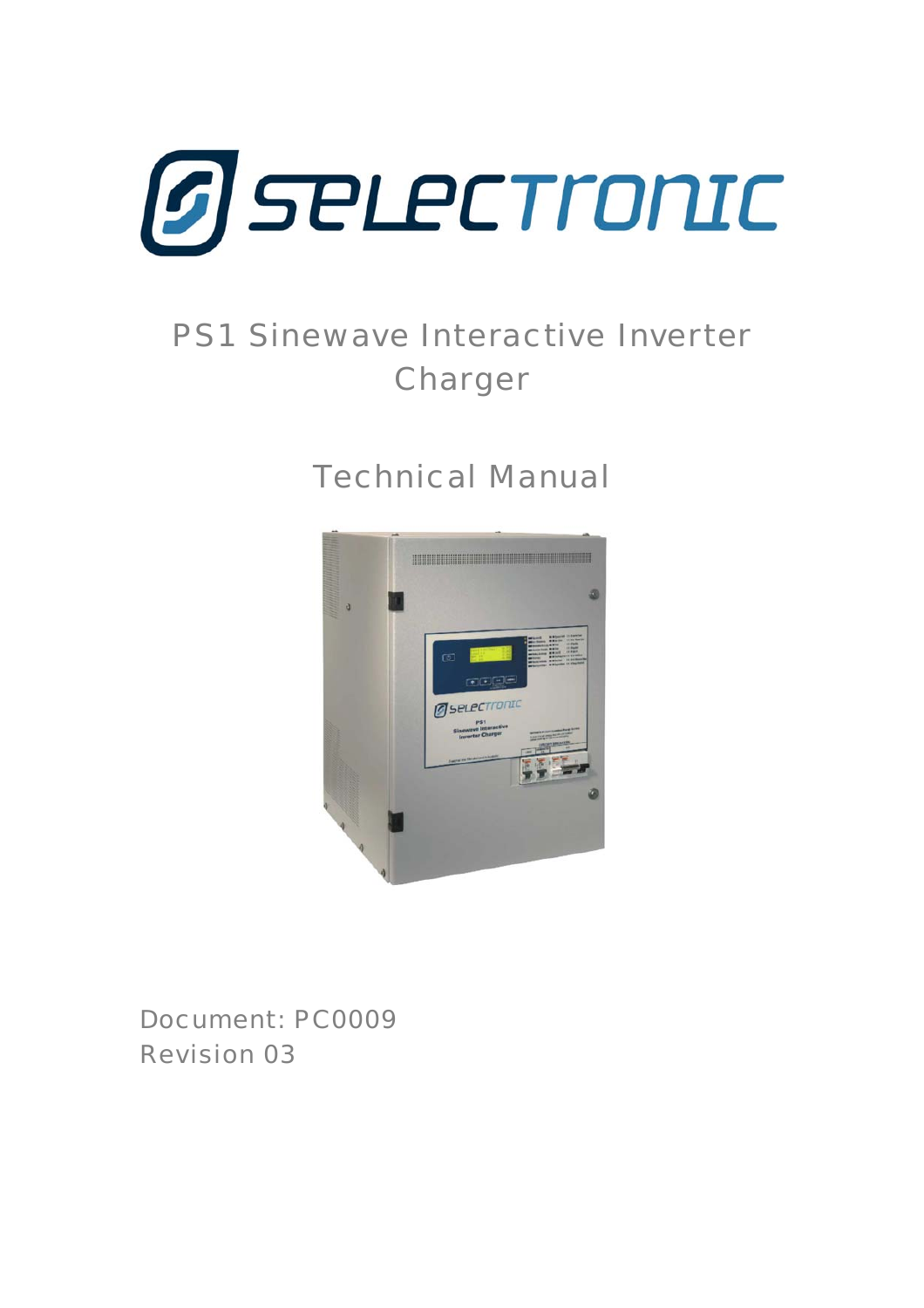## <span id="page-1-0"></span>About This Manual

This manual (PC0009) contains information for installation, maintenance and troubleshooting of the PS1 Sinewave Interactive Inverter Charger family. These activities should be performed by suitably qualified and trained personnel only.

The indicated values are for a PS1 10/48. Refer to [C.1](#page-98-0) for a list of applicable models and to [C.2](#page-98-1) for document and software revision information.

This manual must be read in conjunction with the user manual. The User Manual (PC0004) describing the operation is available. Refer to [Appendix C](#page-98-2) for document and software revision information.

A PDF copy of this manual may be downloaded from the Selectronic web site [www.selectronic.com.au](http://www.selectronic.com.au/) PDF copy includes many cross-reference hotlinks (underlined) to facilitate moving around within the document. (If you have clicked one of these links and wish to return to the place where you were previously reading, click on the "Go to Previous View" symbol on the Acrobat Reader toolbar at the top of the document.)

Contact your supplier or the manufacturer (see below) to order a printed copy of this manual (see manual details in page footer below).



In this manual, the symbol  $\langle I_{\bullet} \rangle$  indicates important information such as hazards and warnings.

If you have any suggestions for improvements to either this manual or any Selectronic Australia product please contact us (see Manufacturers Details below).

## **Warning**

The equipment described in this manual may be hazardous. Before operating the equipment please see [1](#page-6-0) [Precautions and Safety](#page-6-0) and ensure that you understand the relevant information in the manual. Procedures in this manual require the PS1 front door to be opened, only suitably qualified and trained installation, commissioning and maintenance personnel should open the PS1 door or disturb the PS1 wiring.

Selectronic Australia shall have no obligation as to any equipment which has been improperly installed, stored, or handled, or which has not been operated or maintained according to this manual, nor for any operating mistakes and consequences arising therefrom.

This product is not to be used for Life Support equipment.

## Manufacturers Details

# **SPLECTronIC**

Selectronic Australia Pty Ltd Suite 5, 20 Fletcher Rd Mooroolbark VIC 3138 Australia Ph +61 3 9727 6600 Fax +61 3 9727 6601 sales@selectronic.com.au [www.selectronic.com.au/](http://www.selectronic.com.au/)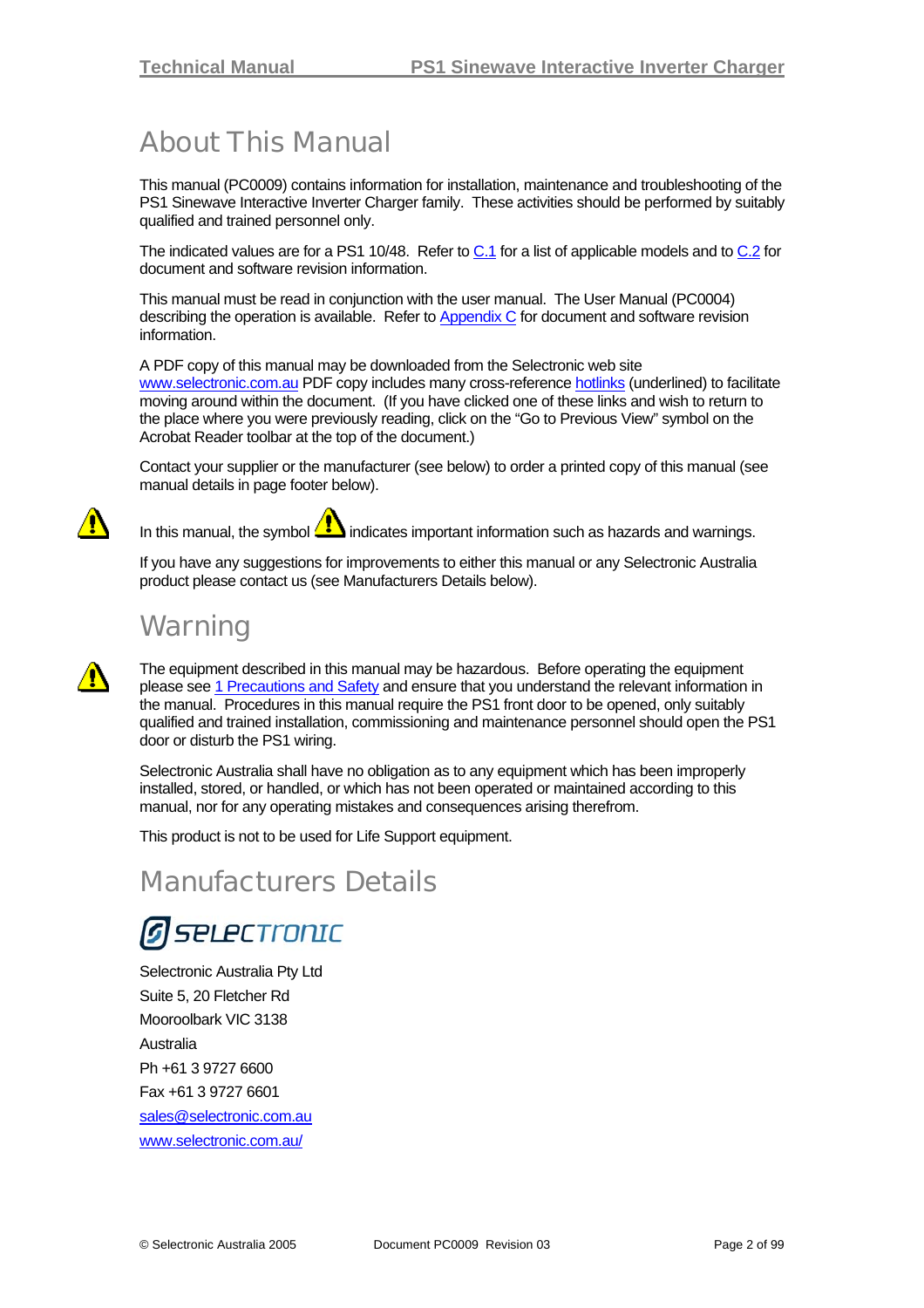## <span id="page-2-0"></span>**Contents**

| 1                         |                                                            |  |
|---------------------------|------------------------------------------------------------|--|
| 1.1                       |                                                            |  |
| 1.2                       |                                                            |  |
| 1.3                       |                                                            |  |
| 1.4                       |                                                            |  |
| 1.5                       |                                                            |  |
| 1.6                       |                                                            |  |
| 1.7                       |                                                            |  |
| 1.8                       |                                                            |  |
| $\mathbf{2}$              |                                                            |  |
| 3                         |                                                            |  |
| 3.1                       |                                                            |  |
| 3.2                       |                                                            |  |
| 3.2.1                     |                                                            |  |
| 3.2.2                     |                                                            |  |
| 3.2.3<br>3.3              |                                                            |  |
| 3.3.1                     |                                                            |  |
| 3.3.2                     |                                                            |  |
| 3.3.3                     |                                                            |  |
| 3.3.4                     |                                                            |  |
| 3.3.5                     |                                                            |  |
| 3.3.6                     |                                                            |  |
| 3.4                       |                                                            |  |
| 3.5                       |                                                            |  |
| 3.5.1                     |                                                            |  |
|                           | 3.5.1.1                                                    |  |
|                           | 3.5.1.2                                                    |  |
|                           | Generator Pulsed On and Off by voltage inputs16<br>3.5.1.3 |  |
| 3.5.2                     |                                                            |  |
| 3.6 <sup>°</sup><br>3.6.1 |                                                            |  |
|                           | 3.6.1.1                                                    |  |
|                           | 3.6.1.2 Renewable and DC Load - Shunt 1 and Shunt 218      |  |
|                           | Net Renewable and DC Load - Shunt 1 Only 19<br>3.6.1.3     |  |
| 3.6.2                     |                                                            |  |
| 4                         |                                                            |  |
| 4.1                       |                                                            |  |
| 4.2                       |                                                            |  |
| 4.2.1                     |                                                            |  |
| 4.2.2                     |                                                            |  |
| 4.3                       |                                                            |  |
| 4.4                       |                                                            |  |
| 4.4.1                     |                                                            |  |
| 4.4.2                     |                                                            |  |
| 4.4.3                     |                                                            |  |
| 4.4.4                     |                                                            |  |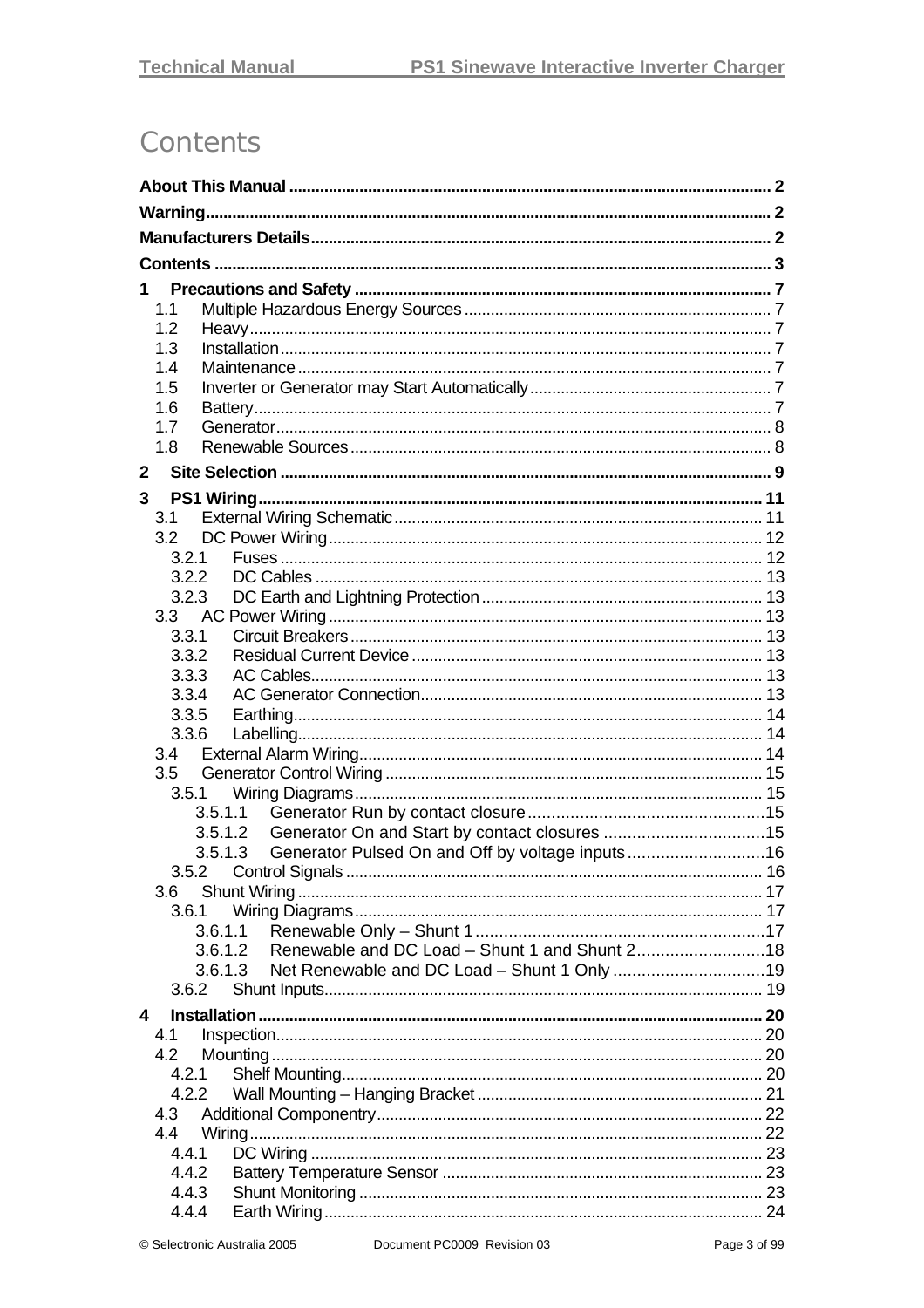| 4.4.5   |  |
|---------|--|
| 4.4.6   |  |
| 4.4.6.1 |  |
| 4.4.7   |  |
| 4.4.8   |  |
| 5       |  |
| 5.1     |  |
| 5.1.1   |  |
| 5.1.2   |  |
|         |  |
| 5.2.1   |  |
| 5.2.2   |  |
| 5.3     |  |
| 5.4     |  |
| 5.4.1   |  |
| 5.4.2   |  |
| $5.5 -$ |  |
| 5.5.1   |  |
| 5.5.2   |  |
| 5.6     |  |
| 5.6.1   |  |
| 5.6.2   |  |
| 5.6.3   |  |
| 5.6.3.1 |  |
| 5.6.4   |  |
| 5.7     |  |
| 5.8     |  |
| 6.      |  |
| 6.1     |  |
| 6.1.1   |  |
| 6.2     |  |
| 6.3     |  |
| 6.4     |  |
| 6.5     |  |
| 6.6     |  |
| 6.6.1   |  |
| 6.6.2   |  |
| 7       |  |
| 7.1     |  |
| 7.2     |  |
| 7.2.1   |  |
| 7.2.2   |  |
| 7.2.3   |  |
| 7.2.4   |  |
| 8       |  |
| 8.1     |  |
| 8.1.1   |  |
| 8.1.2   |  |
| 8.1.3   |  |
| 8.1.3.1 |  |
| 8.1.3.2 |  |
| 8.1.3.3 |  |
| 8.1.3.4 |  |
| 8.1.3.5 |  |
| 8.1.4   |  |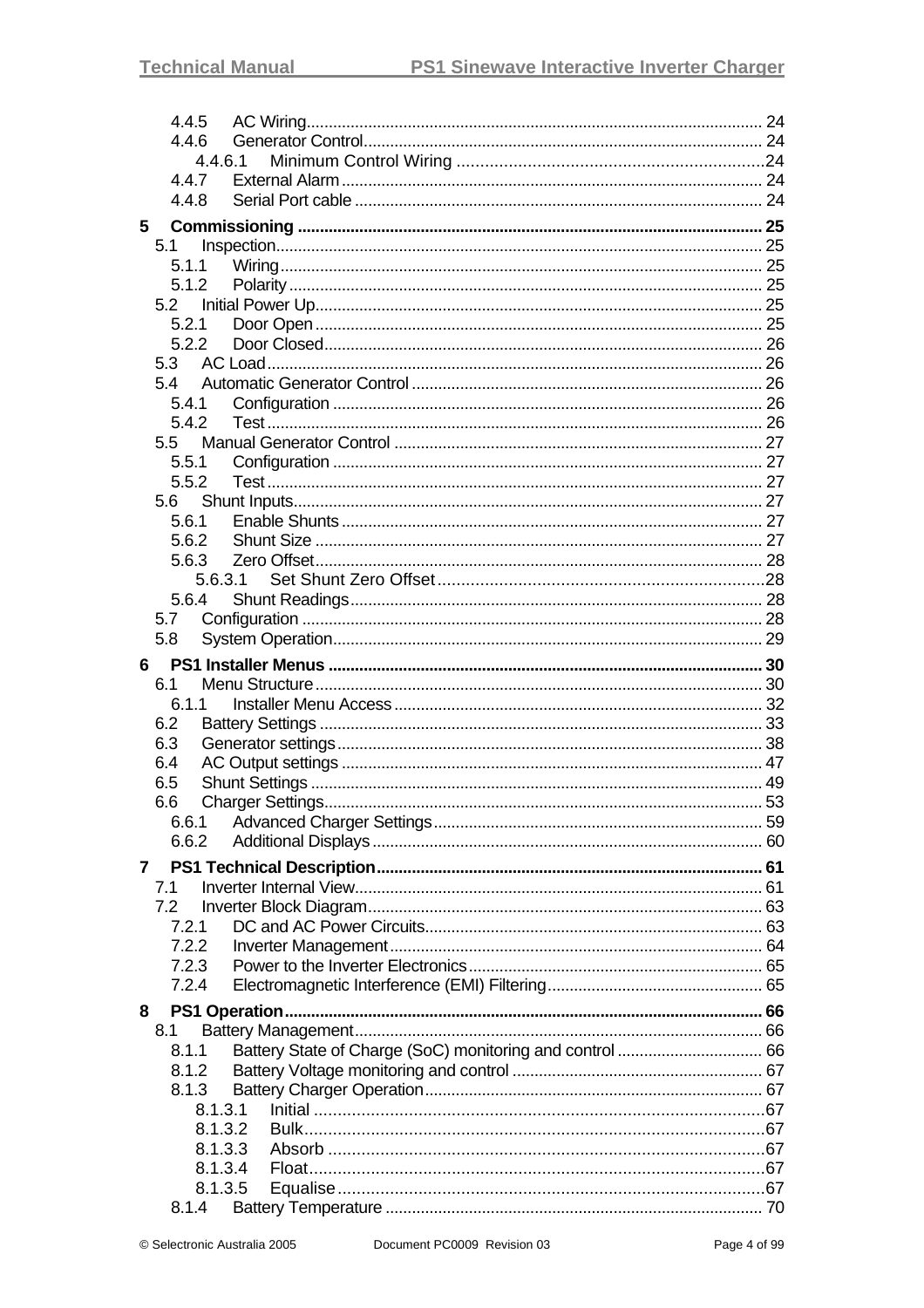| 8.2   |                              |                                                                      |              |
|-------|------------------------------|----------------------------------------------------------------------|--------------|
| 8.3   |                              |                                                                      |              |
| 8.3.1 |                              |                                                                      |              |
|       | 8.3.1.1                      |                                                                      |              |
|       | 8.3.1.2                      |                                                                      |              |
|       | 8.3.1.3                      |                                                                      |              |
| 8.3.2 |                              |                                                                      |              |
| 8.3.3 |                              |                                                                      |              |
| 8.3.4 |                              |                                                                      |              |
| 8.3.5 |                              |                                                                      |              |
| 8.4   |                              |                                                                      |              |
| 8.4.1 |                              |                                                                      |              |
| 8.5   |                              |                                                                      |              |
| 8.6   |                              |                                                                      |              |
| 8.6.1 |                              |                                                                      |              |
| 8.6.2 |                              |                                                                      |              |
| 8.6.3 |                              |                                                                      |              |
| 8.7   |                              |                                                                      |              |
| 8.8   |                              |                                                                      |              |
| 8.8.1 |                              |                                                                      |              |
| 8.8.2 |                              |                                                                      |              |
| 8.8.3 |                              |                                                                      |              |
| 8.8.4 |                              |                                                                      |              |
| 8.8.5 |                              |                                                                      |              |
| 8.8.6 |                              |                                                                      |              |
| 8.9   |                              |                                                                      |              |
| 9     |                              |                                                                      |              |
| 9.1   |                              |                                                                      |              |
| 9.2   |                              |                                                                      |              |
| 9.3   |                              |                                                                      |              |
| 9.4   |                              |                                                                      |              |
|       |                              |                                                                      |              |
| 9.5   |                              |                                                                      |              |
| 9.6   |                              |                                                                      |              |
| 9.7   |                              |                                                                      |              |
| 9.8   |                              |                                                                      |              |
| 9.9   |                              |                                                                      |              |
| 9.10  |                              | Inverter synchronises but disconnects due to reverse power flow.  81 |              |
| 9.11  |                              |                                                                      |              |
| 9.12  |                              |                                                                      |              |
| 9.13  |                              |                                                                      |              |
| 9.14  |                              |                                                                      |              |
| 9.15  |                              |                                                                      |              |
|       |                              |                                                                      |              |
| 10.1  |                              |                                                                      |              |
| 10.2  |                              |                                                                      |              |
| 10.3  |                              |                                                                      |              |
| 10.4  |                              |                                                                      |              |
| 10.5  |                              |                                                                      |              |
|       |                              |                                                                      |              |
| A.1   |                              |                                                                      |              |
| A.2   |                              |                                                                      |              |
| A.3   |                              |                                                                      |              |
|       |                              |                                                                      |              |
|       |                              |                                                                      |              |
|       |                              |                                                                      |              |
| A.4   |                              |                                                                      |              |
|       |                              |                                                                      |              |
|       | © Selectronic Australia 2005 | Document PC0009 Revision 03                                          | Page 5 of 99 |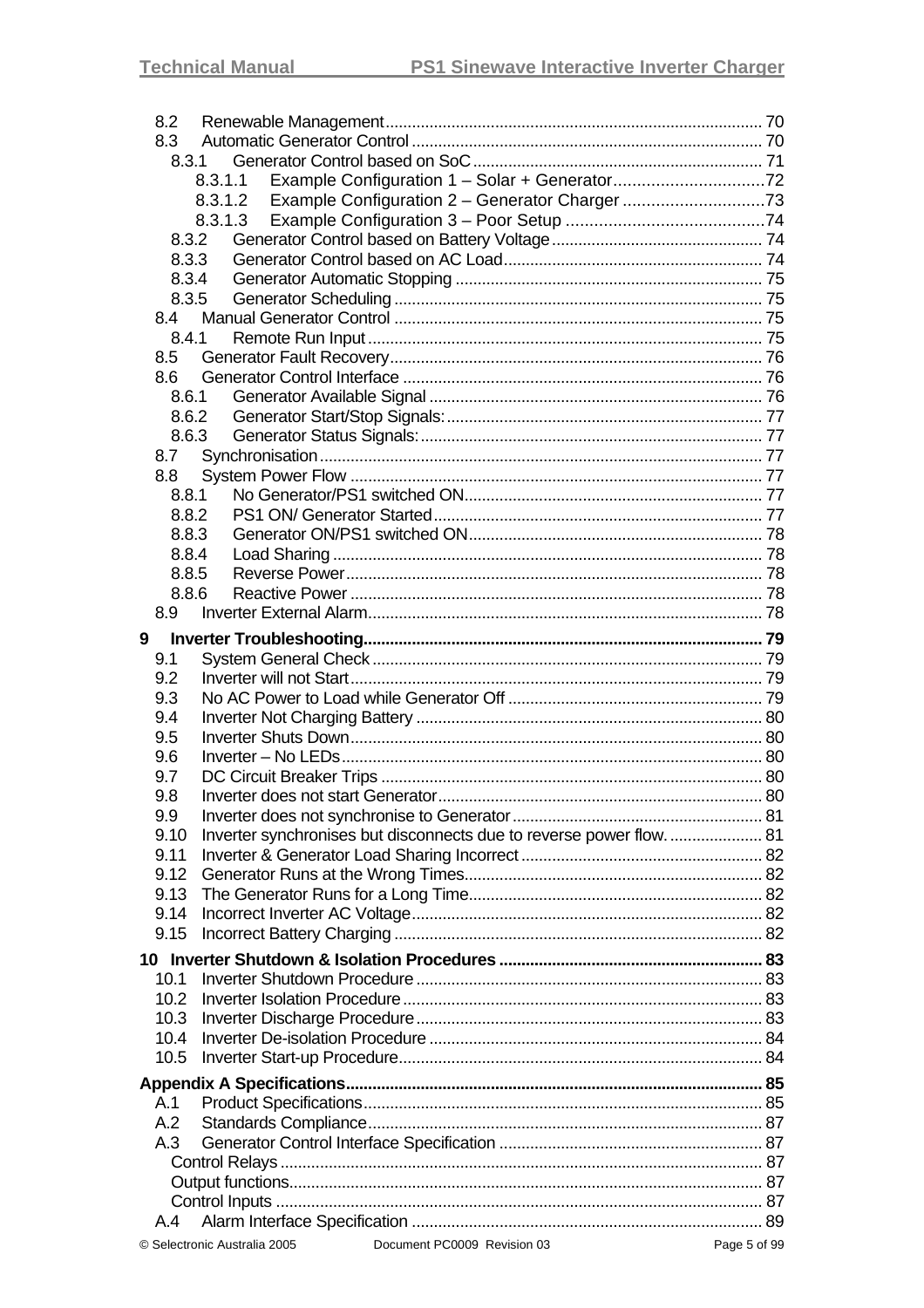|            | 89  |
|------------|-----|
| A.5        |     |
|            |     |
| A.6        |     |
| A.7        |     |
| A.8        |     |
| A.9        |     |
|            | 94  |
| <b>B.1</b> | .94 |
| B.2        |     |
| B.3        |     |
|            | 99  |
| C.1        | -99 |
|            |     |
| C.2        |     |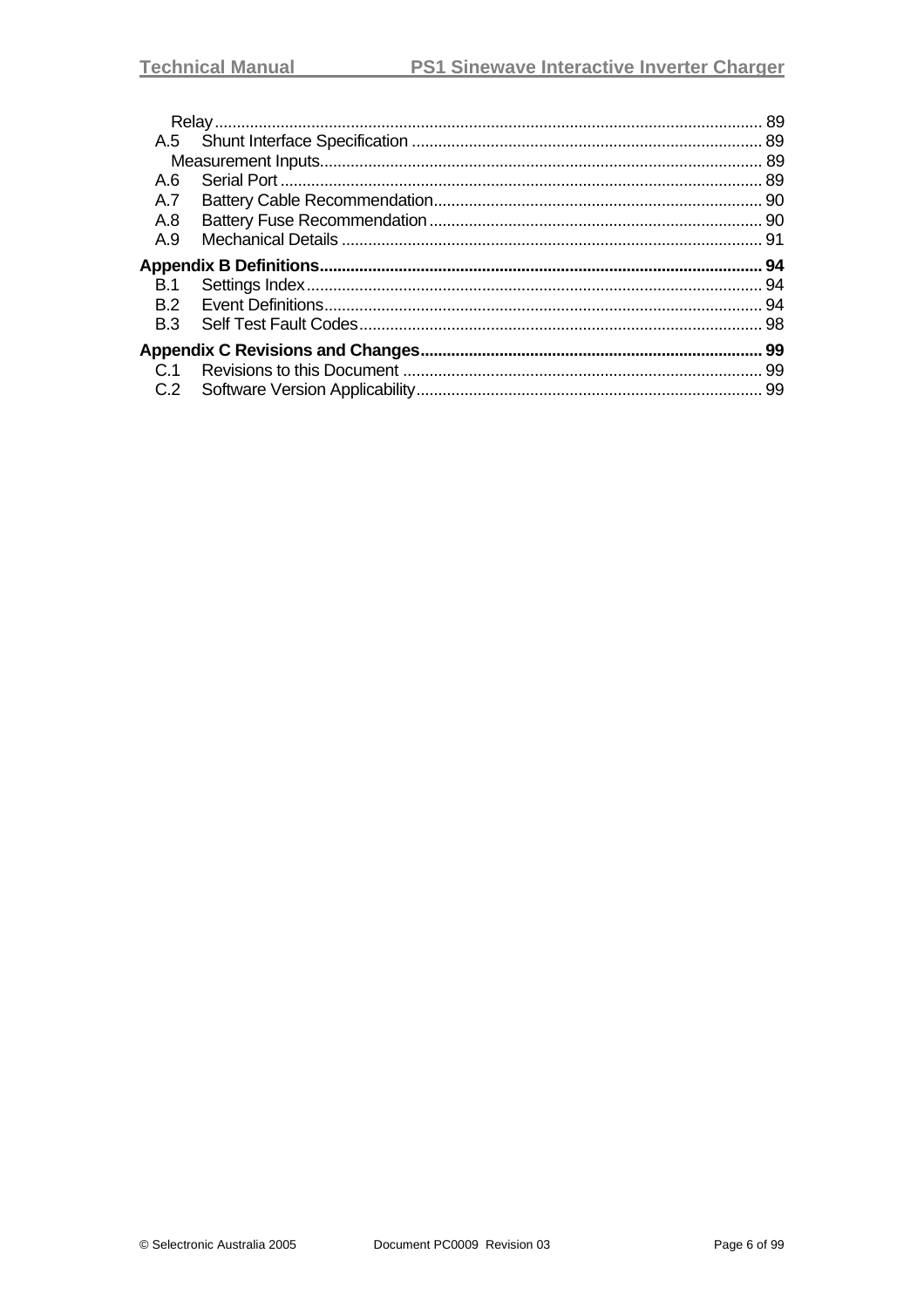## <span id="page-6-1"></span>1 Precautions and Safety

<span id="page-6-0"></span>

### **1.1 Multiple Hazardous Energy Sources**

Hazardous voltages and energy are generated by the PS1, are fed into the PS1 by external wiring from multiple sources, and may be stored in capacitors after the PS1 is switched off and disconnected from external wiring.

Do not operate with the door open. No operating procedures in this manual require the PS1 door to be opened. All PS1 operations are performed with the door closed. This includes the front panel operation of all PS1 pushbuttons, displays and circuit breakers.

Only suitably qualified and trained personnel should open the PS1 front door.

Installation procedures in this Technical Manual require the PS1 front door to be opened to access internal wiring terminals and connectors. All commissioning and test procedures are performed with the door closed except where explicitly stated in this manual.



## **1.2 Heavy**

The PS1 is heavy (up to 98kg). Take care when lifting and moving the PS1. Use appropriate mechanical lifting aids to move the PS1. Four eye bolts (provided) can be screwed into the top of the PS1 cabinet for attaching a lifting harness.



## **1.3 Installation**

The PS1 requires adequate ventilation, away from hot equipment. Do not obstruct the airflow through the ventilation holes in the PS1 case (sides, rear and door top). Ensure when installed in an enclosed space that there is adequate ventilation.

The PS1 must be located in a dry place away from water, electrolyte and corrosive aerosols.

The PS1 contains arcing contacts so must not be located where explosive gas mixtures could occur, such as hydrogen from batteries or diesel fuel fumes. The PS1 must never be installed above the battery bank.



### **1.4 Maintenance**

Ensure that all energy sources are isolated before working on connected wiring. The generator may start or power may be restored by the inverter at any time

Never work on equipment or investigate a problem without following appropriate safety isolation procedures. Procedures are defined in the PS1 Technical Manual.



### **1.5 Inverter or Generator may Start Automatically**

The PS1 automatically starts and/or restarts and may restore power or start the generator at any time.

If a fault or overload is detected the PS1 will shutdown and automatically attempt to restart at varying intervals of up to several hours.



### **1.6 Battery**

Batteries are very dangerous. Please read the safety information provided by the battery supplier.

Battery acid is dangerous.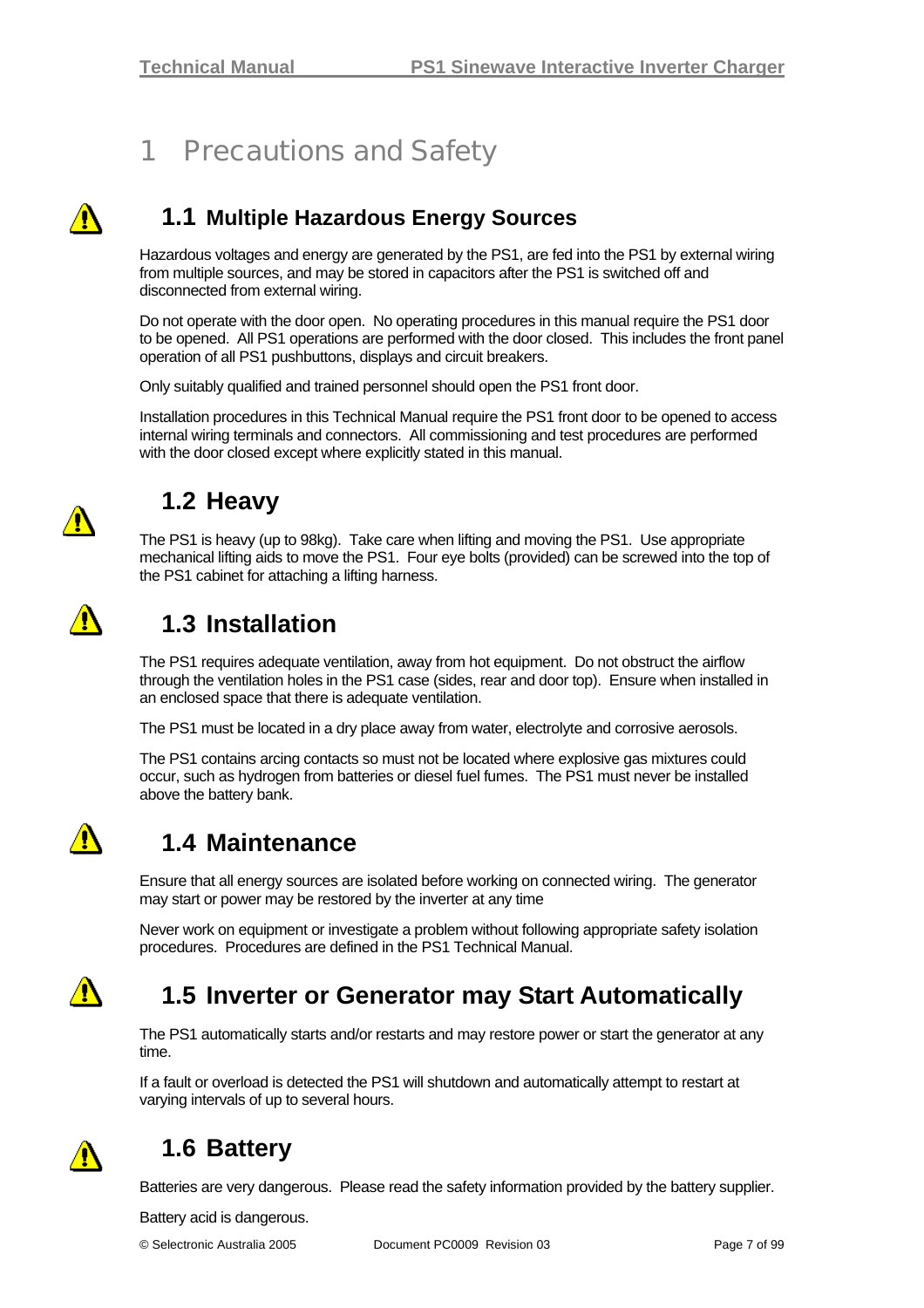<span id="page-7-0"></span>Batteries can emit hydrogen gas, which is explosive.

Batteries connected in series can produce hazardous voltages.

Disconnecting a DC power connection (even on one battery cell) can cause dangerous highenergy DC arcs, which can cause serious burns and eject hot particles, and can be difficult to extinguish.

Disconnecting a DC power connection (even on one battery cell) can cause renewable sources to produce large voltages (much larger than the battery voltage) on battery terminals and DC wiring. Such voltages can be lethal. They can also damage the PS1. Only suitably trained and qualified personnel should disconnect any DC power connection, including battery cell connections, and only with suitable procedures and safety precautions.



### **1.7 Generator**

Please read the safety information provided by the generator supplier.

The generator produces hazardous voltages.

The generator installation should follow relevant standards and practices for the installation of fuel storage, for ventilation and dispersal of exhaust gas. Exhaust gas in enclosed spaces can kill.

The generator installation should include a means of isolating the generator automatic control inputs from the PS1. The generator must be isolated from the PS1 during servicing.

The PS1 automatically starts and/or restarts and may restore power or start the generator at any time.

Never work on equipment or investigate a problem without following appropriate safety isolation procedures, including turning off isolating switches and disconnecting the generator start battery.



### **1.8 Renewable Sources**

Please read the safety information provided by the supplier.

Renewable sources can produce hazardous voltages.

Shorting or disconnecting renewable wiring which is energized or carrying current can produce dangerous DC power arcs which are difficult to extinguish.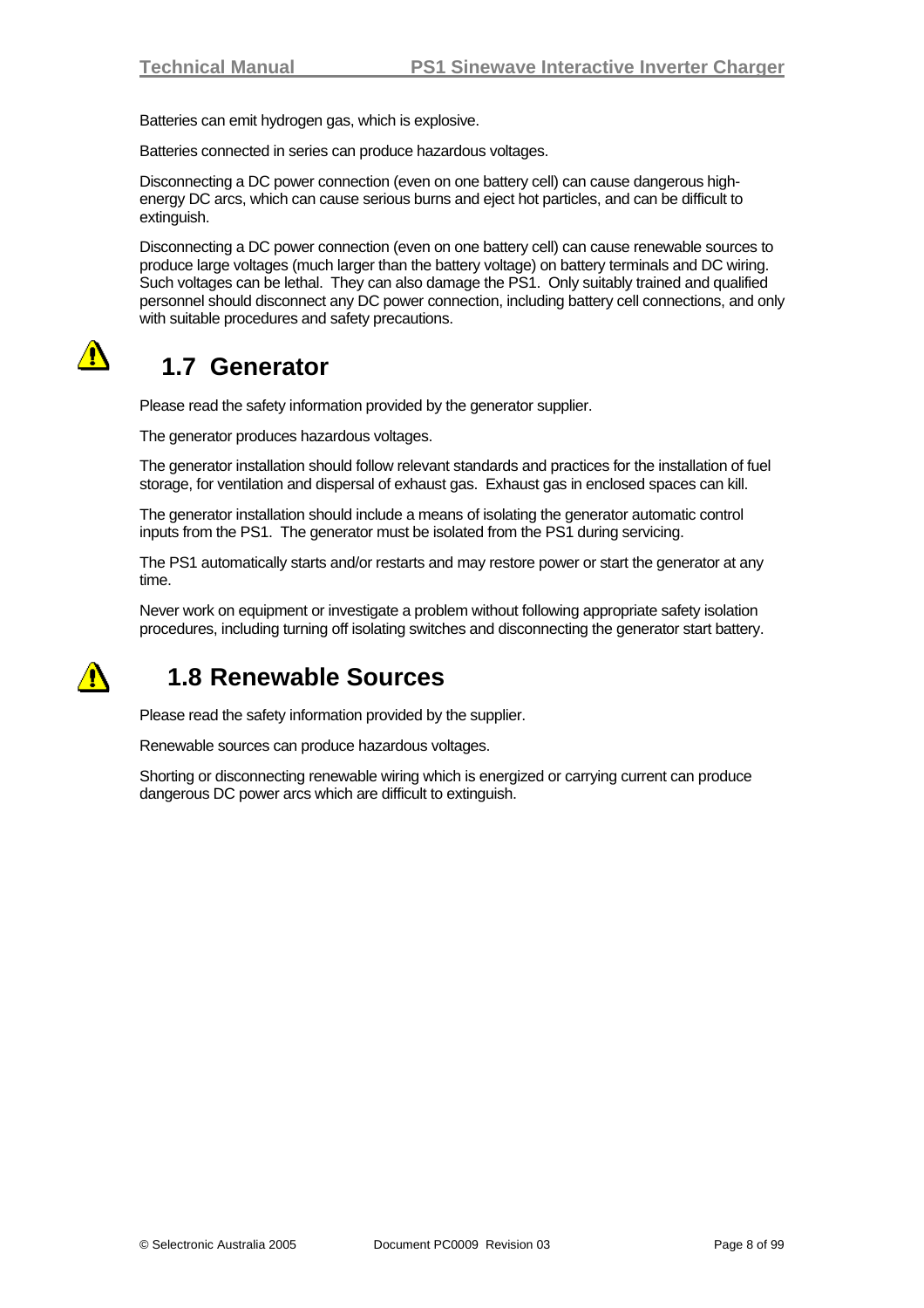## <span id="page-8-0"></span>2 Site Selection

The inverter performance rating is dependent on the environmental operating conditions, in particular ambient temperature and ventilation. There are also safety considerations that must be addressed. Appropriate site selection and preparation are fundamental to getting the optimum performance from the PS1.

The site should be selected and prepared to provide:

- A dedicated lockable power room/area for PS1 and associated equipment.
- No access to unauthorized personnel or children.
- Maintenance of the ambient temperature within the product specification (see Appendix [A\)](#page-84-1).
- Adequate ventilation, away from hot equipment. Ensure unobstructed airflow through the ventilation holes in the inverter case (sides and door top). See [A.9](#page-90-1) [Mechanical Details](#page-90-1) for air flow.



- A dry location away from water, condensation, electrolyte and corrosive aerosols.
- A location free from the risk of explosive gas mixtures occurring, such as hydrogen from batteries or diesel fuel fumes. The inverter contains arcing contacts which may ignite such mixtures. Never mount the PS1 above batteries.
- Rodent proof.
- A mounting surface and method suitable for the inverter weight with adequate safety margin (see Appendix [A.1](#page-84-2) [Product Specifications](#page-84-2) for unit weight). If the inverter is wall mounted the mounting method must be in accordance with the installation instructions using the fasteners specified.
- Sufficient space available in front of the inverter to open the inverter door and work on the inverter internals.

Following the guidelines below will help maintain the system reliability and maximise the life of the PS1, generator and other components.

- Reduce operating temperatures. All equipment will provide longer and more reliable service if protected from high temperatures and regular wide temperature variations. PS1 power capacity is reduced when operating in high ambient temperatures.
- In hot areas a shed or room with a shade roof above and on walls exposed to direct sunlight and with reasonable ventilation will reduce maximum temperatures.
- In areas with wide temperature variation between day and night, insulate the building and fit ventilation controlled by internal room temperature to dispose of excess heat.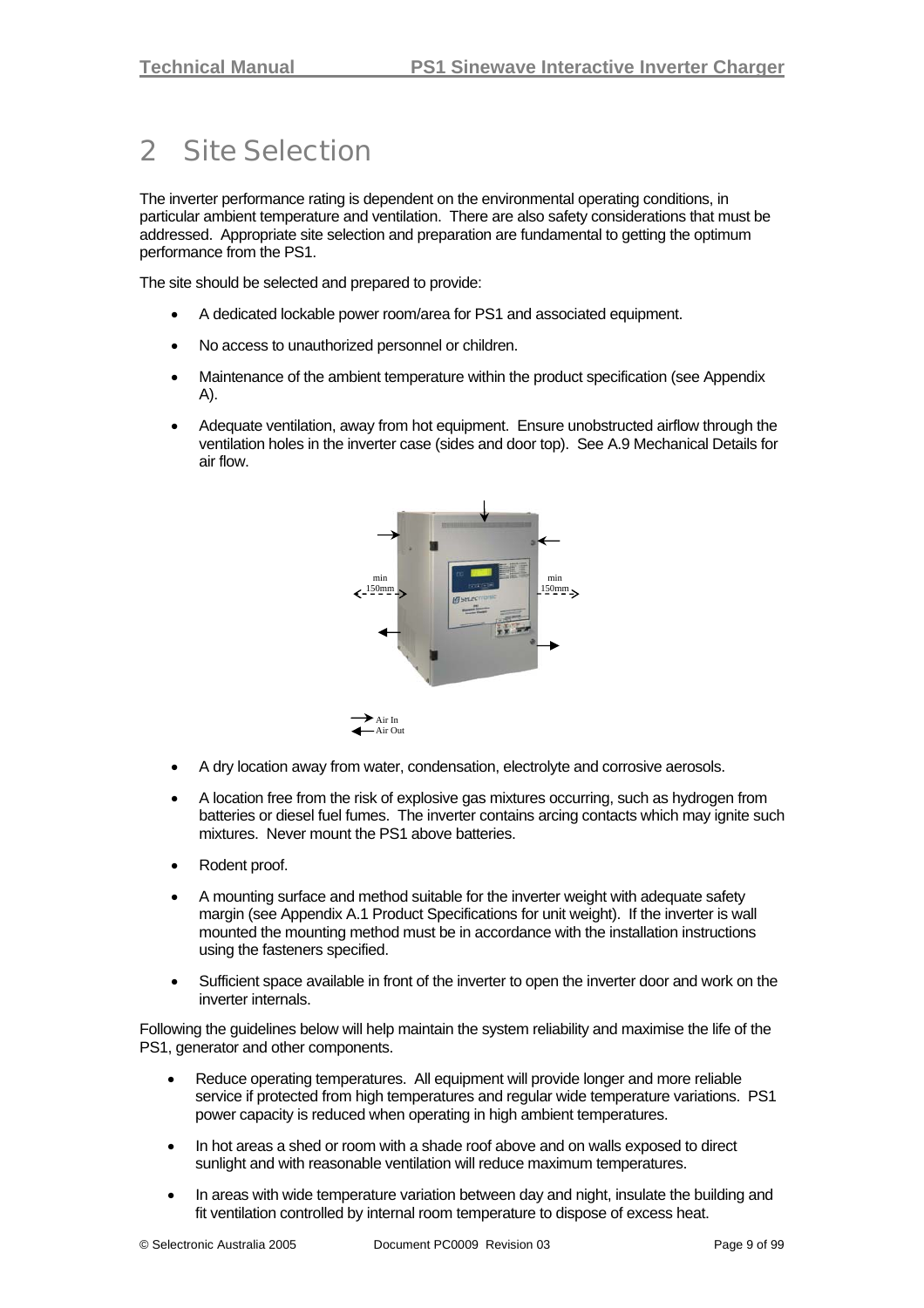- Install the generator in an area with good ventilation and well separated from the PS1 and the batteries. Do not allow heat or exhaust from the generator to heat the PS1, the battery or other equipment.
- Follow the instructions for routine monitoring and maintenance.
- Monitor the performance of the system by periodically reviewing the PS1 logged data. The logged data may indicate the system is not performing optimally and system settings changes or some maintenance may be required. A telephone line and a modem connected to the PS1 will allow the logged data and settings to be reviewed remotely.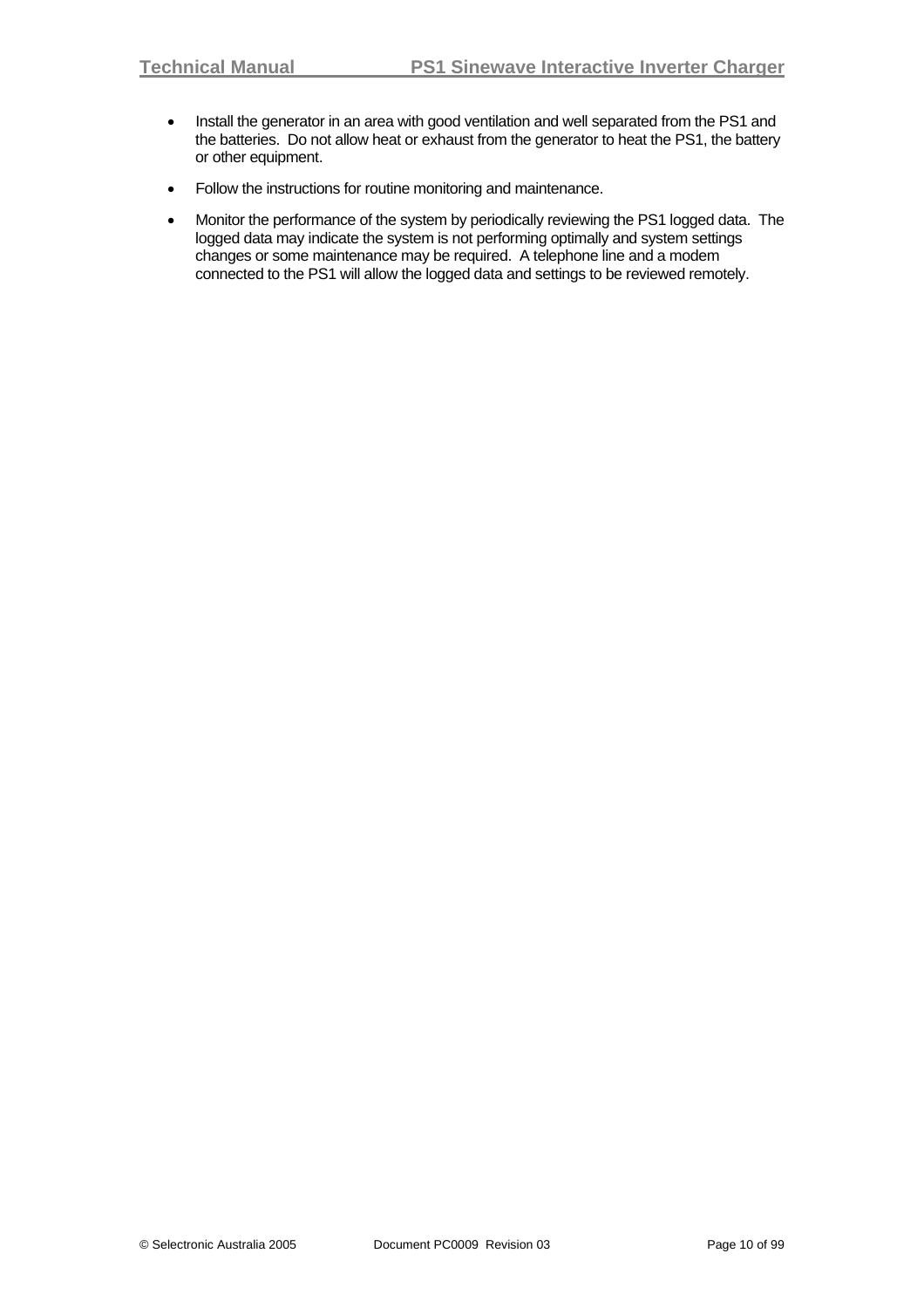## <span id="page-10-0"></span>3 PS1 Wiring



The electrical wiring recommendations herein apply to Australia and New Zealand, and are based on standard AS4509 – Standalone Power Systems.

The PS1 has been designed to comply with AS/NZS 3100 - General Requirements for Electrical Equipment and as such can be installed into a system and be compliant with AS/NZS 3000 - Electrical installations as required by AS4509.

For other regions, the installation and wiring should comply with relevant national standards and practices.

## **3.1 External Wiring Schematic**

Figure 1 is a typical schematic of wiring connected to the inverter via the site switchboard. This wiring scheme facilitates inverter bypass and also isolation of the inverter, generator and loads at one location.

<span id="page-10-1"></span>

Note: This schematic is intended to guide the designers of systems using the inverters. Do NOT use this typical schematic to trace actual site wiring, which may differ in detail from that shown below.



**Figure 1 External Wiring Schematic 1** 

Figure 2 is a typical schematic of wiring connected to the inverter with the generator wiring connected directly to the inverter rather than via the site switchboard. Isolation of each component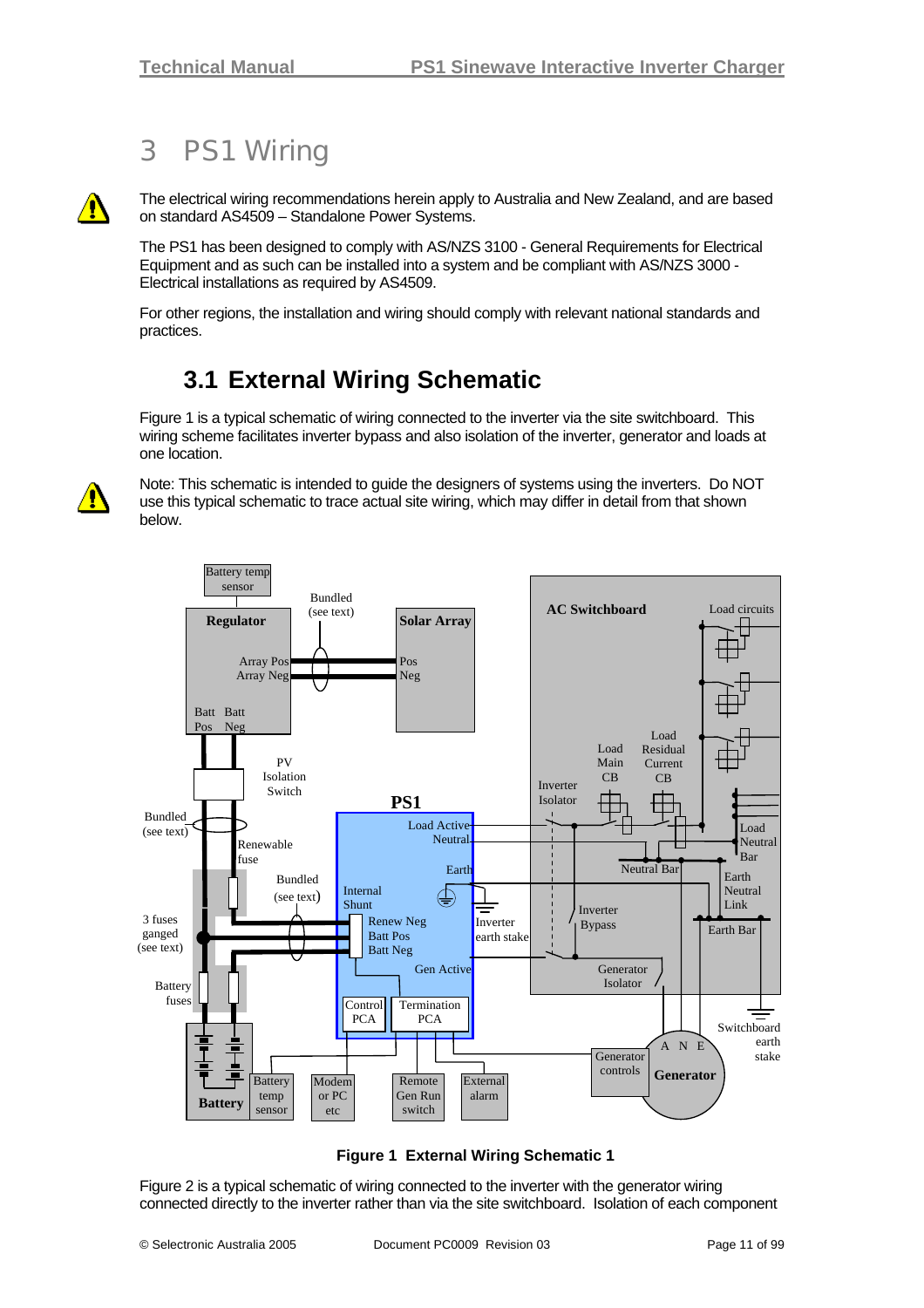must be performed at different locations. The generator cannot be connected directly to the loads without going through the inverter.

<span id="page-11-0"></span>

Note: This schematic is intended to guide the designers of systems using the inverters. Do NOT use this typical schematic to trace actual site wiring, which may differ in detail from that shown below.



#### **Figure 2 External Wiring Schematic 2**

### **3.2 DC Power Wiring**

The following sections refer to the [3.1](#page-10-1) [External Wiring Schematic.](#page-10-1)

### **3.2.1 Fuses**

The battery fuses shown (or circuit breakers if desired) are necessary to protect the DC wiring. The fuses should be rated to handle the maximum current flow during normal operation. The renewable fuses should be rated to protect the wiring from back feed from the battery. The fuse ratings should be coordinated with conductor sizes and temperature ratings.

For recommended fuse sizes refer to [§A.8](#page-89-1) [Battery Fuse Recommendation](#page-89-1).

It must not be possible to supply renewable power to the inverter with the battery disconnected, since the inverter can be damaged by uncontrolled sources which are not voltage-limited by the battery. Therefore the renewable and battery fuses should be "ganged" together in one physical assembly to ensure they are all removed together.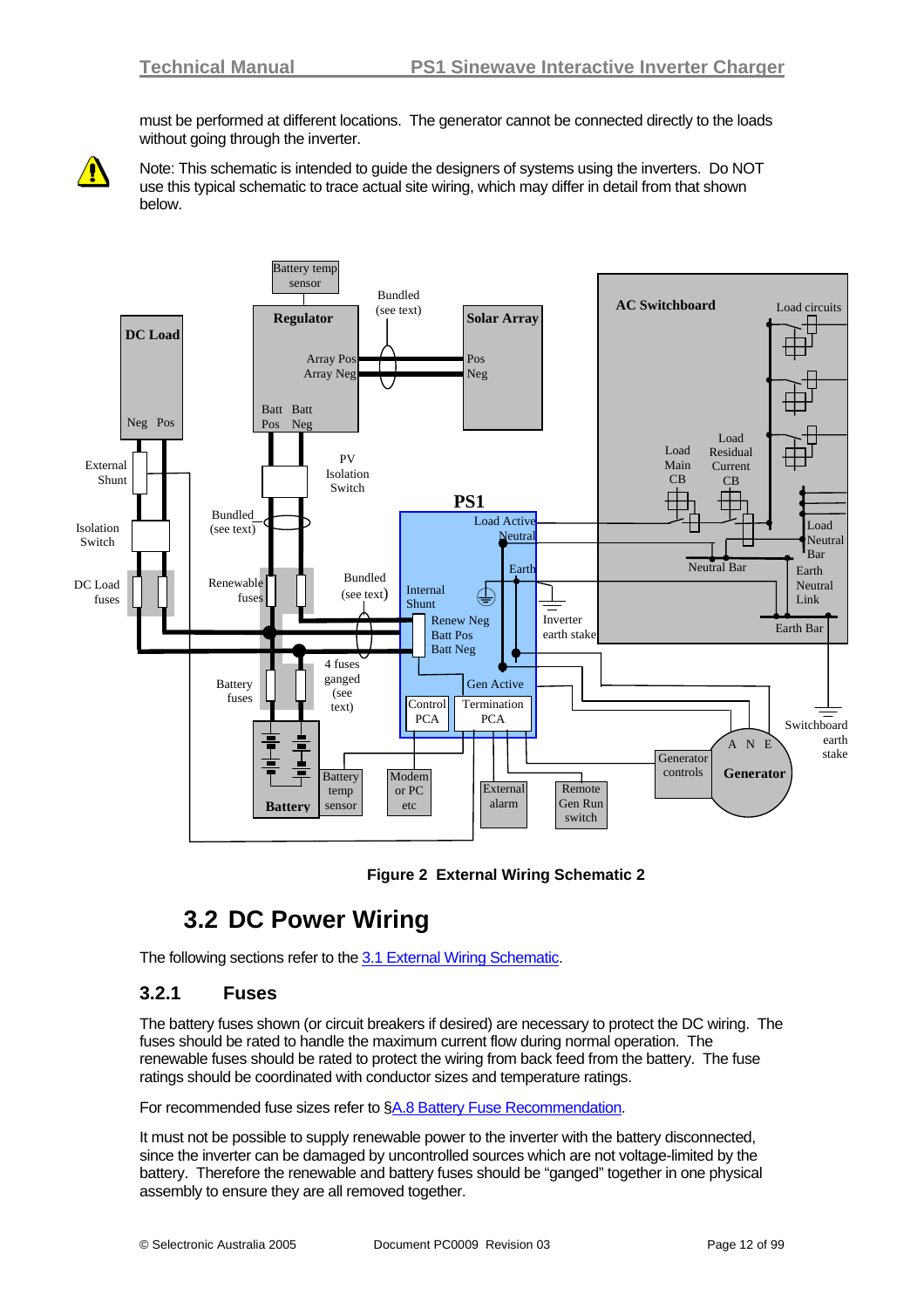<span id="page-12-0"></span>The removable ganged fuse assembly also allows isolation of the renewable source, the battery and the inverter from each other before working on them.

To prevent dangerous DC arcs, it must be possible to ensure that negligible DC current is made or broken when connecting or disconnecting any DC Power Wiring. For example before working on the battery wiring, the inverter is switched off via its **On/Off** button, the renewable regulator is switched off, and the battery is isolated from the renewable source and from the inverter by removing the ganged fuse assembly.

### **3.2.2 DC Cables**

The high current wiring within the battery stack, and between the battery and the inverter, should be as direct as possible, with the positive and negative cables bundled close together. This minimizes the wiring inductance which assists the overall efficiency of the inverter system.

For recommended battery cable sizes refer to [A.6](#page-89-2) [Battery Cable Recommendation.](#page-89-3)

The DC terminals for battery and shunt connection are M8 studs. Suitable lugs must be used for connection to these studs.

Similarly the high current wiring between the battery and the renewable regulator, and between the regulator and the renewable array, should be bundled and as direct as possible.

The DC cabling should be kept separated from the AC cabling.

### **3.2.3 DC Earth and Lightning Protection**

The system earthing strategy for lightning protection will depend on specific site characteristics hence is left to the judgement of the system designer/installer. The standard AS/NZS 1768 -Lightning Protection provides details of lightning protection schemes.

To reduce the risk of accidental short circuits, earthing the DC Power Wiring is not recommended. If the lightning protection scheme calls for the earthing of the DC wiring, the DC earth conductors must be separate the AC Earth system and the DC Earth cables must be capable of caring the battery fault current and blow the fuse before the earth cabling fails due to the fault current.

The control electronics are wired to battery negative.

### **3.3 AC Power Wiring**

The following sections refer to the [3.1](#page-10-1) [External Wiring Schematic.](#page-10-1)

### **3.3.1 Circuit Breakers**

The circuit breakers in the PS1 are designed to protect the wiring inside the PS1 and under normal operating conditions, including faults on sub circuits will not normally trip. External AC wiring must be protected with suitably rated external circuit breakers.

### **3.3.2 Residual Current Device**



The Residual Current Device (RCD) installed in the AC Switchboard as shown protects the AC Load circuits ONLY. A fault in the inverter and/or the generator cabling is not RCD protected and hence will not trip the device RCD.

### **3.3.3 AC Cables**

AC cabling must be sized appropriately for the application.

AC cabling should be kept separated from the DC cabling.

### **3.3.4 AC Generator Connection**

The generator should be hard wired into the inverter system.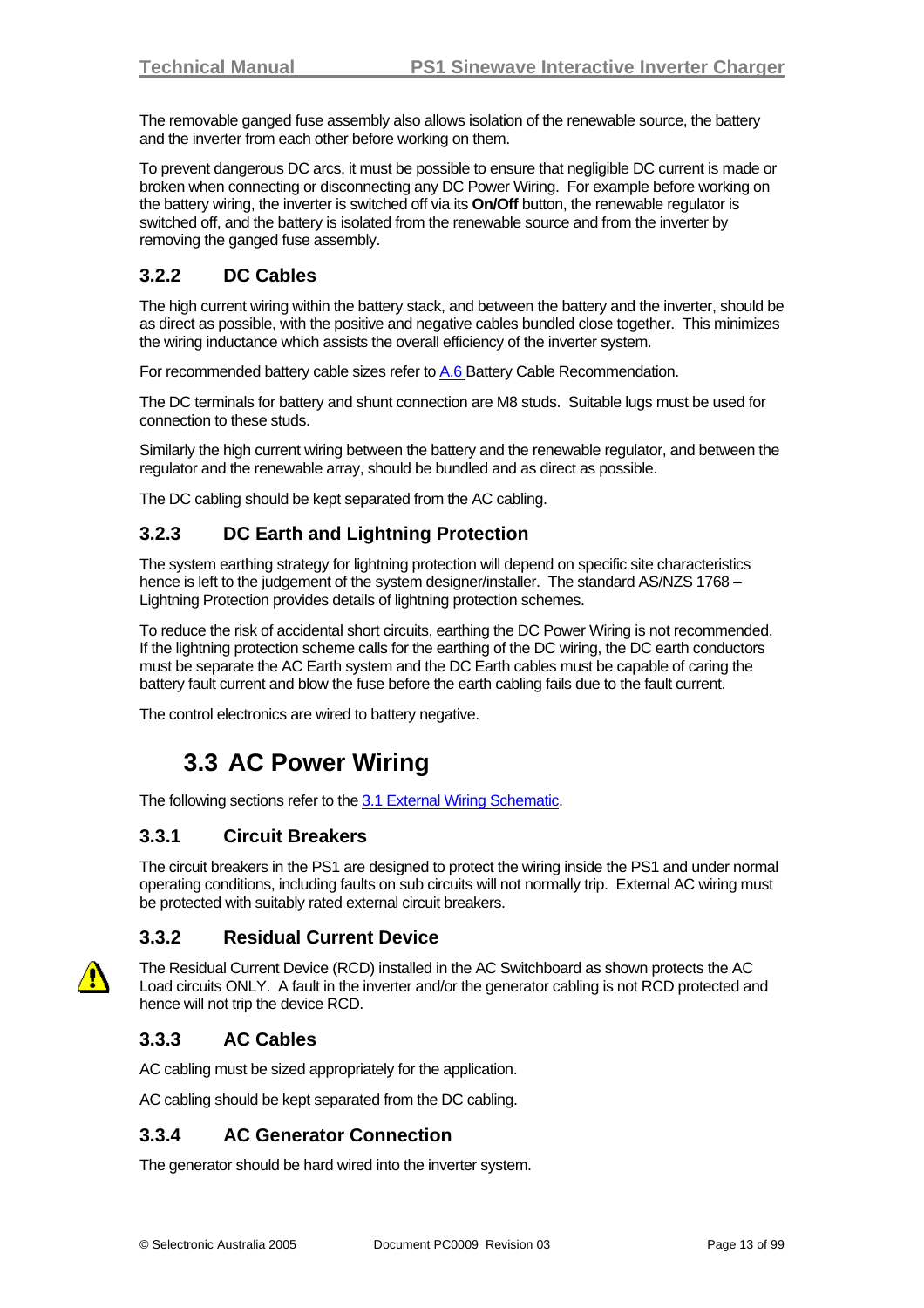<span id="page-13-0"></span>If the generator is to be plugged into the system, if disconnected while synchronised, voltage from the inverter may be present on the plug. In this arrangement the requirements of AS4509.1 must be adhered to.

### **3.3.5 Earthing**

It is recommended the inverter be earthed to its own earth stake adjacent to the inverter, and also to the switchboard. Ensure the earth cable is suitable to carry the fault current and not fail before the circuit breakers trip. Using the same size conductors as the AC cables ensures the earth wiring will carry the fault current.

High Earth Leakage Current. Unit must be earthed before connecting to supply or operating unit.

Do not use the protective earth terminal for battery earthing.

### **3.3.6 Labelling**

Multiple power sources (inverter and generator) which may start or re-start at any time provide power to the AC Switchboard. It is recommended that a warning label be fitted to all electrical power terminations at each location and to isolators feeding the location, together with a basic electrical diagram indicating the power sources and isolators.

Suggested warning label:



### **Multiple Hazardous Energy Sources**

Ensure that all energy sources are isolated before working on connected wiring. **Inverter or Generator may Start Automatically** 

The generator may start or power may be restored by the inverter at any time.

A sheet of labels with the above text are provided with each PS1.

## **3.4 External Alarm Wiring**

The external alarm is provided by an isolated NO/NC (normally open or normally closed) relay contact. This relay contact is NOT fused. Any external wiring connected to this contact must be fused to protect the wiring and relay contact.

See [A.4](#page-88-1) [Alarm Interface Specification](#page-88-1) for contact ratings.

An alarm condition is indicated with the coil being de-energised. With the inverter in the Off state, the external alarm should be active.

The following is an example showing how a light could be connected to the alarm relay.



**Figure 3 External Alarm**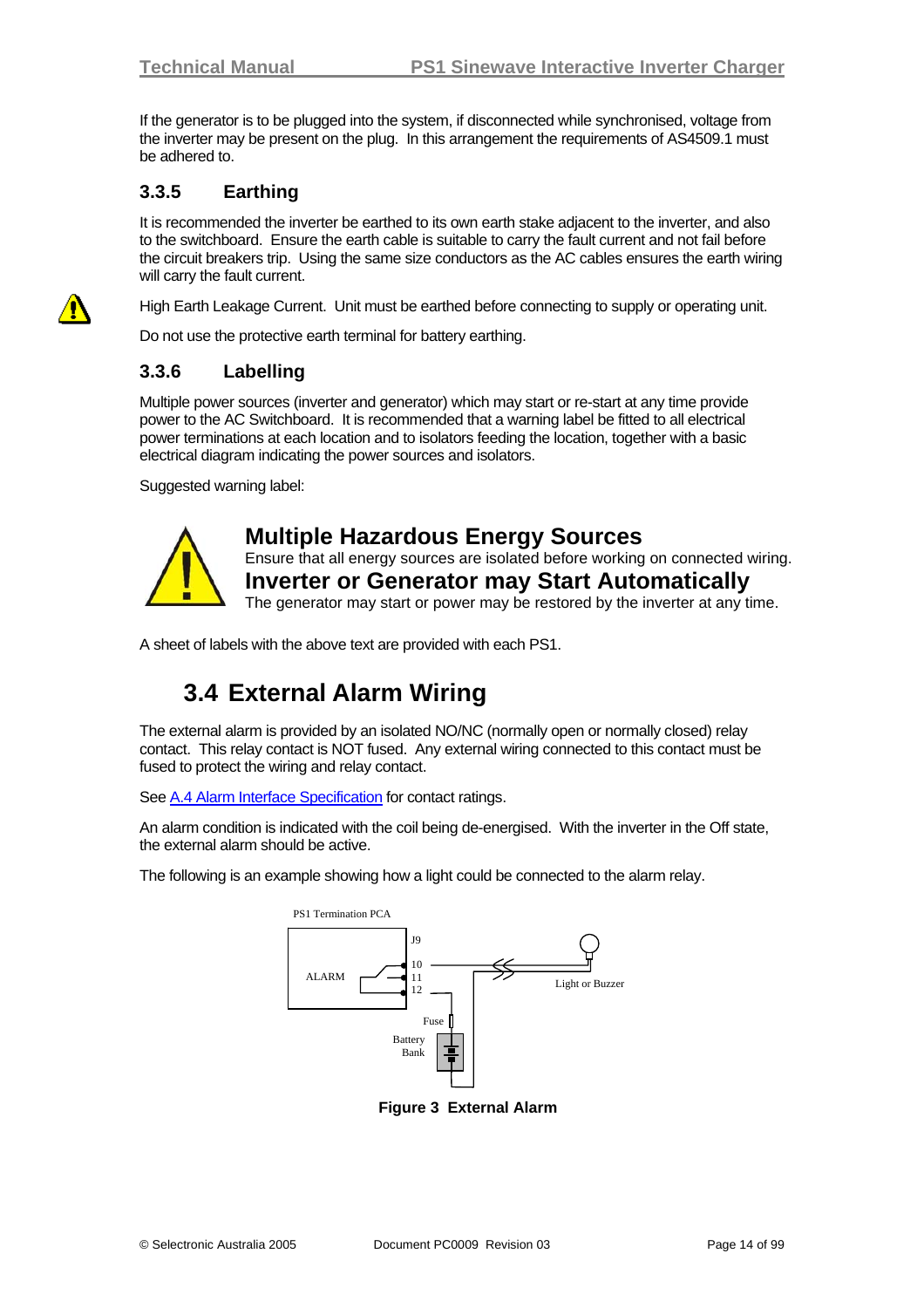## **3.5 Generator Control Wiring**

### <span id="page-14-0"></span>**3.5.1 Wiring Diagrams**

There are many different generator controllers and generator start/stop control schemes. The PS1 generator controller has been designed to interoperate with as many different types of controller as possible. Depending on the type of controller these wiring diagrams will need to be adapted to suit the particular controller.

All diagrams include a Generator Available control switch. This switch should be located as close as practicable to the generator. This switch is used to prevent the PS1 automatically starting the generator whilst being serviced. When in the open state (as shown) the PS1 will indicate that the generator is not available and will not attempt to automatically start the generator.

The diagrams also include information regarding other control input to the PS1. They are shown separately on each diagram for clarity only – they may be used together or in any combination.

See [A.3](#page-86-1) [Generator Control Interface Specification](#page-86-1)

#### **3.5.1.1 Generator Run by contact closure**

The following diagram shows a generator controller that only requires a voltage free contact closure to run and stop the generator.



**Figure 4 Generator Run** 

The diagram also includes a generator remote run switch. Closing the switch will cause the PS1 to start the generator. This switch can be located in a convenient place away from both the generator and PS1.

### **3.5.1.2 Generator On and Start by contact closures**

The following diagram shows a generator controller that requires a voltage free contact closure to turn the generator ON and a pulsed control to start the generator. The time between when the Run relay closes and when the Pulse relay closes is adjustable and for how long the pulse relay remains closed is also adjustable.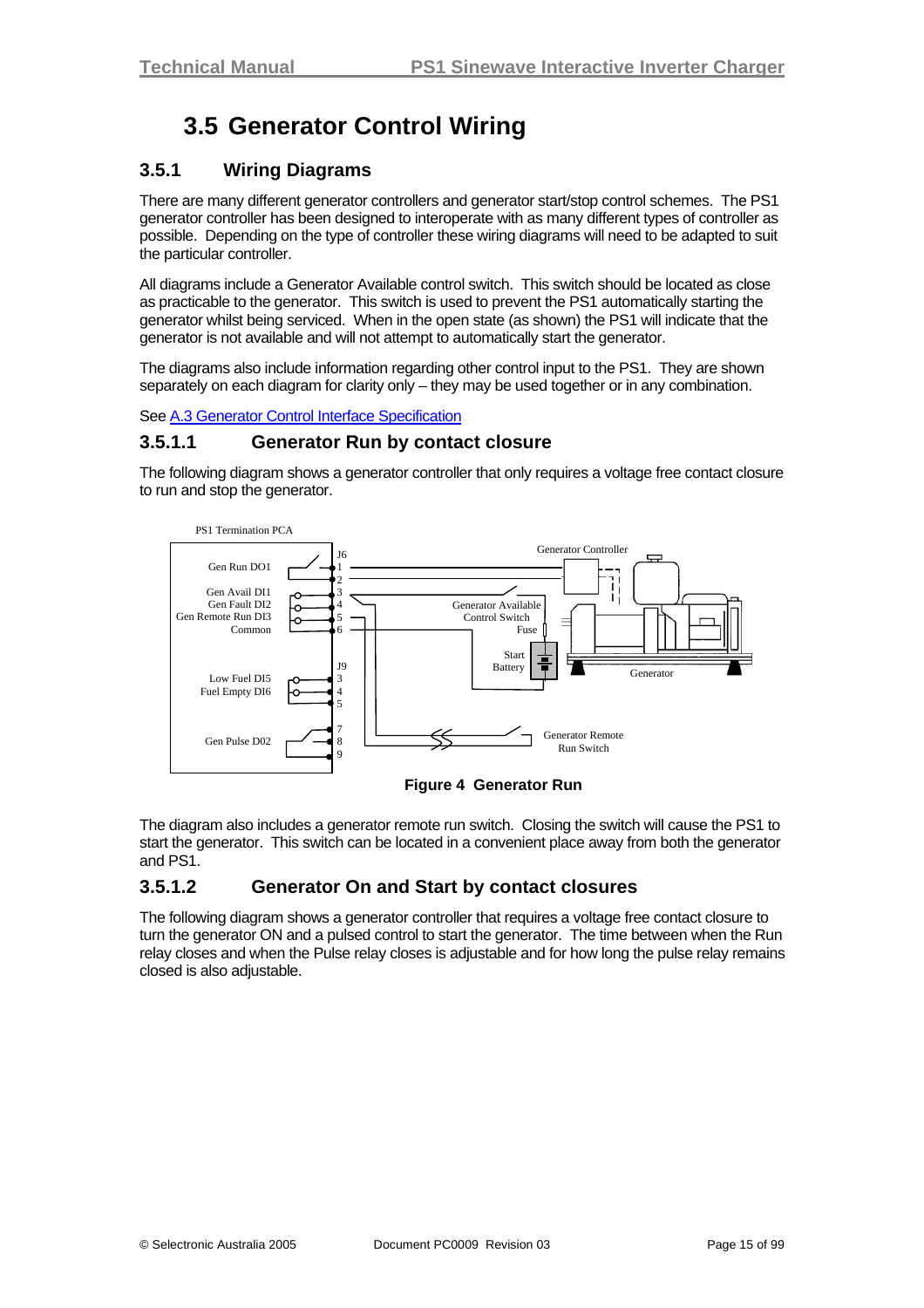<span id="page-15-0"></span>



This diagram also includes an input from the generator indicating the generator has a fault. In this diagram the fault output is a voltage free relay contact from the generator controller. It is necessary in this case to feed volts from the start battery through this and then to the fault input.

### **3.5.1.3 Generator Pulsed On and Off by voltage inputs**

The following diagram shows a generator controller that requires high level voltage input on one control line to start the generator and a high level voltage input on a separate control line to stop the generator. In this case the control signals must be transposed so the pulse signal is on DO1 and the run signal is on DO2.





This diagram also includes an input from the generator indicating the generator has run out of fuel. In this diagram the no fuel is a high voltage level output which feeds directly into the PS1 input. Note that the additional common connection has been connected back to the start battery negative.

### **3.5.2 Control Signals**

The generator run and the generator pulse signals are provided by either an isolated NO or NO/NC relay contact. These relay contacts are NOT fused. Any external wiring connected to these contacts must be fused or limited by other means to protect the wiring and relay contact.

These are control outputs only and not designed to take high generator running or start currents.

See [A.3](#page-86-1) [Generator Control Interface Specification](#page-86-1) for contact ratings.

The generator control input signals are provided by current limited control inputs. These inputs are NOT fused. Any external wiring connected to these inputs must be fused or limited by other means to protect the wiring and control input.

See [A.3](#page-86-1) [Generator Control Interface Specification](#page-86-1) for input ratings.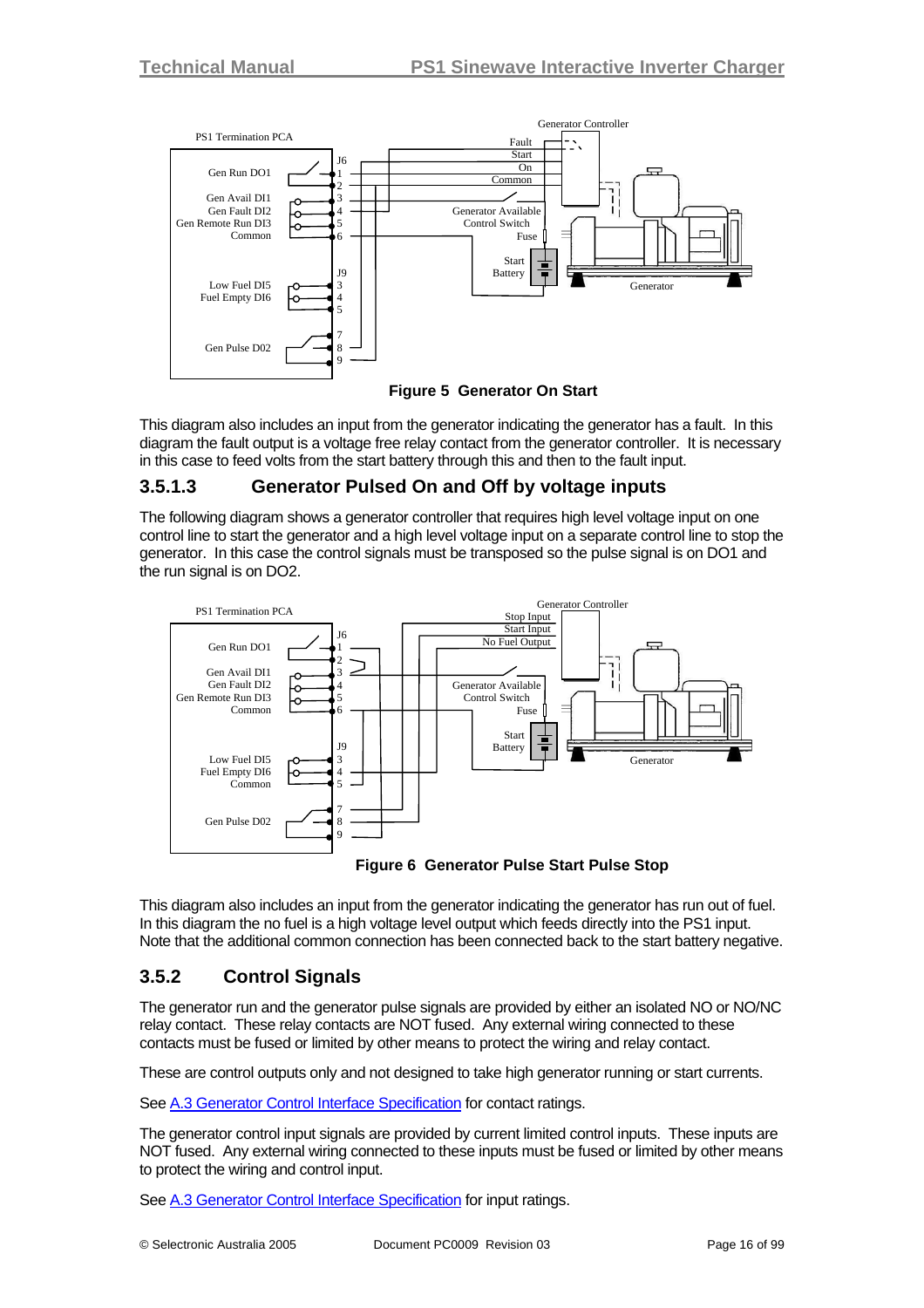## **3.6 Shunt Wiring**

### <span id="page-16-0"></span>**3.6.1 Wiring Diagrams**

The diagrams are indicative only. Each site will have differing requirements and these diagrams will need to be adapted to suit the required configuration.

The PS1 provides one internal shunt connected between the Renewable Negative and Battery Negative terminals as shown in Figure 8.

#### **3.6.1.1 Renewable Only – Shunt 1**

The following diagram shows a basic configuration with the renewable connected and monitored by Shunt 1. The regulator output and the battery are connected in parallel, via the PS1 Shunt 1 which is to be used to measure the renewable current. The Shunt settings do not need to be changed as this is the default configuration.



**Figure 7 Renewable Connection** 

Since Shunt 1 is used to measure the renewable input no additional shunt sense wiring is required.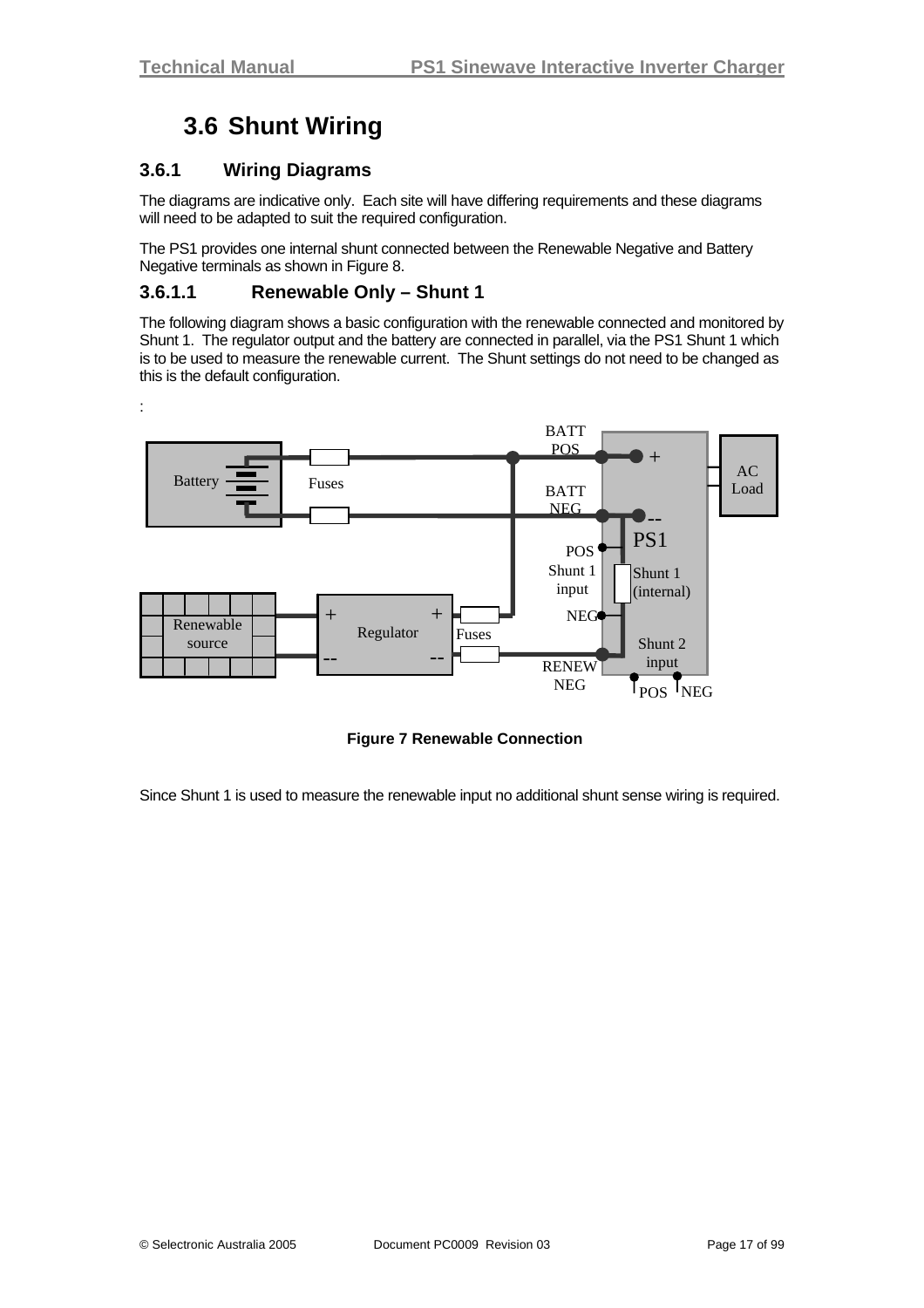### <span id="page-17-0"></span>**3.6.1.2 Renewable and DC Load – Shunt 1 and Shunt 2**

In Figure 8 the internal shunt is used to monitor the renewable source using via shunt input 1. The Shunt 1 menu setting is configured to **Renewable ON** and **DC Load OFF** hence will interpret the measure current as a renewable source current. A DC load connected to the battery and regulator can be monitored by the PS1 using an external shunt via shunt input 2. The Shunt 2 menu setting is configured to **DC Load ON** and **Renewable OFF** and hence will interpret the measure current as a load current.



**Figure 8 Monitoring Renewable and DC Load**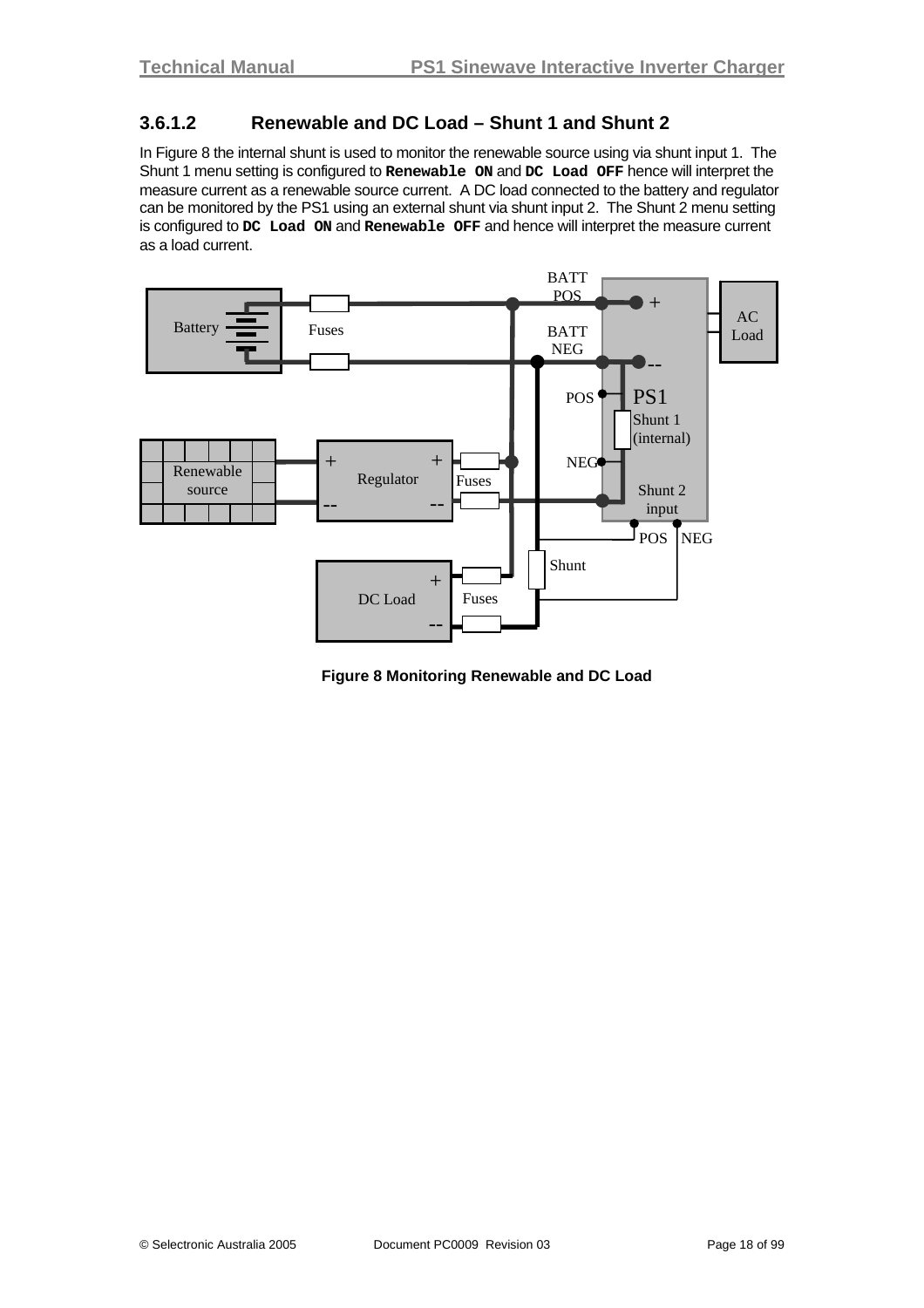### <span id="page-18-0"></span>**3.6.1.3 Net Renewable and DC Load – Shunt 1 Only**

In Figure 9 the internal shunt is used to monitor the renewable source and the DC load using an internal shunt via shunt input 1. The Shunt 1 menu setting is configured to **Renewable ON** and **DC Load ON** and hence will interpret a positive measure current as a renewable source current and a negative measured current as a load current. The overall result is the net current into the battery.



**Figure 9 Monitoring Net Current with Shunt 1**

### **3.6.2 Shunt Inputs**

The shunt monitoring is provided by two high impedance differential inputs – Shunt 1 and Shunt 2. These inputs are NOT fused. Any external wiring connected to these inputs must be fused or limited by other means to protect the wiring and shunt input.

See [A.5](#page-88-2) [Shunt Interface Specification](#page-88-2) for input ratings.

The internal 100A/50mV shunt is factory connected to the Shunt 1 input. This may be disconnected and used to monitor an external shunt as required.

Both Shunt 1 and Shunt 2 can be wired and configured to monitor a renewable source, a DC load or both simultaneously resulting in a net current reading. See [§6.5](#page-48-1) [Shunt Settings](#page-48-1) for details of configuration options.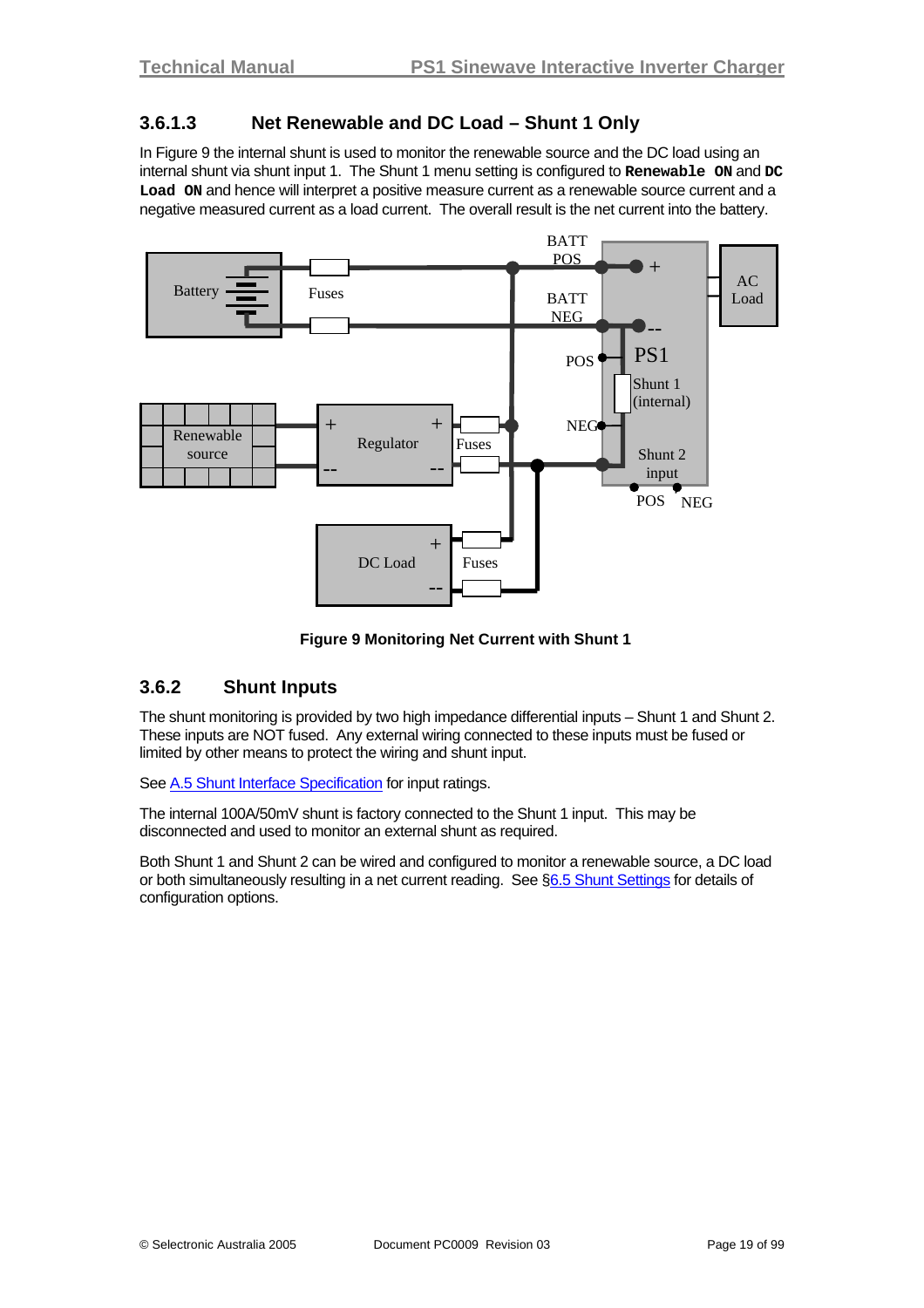### 4 Installation

<span id="page-19-0"></span>

PS1 installation should be performed only by suitably trained and qualified personnel.

Ensure that the installation site is in accordance with the Site Selection and Preparation instructions above.

### **4.1 Inspection**

Before shipment the PS1 was rigorously tested and dispatched in perfect working order. Due to the freight distances and handling involved, the inverter should be inspected as follows before installing it or connecting power to it:

- 1. Inspect packaging for signs of damage.
- 2. Remove packaging from unit and examine the inverter case and ensure there are no obvious signs of damage.
- 3. Remove the PS1 from the shipping pallet by removing the two (2) bolts underneath the pallet.
- 4. Inspect the top of the pallet and the underneath of the PS1 and ensure there are no obvious signs of damage.
- 5. With a suitable screwdriver unscrew the two front door retaining screws and open the door, to view the various Printed Circuit Board Assemblies (PCA), interconnecting cables and connectors.
- 6. Check all cable connectors to ensure they are properly seated in their sockets. Avoid pulling on the cables or straining their connections. Note: Three pin cable under power PCA is not connected.
- 7. Visually check all connections to circuit breakers and contactors.
- 8. If all connections are sound and there are no signs of damage to the inverter cabinet, proceed with installation. If there are problems, please contact the inverter distributor.

Please retain the inverter packing material for use if the inverter needs to be shipped.

### **4.2 Mounting**

The PS1 can be shelf or wall mounted. One half of the wall mounting bracket is pre assembled to the PS1. This may be removed if not required.



The mounting position must ensure an adequate airflow. A minimum clearance of 150mm must be provided adjacent to the ventilation inlet and outlet areas (see Appendix [A.9](#page-90-1) [Mechanical Details](#page-90-1) for ventilation area details).

The shipping pallet must not be used for mounting the PS1.

All wiring to the PS1 must pass through the inverter bottom. Ensure the mounting position allows for all of the required cabling, taking note of the minimum bend radius of heavy DC wiring.



The PS1 is heavy. Ensure appropriate lifting techniques and mechanical lifting aids are used when moving and mounting the PS1. Four eye bolts (provided) can be screwed into the top of the PS1 cabinet for attaching a lifting harness. Unscrew and remove the four M4 hex bolts and the fibre washers from the top of the cabinet and retain. Screw the four eye bolts with the fibre washers into position. The eye bolts should be removed and the hex bolts replaced when the mounting has been completed.

### **4.2.1 Shelf Mounting**

For shelf-mounting, the inverter can simply sit on the shelf, or can optionally be bolted to the shelf via M8 bolts up into the inverters rubber feet. See [A.9](#page-90-1) [Mechanical Details](#page-90-1) for feet locations. It is recommended that the PS1 be bolted into position.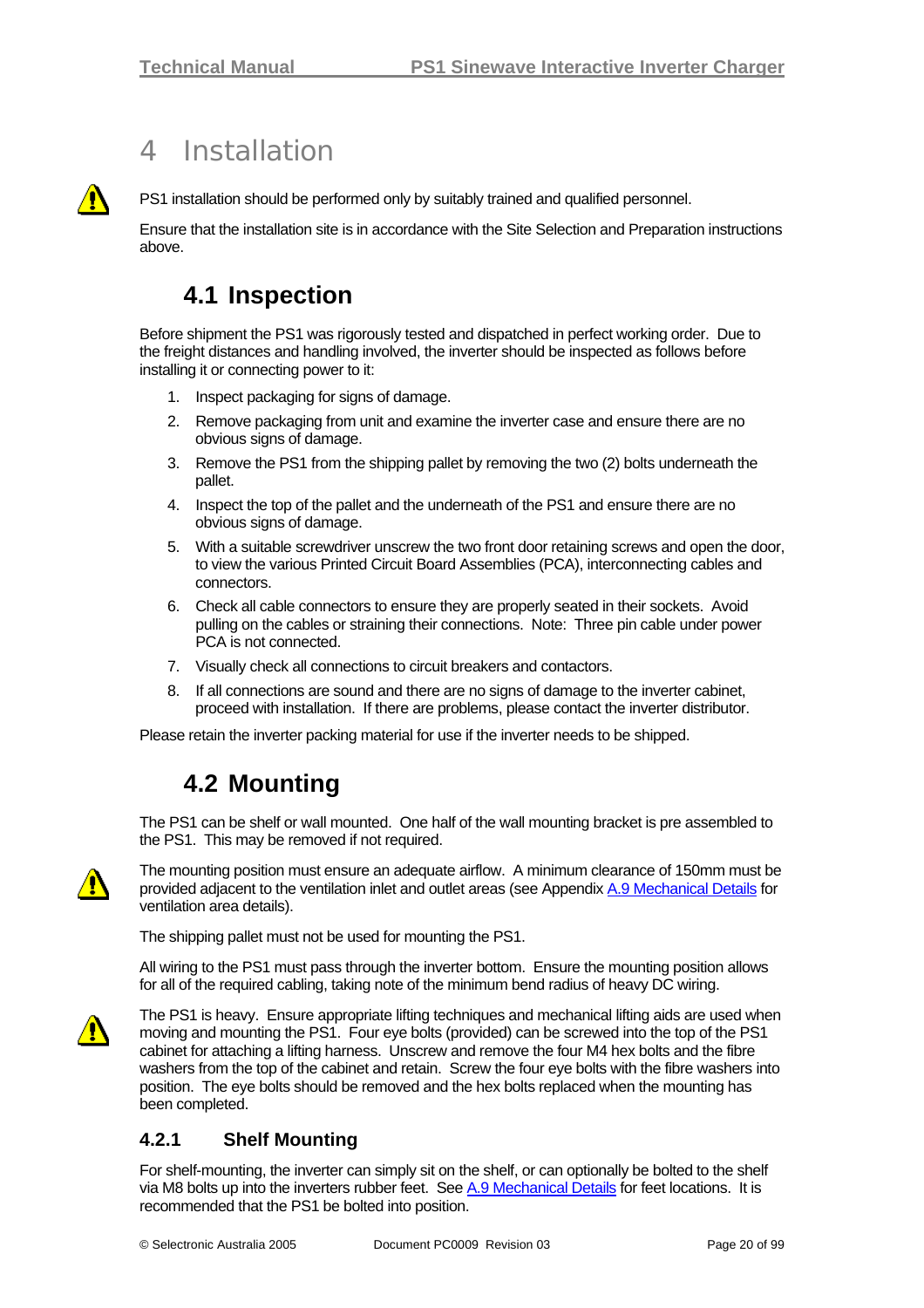<span id="page-20-0"></span>The shelf must allow for the wiring beneath the inverter.

#### **4.2.2 Wall Mounting – Hanging Bracket**

The wall mount position must be on a concrete or masonry wall using at least five (5) 8mm bolt diameter Dynabolt sleeved anchors or equivalent of suitable length for the wall material, evenly spaced and fitted according to manufacturer's instructions.

Wall-mounting procedure:

- The cabinet mounting bracket and two rubber bumpers are attached to the rear of the PS1 during manufacture. Verify all bracket mounting bolts are tight.
- Mount the Rear Hanging Bracket. Use the bracket as a template, with the bracket horizontal, mark the hole positions on the wall. At least five evenly spaced mounting holes must be used.
- Install the anchors as per the anchor manufacturer's recommendation.
- Raise the PS1 and lower it onto the hanging bracket ensuring the location slots in the cabinet mounting bracket mate with the hanging bracket location tongues.
- Rest the lower portion of the PS1 against the wall on the two rubber buffers.



**Figure 10 Wall Mounting Brackets** 

The PS1 stays in position due to its own weight.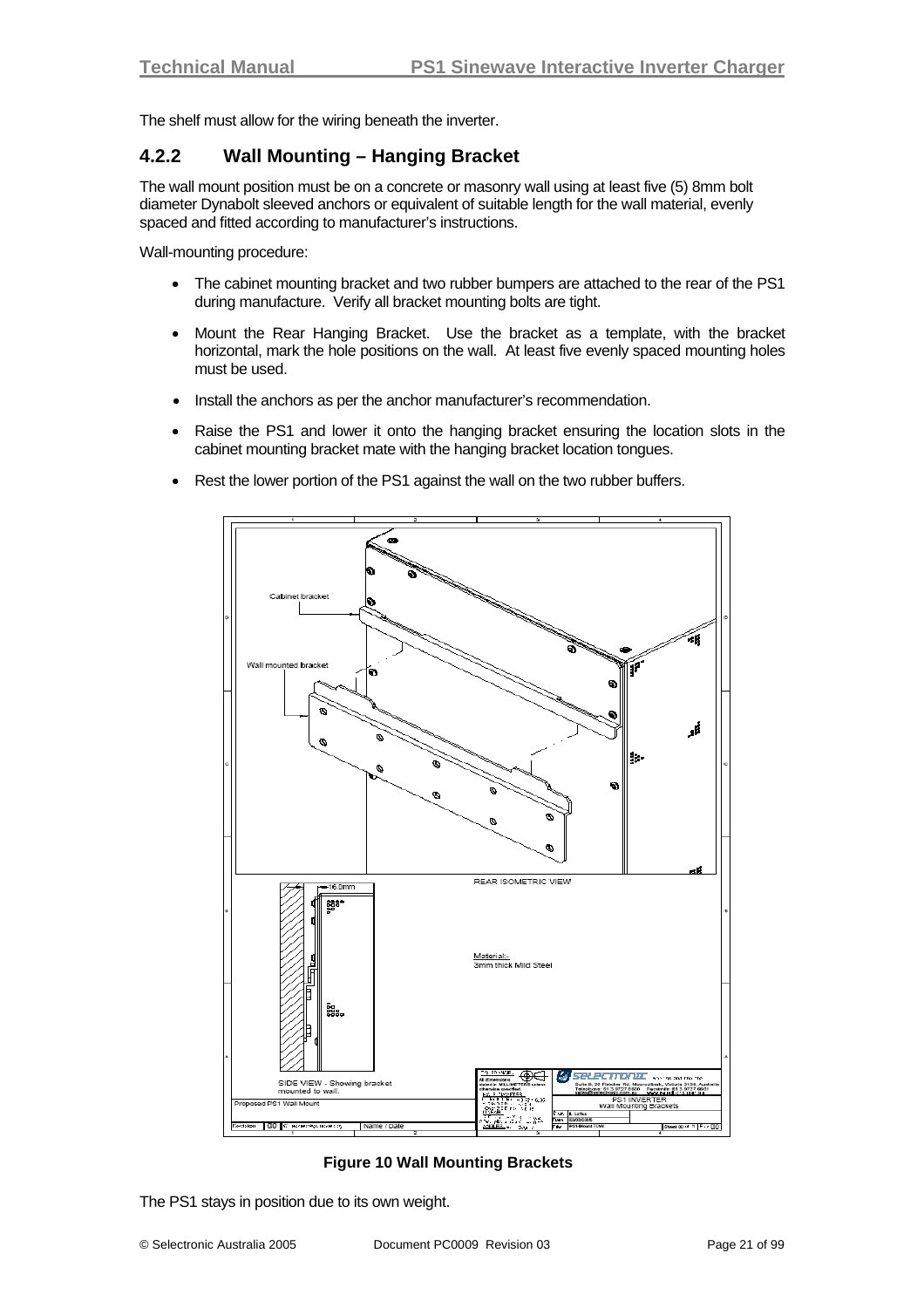### **4.3 Additional Componentry**

<span id="page-21-0"></span>If any additional components are to be installed into the PS1 cabinet, they may be installed onto the raised DIN rail. Take care to ensure that any disturbed internal wiring is re-connected to the same location. Special attention is drawn to the small EMI leads fitted into the top of the AC and DC circuit breakers and into the top of the neutral terminal.



DO NOT DRILL into the internal chassis of the PS1. The primary transformer is located directly behind the chassis. The un-used pressed inserts in the chassis may be used to mount additional components. Use the shortest possible (6mm) M4 Zinc Plated Steel screws.

Ensure that hazardous voltages cannot contact with the chassis or any other wiring. Check the clearance of additional components to ensure the door will close correctly.

DO NOT utilise the chassis earth screw and stud points for any mounting or additional earth wiring.

## **4.4 Wiring**

This section provides information regarding the wiring of the PS1 only.



Ensure all wiring is de-energised when making connections to the PS1. Ensure other power sources cannot automatically start and energise wiring.

All wiring feeds up through the bottom of the PS1. A gland plate and cable gland nuts are provided for the installation of all cable. Any unused cable cut-outs should be fitted with gland plugs to keep out vermin.

Suitable grommet edging material should be fitted to protect the wiring from sharp edges.

See Appendix [A.9](#page-90-1) [Mechanical Details](#page-90-1) for cut-out details.

Wiring locations referred to in the following sections are indicated in Figure 11 DC and AC Wiring Locations and Figure 12 Control Wiring Locations below. The same labels are also on the inside door of the PS1.

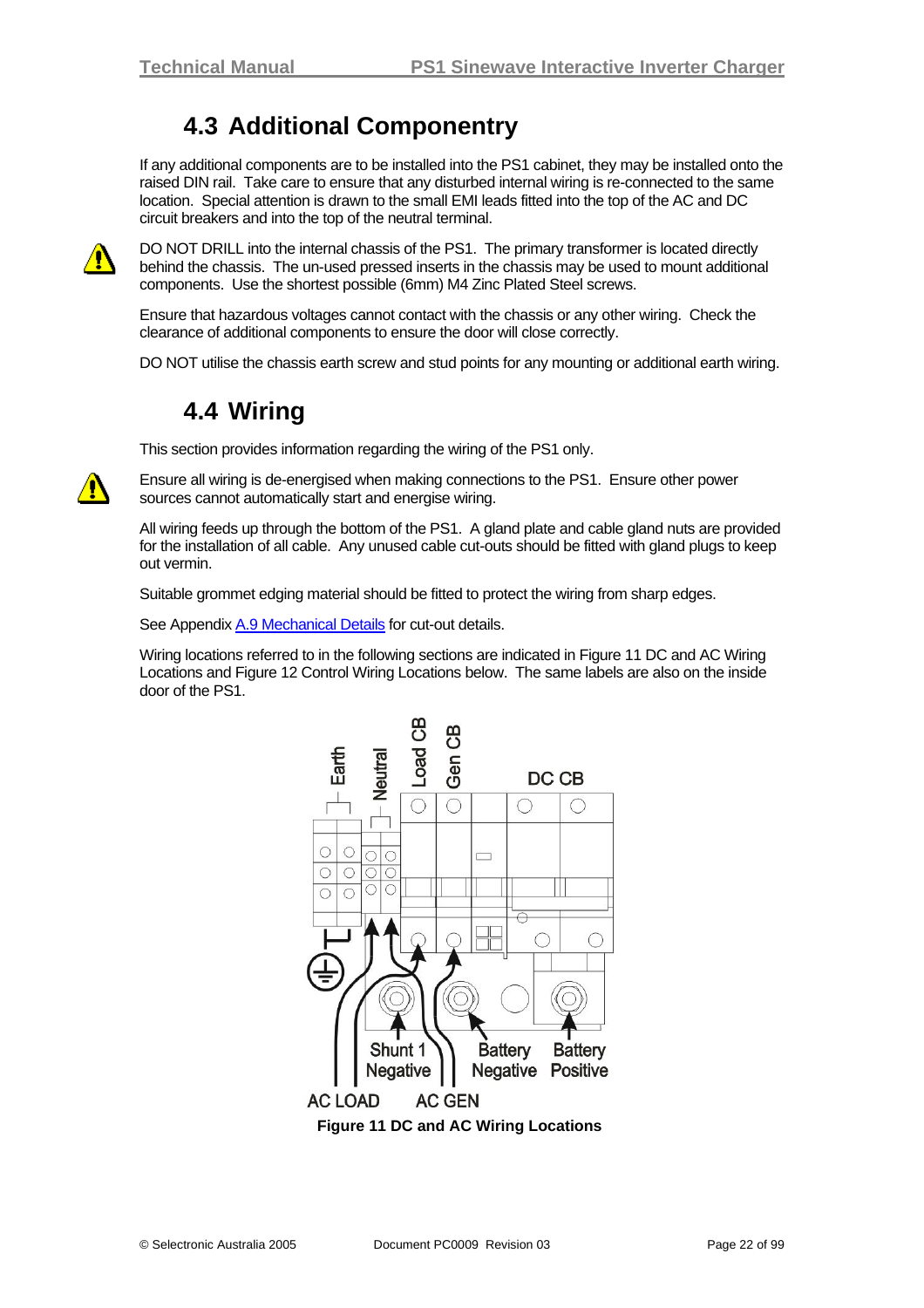<span id="page-22-0"></span>

**Figure 12 Control Wiring Locations** 

### **4.4.1 DC Wiring**

DC wiring should be fed up through the appropriate cut out and terminated to the PS1. Ensure the protective plastic cover remains in place after connecting DC cables.

Connect the lugged battery negative lead to the inverters Battery Negative terminal under the load washer ensuring the face of the lug is directly against the PS1 contact surface. Tighten the nut with a calibrated torque wrench to 8 Nm.

If required, similarly connect the renewable negative lead to the inverters Shunt 1 Negative terminal.

Similarly connect the battery positive lead to the inverters Battery Positive terminal.

### **4.4.2 Battery Temperature Sensor**

A battery temperature sensor is supplied pre-wired within the inverter. Pass the sensor and its wiring out through the inverter bottom cut-out, and mount the sensor in thermal contact with the centre of the side of a battery. It is good practice to insulate the sensor from the ambient air by covering the sensor when mounted to the battery with insulating material.

If the sensor cabling is not long enough, disconnect the sensor wiring from J8 on the termination PCB and add the additional cable. Ensure to insulate the joins.

The sensor is polarity sensitive – ensure that the correct polarity is maintained.

### **4.4.3 Shunt Monitoring**

The sense wires for the externals shunts should be fed up through the appropriate cut out and terminated to the PS1. The sense cabling should be kept as short as possible. "CAT5" type cabling or any multi conductor multi strand cable is suitable for shunt sense wiring. Remember that these small cables are connected to battery negative and an inadvertent short circuit with either lead to battery positive would short circuit the battery bank. It is recommended that both these wires be separately fused.

The polarity of these shunt leads is not important if the shunt is to be used for either a renewable input or a DC load. The shunt settings compensate for the direction of current flow. If the shunt will be used to measure the Net between renewable and load then the polarity is very important.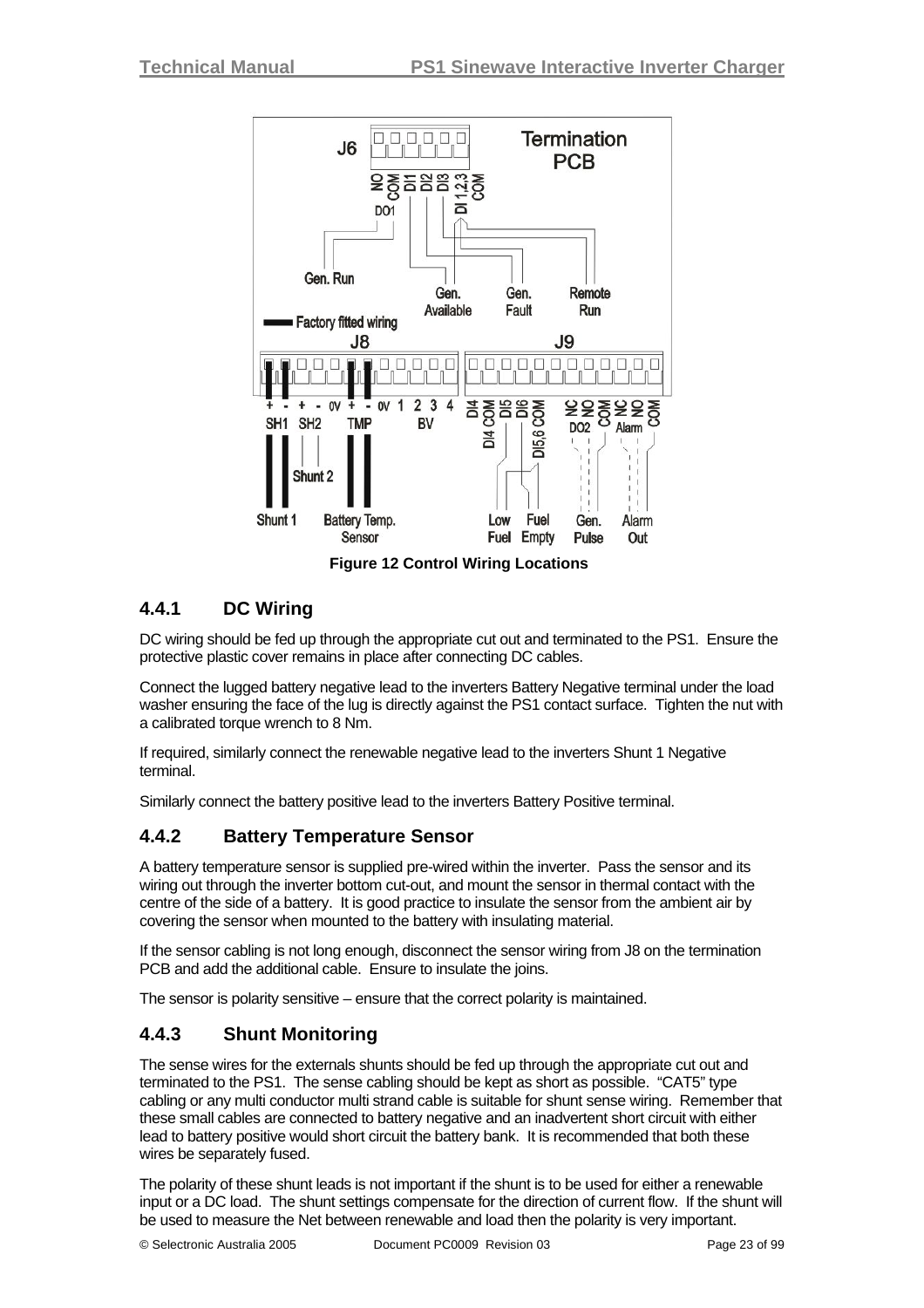<span id="page-23-0"></span>Ensure the positive shunt connection goes to the positive shunt sense and that the current is flowing in the correct direction.

See [6.5](#page-48-1) [Shunt Settings.](#page-48-1)

#### **4.4.4 Earth Wiring**

Earth the inverter by connecting earth wiring from the switchboard earth stake to the inverter earth stake, and from the inverter earth stake to the inverter Earth terminal.

#### **4.4.5 AC Wiring**

AC wiring should be fed up through the appropriate cut out and terminated to the PS1. Ensure the protective plastic cover over the DC connections remains in place.

Connect the AC load wiring to the PS1: earth to either earth terminal, neutral to either neutral terminal, and active to the Load Circuit Breaker.

Connect the AC generator wiring to the PS1: earth to either earth terminal, neutral to either neutral terminal, and active to the Generator Circuit Breaker.

#### **4.4.6 Generator Control**

Generator control wiring should be fed up through the appropriate cut-out and terminated to the PS1. "CAT5" type cabling or any multi conductor multi strand cable is suitable for all control wiring. The green screw terminals can be plugged in and out of the termination PCA for ease of wiring.

Check what the generator controller requires to start and stop the generator and what type of outputs it provides.

#### **4.4.6.1 Minimum Control Wiring**

The generator run output must be connected so the PS1 can signal the generator to start and stop.

The generator available input should be fitted to indicate the generator is available to be automatically started. If not fitted, the generator available override in the software must be set to ALWAYS. See [6.3](#page-37-1) [Generator settings.](#page-37-1)

Without the generator available installed, ensure that the PS1 start signal does not start the generator when working on or servicing the generator.

#### **4.4.7 External Alarm**

Connect the External Alarm wiring to the inverter. "CAT5" type cabling or any multi conductor multi strand cable is suitable. The green screw terminals can be plugged in and out of the termination PCA for ease of wiring. Ensure appropriate fuses are fitted to protect the wiring and relay.

The alarm should activate since the inverter is presently out of service.

#### **4.4.8 Serial Port cable**

The serial port cable should be connected into J16 on the Control PCA (see Figure 14 Behind Front Door) and fed out through an appropriate cut-out. This allows for connection to the internal serial port without the need for opening the PS1 front door. This cable can be left unconnected if not required. The serial port is isolated from the PS1 and no hazardous voltages are present on the interface cable.

When installed check that the cable does not foul on any internal cables or components.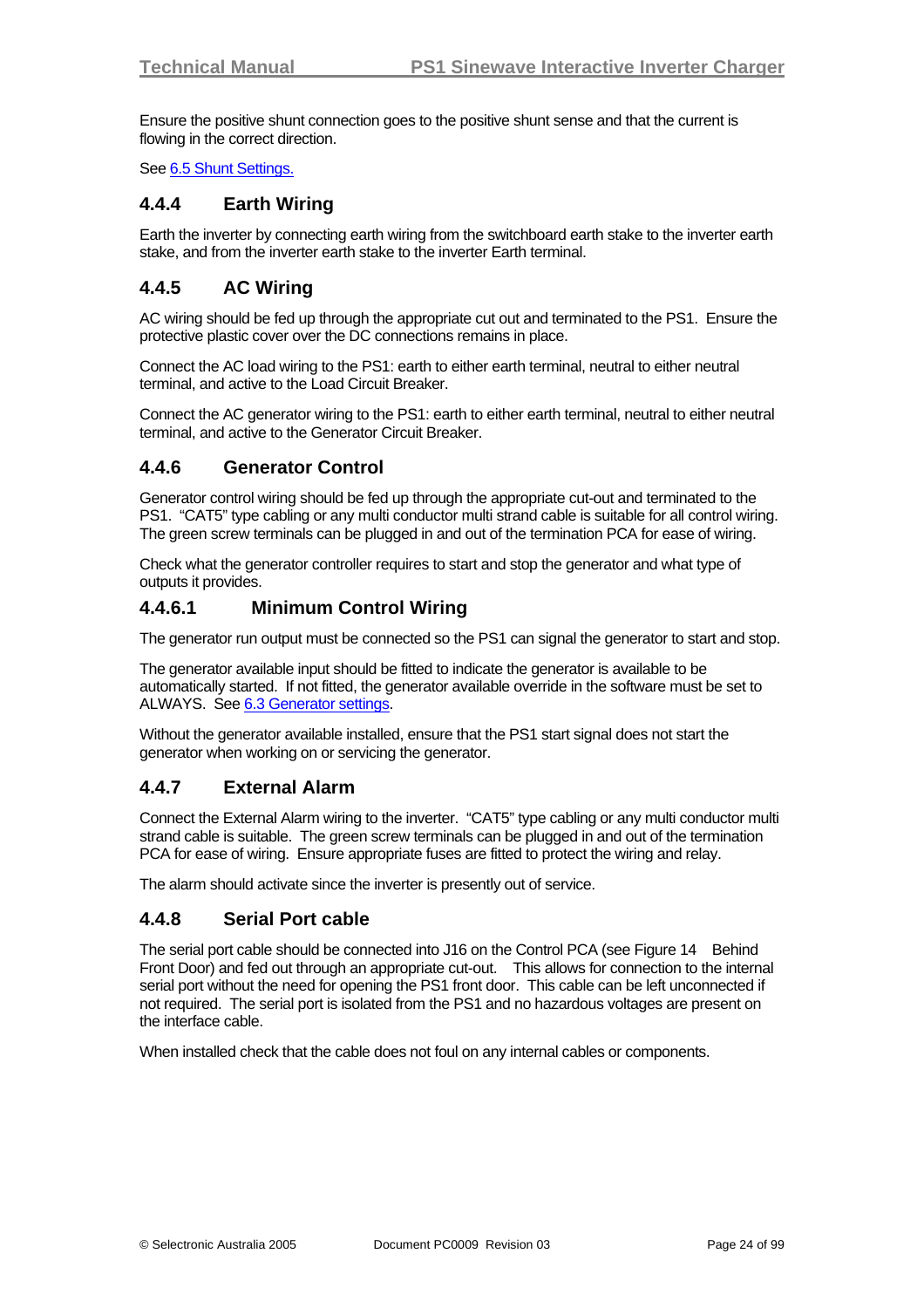## <span id="page-24-0"></span>5 Commissioning

This procedure is for the test and commissioning of the PS1. It does not cover other components in the system however many of the tests described may exercise those components.

## **5.1 Inspection**

No power should be applied at this stage.

### **5.1.1 Wiring**

All connected wiring should be checked and tested for continuity and short circuits.

Check that no wiring feeding through the bottom cut-out is pressing against any sharp edges.

Check that any removed screw terminal plugs from the termination PCA have been re-connected and are press firmly home.

Ensure that the DC stud insulating cover is in place.

Check that the DC and AC wiring is separated as much as possible.

### **5.1.2 Polarity**

Ensure battery polarity is correctly wired to the PS1.

Ensure Active and Neutral are correctly connected.

## **5.2 Initial Power Up**



Read and understand the procedure below before proceeding.

Ensure that all the inverters front panel DC and AC circuit breakers are open. Renewable inputs should not be connected at this stage. Ensure that the connected generator is shutdown and cannot start.

### **5.2.1 Door Open**

Hazardous voltages and energy are generated by the inverter, are fed into the inverter by external wiring from multiple sources, and may be stored in capacitors after the inverter is switched off and disconnected from external wiring. The procedures below are to be performed only by suitably qualified and trained personnel, with suitable safety precautions.

The initial DC connection is performed with the door open. The inverters front panel DC Circuit Breaker remains open during this step.

Apply DC power to the inverter wiring by closing the external ganged battery/renewable DC fuse assembly (or circuit breakers if used) - a small spark may be observed. Stop immediately and investigate if any fuse blows or circuit breaker trips.

Check the RED LEDs on the lower edge of the power board. See [7.1](#page-60-1) [Inverter Internal View](#page-60-1)

LED1 should be ON

LED2 should be OFF



If LED1 is Off either power is not connected to the unit or the DC is connected in the reverse polarity. DO NOT proceed until this corrected.

If LED1 is flashing, the DC voltage connected is incorrect. This is sometimes due to the initial power connection. Press the front panel ON/OFF button once to reset the unit. LED1 should now be ON. If LED continues to flash check battery voltages.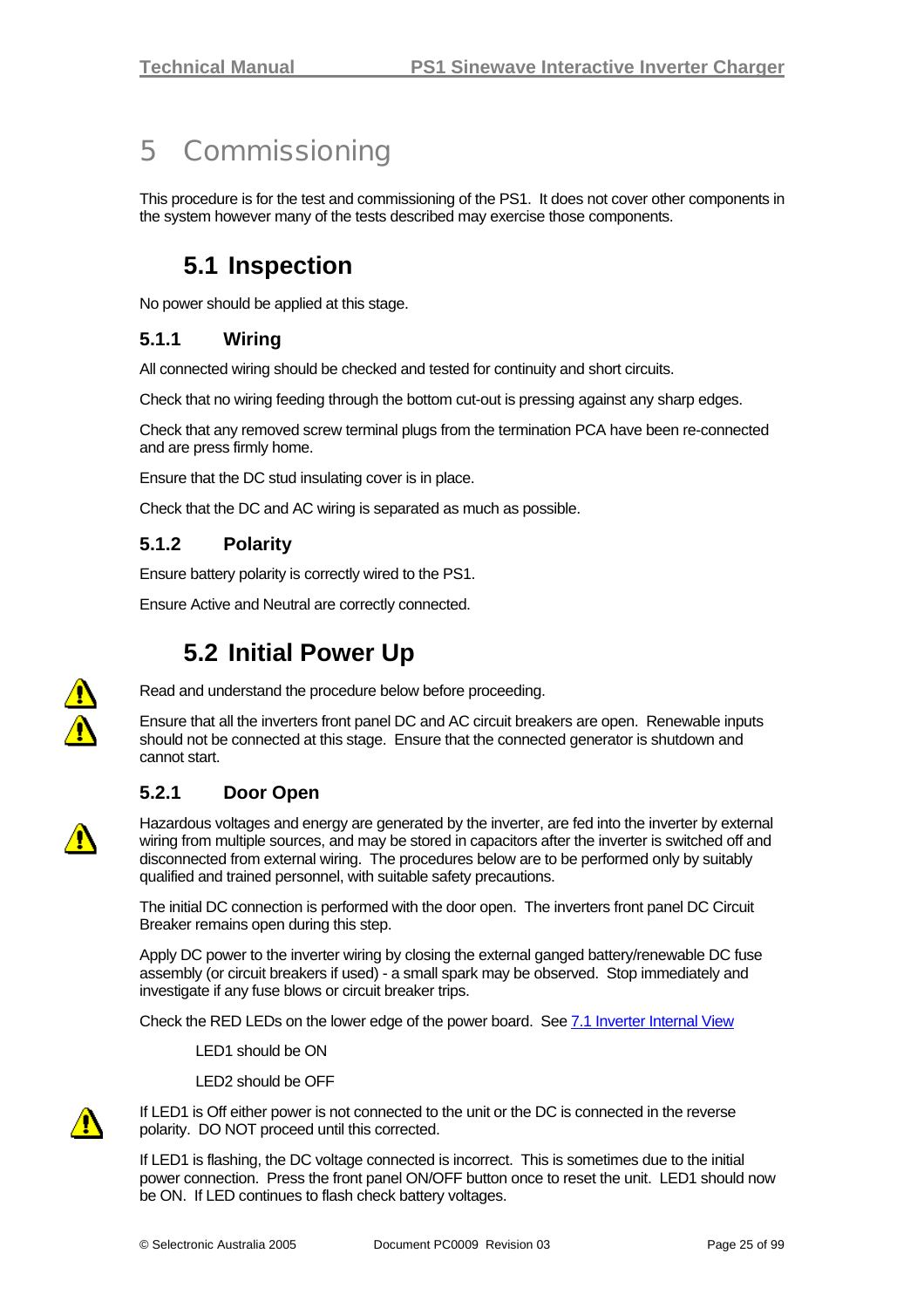### <span id="page-25-0"></span>**5.2.2 Door Closed**

The front panel door should now be closed.

Press and release the PS1 On/Off button. The indicators will come on and flash during self test.

When the LCD displays "Please close DC CB", close the PS1 front panel DC Circuit Breaker. The self test will complete and the PS1 will start. A low buzzing noise will be heard from the PS1.

The PS1 will now be producing 240VAC 50Hz output.

If self test fails, the error code will be displayed on the front panel LCD. See [B.3](#page-97-1) [Self Test Fault](#page-97-1) [Codes](#page-97-1) for details.

Check the View Readings screens – (see PS1 User Manual)

| Reading                                 | Menu Reference # |
|-----------------------------------------|------------------|
| Battery voltage and current readings    | 1.1              |
| Power readings should all be 0          | 12               |
| Temperatures should be close to ambient | 1.6.1            |

## **5.3 AC Load**

Ensure all circuits at distribution board are open.

Close AC Load circuit breaker. Ensure there is no change in inverter operation.

Close each load circuit breaker at distribution board and load test PS1.

| Reading                                       | Menu Reference # |
|-----------------------------------------------|------------------|
| Verify power readings as each load is applied | 1.2              |

Open AC Load circuit breaker.

### **5.4 Automatic Generator Control**

### **5.4.1 Configuration**

Set the generator control relay configuration for the application. Applications only using the Gen Run signal do not require any changes. Controllers also using the Gen Pulse signal may require the Pulse Time and Pulse delay times adjusted to suit the attached generator.

### **5.4.2 Test**

Check the front panel LED indication Gen NOT available. If ON, close the externally wired generator available control switch. If no control switch is installed (not recommended) set the generator available override in the software to ALWAYS. See [6.3](#page-37-1) [Generator settings](#page-37-1).

Gen NOT available LED indication should turn OFF.

Press and hold the OK button for 1 second. The PS1 will display Gen Start then show the generator input parameters.

If the generator fails to start, press and hold the OK button for 1 second. The PS1 will display Gen Stop. Verify the generator control wiring.

Once the generator has started, close the generator circuit breaker.

The PS1 will attempt to synchronise and connect to the generator. Check the front panel LED indications for Inv – Sync indication. If the generator voltage and/or frequency is out of range the Gen Freq Error or Gen Volt Error LED indications will be active.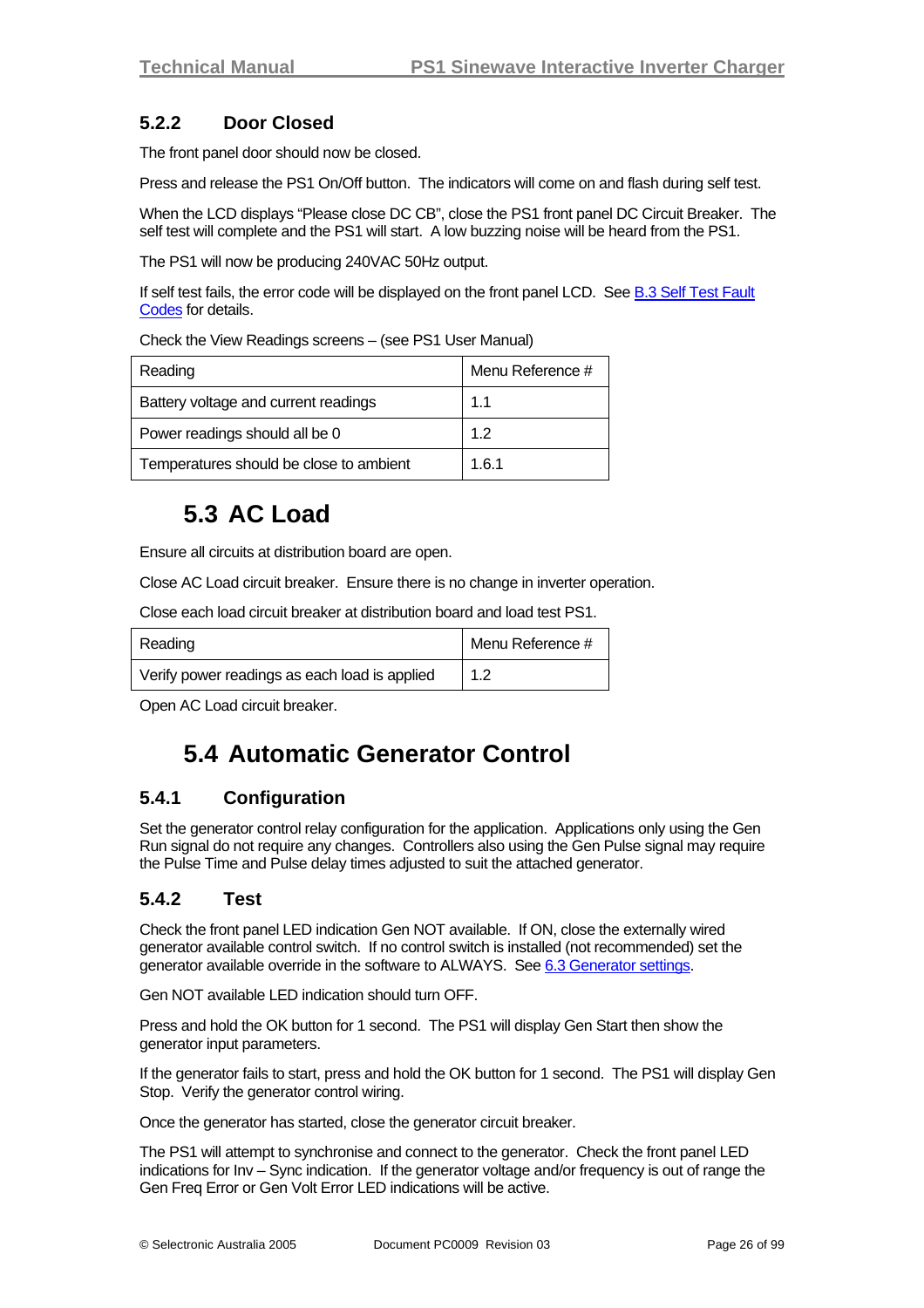<span id="page-26-0"></span>

| Reading                                                                       | Menu Reference # |
|-------------------------------------------------------------------------------|------------------|
| Verify generator and inverter power readings,<br>load reading should remain 0 | 1.2              |

Press and hold the OK button for 1 second. The PS1 will display Gen Stop. The PS1 will attempt to stop the generator.

If the generator doesn't stop, check control wiring. Note: The generator may have a cool down period before stopping.

Open the externally wired generator available switch. Ensure the front panel LED indication Gen NOT available comes ON.

Open Generator Circuit Breaker.

Check other control inputs to ensure the work as expected.

## **5.5 Manual Generator Control**

### **5.5.1 Configuration**

No configuration of the generator control relays or inputs is required.

#### **5.5.2 Test**

Check the front panel LED indication Gen NOT available. This must be ON. If OFF the PS1 will attempt to (even though not wired to be able to) start and stop the generator. By default with no generator control wiring the indication is ON.

Manually start the generator.

Once the generator has started, close the generator circuit breaker.

The PS1 will attempt to synchronise and connect to the generator. Check the front panel LED indications for Inv – Sync indication. If the generator voltage and/or frequency is out of range the Gen Freq Error or Gen Volt Error LED indications will be active.

| Reading                                                                       | Menu Reference # |
|-------------------------------------------------------------------------------|------------------|
| Verify generator and inverter power readings,<br>load reading should remain 0 | -1.2             |

Press and hold the OK button for 1 second. The PS1 will display Gen NOT Available then Manual Gen Stop. The PS1 will disconnect from the generator. Since the generator is still running, it will however attempt to re-synchronise.

Open Generator Circuit Breaker.

Manually shutdown the generator.

## **5.6 Shunt Inputs**

#### **5.6.1 Enable Shunts**

The shunt inputs must be enabled and set to measure the renewable input or DC Load. If only the internal shunt (Shunt 1) is being used to measure renewable then no changed to the default settings is required. For other configurations, see [6.5](#page-48-1) [Shunt Settings](#page-48-1) and set the shunt configuration according to usage.

#### **5.6.2 Shunt Size**

The size of external shunts must be configured into the PS1. Shunt 1 by default is set to the size of the internal 100A/50mV shunt.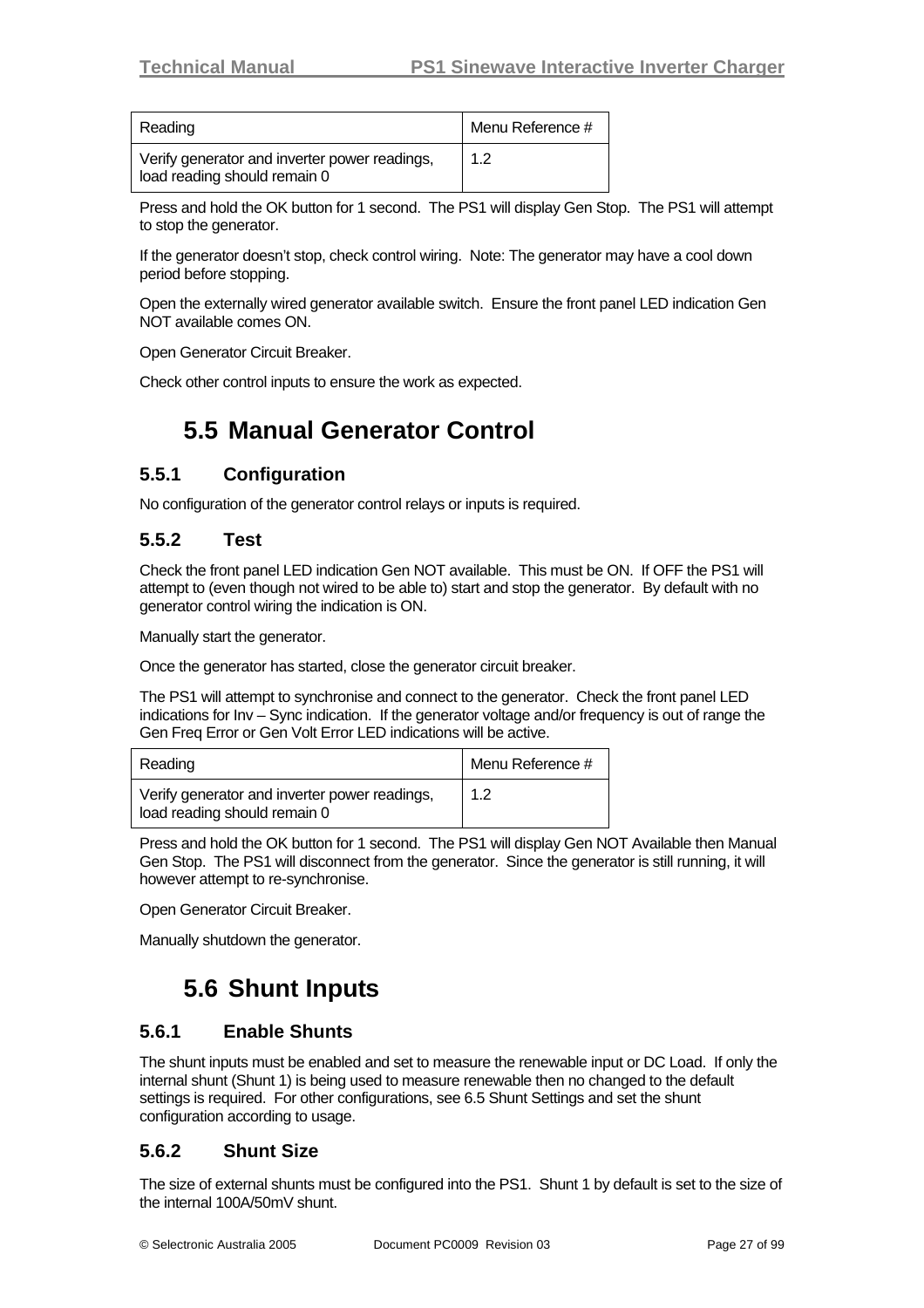<span id="page-27-0"></span>The following screens can be found in the Shunt Menu.

The shunt size is set in Amps/mV or the number of amps flowing to give a 1millivolt reading.

The table below list some common shunt types and the associated setting:

| Shunt       | Setting |
|-------------|---------|
| 100A / 50mV | 2.0     |
| 100A / 75mV | 1.3     |
| 200A / 75mV | 0.6     |
| 50A / 50mV  | 1 በ     |

#### **5.6.3 Zero Offset**

Ensure no current is flowing through renewable shunts.

| Reading                                                                       | Menu Reference # |
|-------------------------------------------------------------------------------|------------------|
| Verify that the shunts connected are reading $0.0 \mid 1.3$<br>$+/- 0.1$ Amps |                  |

If the reading is greater than 0.1Amps then the zero offset requires adjustment.

#### **5.6.3.1 Set Shunt Zero Offset**

The following screens can be found in the Shunt Menu.

The procedure is the same for Shunt 1 and Shunt 2. Shunt 1 is shown here as an example.

Set both type setting to ON - Renewable and DC load to ON. Set **Shunt 1 A/mV** to 1.0

Adjust **Shunt 1 Zero** to the negative of Shunt 1 amp reading. (e.g. read +1.5 enter -1.5, read - 2.5 enter +2.5). The indicated Shunt Amp reading will reduce to 0 +/- 0.1. The Shunt Amp reading is averaged so the change can take up to a minute to settle to the new value.

Reset the shunt type (Renewable ON/OFF and/or DC Load ON/OFF) and shunt size settings as required.

#### **5.6.4 Shunt Readings**

Connect renewable to unit.

 Verify current readings are as expected. Compare the reading on the renewable regulator with what is indicated on the PS1.

 Verify the sign (+ or -) of the reading. If set to DC Load reading should be negative, if set to Renewable reading should be positive.

### **5.7 Configuration**

The PS1 is configured with default values for all settings; at least some of these are likely to be unsuitable for your installation. Access the Installer menus via the front panel LCD and set up the system parameters to suit the site requirements.

Importantly, before using the system, ensure that the settings for **Batt Size Ah** and **Gen:Max kW** are configured to suit the battery and generator size installed, and that all battery charger settings are suitable for the battery type installed and conform to the battery manufacturer's recommendations.

If the Batt Size Ah setting is modified it is necessary to power cycle the PS1 for the correct SoC calculations to be displayed.

The PS1 incorporates a number of other settings that effect the system operation. The following should be considered when setting the system to suit the site requirements

SoC generator start levels and times

Load power generator start levels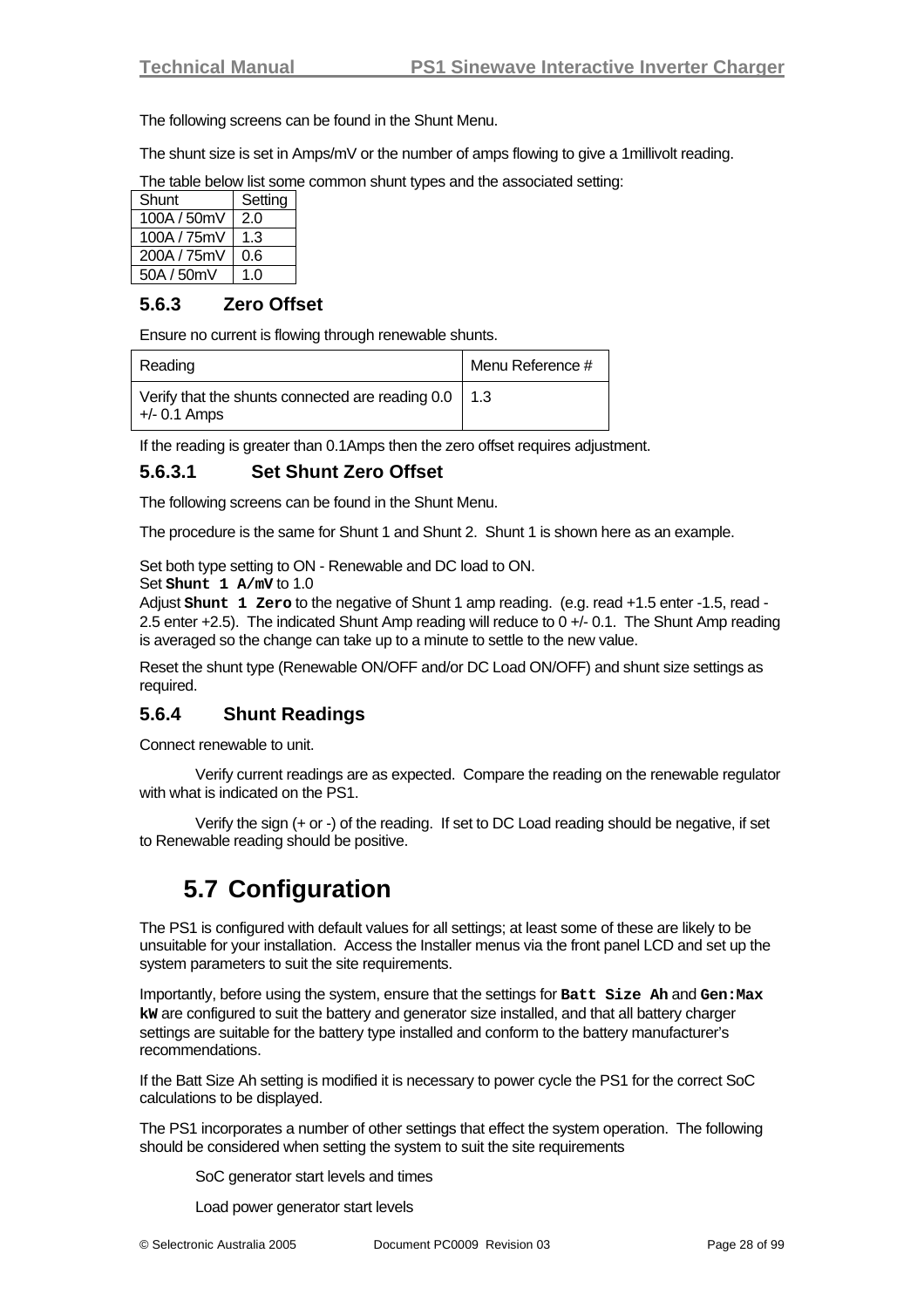Minimum generator run time

<span id="page-28-0"></span> Frequency and voltage tolerance for generator input. Note: Some generators have low frequency cut-outs; the Low Freq Tol must be set above these limits.

The PS1 provides 4 (numbered  $0 - 3$ ) pre-defined generator type stability settings. It is recommended that the inverter be set one at a time to each setting and a generator synchronisation be performed. Once synchronised, listen to the noise or note of the generator and inverter; this should remain constant with no rapid change in note. Use the stability type setting which provide the best stability.

It is necessary to disconnect from the generator for at least two minutes between changing the stability settings.

If finer tuning is required, generator setting 3 is adjustable. Set the values from the best performing setting into the type 3 (note the best performing may be type 3 already) and adjust each parameter (Proportional, Integral, Period and Differential Gain) one at a time and re-test. Make small changes to these values (up to ¼ of the indicated value) and record what changes have been made.

See [9](#page-78-1) [Inverter Troubleshooting](#page-78-1) if the inverter will not remain synchronised to the generator.

## **5.8 System Operation**

The PS1 is can now be set for normal operation. Close all circuit breakers and fuse assemblies.

Verify system operates as expected.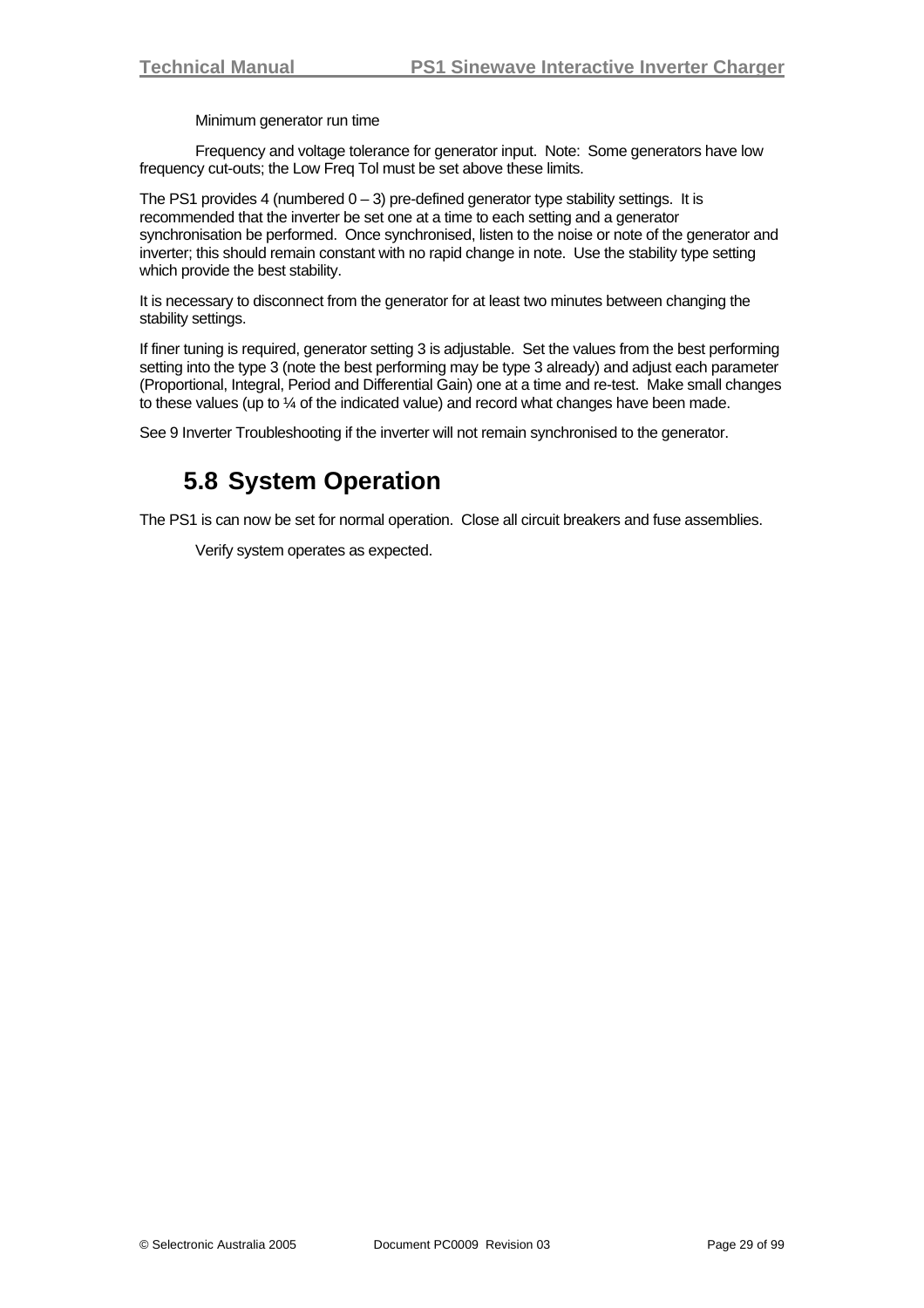## <span id="page-29-0"></span>6 PS1 Installer Menus

### **6.1 Menu Structure**

The PS1 provides two levels of menus to configure and manage the system. User Menus that are used for day to day operation of the system and Installer Menus that are used to set up the system and thereafter are not generally required by or accessible to the user.

The diagram below shows the menus structure for the PS1 settings and readings. The View Readings menu is the home menu and will be displayed when the PS1 has completed power up.

Use the four pushbuttons  $\begin{array}{|c|c|c|c|c|}\hline \textbf{A} & \textbf{U} & \textbf{ok} & \textbf{MENU} \hline \end{array}$  and associated LCD text to navigate the menu structure. Refer to PS1 User Manual – User Interface for full details.

The View Readings, Summary Readings, View Diagnostics, View Settings, Generator Schedules and Event Log menus allow viewing of system settings, readings and event history without the possibility of inadvertent modification. The information provided in these screens is sufficient to monitor the day to day system operation and resolve system problems. The Change Settings, Advanced Settings and Changes Schedules menu allow modification of the PS1 User settings and generator run schedules. Refer to PS1 User Manual – PS1 User Menus for full details.

The Battery Settings, Generator Settings, AC Output Settings, Shunt Settings, Charger Settings and Advanced Charger Settings menus allow modification of the PS1 Installer settings and are only accessible with installer access.

A screen number is written in this document with each display to assist with identifying the display e.g. 6.4 = Main Menu Item 6(Battery Settings), Sub Item 4(Lvl 3 SoC%).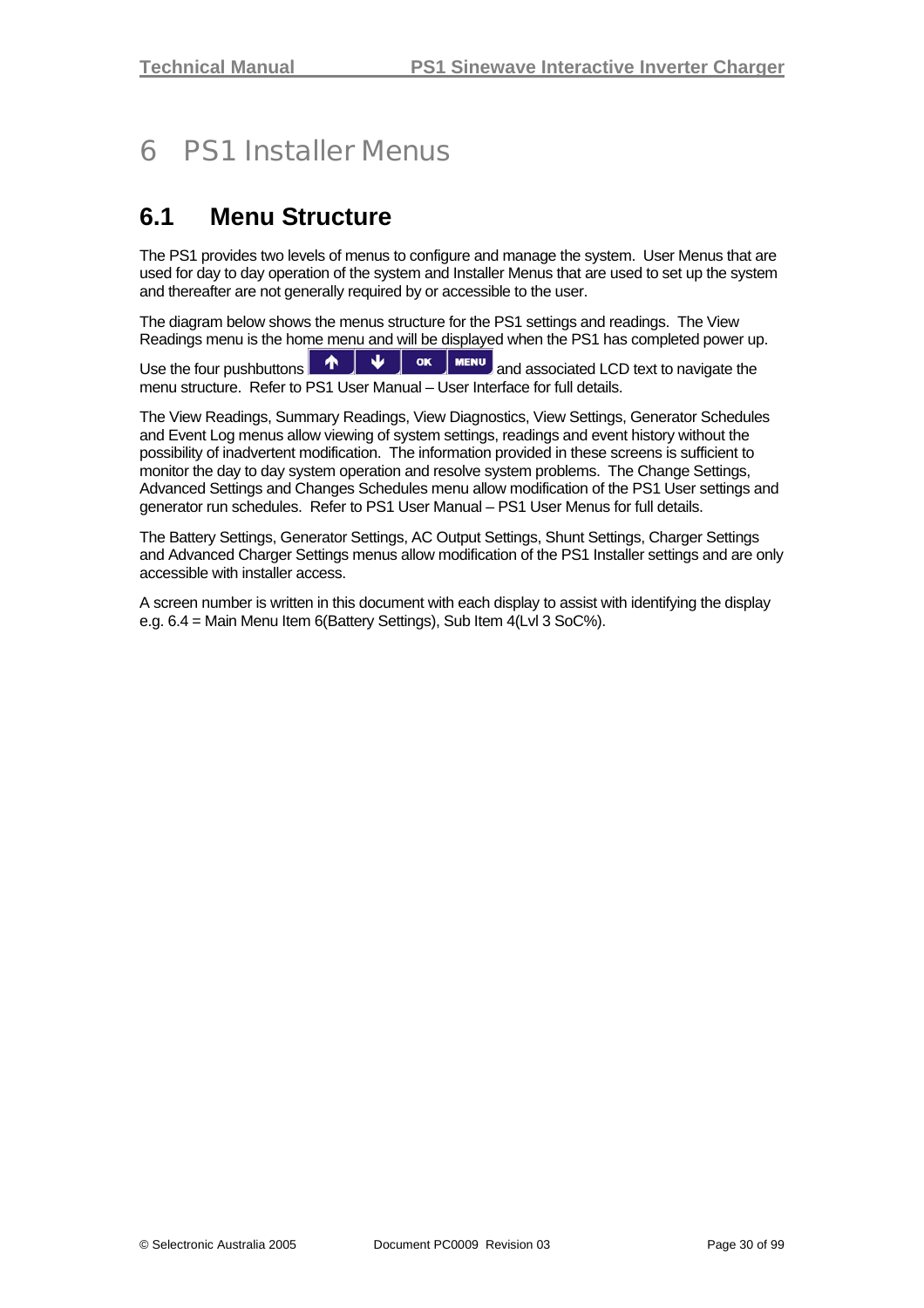

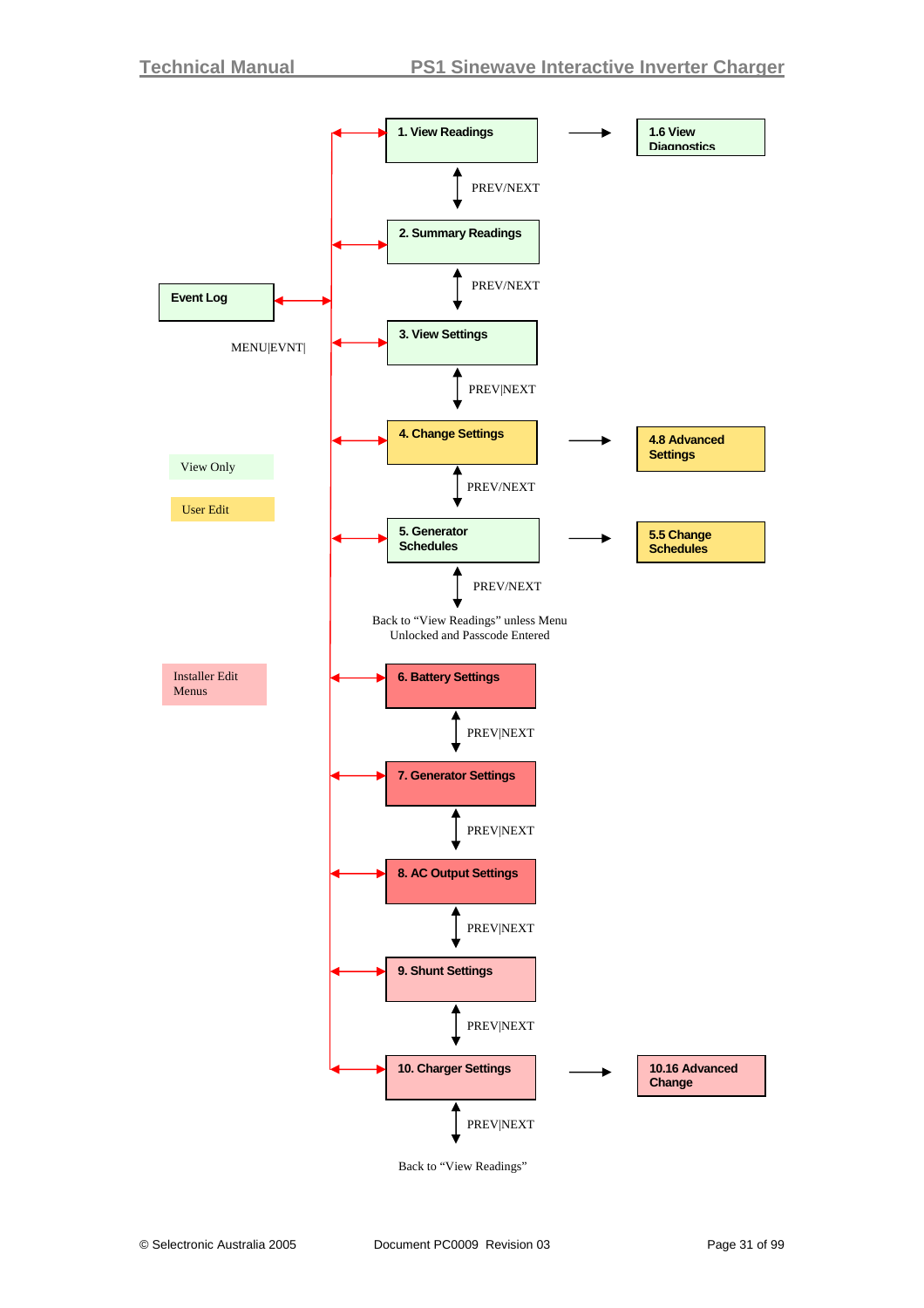### <span id="page-31-0"></span>**6.1.1 Installer Menu Access**

Installer settings are not accessible to the end user. Proper configuration of these settings requires in-depth knowledge of the system requirements and parameters. Only suitably qualified and trained installation, commissioning and maintenance personnel should access these menus.

To unlock the Installer menus:

- 1. Switch OFF the inverter using the **ON/OFF** pushbutton.
- 2. Open the inverter door and switch ON SW2 switch 7 on the Control PCA (see [§7.1](#page-60-1) [Inverter Internal View\)](#page-60-1).
- 3. Close the inverter door and switch ON using the **ON/OFF** pushbutton.
- 4. Edit the **Passcode** parameter in the Advanced User Settings menu.
- 5. Use the UP/DOWN buttons to enter the passcode (passcode is 41) and press OK.
- 6. The Installer menus will now be accessible for 2 hours.
- 7. The menus may be re-enabled after the 2 hours by repeating steps 4 and 5 above.

Subsequent unauthorised access to these menus by can be prevented by:

- 1. Switch OFF the inverter using the **ON/OFF** pushbutton.
- 2. Open the inverter door and switch OFF SW2 switch 7 on the Control PCA (see [§7.1](#page-60-1) [Inverter Internal View\)](#page-60-1).
- 3. Close the inverter door and switch ON using the **ON/OFF** pushbutton.

Failure to switch OFF SW2 switch 7 will allow a user, with knowledge of the static passcode, access to the installer menus.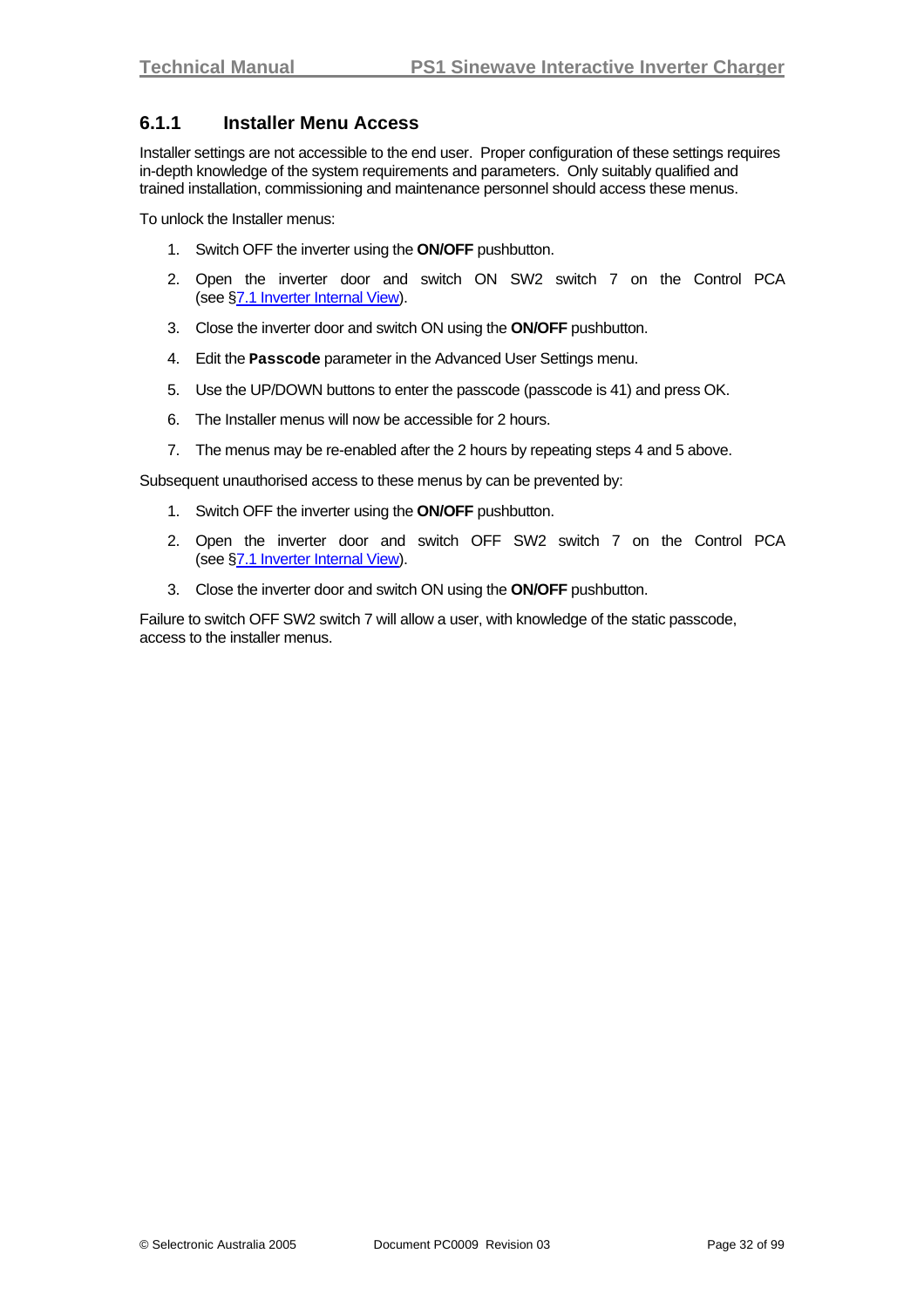### **6.2 Battery Settings**

<span id="page-32-0"></span>Refer to the battery manufacturer's recommendations when setting battery parameters. Battery longevity may be adversely affected by incorrect settings.

| ۰.<br>۰.          |    |  |
|-------------------|----|--|
| t<br>×<br>×<br>۰. | ۰, |  |

| 10 <sub>kW</sub> 48V<br>RAPS<br><b>Battery Settings</b> |    | 16:59 |
|---------------------------------------------------------|----|-------|
| PREV NEXT                                               | OК | MENU  |

Press **or** to enter the View Settings screens. Within screens, press **MENU** at any time to return to this point.

| 6.1                    |        |              |
|------------------------|--------|--------------|
| Batt Size Ah<br>$\geq$ | 100, < | 1000<br>3200 |
| PREV NEXT              |        | EDIT   MENU  |

#### *Battery Settings=>*

**Batt Size Ah:** set battery size in ampere-hours configured in the system. This will be set according to the battery size installed and the typical charge discharge profile.

Unit – Amp hours

Default 1000

Range 100 -> 3200

It is important to correctly configure this setting as State of Charge calculations and system decisions are based on it.

Refer to the battery manufacturer's documentation when setting the parameter.

| 6.2                             |             |
|---------------------------------|-------------|
| Level 1 SoC%<br>50, <<br>$\geq$ | 90<br>95    |
| PREV NEXT                       | EDIT   MENU |

#### *Battery Settings=>*

See [8.1.3](#page-66-1) [Battery Charger Operation.](#page-66-1)

**Level 1 SoC%:** the battery state of charge below which the generator will start in the preferred generator run hour.

Unit - Percentage

Default 90

Range 50 -> 95

Level 1 is normally set as the highest SoC% level.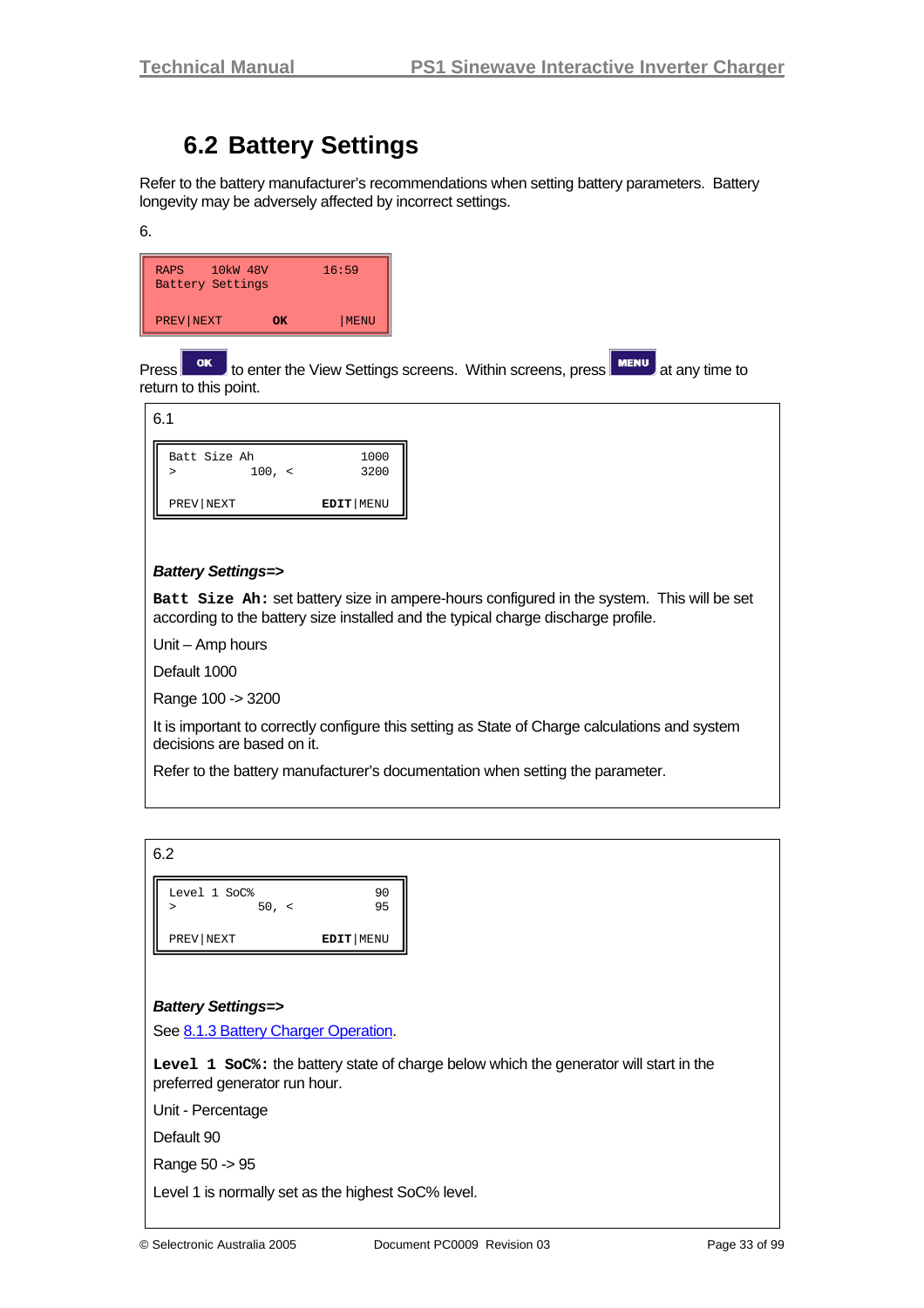6.3

| Level 2 SoC%<br>50, <<br>⋗ | 70<br>95  |
|----------------------------|-----------|
| PREV NEXT                  | EDIT MENU |

#### *Battery Settings=>*

See [8.1.3](#page-66-1) [Battery Charger Operation.](#page-66-1)

**Level 2 SoC%:** the battery state of charge below which the generator will start during the preferred generator run period.

Unit - Percentage

Default 70

Range 50 -> 95

Level 2 is normally set as the mid SoC% level.

6.4

| Level 3 SoC% | 60          |
|--------------|-------------|
| 20. <        | 95          |
| PREV NEXT    | EDIT   MENU |

### *Battery Settings=>*

See [8.1.3](#page-66-1) [Battery Charger Operation.](#page-66-1)

**Level 3 SoC%:** the battery state of charge below which the generator will start during the non-preferred generator run period.

Unit - Percentage

Default 60

Range 20 -> 95

Level 3 is normally set as the lowest SoC% level.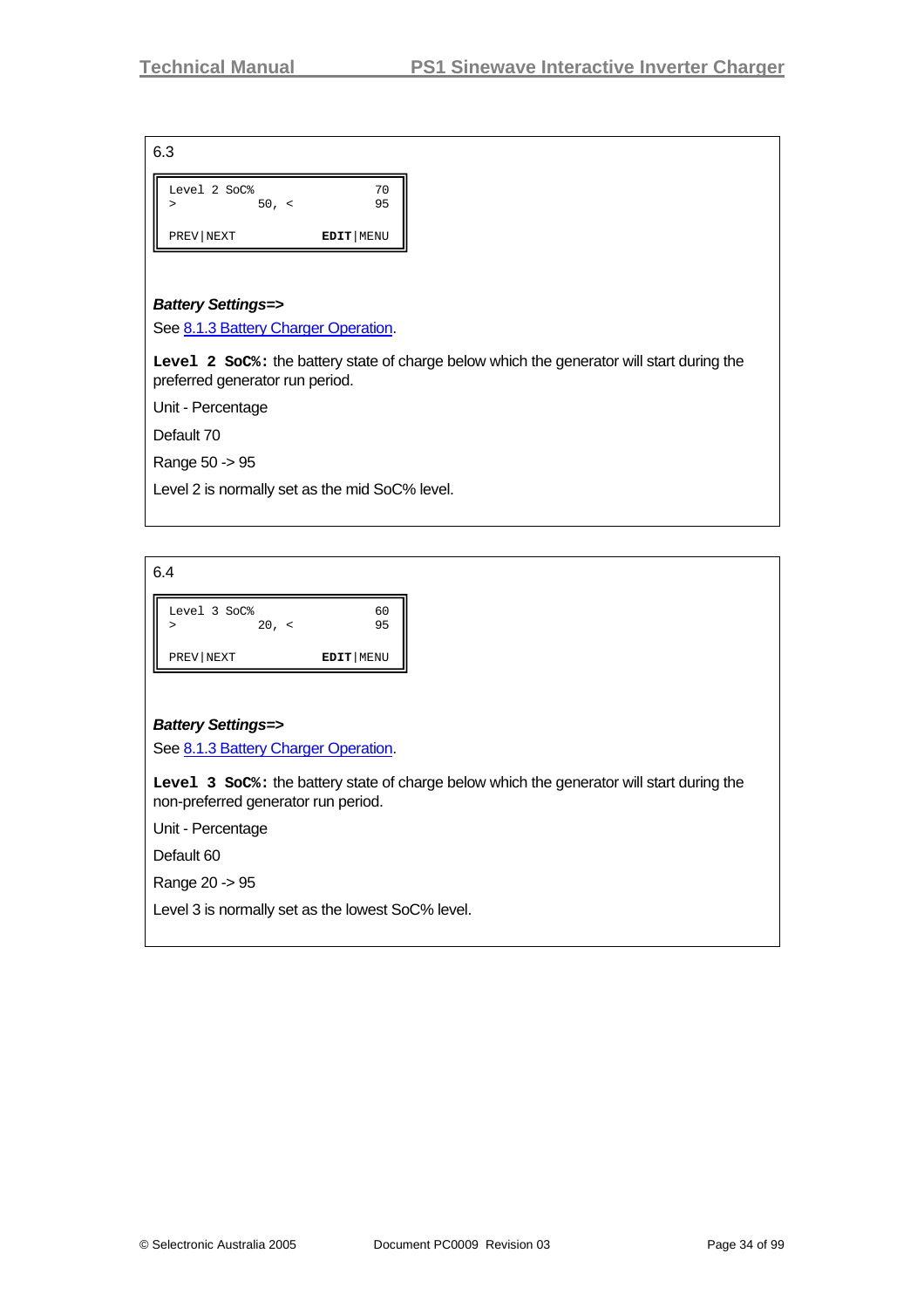6.5

| Inv:Shtdwn SoC% | 50          |
|-----------------|-------------|
| $0, \leq$<br>>  | 100         |
|                 |             |
| PREV NEXT       | EDIT   MENU |

#### *Battery Settings=>*

See [8.1.3](#page-66-1) [Battery Charger Operation.](#page-66-1)

**Inv:Shtdwn SoC%:** the battery state of charge below which the PS1 will be shut down to prevent over-discharge of the battery.

Unit - Percentage

Default 50

Range 0 -> 100

A value of zero means that state of charge is not used to trigger PS1 shutdown.

6.6

| Inv:SoC Cntl | Enabled   |
|--------------|-----------|
| PREV NEXT    | EDIT MENU |

#### *Battery Settings=>*

See [8.1.3](#page-66-1) [Battery Charger Operation.](#page-66-1)

**Inv:SoC Cntl:** Inverter State of Charge Control enables or disables generator automatic starting based on the battery state of charge. If set to disable it overrides and disables the settings for parameters **Begin Lvl 1 Hr, Level 1 SoC%, Begin Lvl 2 Hr, Level 2 SoC%, Begin Lvl 3 Hr and Level 3 SoC%.** 

Default Enabled

Options Enable, Disable

It is recommended that SoC% be used as the basis for battery charging and this setting remains enabled. This should only disabled if the SoC control is not suitable for the particular application. If disabled the PS1 would control the battery based on voltage only.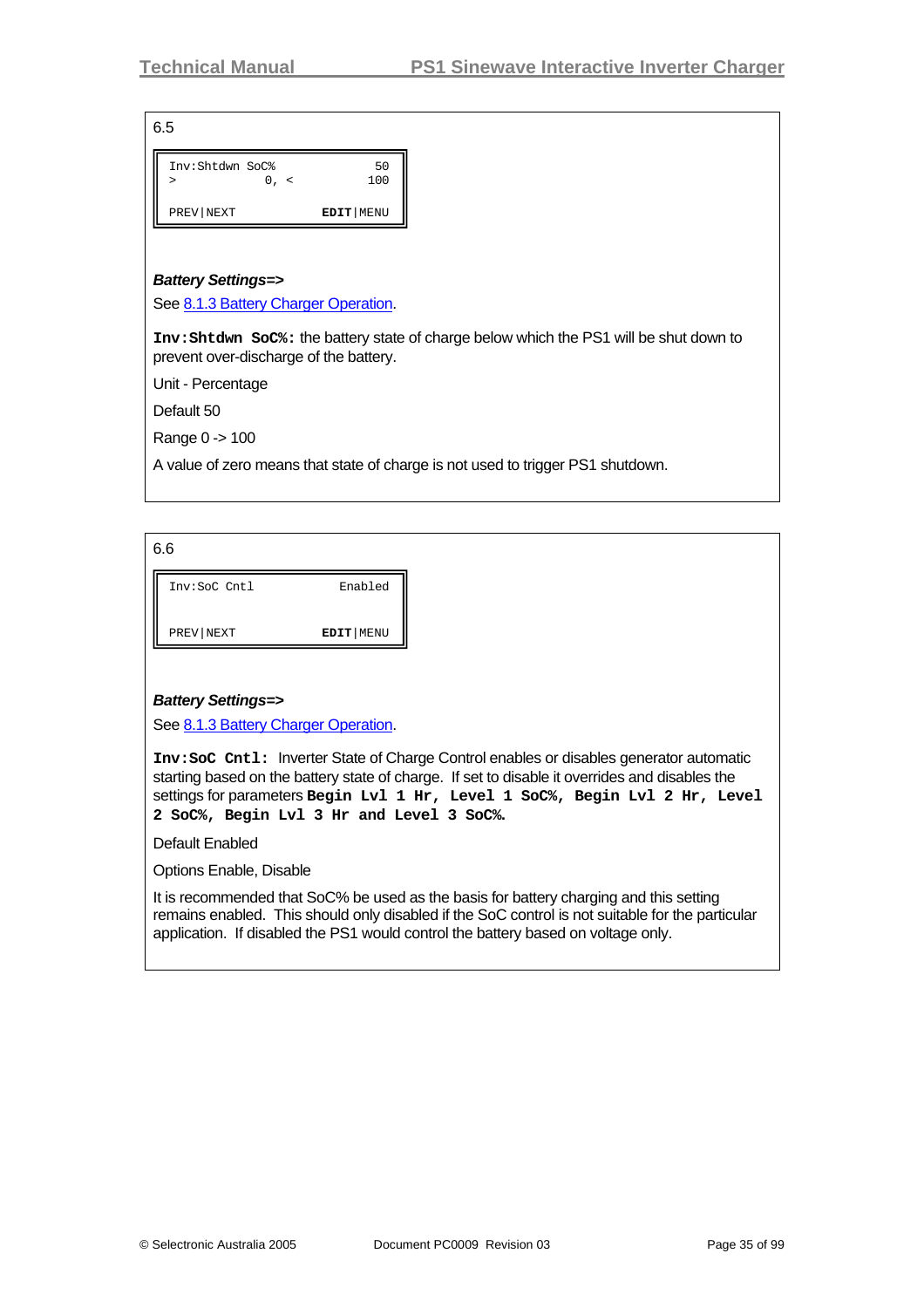6.7

| Inv:Shtdwn V1<br>> | $42.0, \times$ | 46.0<br>48.0 |
|--------------------|----------------|--------------|
| PREV NEXT          |                | EDIT   MENU  |

#### *Battery Settings=>*

**Inv:ShtdwnV1:** battery voltage at which the PS1 will shut down on load less than 10% of inverter power rating.

Unit – Volts DC

Default 46.0

Range 42.0 -> 48.0

The configuration for the generator start voltages (**Gen:Start V1** and **Gen:Start V2**) should be considered when setting this parameter.

6.8

| Inv:Shtdwn V2 | $38.4, \le$ | 42.0<br>44.4 |
|---------------|-------------|--------------|
| PREV NEXT     |             | EDIT   MENU  |

#### *Battery Settings=>*

**Inv:ShtdwnV2:** battery voltage at which the inverter will shut down on load more than 10% of inverter power rating.

Unit – Volts DC

Default 42.0

Range 38.4 -> 44.4

The configuration for the generator start voltages (**Gen:Start V1** and **Gen:Start V2**) should be considered when setting this parameter.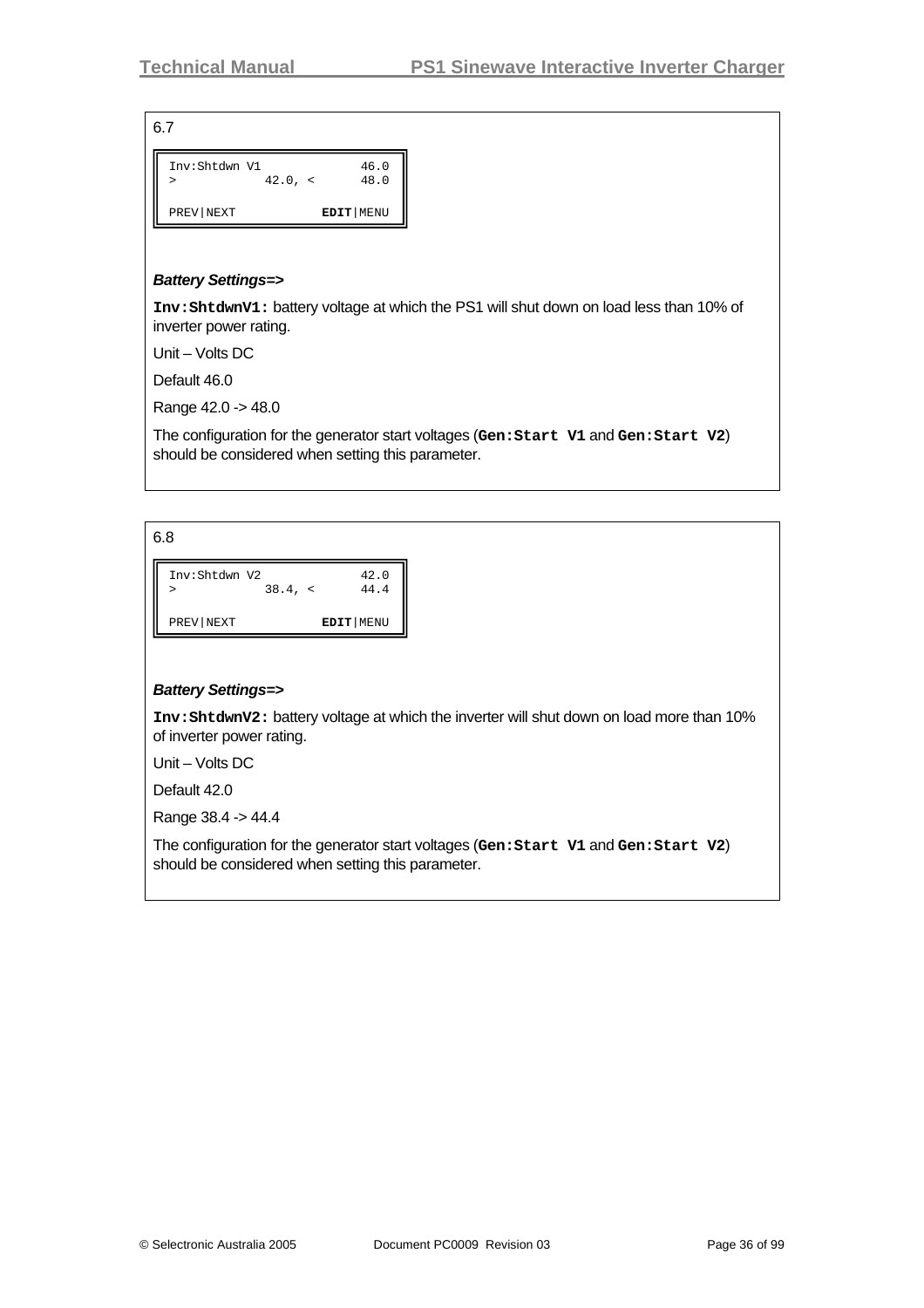| Inv:Restart V | 50.4, < | 52.3<br>62.4 |
|---------------|---------|--------------|
| PREV NEXT     |         | EDIT   MENU  |

### *Battery Settings=>*

**Inv:Restart V:** battery voltage that must be reached to recover from a Inv:Shtdwn V1 or V2 shutdown..

Unit – Volts DC

Default 52.3

Range 50.4 -> 62.4

Due to reduced load the battery voltage is likely to rise as soon as the inverter shuts down. Therefore this parameter should be set substantially above **Inv:Shtdwn V1** and **Inv:Shtdwn V2** so that shutdown is not re-entered immediately a load is applied.

With the inverter in the shutdown state, any battery recharge will be via renewable source or external charger.

6.10

| Inv:Shtdwn HV | $60.0, \le$ | 64.8<br>66.0 |
|---------------|-------------|--------------|
| PREV NEXT     |             | EDIT   MENU  |

## *Battery Settings=>*

**Inv:Shtdwn HV:**.Inverter Shutdown High Voltage is the upper limit of battery voltage.

Unit – Volts DC

Default 64.8

Range 60.0 -> 66.0

The inverter will shutdown when the battery voltage is above this limit and restart immediately the voltage falls back below this limit.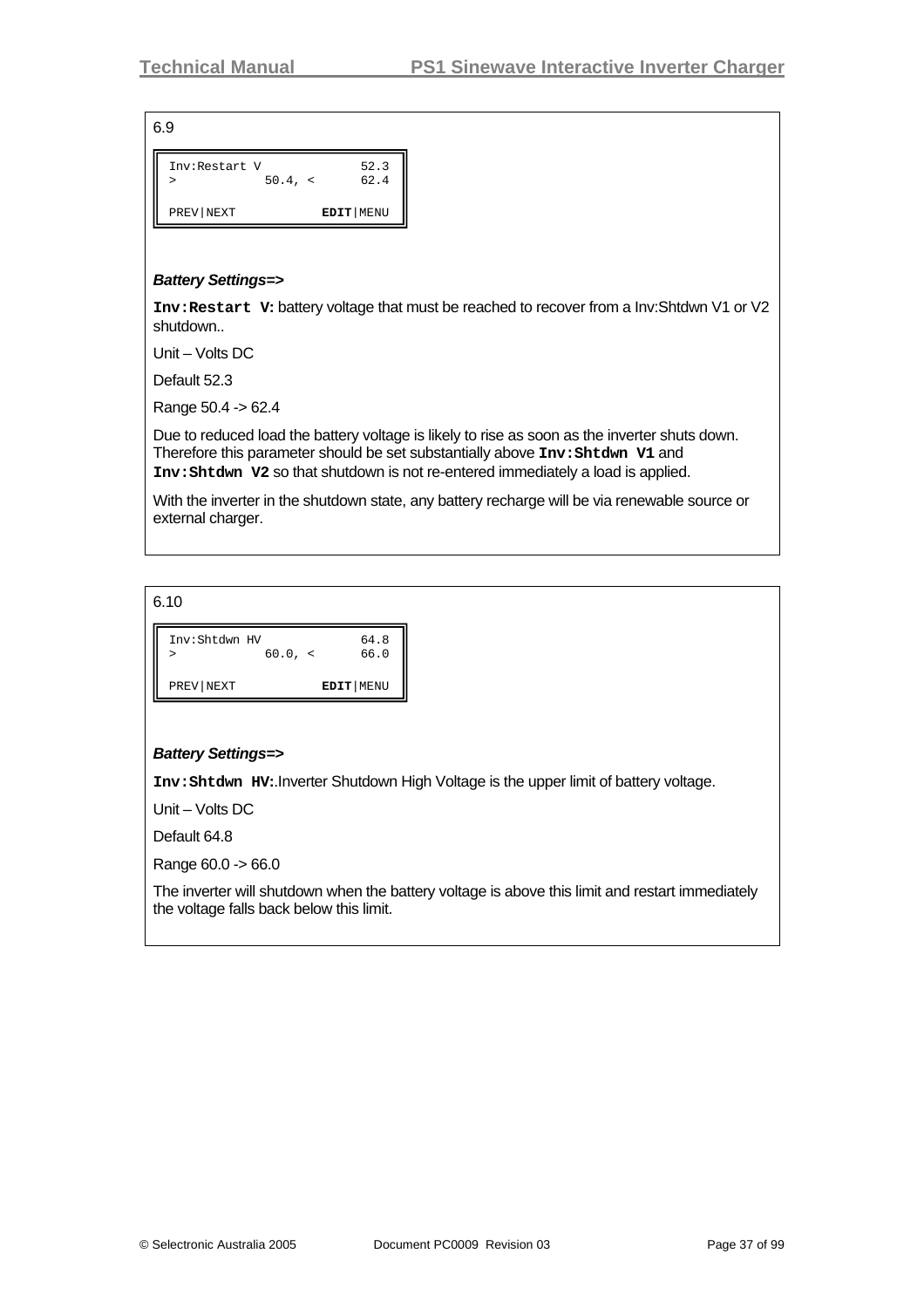# **6.3 Generator settings**

Refer to the generator manufacturer's recommendations when setting generator parameters.

7.



Press **OK** to enter the View Settings screens. Within screens, press **AT MENU** at any time to return to this point.

| 7.1                  |        |              |
|----------------------|--------|--------------|
| Gen:Max kW<br>$\geq$ | 1.0, < | 10.0<br>30.0 |
| PREV   NEXT          |        | EDIT   MENU  |

### *Generator Settings=>*

**Gen:Max kW:** Generator capacity in kW connected to the system. The maximum power the PS1 will draw from the generator at nominal output.

Unit – kilowatts

Default 10.0

Range 1.0 -> 30.0

Generators ratings are typically given in kVA at a particular power factor. The value entered must be in kilowatts – multiply the kVA rating by the given power factor to obtain the kilowatt value to be entered.

The ambient operating temperature of the generator should be considered and factored into when setting the maximum power limit.

The inverter will use this setting and the variation of generator output voltage and frequency from nominal (240VAC, 50Hz) to estimate the amount of power available from the generator - **Gen:Avail kW**. The PS1 will limit the power drawn by the inverter to **Gen:Avail kW**.

As the generator frequency and voltage vary above and below nominal, Gen: Avail kw will adjust higher and lower accordingly.

At nominal, the **Gen:Max kW** equals the **Gen:Avail kW**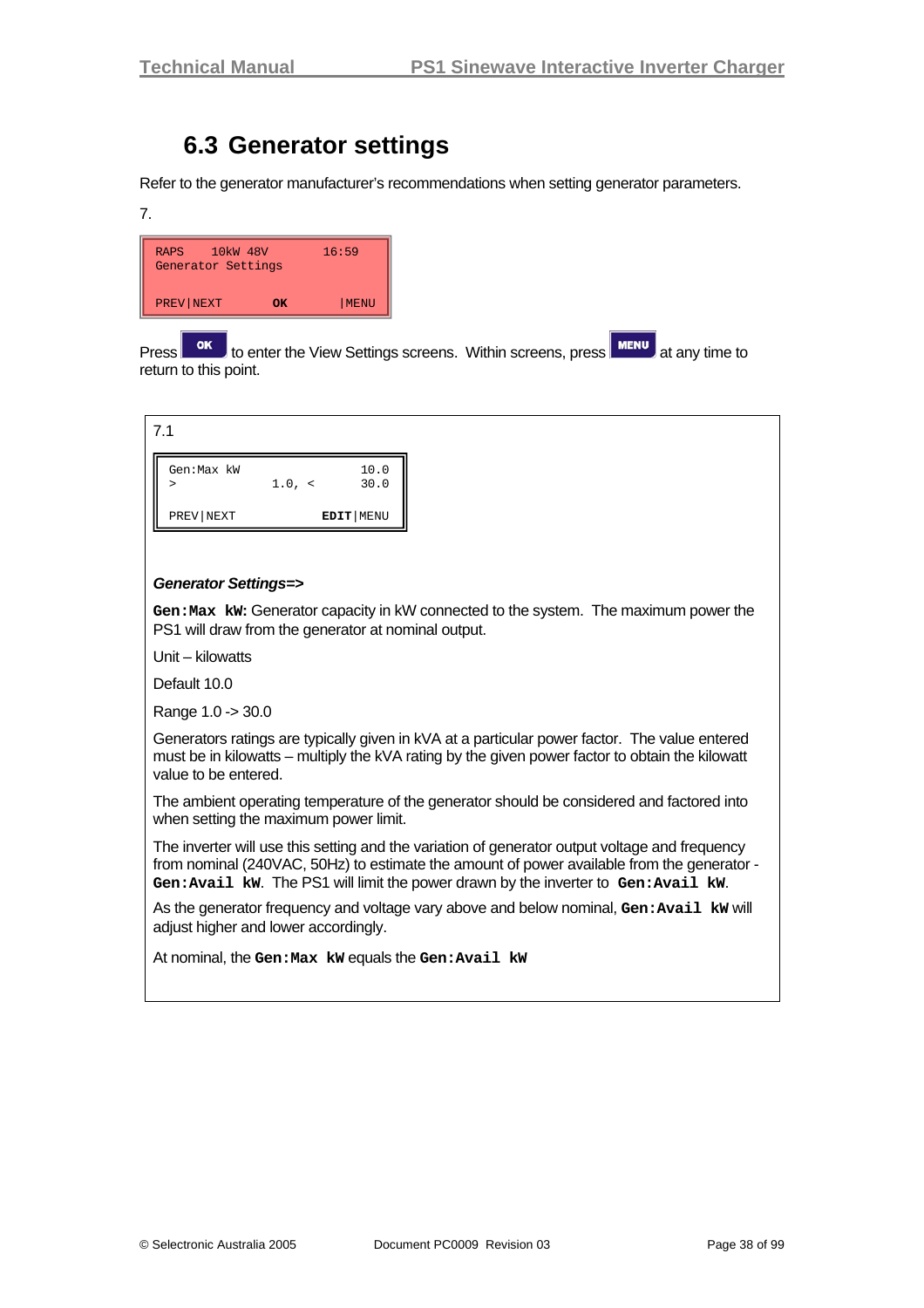7.2 PREV|NEXT **EDIT**|MENU Gen: Start V1 46.8 > 44.4, < 52.8

#### *Generator Settings=>*

Gen: Start V1: battery voltage (for five minutes) below which the generator will be started on load less than 10% of inverter rating to prevent over-discharge of the battery.

Unit – Volts DC

Default 46.8

Range 44.4 -> 52.8

The generator will run until the battery recharge cycle is complete.

The configuration for the inverter shutdown voltages **Inv:Shtdwn V1** and **Inv:Shtdwn V2** should be set to lower values than the generator start voltage.

7.3

| Gen:Start V2 | $42.0, \times$ | 44.4<br>48.0 |
|--------------|----------------|--------------|
| PREV NEXT    |                | EDIT   MENU  |

#### *Generator Settings=>*

Gen: Start V2: is the battery voltage (for five minutes) below which the generator will be started on load more than 10% of inverter rating to prevent over-discharge of the battery.

Unit – Volts DC

Default 44.4

Range 42.0 -> 48.0

The generator will run until the battery recharge cycle is complete.

The configuration for the inverter shutdown voltages **Inv:Shtdwn V1** and **Inv:Shtdwn V2** should be set to lower values than the generator start voltage.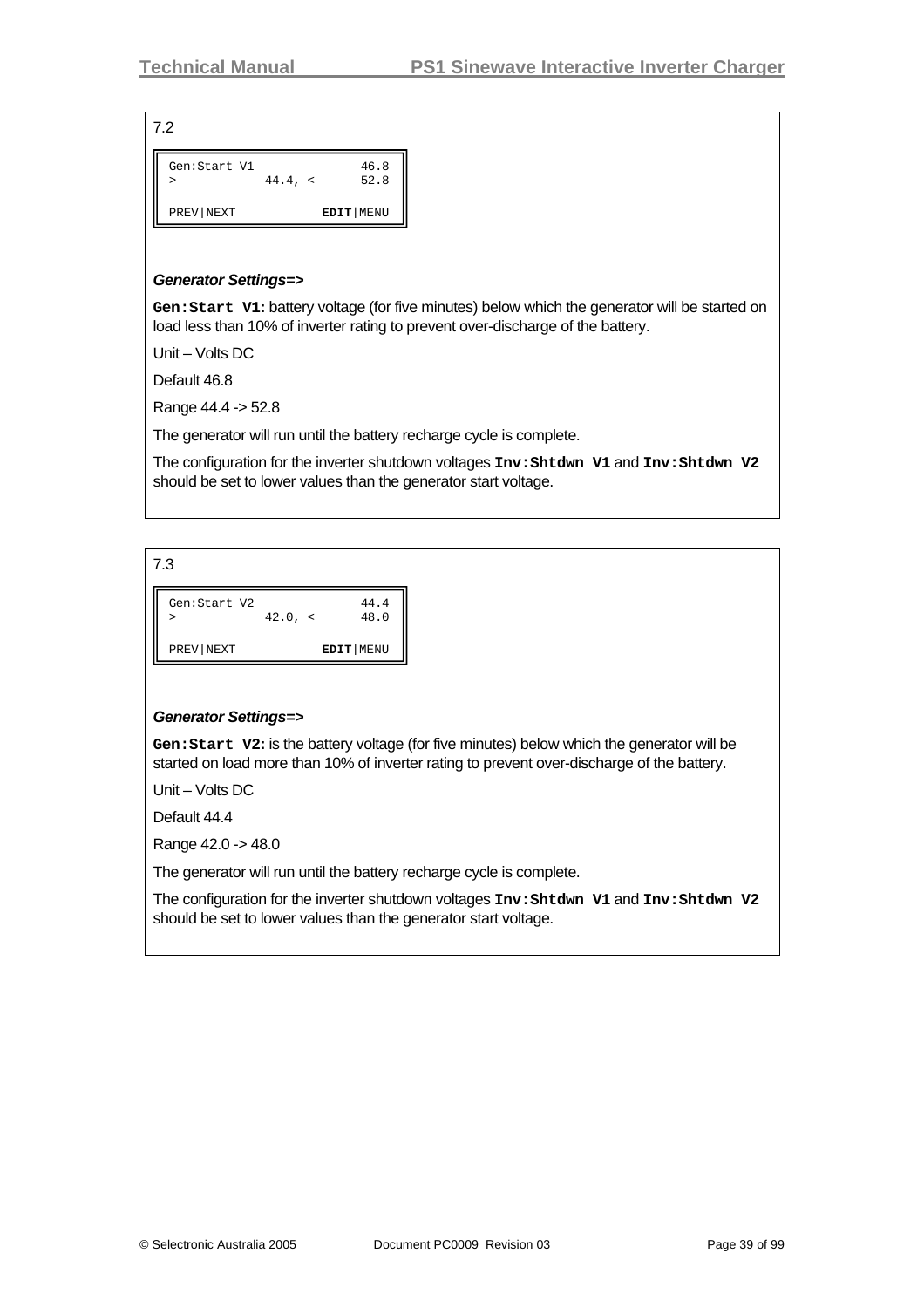| 10min Start kW<br>1.0, <<br>⋗ | 8.0<br>10.0 |
|-------------------------------|-------------|
| PREV NEXT                     | EDIT   MENU |

#### *Generator Settings=>*

**10min Start kW:** 10 minute average load power setting to start the generator.

Unit – kilowatts

Default 8.0

Range 1.0 -> 10.0

The generator will run until the average power level is below the threshold or at least the minimum generator run time (**Gen:Min Run min)**.

| 7.5                           |             |
|-------------------------------|-------------|
| 30min Start kW<br>1.0, <<br>⋗ | 6.0<br>10.0 |
| PREV NEXT                     | EDIT   MENU |

#### *Generator Settings=>*

**30min Start kW:** 30 minute average load power setting to start the generator.

Unit – kilowatts

Default 6.0

Range 1.0 -> 10.0

The generator will run until the average power level is below the threshold or at least the minimum generator run time (**Gen:Min Run min)**.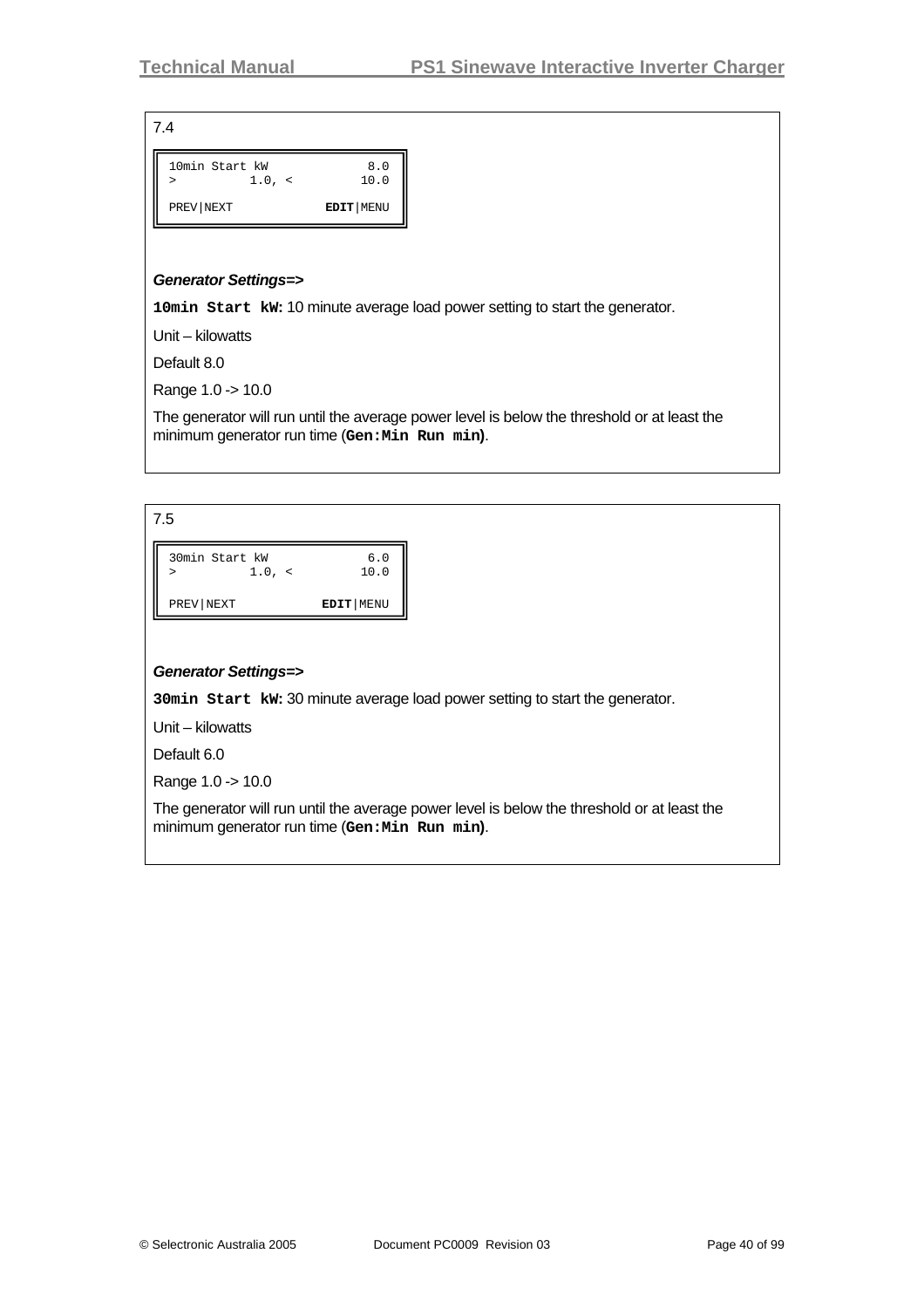| Gen:Min Load kW |          |             |
|-----------------|----------|-------------|
| % Gen:Max kW    |          | 50          |
| ↘               | $9, \le$ | 75          |
| PREV NEXT       |          | EDIT   MENU |
|                 |          |             |

#### *Generator Settings=>*

**Gen:Min Load kW % Gen:Max kW:** The percentage of the Gen:Max kW setting, above which the inverter will keep the generator running to supply the load.

Unit – Percentage

Default 50

Range 9 -> 75

If the load is below this level, the generator will be stopped unless other stop conditions, such as battery charge cycle completion, are not met

7.7

| Gen:Revse kW<br>$-10.00$ , $\lt$ | $-1.20$<br>$-0.20$ |
|----------------------------------|--------------------|
| PREV   NEXT                      | EDIT   MENU        |

#### *Generator Settings=>*

**Gen:Revse kW:** Generator Reverse kW. The reverse inverter power limit after which the inverter will disconnect from the generator.

Unit – kilowatts

Default -1.2

Range -10.0 -> -0.2

If the generator fails while running, for example due to running out of fuel or is manually turned OFF, then AC power may flow into the generator and drive it as a motor causing the inverter to produce a reverse power flow i.e. back to the generator. This limit protects the generator from such a condition.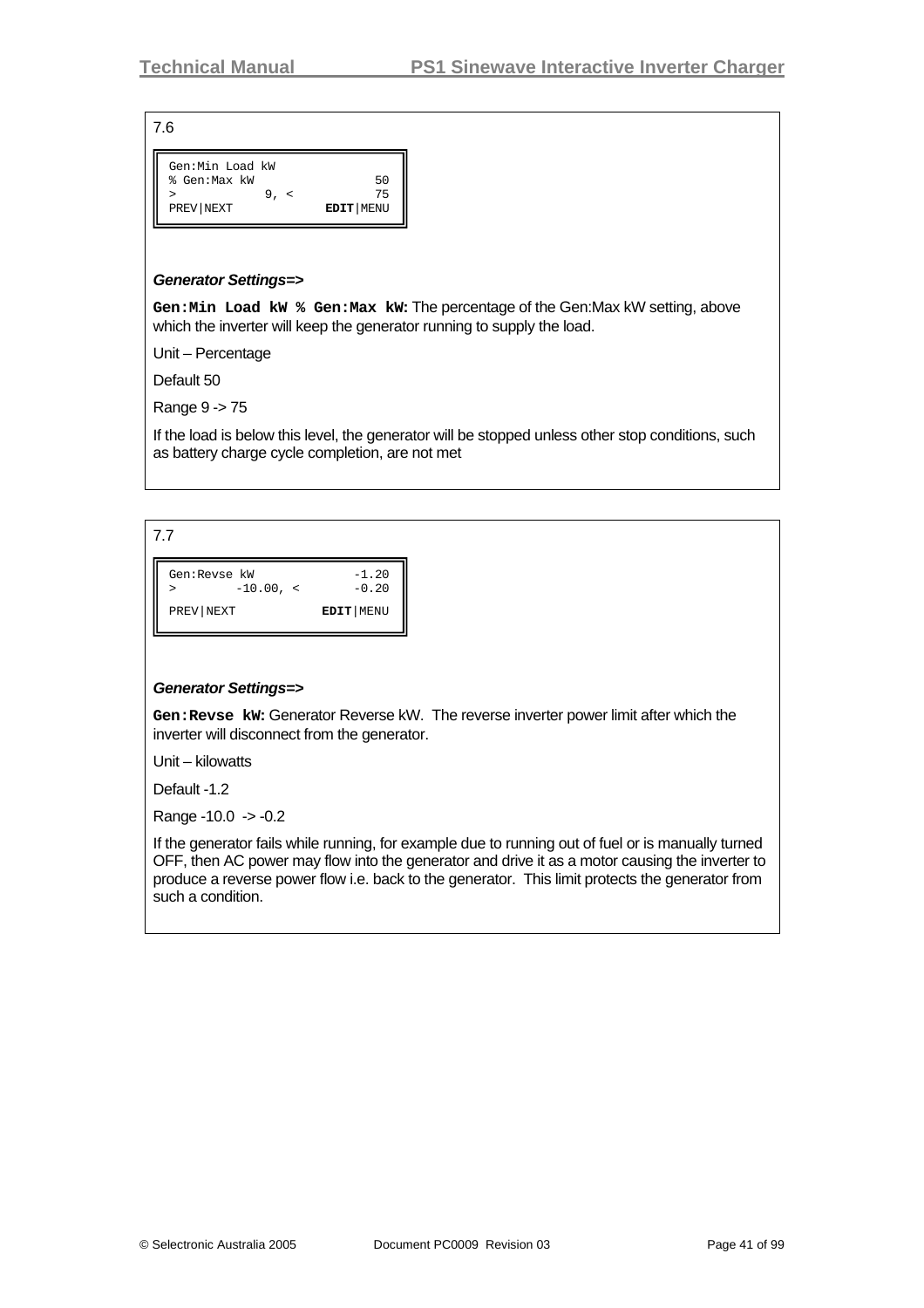| Remote Gen Run<br>Auto Stop | Disabled  |
|-----------------------------|-----------|
| PREV NEXT                   | EDIT MENU |

#### *Generator Settings=>*

**Remote Gen Run – Auto Stop:**

Default Disabled

Options Enabled, Disabled

This setting is active if the generator is started remotely via the Remote Run input. (See  $8.4.1$ [Remote Run Input\)](#page-74-0).

If Auto Stop is disabled then the generator will run for the time the input is active regardless of other factors.

If Auto Stop is enabled the generator will run for longer than the time the input is active until the battery charge cycle is complete.

The generator may continue to run due to other settings.

| 7.9       |             |
|-----------|-------------|
| Gen Avail | Follow I/P  |
| PREV NEXT | EDIT   MENU |

#### *Generator Settings=>*

**Gen Avail:** 

Default Follow I/P

Options: Follow I/P, Always

If Generator Availability is set to Follow Input the inverter will use the state of the Gen Cntl On/Off (Auto/Man) input to determine if the generator is available for automatic control.

If Generator Availability is set to Always the inverter assume the generator is always available for automatic control regardless of the state of the Gen Cntl On/Off (Auto/Man) input.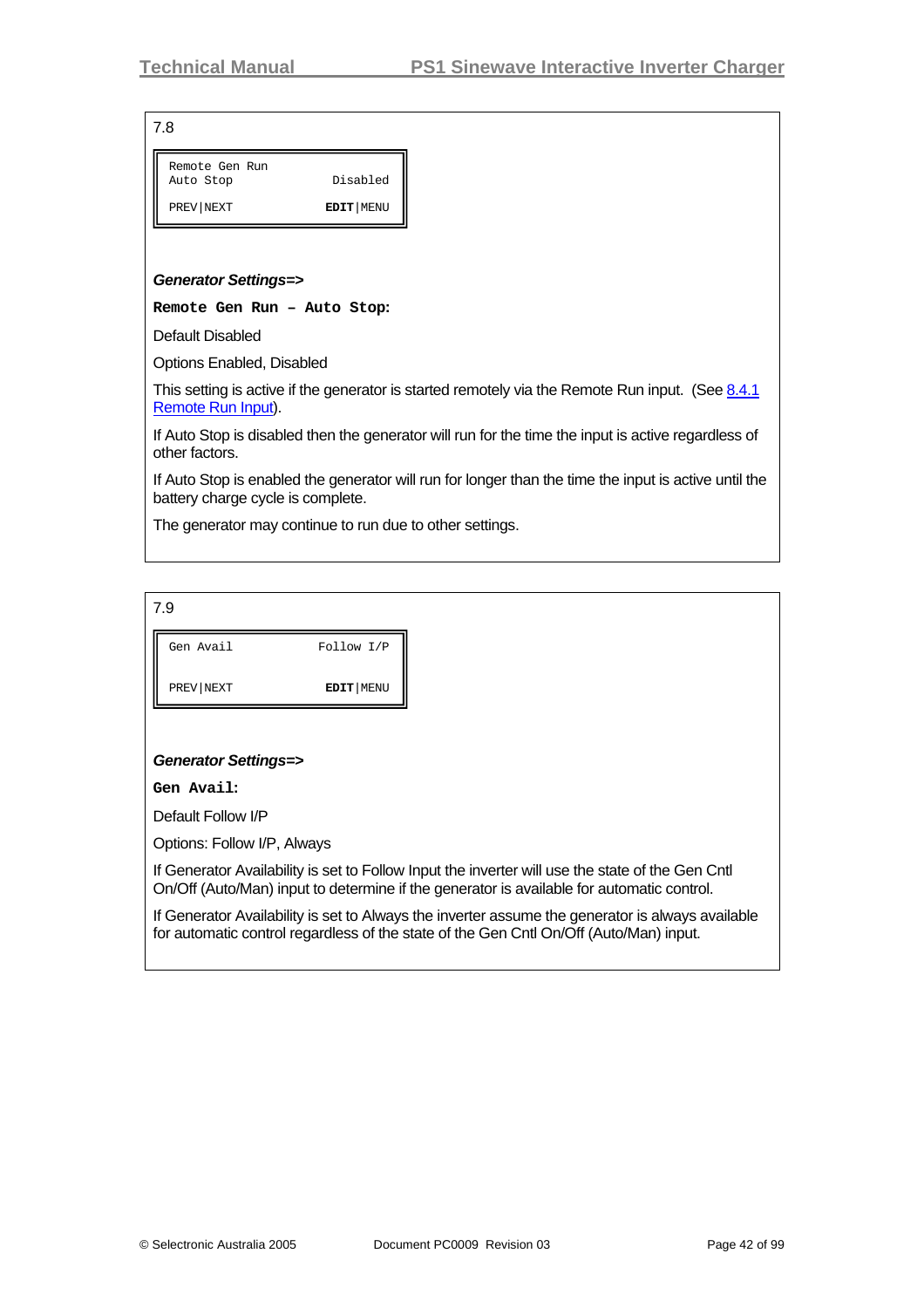|  | ۰. |
|--|----|

| Ctrl Rlys | Standard  |
|-----------|-----------|
| PREV NEXT | EDIT MENU |

#### *Generator Settings=>*

**Ctrl Rlys:**

Default Standard

Options Standard, Transposed

Standard provides Gen:Run on DO1 and Gen:Pulse on DO2

Transpose provides Gen:Run on DO2 and Gen:Pulse on DO1

See §[A.3](#page-86-0) [Generator Control Interface Specification](#page-86-0)

7.11

| Gen:Pulse Delay | 30          |
|-----------------|-------------|
| PREV NEXT       | EDIT   MENU |

#### *Generator Settings=>*

**Gen:Pulse Delay:** Adds delay from the transition of the Gen:Run signal to the transition of the Gen:Pulse signal.

Unit – seconds

Default -2

Range 1 -> 30

See §[A.3](#page-86-0) [Generator Control Interface Specification](#page-86-0)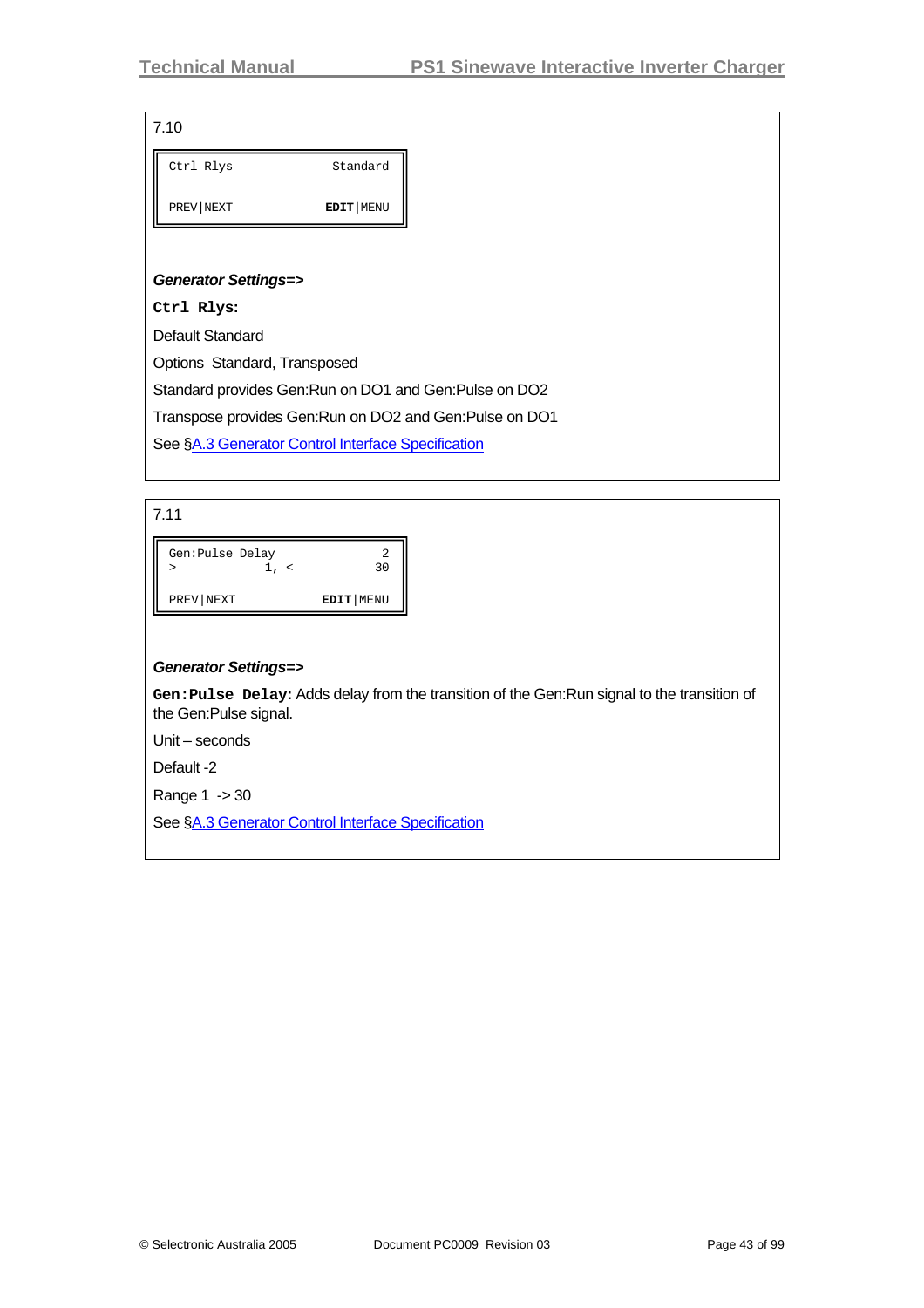| Gen:Pulse Time |             |
|----------------|-------------|
|                | っい          |
| PREV NEXT      | EDIT   MENU |

#### *Generator Settings=>*

**Gen:Pulse Time:** Adjusts the ON duration of the Gen:Pulse signal.

Unit – seconds

Default -2

Range 1 -> 30

See §[A.3](#page-86-0) [Generator Control Interface Specification](#page-86-0)

| Gen Type  |              |           |
|-----------|--------------|-----------|
|           | 0<br>$\prec$ |           |
| PREV NEXT |              | EDIT MENU |

#### *Generator Settings=>*

**Gen Type:** Generator Type selects a set of parameters for generator control.

Unit – count

Default -0

Range  $0 \rightarrow 3$ 

The type selected depends on the generators response to changes in load. Normally no change is required.

Types  $0 - 2$  parameters are fixed, type 3 has default parameters that are configurable via these menus.

The recommended procedure for adjusting Type 3 parameters is to base the initial setting on the best performing of types 0 to 3 and adjust individual parameters in Type 3 to improve performance.

| Gen Type# | Prop. Gain | Integral<br>Gain | Period Gain |
|-----------|------------|------------------|-------------|
|           | 30         |                  |             |
|           | 30         |                  | -16         |
|           | 64         |                  | -2          |
|           | 20         | 12               |             |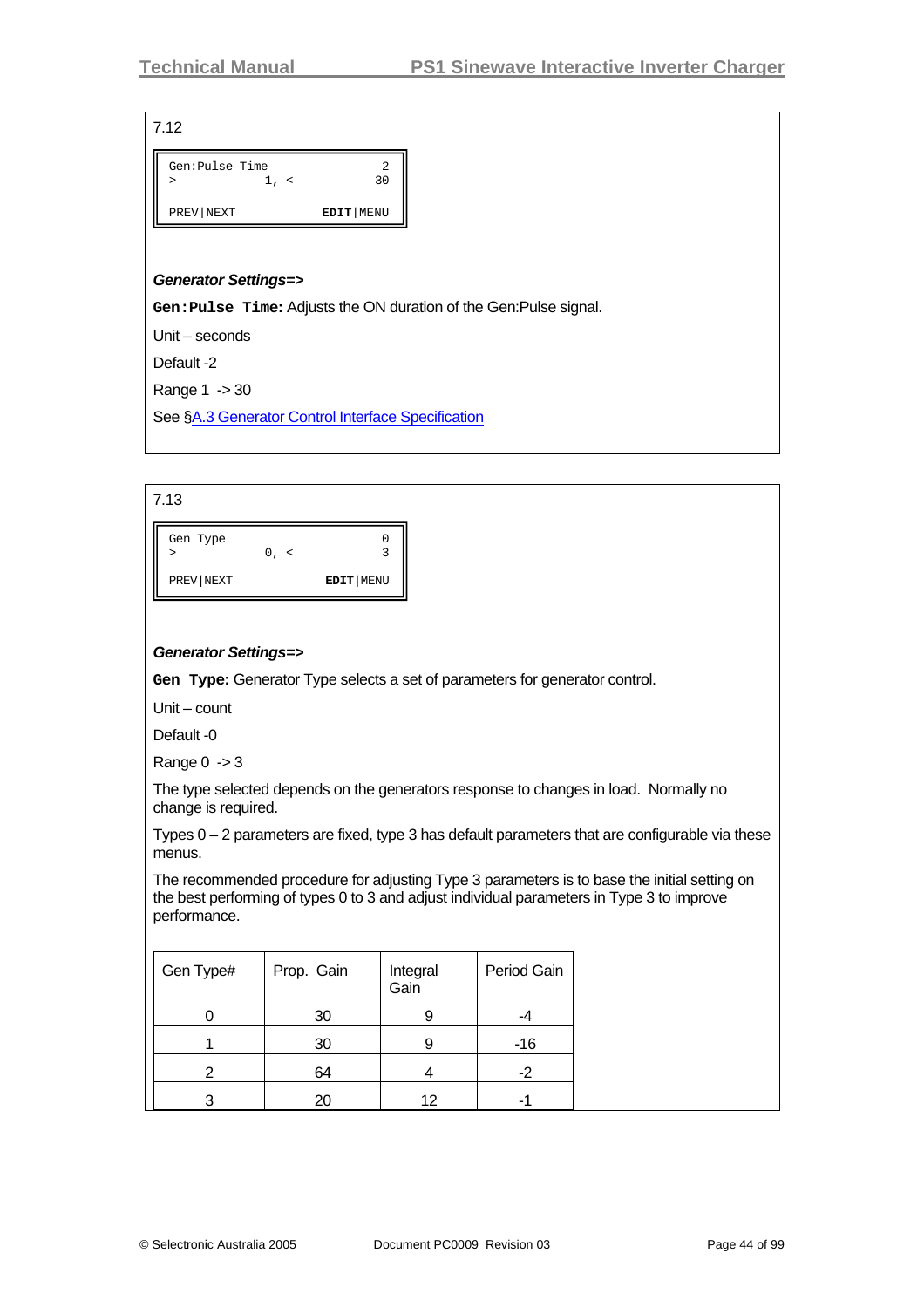| Gen Type 3<br>Prop Gain | 5, < | 20<br>255   |
|-------------------------|------|-------------|
| PREV NEXT               |      | EDIT   MENU |

#### *Generator Settings=>*

**Gen Type 3 Prop Gain:** Proportional power gain setting

Unit – count

Default -20

Range 5 -> 255

This setting changes how rapidly the unit responds to changes in system load – 5:Unit responds slowly, 255:Unit responds quickly.

7.15

| Gen Type 3<br>Int Gain | $1, \le$ | 12<br>85    |
|------------------------|----------|-------------|
| PREV NEXT              |          | EDIT   MENU |

#### *Generator Settings=>*

**Gen Type 3 Int Gain:** Integral power gain setting

Unit – count

Default -1

Range 1 -> 85

This setting changes how quickly the unit will adjust to the required steady state or average generator power level – 1:Unit responds slowly, 85:Unit responds quickly.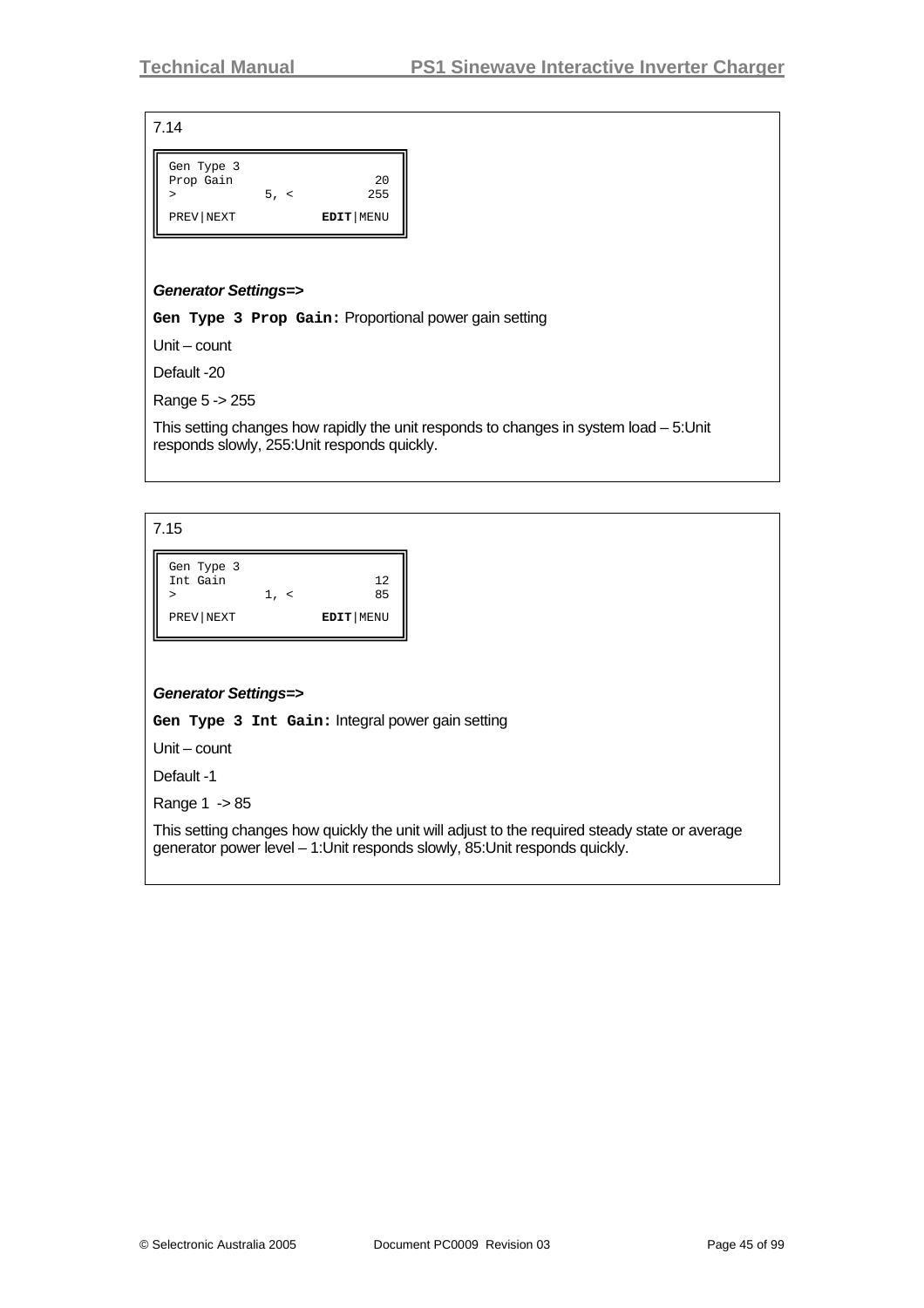| Gen Type 3<br>Period Gain<br>$-32, <$ |             |
|---------------------------------------|-------------|
| PREV NEXT                             | EDIT   MENU |

#### *Generator Settings=>*

**Gen Type 3 Period Gain:** Period gain setting

Unit – count

Default -1

Range -32 -> 0

This setting is used to adjust how rapidly the unit responds to changes in generator frequency – 0:Unit responds quickly, -32:Unit responds slowly.

7.17

| Diff Gain |           | 40          |
|-----------|-----------|-------------|
|           | $0, \leq$ | 150         |
| PREV NEXT |           | EDIT   MENU |

#### *Generator Settings=>*

**Diff Gain:** Differential gain setting

Unit – count

Default 40

Range 0 -> 150

This setting is used to adjust how quickly the system responds to changes in the generator power – 0: Unit responds slowly, 150: Unit responds quickly.

Note: The differential gain applies to all generator type settings.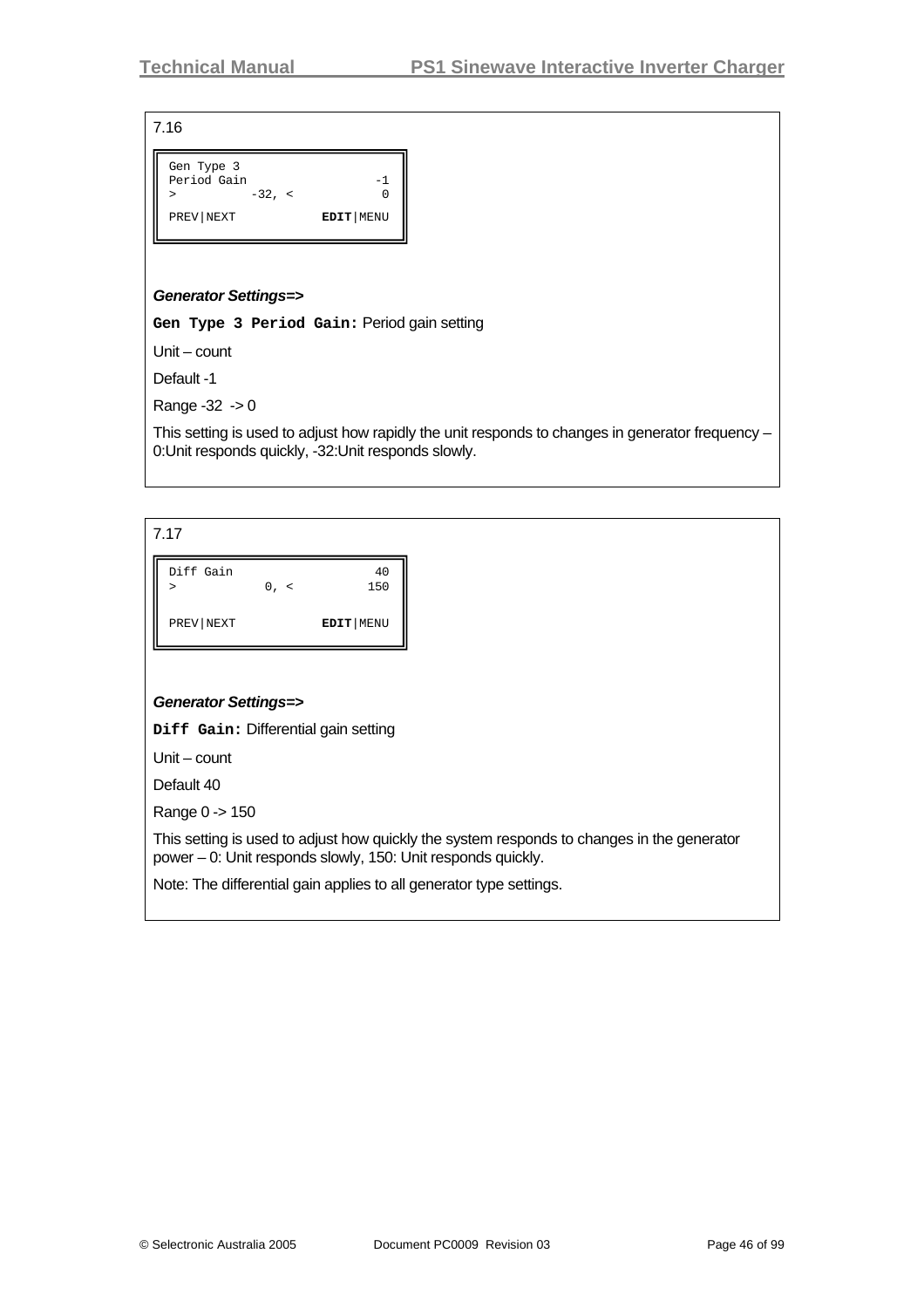# **6.4 AC Output settings**

The AC Output setting allows the inverter AC output voltage to be changed and adjustment of generator tolerances.

8.

| <b>RAPS</b><br>AC Output Settings | 10 <sub>kW</sub> 48V | 16:59 |
|-----------------------------------|----------------------|-------|
| PREV NEXT                         | OK                   | MENU  |

Press **TOK** to enter the View Settings screens. Within screens, press **MENU** at any time to return to this point.

| 8.1                                                       |        |               |
|-----------------------------------------------------------|--------|---------------|
| Inv:Nom VAC<br>$\geq$                                     | 210, < | 240<br>240    |
| PREV NEXT                                                 |        | $EDIT$   MENU |
|                                                           |        |               |
| <b>AC Output Settings=&gt;</b>                            |        |               |
|                                                           |        |               |
| Inv: Nom VAC: the nominal output voltage of the inverter. |        |               |
| Unit - Volts AC                                           |        |               |
| Default-240                                               |        |               |
| Range 210 -> 240                                          |        |               |

| Sync Tol VAC | 30          |
|--------------|-------------|
| 5, <         | 40          |
| PREV NEXT    | EDIT   MENU |

#### *AC Output Settings=>*

**Sync Tol VAC:** maximum generator AC voltage excursion the inverter will tolerate before switching to standalone mode.

Unit – Volts AC

Default -30

Range 4 -> 40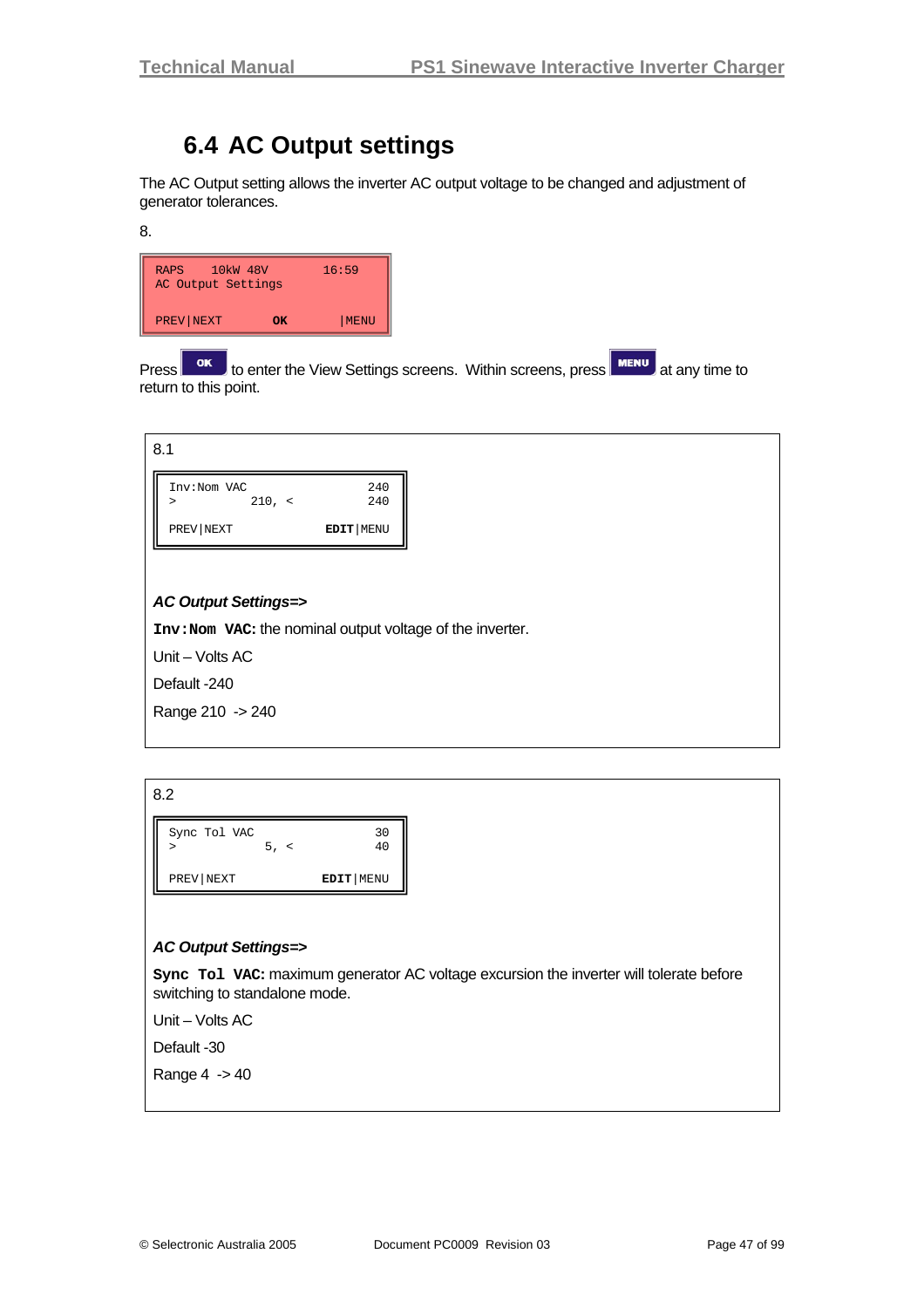| Sync Hi Hz<br>$50.10, \le$<br>> | 55.00<br>55.00 |
|---------------------------------|----------------|
| PREV NEXT                       | EDIT   MENU    |

### *AC Output Settings=>*

**Sync Hi Hz:** is the maximum generator AC frequency the inverter will tolerate before switching to standalone mode.

Unit – Hz

Default -55.00

Range 50.10 -> 55.00

8.4

Sync Lo Hz 45.00 > 45.00, < 49.90 PREV|NEXT **EDIT**|MENU

### *AC Output Settings=>*

**Sync Lo Hz:** is the minimum generator AC frequency the inverter will tolerate before switching to standalone mode.

Unit – Hz

Default -45.00

Range 45.00 -> 49.90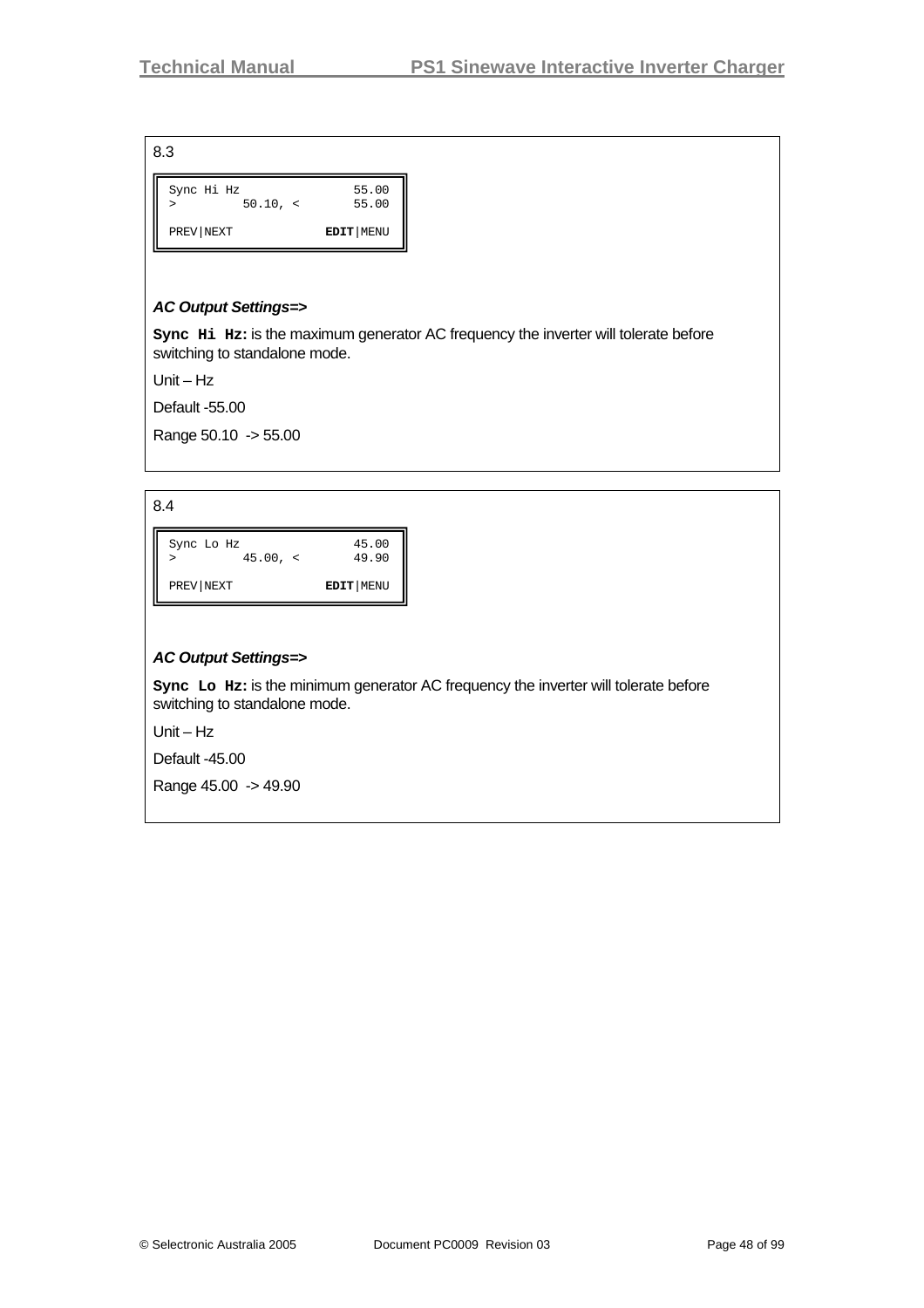# **6.5 Shunt Settings**

The inverter provides two shunt inputs for monitoring of DC currents. These shunts can be used for renewable or load shunts.

9

| 10kW 48V<br><b>RAPS</b><br>Shunt Settings |    | 16:59 |
|-------------------------------------------|----|-------|
| PREV NEXT                                 | OK | MENU  |

Press **KEY** to enter the Shunt Settings screens. Within screens, press **KENU** at any time to return to this point.

| 9.1                        |                                                                                            |
|----------------------------|--------------------------------------------------------------------------------------------|
| Shunt 1<br>Renewable       | ON                                                                                         |
| PREV NEXT                  | EDIT   MENU                                                                                |
|                            |                                                                                            |
| <b>Shunt Settings=&gt;</b> |                                                                                            |
| Shunt 1 Renewable:         |                                                                                            |
| Default On                 |                                                                                            |
| Options On, Off            |                                                                                            |
| battery.                   | If configured for on the current measured on this shunt will be considered as charging the |

| 9.2                                                                                                        |     |  |
|------------------------------------------------------------------------------------------------------------|-----|--|
| Shunt 1<br>DC Load                                                                                         | OFF |  |
| PREV NEXT<br>EDIT   MENU                                                                                   |     |  |
|                                                                                                            |     |  |
| <b>Shunt Settings=&gt;</b>                                                                                 |     |  |
| Shunt 1 DC Load:                                                                                           |     |  |
| Default Off                                                                                                |     |  |
| Options On, Off                                                                                            |     |  |
| If configured for on the current measured on this shunt will be considered as a DC load on the<br>battery. |     |  |
| Note If both of the above options are selected for Shunt 1 the net current will be displayed.              |     |  |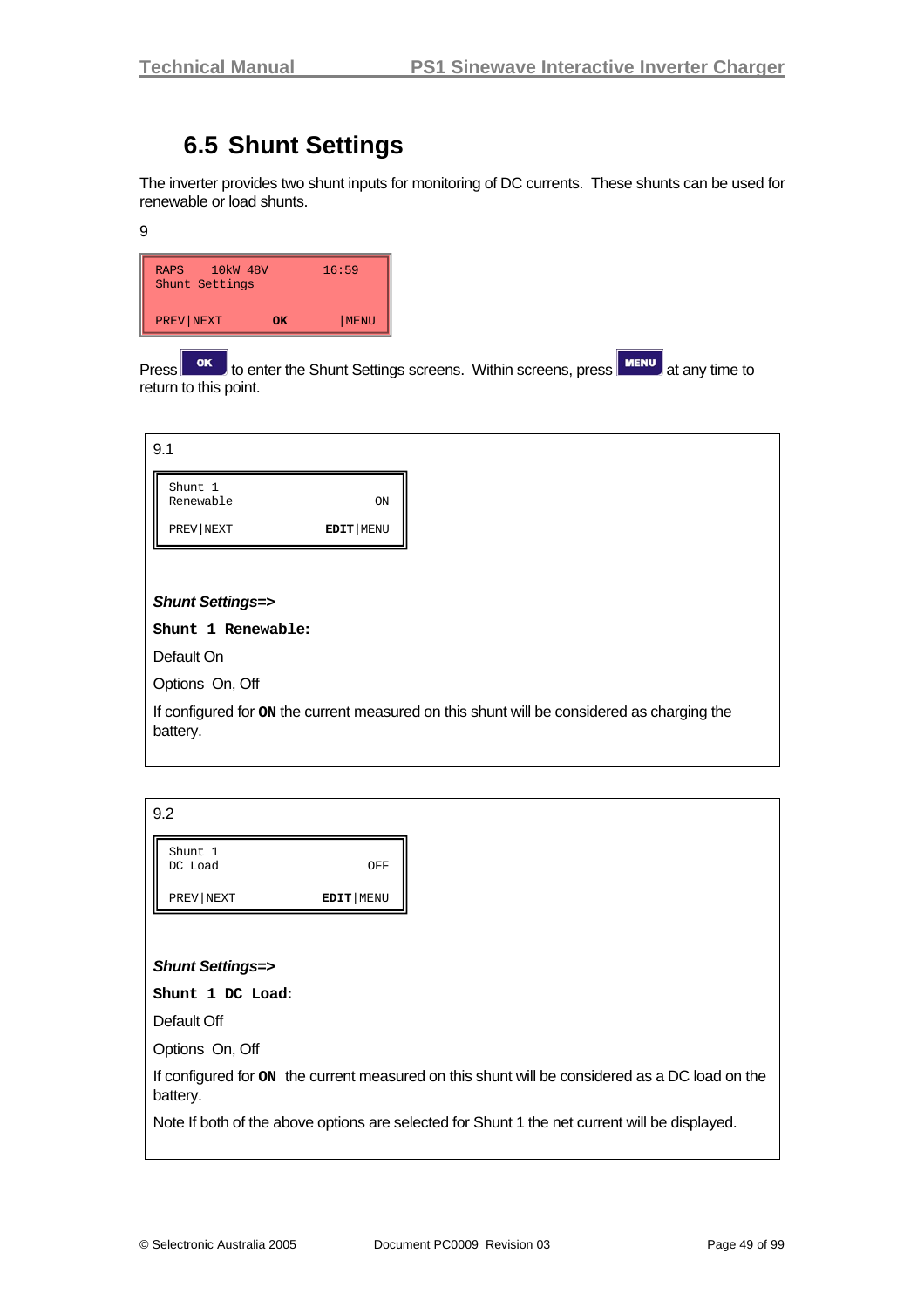| Shunt $1: A/mV$ |       | 2.0       |
|-----------------|-------|-----------|
|                 | 0.0 < | 10.0      |
| PREV NEXT       |       | EDIT MENU |

#### *Shunt Settings=>*

**Shunt 1 A/mV:**

Unit – Amps / mVolt

Default -2.0

Range 0.0 -> 10.0

Shunt 1 Amperes per millivolt defines the type of shunt connected to Shunt 1 input. It allows the inverter to interpret the measured millivolts in terms of Amperes. The number to be entered is calculated by dividing the shunt rated current by the rated voltage.

e.g. a  $75mV/100A$  shunt =  $100 \div 75 = 1.33A/mV$ 

The default value has been set to match the PS1 internal shunt to which it is connected

9.4

| Shunt1 Amp<br>Shunt 1 Zero | 0.0<br>0.0  |
|----------------------------|-------------|
| $-5.0 <$                   | 5.0         |
| PREV NEXT                  | EDIT   MENU |

#### *Shunt Settings=>*

**Shunt 1 Zero:** Calibrates shunt 1 zero offset.

Unit – Amps

Default -0.0

Range  $-5.0 \rightarrow +5.0$ 

Note: Shunt 1 Amp is also displayed so the zero point can be checked and adjusted from one screen. Any change in the Zero point does not take effect until <OK> is pressed after editing the parameter.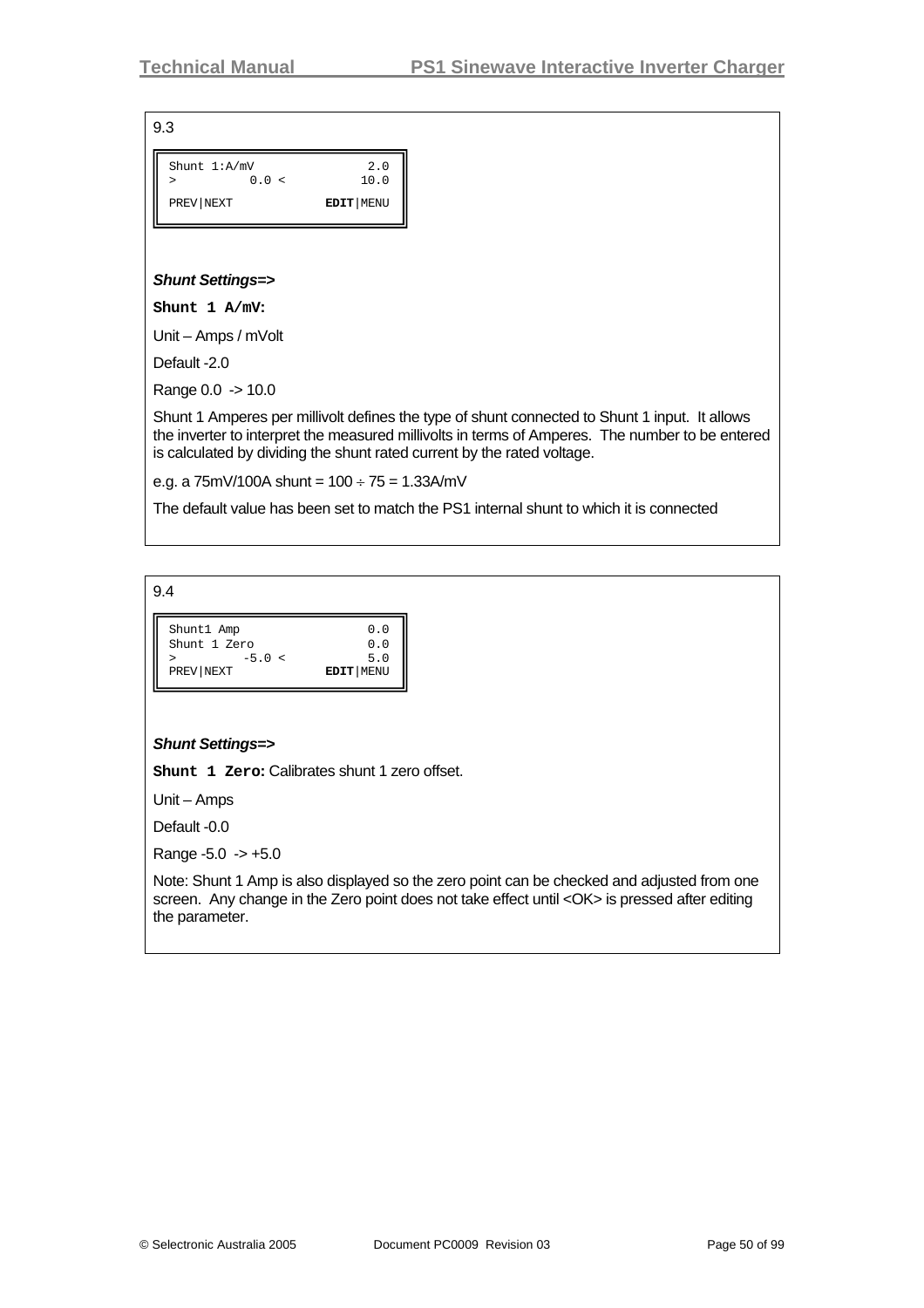| v<br>I<br>I<br>I<br>×<br>w<br>۰,<br>۰, |
|----------------------------------------|
|----------------------------------------|

| Shunt 2<br>Renewable | 0f f        |
|----------------------|-------------|
| PREV NEXT            | EDIT   MENU |

#### *Shunt Settings=>*

**Shunt 2 Renewable:**

Default Off

Options On, Off

If configured for **ON** the current measured on this shunt will be considered as charging the battery.

| 9.6                |             |
|--------------------|-------------|
| Shunt 2<br>DC Load | OFF         |
| PREV   NEXT        | EDIT   MENU |

### *Shunt Settings=>*

**Shunt 2 DC Load:** 

Default Off

Options On, Off

If configured for **ON** the current measured on this shunt will be considered as a DC load on the battery.

Note If both of the above options are selected for Shunt 2 the net current will be displayed.

| Shunt $2: A/mV$ | 0.0 < | 1.0<br>10.0 |
|-----------------|-------|-------------|
| PREV NEXT       |       | EDIT MENU   |

#### *Shunt Settings=>*

**Shunt 2 A/mV:**

Unit – Amps / mVolt

Default -1.0

Range 0.0 -> 10.0

Shunt 2 Amperes per millivolt defines the type of shunt connected to Shunt 2 input. It allows the inverter to interpret the measured millivolts in terms of Amperes.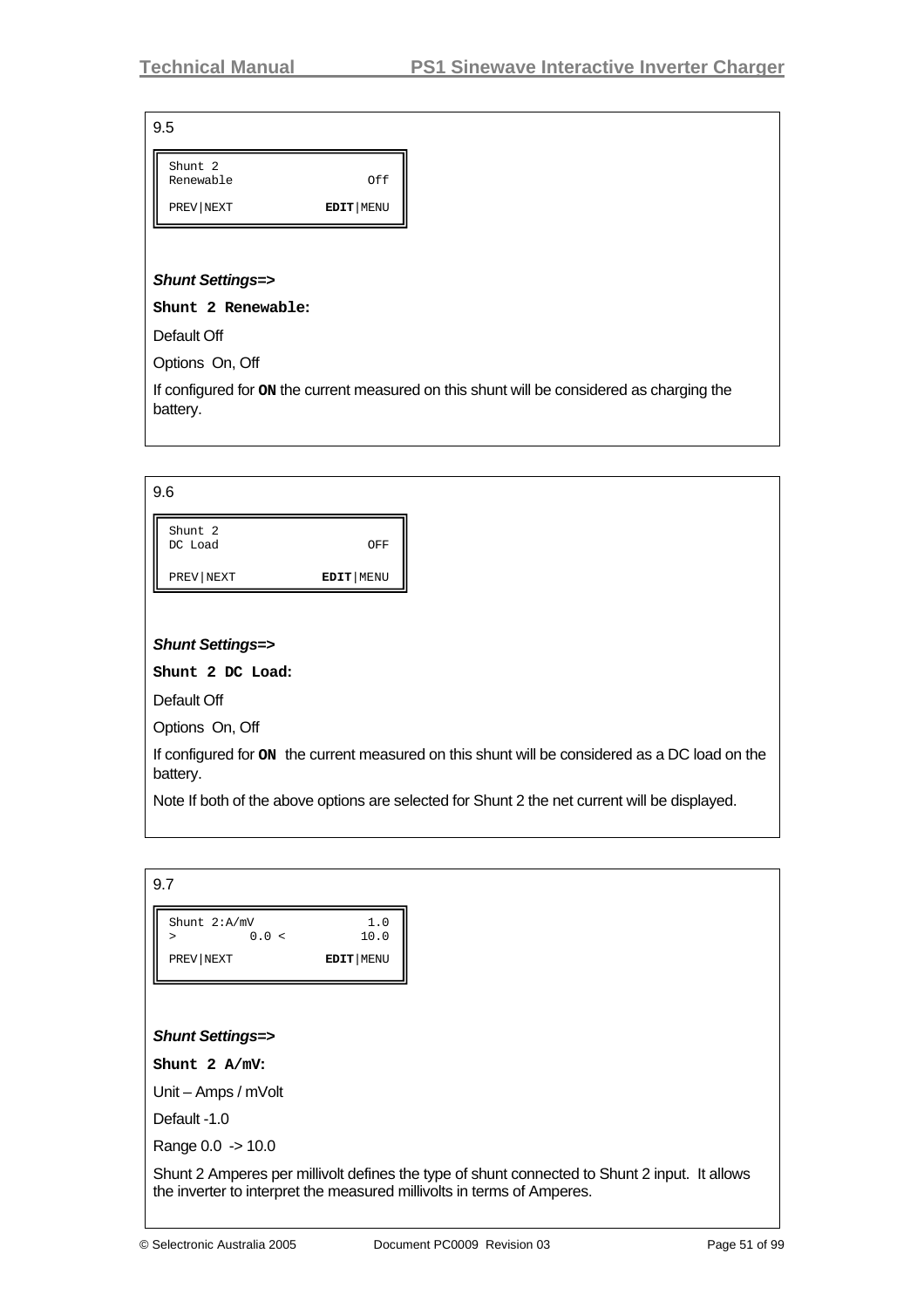| Shunt2 Amp   |          | 0.0         |
|--------------|----------|-------------|
| Shunt 2 Zero |          | 0.0         |
|              | $-5.0 <$ | 5.0         |
| PREV NEXT    |          | EDIT   MENU |
|              |          |             |

#### *Shunt Settings=>*

**Shunt 2 Zero:** Calibrates shunt 2 zero offset.

Unit – Amps

Default -0.0

Range  $-5.0 \rightarrow +5.0$ 

Note: Shunt 2 Amp is also displayed so the zero point can be checked and adjusted from one screen. Any change in the Zero point does not take effect until <OK> is pressed after editing the parameter.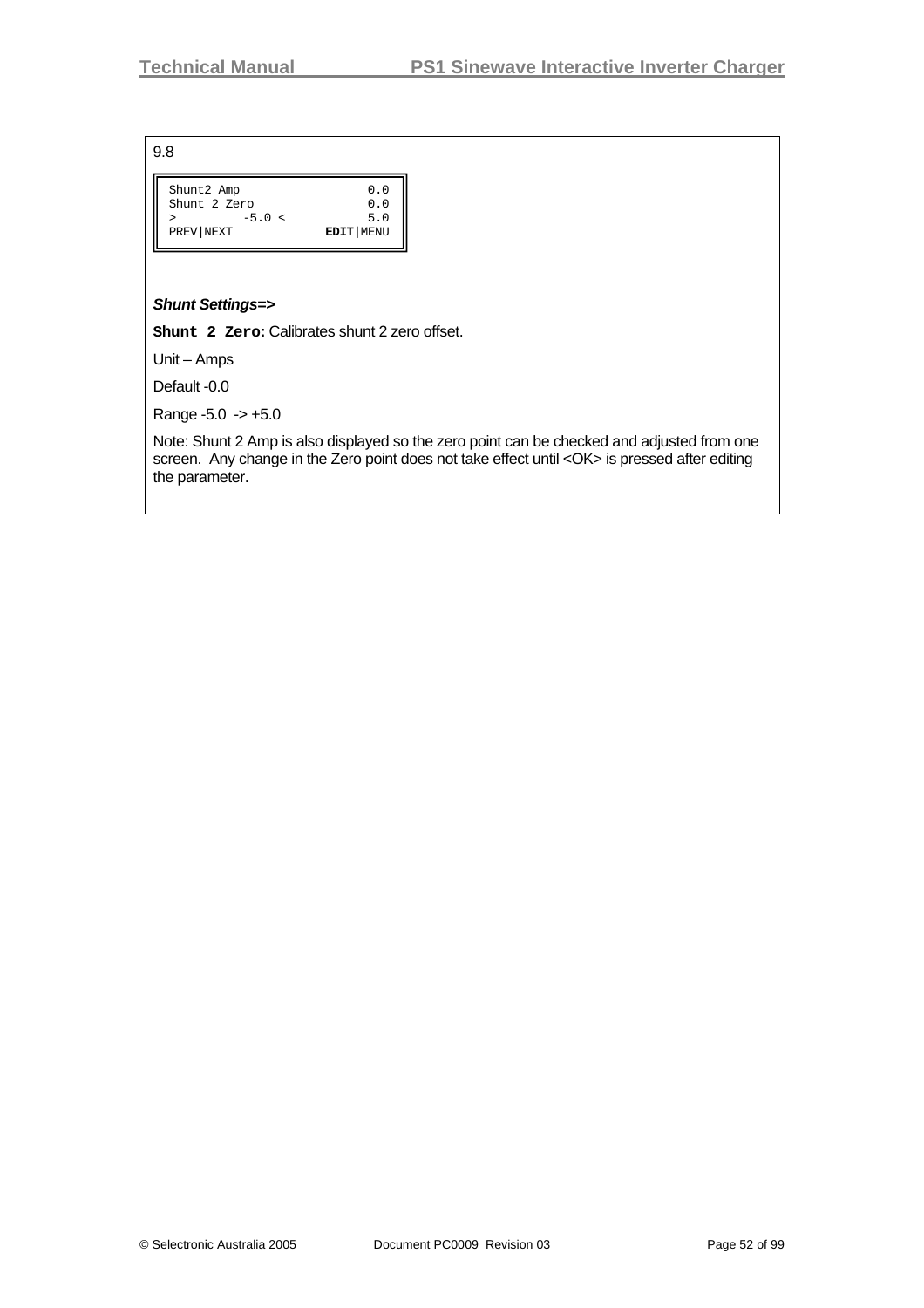# **6.6 Charger Settings**

| 10kW 48V<br><b>RAPS</b><br>Charger Settings |    | 16:59 |
|---------------------------------------------|----|-------|
| PREV NEXT                                   | OК | MENU  |

Note: Charge settings will be automatically compensated when the battery temperature varies from 20°C. See [8.1.4](#page-69-0) [Battery Temperature](#page-69-0) for details

Press **OK** to enter the Shunt Settings screens. Within screens, press **ALL THENU** at any time to return to this point.



## *Charger Settings=>*

**Init:Chrg V:** is the set point voltage during the Initial stage of the charging cycle.

Unit – Volts DC

Default 55.2

Range 50.4 -> 61.2

#### 10.2



#### *Charger Settings=>*

**Init:Chrg A:** is the battery current limit during the Initial stage of the battery charging cycle

Unit – Amps DC

Default 120

Range 10 -> 450

Note: The maximum limit is 3 times above the maximum available from the inverter. This allows for full inverter power plus any renewable input. This must not be set to a current higher than the battery bank is designed for.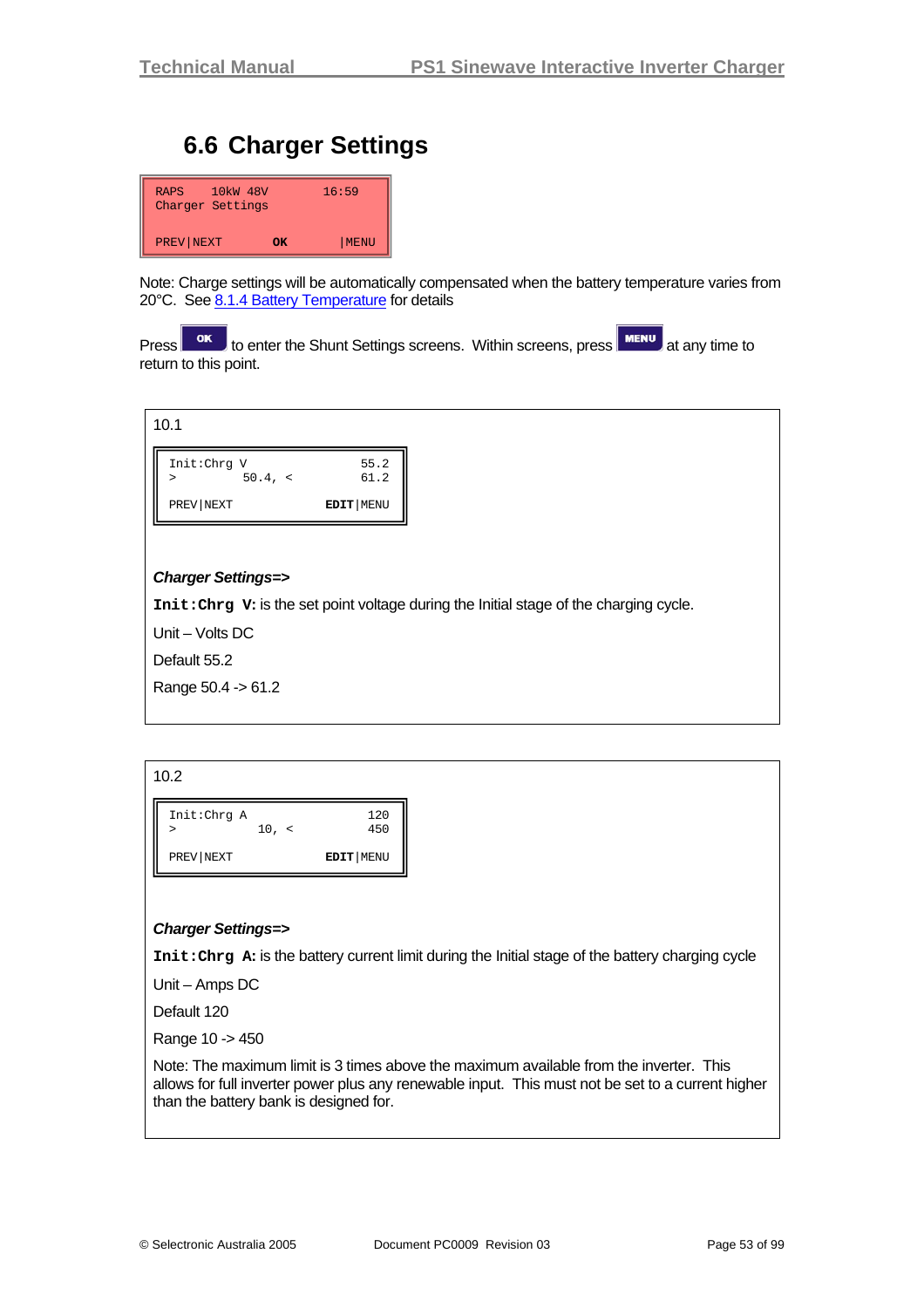| Init:Time mins |             |
|----------------|-------------|
| $\perp$ . <    | 240         |
| PREV NEXT      | EDIT   MENU |

#### *Charger Settings=>*

**Init:Time mins:** time in the Initial stage of the battery charging cycle once **Init:Chrg V** is reached.

Unit – minutes

Default 5

Range 1 -> 240

| Bulk:Chrq V |         | 56.4        |
|-------------|---------|-------------|
| >           | 52.8, < | 61.2        |
| PREV NEXT   |         | EDIT   MENU |

### *Charger Settings=>*

**Bulk:Chrg V:** is the set point voltage during the Bulk stage of the charging cycle.

Unit – Volts DC

Default 56.4

Range 52.8 -> 61.2

| Bulk: Chrg A | 10, < | 90<br>450   |
|--------------|-------|-------------|
| PREV NEXT    |       | EDIT   MENU |

## *Charger Settings=>*

**Bulk:Chrg A:** is the battery current limit during the Bulk stage of the battery charging cycle

Unit – Amps DC

Default 90

Range 10 -> 450

Note: The maximum limit is 3 times above the maximum available from the inverter. This allows for full inverter power plus any renewable input. This must not be set to a current higher than the battery bank is designed for.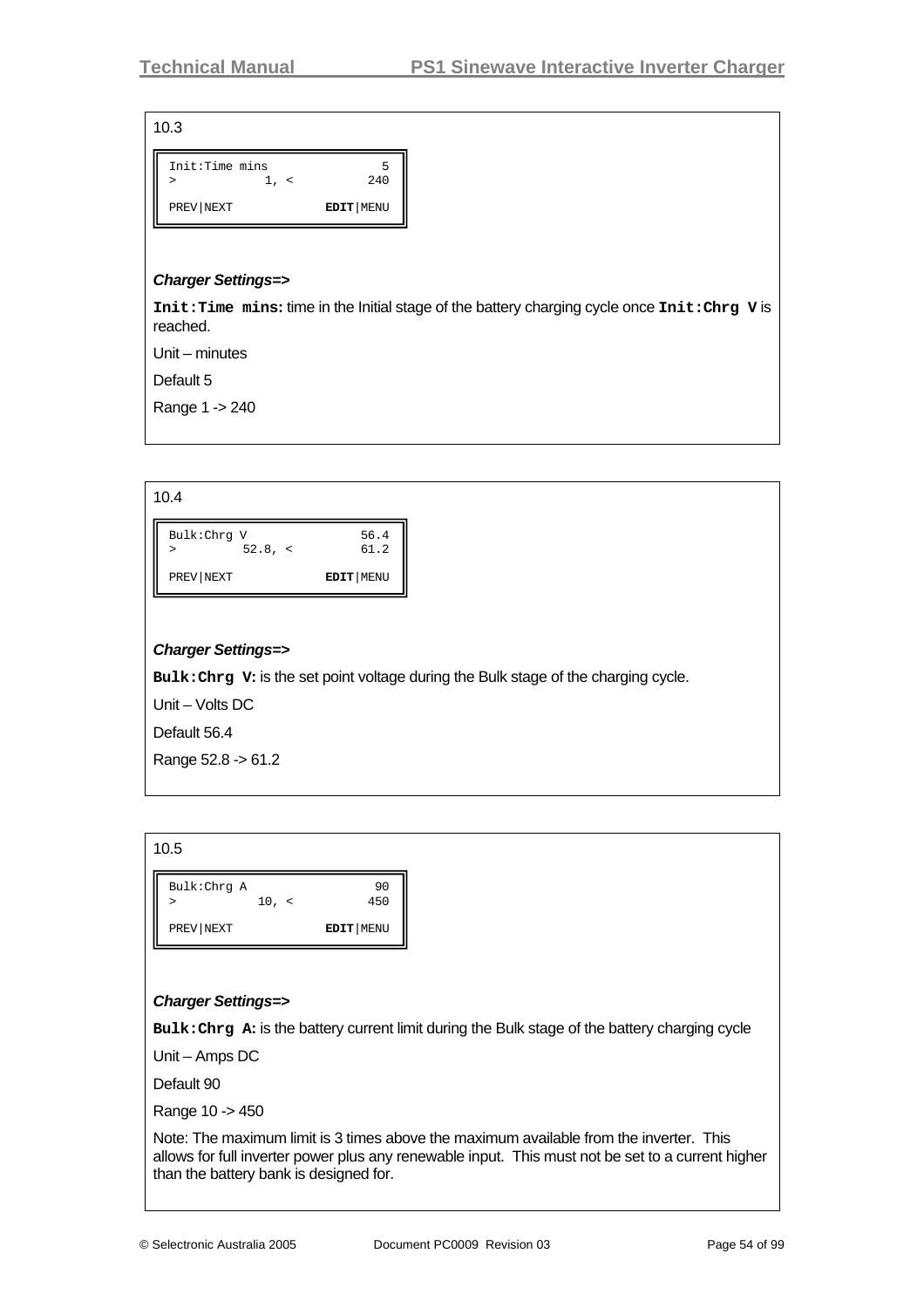| Bulk:Time mins | $\prec$ | 1 O<br>240  |
|----------------|---------|-------------|
| PREV NEXT      |         | EDIT   MENU |

#### *Charger Settings=>*

**Bulk:Time mins:** minimum time in the Bulk stage of the battery charging cycle once Bulk:Chrg V is reached..

Unit – minutes

Default 10

Range 1 -> 240

| ٧<br>I  |  |
|---------|--|
| ×<br>۰. |  |

| Absorb: Chrq V<br>$52.8, \le$ | 57.6<br>61.2 |
|-------------------------------|--------------|
| PREV NEXT                     | EDIT   MENU  |

#### *Charger Settings=>*

**Absorb:Chrg V:** is the set point voltage during Absorption stage of the charging cycle.

Unit – Volts DC

Default 57.6

Range 52.8 -> 61.2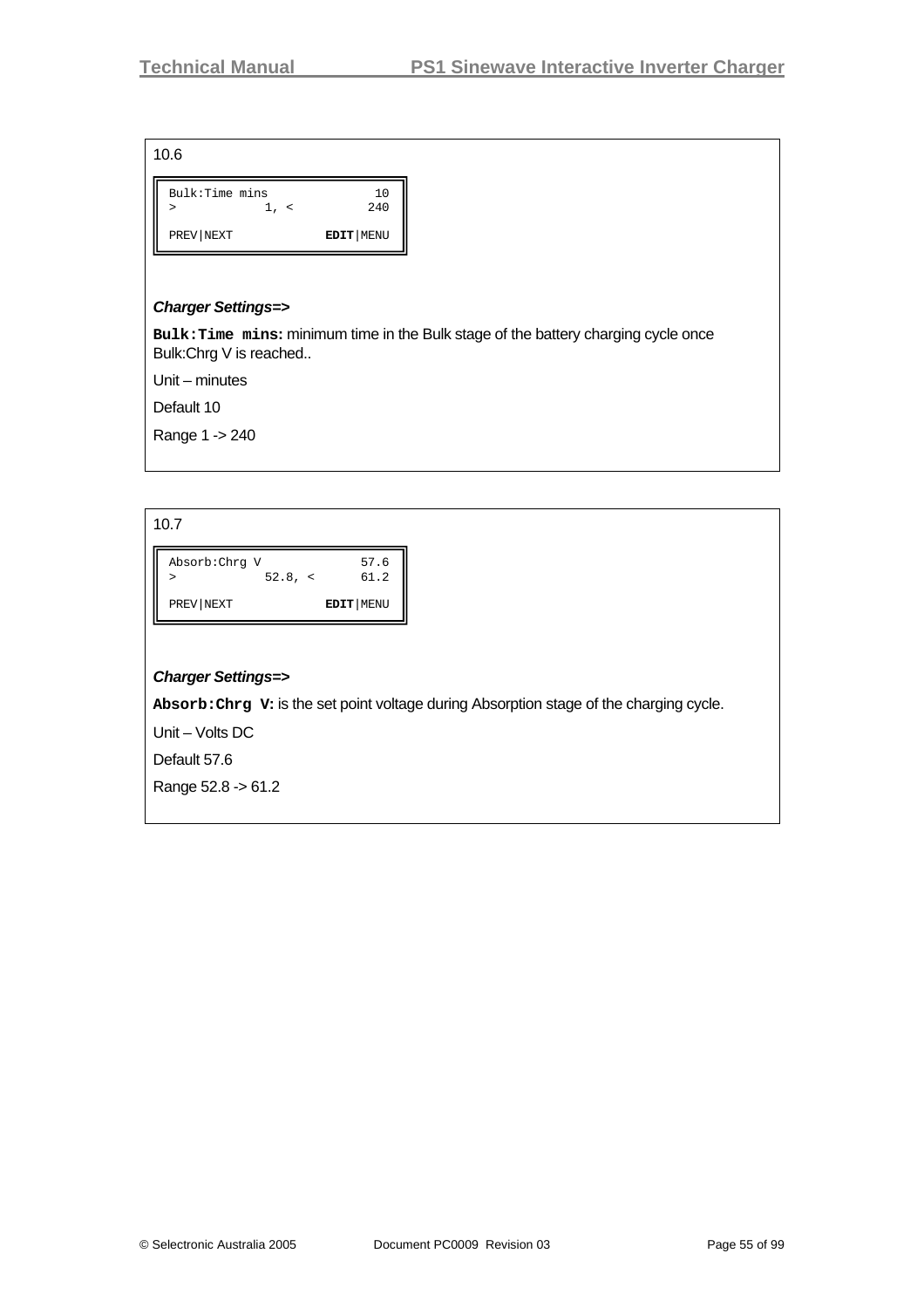| Absorb: Chrg A | 50          |
|----------------|-------------|
| 10, <          | 450         |
| PREV NEXT      | EDIT   MENU |

#### *Charger Settings=>*

**Absorb:Chrg A:** is the battery current limit during the Absorption stage of the battery charging cycle

Unit – Amps DC

Default 50

Range 10 -> 450

Note: The maximum limit is 3 times above the maximum available from the inverter. This allows for full inverter power plus any renewable input. This must not be set to a current higher than the battery bank is designed for.

10.9

| Absorb:Time mins | 20        |
|------------------|-----------|
| ⋗                | 240       |
| PREV NEXT        | EDIT MENU |

#### *Charger Settings=>*

**Absorb:Time mins:** minimum time in the Absorption stage of the battery charging cycle once **Absorb:Chrg V** is reached.

Unit – minutes

Default 20

Range 1 -> 240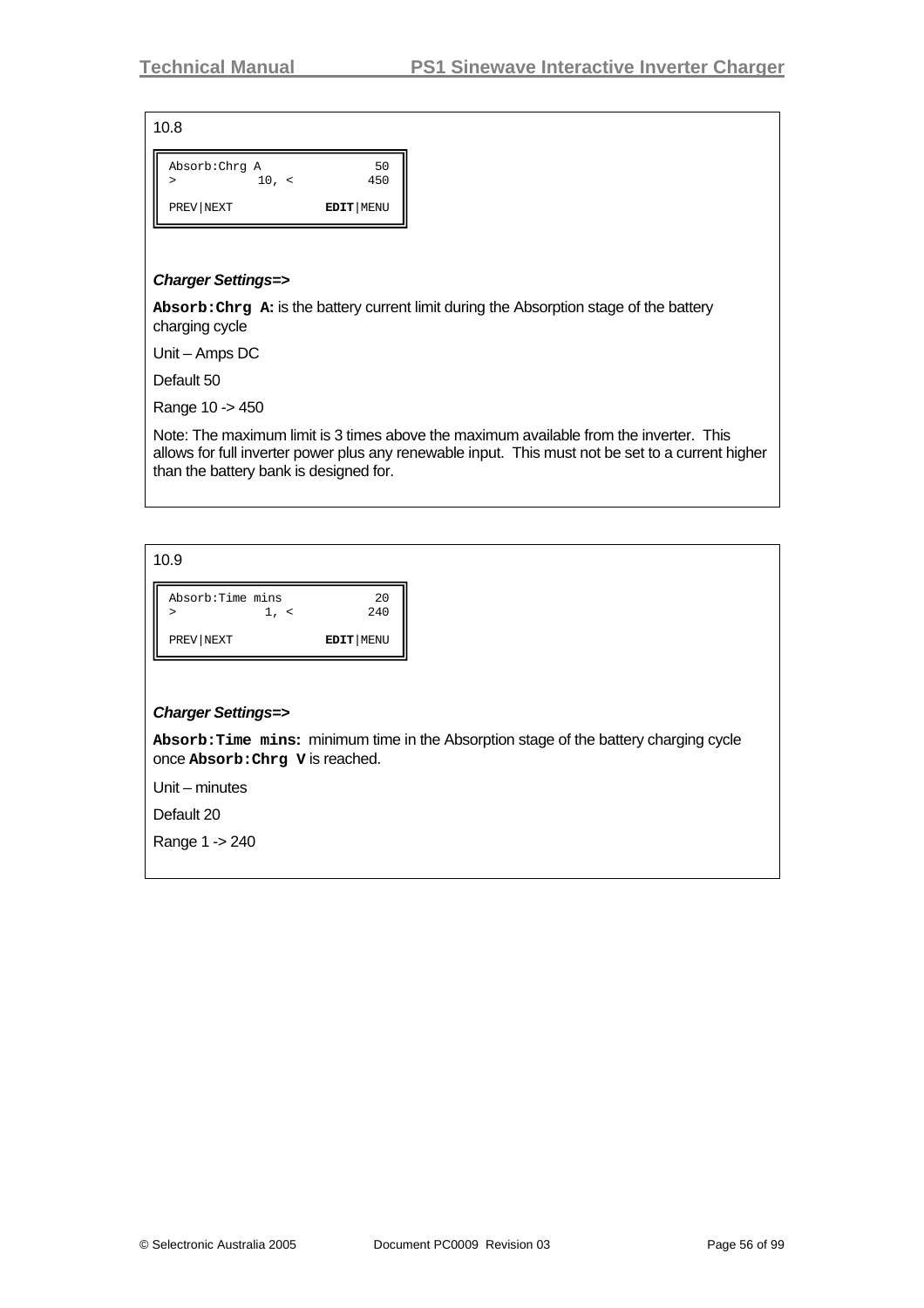| Float: Hold V |         | 54.0      |
|---------------|---------|-----------|
| >             | 50.4, < | 57.6      |
| PREV NEXT     |         | EDIT MENU |

#### *Charger Settings=>*

**Float:Hold V:** After completion of a battery charge cycle the charger will enter Float mode and attempt to hold the battery voltage at this voltage. This voltage should be set according to battery manufacturer's recommendations

Unit – Volts DC

Default 54.0

Range 50.4 -> 57.6

| ×<br>۰. |  |  |
|---------|--|--|

| Float:Time hrs | 2.0         |
|----------------|-------------|
| 1.0, <         | 6.0         |
| PREV NEXT      | EDIT   MENU |

#### *Charger Settings=>*

**Float:Time hrs**: If the battery is floated for this length of time in a 24 hour period a pending Equalise cycle will be delayed by one day.

Unit – hours

Default 2.0

Range 1.0 -> 6.0

#### 10.12

| Eqlise:Chrq V |         | 58.8      |
|---------------|---------|-----------|
|               | 50.4, < | 62.4      |
| PREV NEXT     |         | EDIT MENU |

#### *Charger Settings=>*

**Eqlise:Chrg V:** Equalise Charge Voltage is the set point voltage during Equalisation stage of the battery charging cycle.

Unit – Volts DC

Default 58.8

Range 50.4 -> 62.4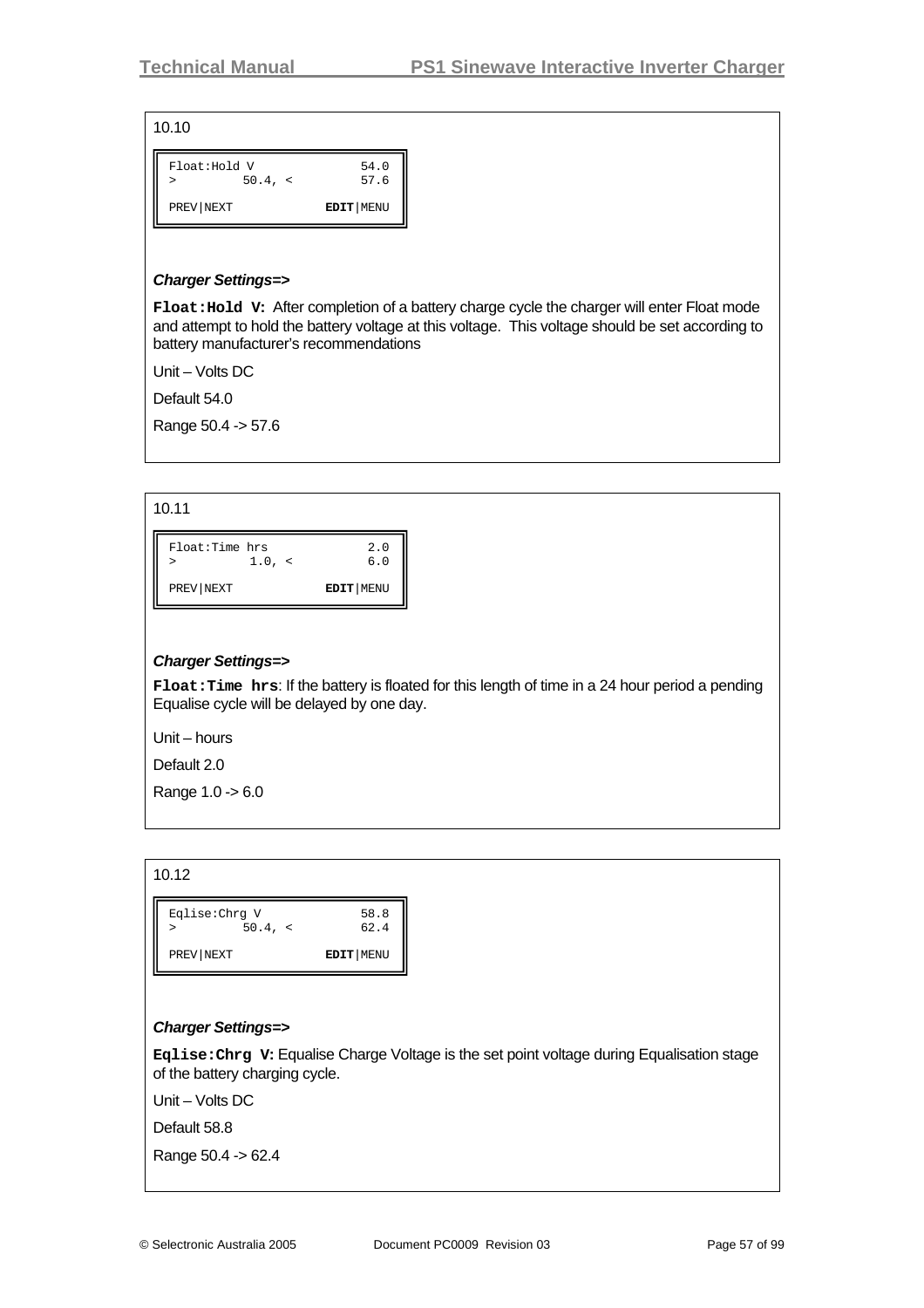| Eqlise:Chrq A | 15        |
|---------------|-----------|
| $\prec$       | 50        |
| PREV NEXT     | EDIT MENU |

### *Charger Settings=>*

**Eqlise:Chrg A:** Equalise Charge Current is the set point current during the Equalisation stage of the battery charging cycle

Unit – Amps DC

Default 15

Range 1 -> 50

| Eqlise:Time hrs<br>0.2, < | 3.0<br>48.0 |
|---------------------------|-------------|
| PREV NEXT                 | EDIT   MENU |

## *Charger Settings=>*

**Eqlise:Time hrs:** is the time in the Equalisation stage of the battery charging cycle. Equalisation Time elapses when the battery voltage is between Eqlise:Chrg V and Eqlise:Limit V.

Unit – hours

Default 2.0

Range 1.0 -> 6.0

#### 10.15

|           | Eqlise:Limit V | 63.6      |
|-----------|----------------|-----------|
|           | 52.8, <        | 64.8      |
| PREV NEXT |                | EDIT MENU |

## *Charger Settings=>*

**Eqlise:Limit V:** Equalise Limit Voltage. During battery equalization the battery voltage will not be allowed to exceed this limit. Unit – Volts DC

Default 63.6

Range 52.8 -> 64.8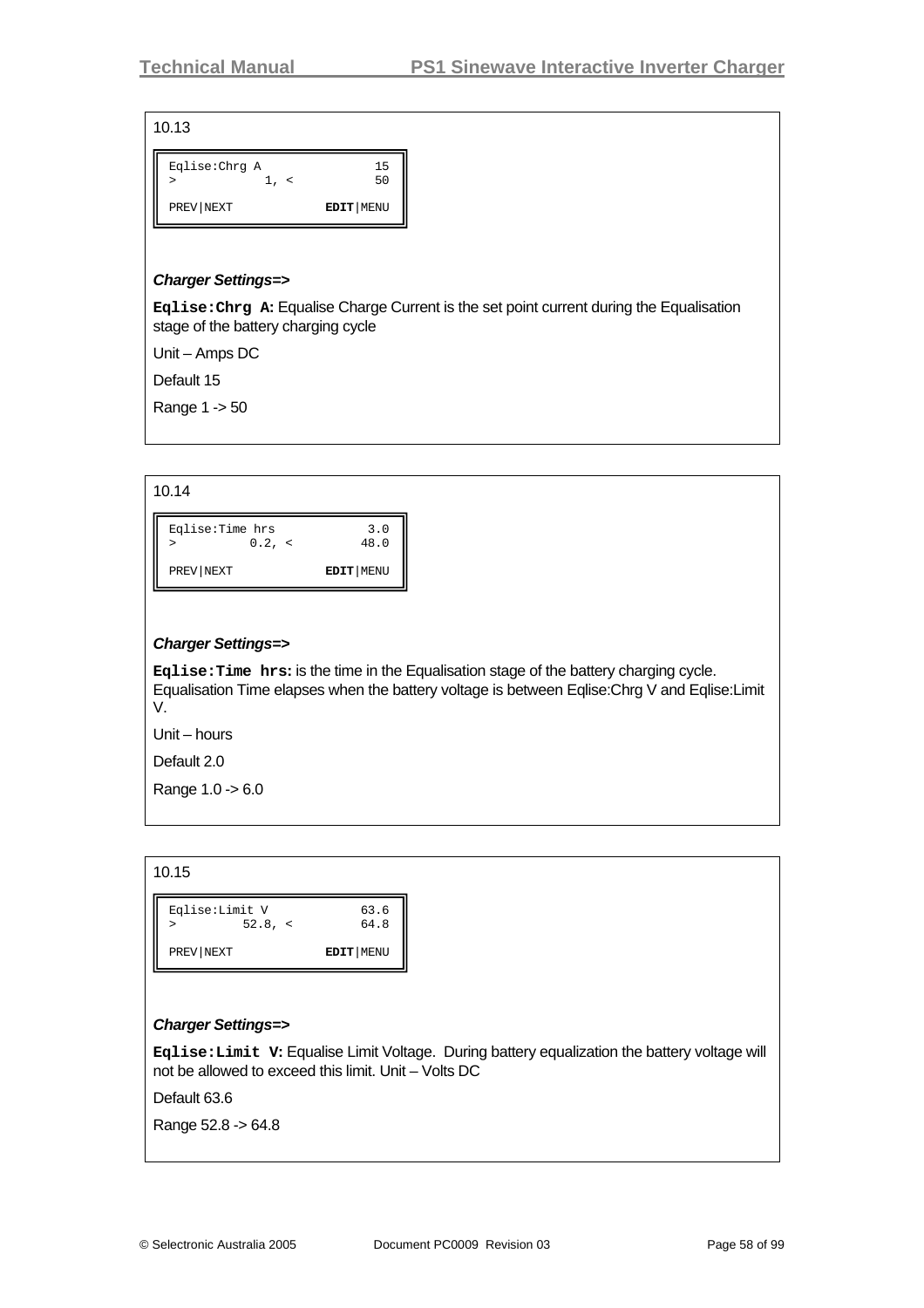# **6.6.1 Advanced Charger Settings**

10.16

| Advanced Settings |    | 16:59 |
|-------------------|----|-------|
| PREV NEXT         | OК | MENU  |

Press **ok** to enter the Shunt Settings screens. Within screens, press **FINENU** at any time to return to this point.

10.16.1

| Chrq:Max hrs | $0.0, \leq$ | 6.0<br>48.0 |
|--------------|-------------|-------------|
| PREV NEXT    |             | EDIT   MENU |

#### *Charger Settings=>Advanced Settings=>*

**Chrg:Max hrs:** Maximum Charge time in hours.

Sets the maximum time the charger will remain in each charge stage. If the maximum time expires the charger will change to the next charge stage. It provides a safety mechanism in case the battery fails to meet the charge parameters defined for each stage. This will prevent the generator from running continuously and protect the battery bank.

Unit – hours

Default 6.0

Range 0.0 -> 48.0

Note: This setting does not apply when charger is in Float state.

#### 10.16.2

| Eqlise: Freq Days | 14          |
|-------------------|-------------|
|                   | 21          |
| PREV NEXT         | EDIT   MENU |

#### *Charger Settings=>Advanced Settings=>*

**Eqlise:Freq Days:**. Equalisation cycle Frequency in Days.

Sets how often the battery is exposed to an Equalisation cycle. Refer to the battery manufacturer's documentation for recommendations regarding Equalisation cycles.

Unit – days

Default 14

Range 0 -> 31

Setting this parameter to zero will disable automatic equalisation.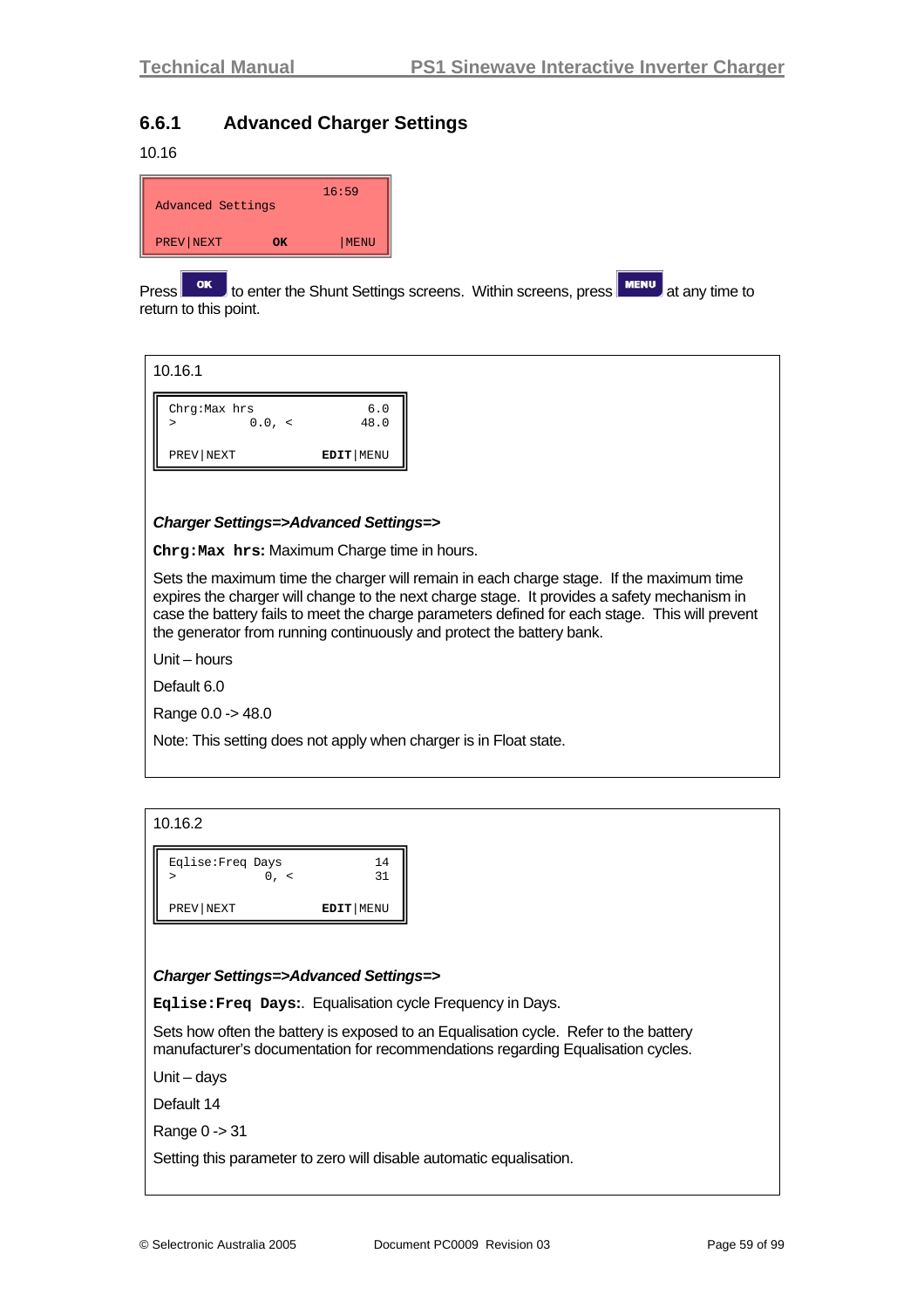#### 10.16.3

| Absorb: End A/15m | 20             |
|-------------------|----------------|
| % Batt Size       | 2.0            |
|                   | 10.0<br>0.5. < |
| PREV NEXT         | EDIT   MENU    |

#### *Generator Settings=>*

**Chrg:End A/15m:** Charge End Amperes per 15 minutes.

A slow rate of charge of the battery charging current is an indicator that the battery is no longer accepting much charge. If the rate of change of the battery charge current falls below this level the Bulk or Absorption charge stage will end and the charger will enter next charge stage.

Unit – Percentage

Default 2.0

Range 0.5 -> 10.0

# **6.6.2 Additional Displays**

The following additional menu functionality is available in the Advanced User Settings submenu whilst in the Installer mode.

| 1.6.6                                                                   | Press RESET to reset both counters and force a<br>restart attempt if the inverter is in shutdown.<br>Provided for service purposes so the inverter may be<br>restarted immediately a shutdown or overload fault is<br>cleared. |
|-------------------------------------------------------------------------|--------------------------------------------------------------------------------------------------------------------------------------------------------------------------------------------------------------------------------|
| 0<br>S/Shtdwn Count<br>Ovr/Load Count<br>0<br><b>RESET</b><br>PREV NEXT |                                                                                                                                                                                                                                |
|                                                                         | Note: Restart may take up to 15 seconds after reset.                                                                                                                                                                           |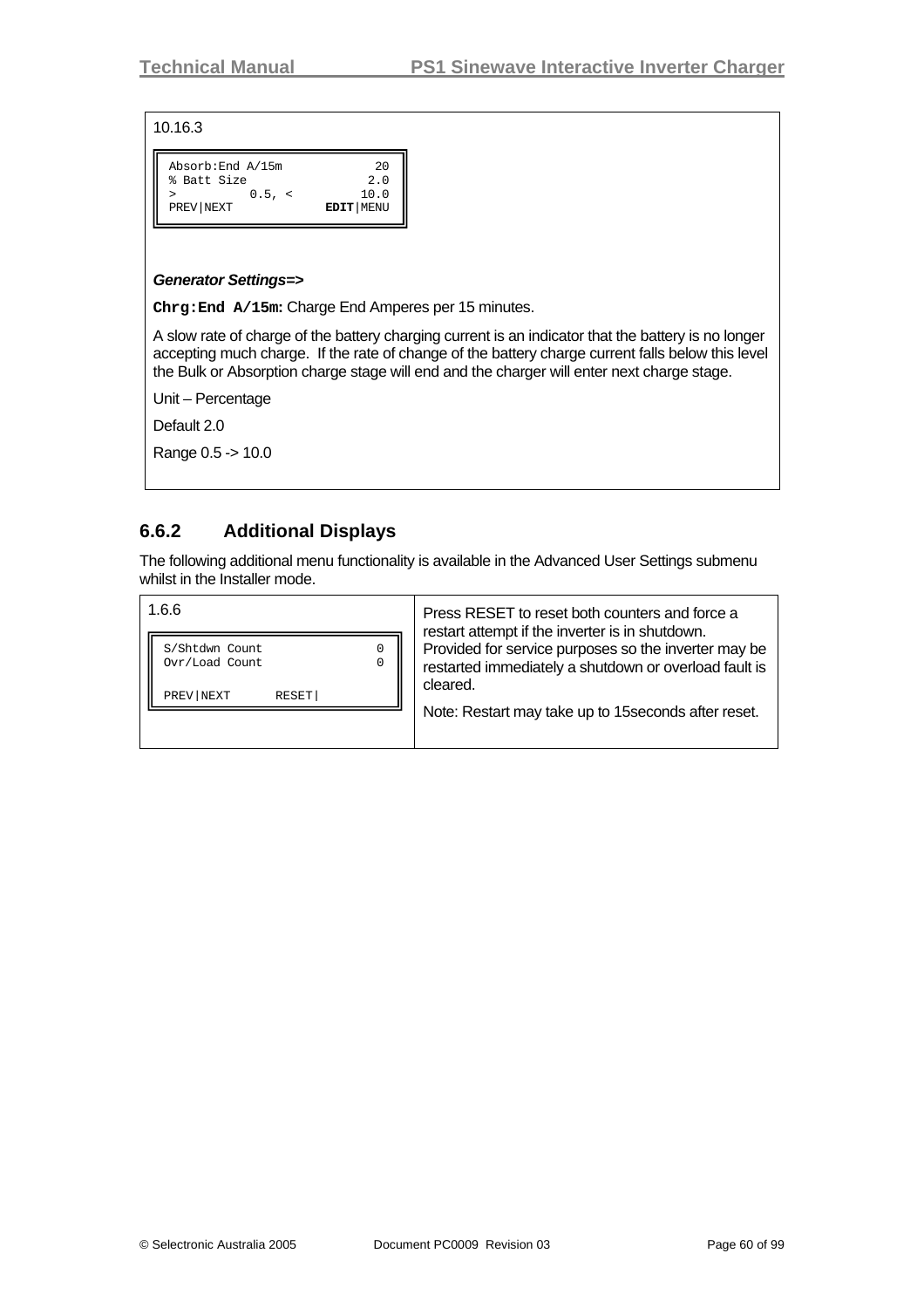# 7 PS1 Technical Description

# **7.1 Inverter Internal View**

This shows the view inside the inverter. The circuit breakers, DIN mounting rail and wiring looms have been removed for clarity. The location is shown of the wiring terminations, connectors, quick connects, mounting screws and nuts referred to elsewhere in this document.

The unlabelled connectors are not used. Connectors are shown with names as used on the schematic, and numbers (J3 etc) as marked on the actual Printed Circuit Assemblies (PCA).



**Figure 13 Inside Inverter**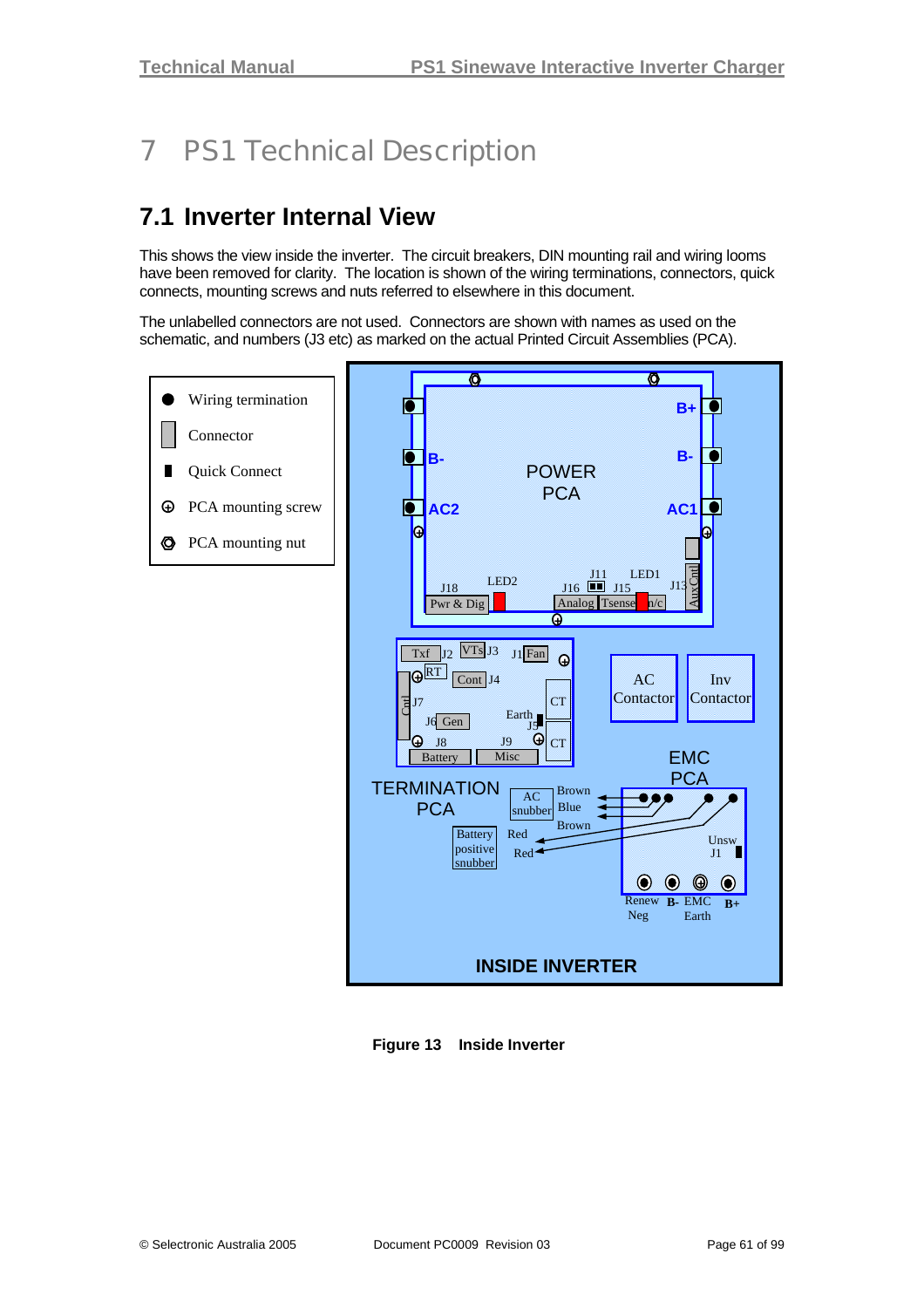●

п



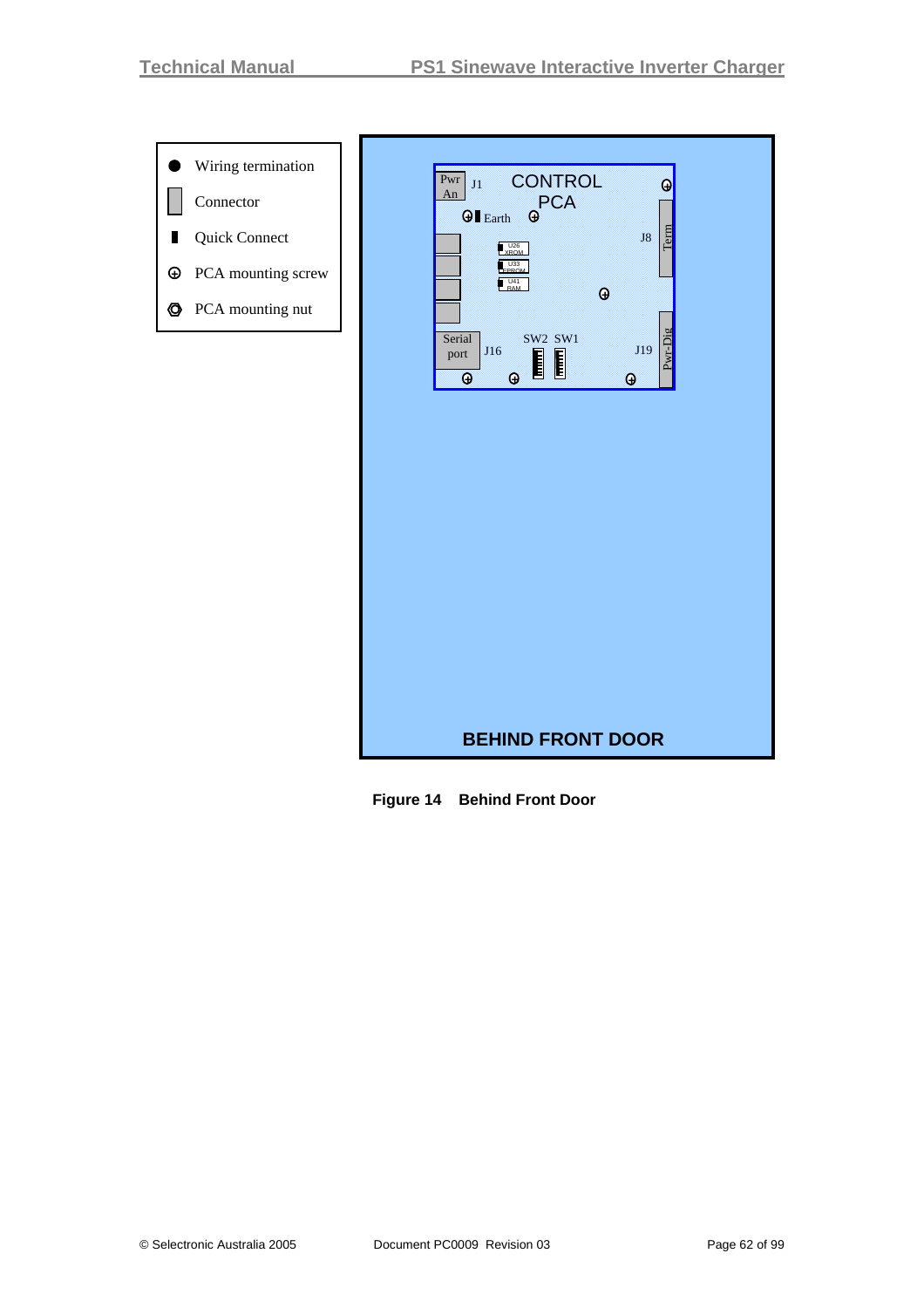

# **7.2 Inverter Block Diagram**

**Figure 15 Inverter Block Diagram** 

The block diagram above shows the main components and a simplified view of the inverter wiring.

# **7.2.1 DC and AC Power Circuits**

These circuits are shown in heavy lines in Figure 15 Inverter Block Diagram above.

While the battery is supplying the load, DC power from the battery flows via the DC Circuit Breaker into the Power PCA (Printed Circuit Assembly) where a FET (Field Effect Transistor) bridge chops it at several kHz and feeds it via a filter choke to the 50Hz transformer. The FETs are turned on and off by drive signals from the microprocessor on the Control PCA via wiring loom LM1. The microprocessor software varies the chopping duty cycle (on-off ratio) so the average voltage fed to the transformer is a 50Hz AC sine wave. The transformer steps up this AC voltage to the required generator level, and isolates the battery/renewable circuits from the AC circuits. The AC power is fed to the load via the AC Contactor and the Load Circuit Breaker.

AC power from the generator connects to the inverters Generator Active terminal. While the generator is charging the battery, generator power flows into the inverter via the Generator Circuit Breaker, Generator Contactor and AC Contactor through the 50Hz transformer into the Power PCA where the FET bridge rectifies it to DC to charge the battery via the DC Circuit Breaker. The software varies the FET drive signals to control the DC output voltage and current. The generator can supply the load via the Generator Circuit Breaker, AC Contactor and Load Circuit Breaker.

If the software stops, the FETs are not driven, so the inverter passes no power in either direction.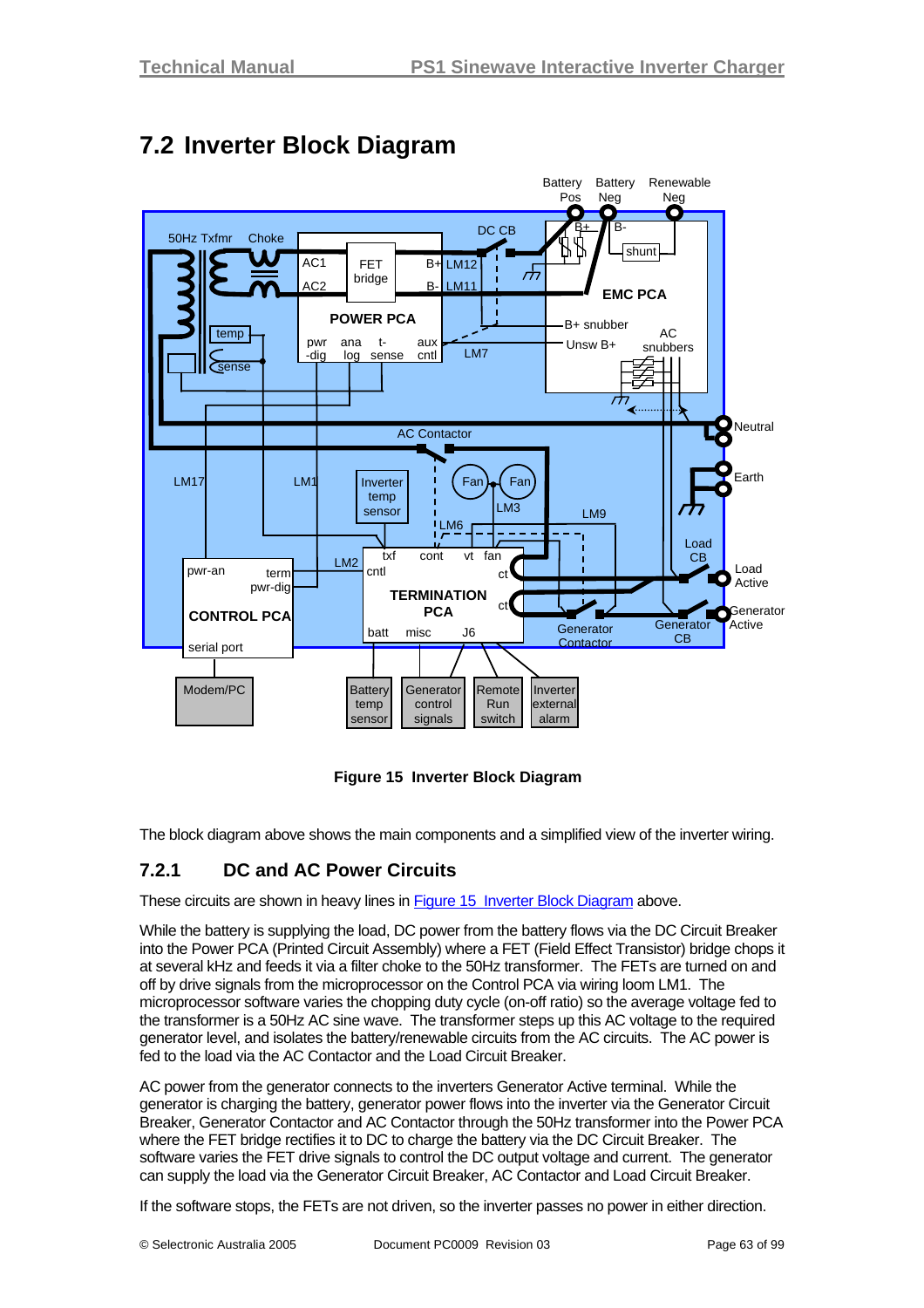The AC circuits pass through two Current Transformers (CTs) on the Termination PCA, for current measurement. Note that the direction of the wiring through the CTs is important for correct determination of AC power flows by the software.

The DC Circuit Breaker incorporates over-current trip for fault protection and (except the 24volt model) a device to prevent closure in case of battery under-voltage or reversed battery voltage. The Power PCA trips this Circuit Breaker via loom LM7 to isolate or shut down the inverter in case of battery over-voltage. The software trips this Circuit Breaker via a signal in loom LM1 in case of excessive battery discharge etc. The Circuit Breaker trip coil is powered from battery DC.

The Generator Circuit Breaker and Load Circuit Breaker incorporate over-current trip for fault protection. The Control PCA software controls the AC Contactor and Generator Contactor via signals in loom LM2 then LM6. The AC Contactor coil is powered by DC fed from the Power PCA via looms LM1 and LM2. The Generator Contactor coil is powered by generator voltage from loom LM9, and with the inverter switched off is energized so the load can be supplied from the generator.

While the generator is disconnected or not running, generator voltage is absent so the Generator Contactor cannot close, thus inverter AC output voltage cannot become connected to the generator. If generator outage occurs while the inverter is already connected to the generator, the inverter software automatically detects the outage (due to power flow *into* the generator for example) and disconnects the generator by opening the Generator Contactor.

# **7.2.2 Inverter Management**

The Control PCA manages the inverter. It contains a microprocessor which runs the inverter software, memory chips (which contain the software and logged data), and the inverter time/date chip. The Control PCA also incorporates the front panel LCD display and buttons, and a serial port for connection of inverter remote management via modem etc (see User Manual for details).

Via loom LM2 to the Termination PCA the software;

controls;

- the AC Contactor and Generator Contactor.
- the inverter cooling fans, running them only when needed. The fans are AC powered via loom LM3 from the Generator Contactor.
- the inverter external alarm and generator control outputs.

and monitors;

- AC currents from the two Current Transformers (CTs) on the Termination PCA.
- AC generator voltage and frequency from a Voltage Transformer (VT) on the Termination PCA, fed via loom LM9 from the Generator Contactor.
- the transformer AC voltage and temperature, from the transformer assembly via the sensor wiring (part of the transformer assembly).
- the inverter internal air temperature, from a sensor mounted on the sensor wiring connector at the Termination PCA.
- the battery temperature from a sensor mounted on the battery.
- the generator control input signals and **Remote Run** switch.

The software monitors DC voltage and current from the Power PCA via signals in loom LM17.

From the measured voltages and currents, the software calculates other values such as AC power flows and battery ampere-hours. Based on such measured and calculated values, the software controls the contactors and adjusts the FET bridge drive signals as required to control inverter synchronisation to the generator, battery charging and AC supply to the load. The software displays important measured and calculated values on the LCD display and records them in the data logging.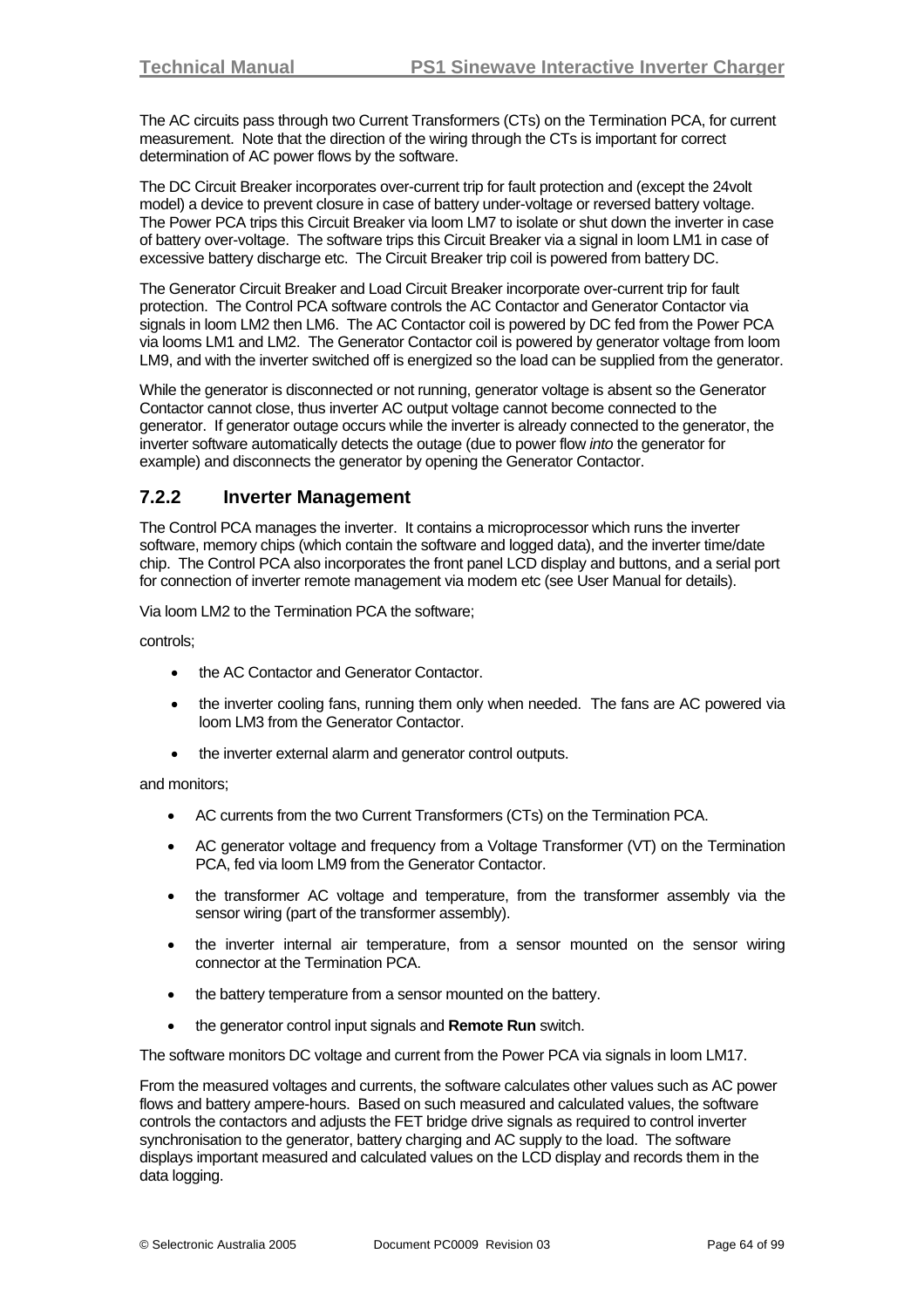The software watches for unacceptable values, and takes appropriate action. For example it shuts down the inverter for battery under-voltage or excessive inverter temperature, restarts the inverter when the condition recovers, and displays the condition on the front panel LED indicators.

During inverter start-up self-test, the software similarly monitors inverter internal fault conditions such as FET drive or bridge malfunction, aborts start-up if necessary, and displays the fault condition on the front panel.

# **7.2.3 Power to the Inverter Electronics**

The inverter internal electronics power supplies are derived on the Power PCA from the battery DC, then flow via loom LM1 to the Control PCA, then via loom LM2 to the Termination PC. To initially power the electronics before the DC Circuit Breaker is closed, power is obtained from the EMC PCA (unswitched B+) and loom LM7 to the Power PCA.

The inverter will not run if the battery is disconnected or the battery voltage becomes too low. Before the inverter will run, the batteries will need to be replaced or charged for example from renewable power.

# **7.2.4 Electromagnetic Interference (EMI) Filtering**

The DC and AC power circuits are connected to the EMC PCA which snubs (absorbs) surges and filters EMI to prevent interference with other electronic equipment.

EMI is also filtered by various ferrite cores, chokes and capacitors in the wiring looms and the transformer assembly.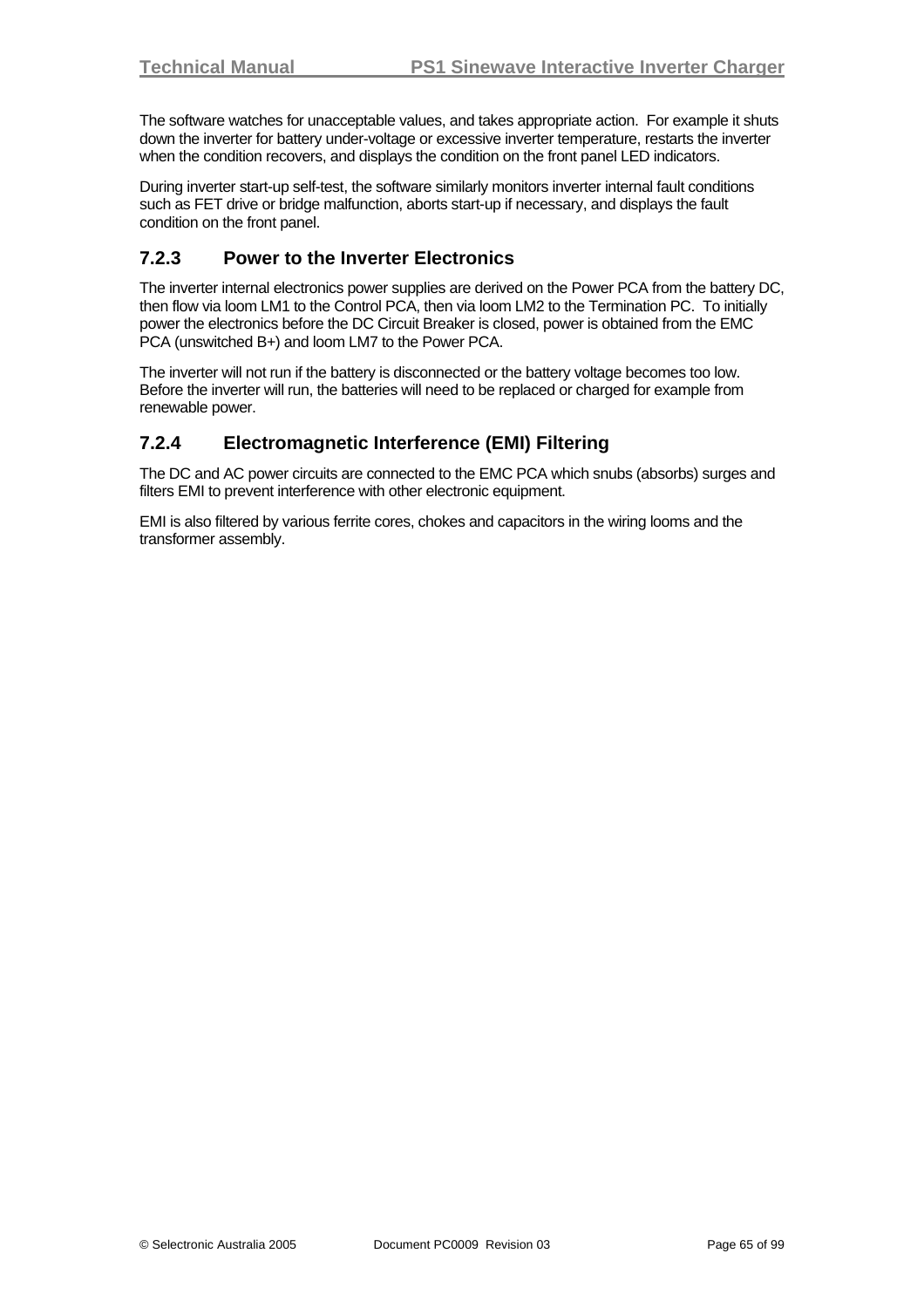# 8 PS1 Operation

The following section describes in detail the operation of the PS1. A good understanding of the operation of the unit is not necessary but by knowing how the system works will enable you to understand the programmed settings and change the user settings to suit your own needs as required.

The PS1 Battery management continuously monitors the system operation. This monitoring allows the PS1 to automatically start the generator to keep the battery system charged or if the load is sufficient, start to supply the load directly. The monitoring includes any input from renewable sources and any loads directly connected to the battery bank.

The PS1 uses a five stage temperature compensated battery charging system. This system gives a high degree of flexibility so it can charge the multitude of battery types available.

The PS1 incorporates a programmable generator scheduler. These schedules can be set to meet regular system loads. At a particular time the generator be running ready to meet those loads which are better powered directly from the generator.

# **8.1 Battery Management**

Please refer to the battery manufacturer's documentation for recommendations regarding settings for your particular battery. Inappropriate settings may have a detrimental affect on your battery life and performance.

The PS1 provides comprehensive battery management settings and control to allow a charge regime to achieve optimal battery life.

PS1 battery management features include:

- State of Charge monitoring and control.
- Battery voltage monitoring and control.
- Charging initiated by battery state of charge and/or battery voltage.
- Five stage charge cycle: Initial, Bulk (0-90%), Absorption (90%~100%), Float and Equalise.
- Shutdown on very low battery voltage, battery state of charge, or both.
- Battery Temperature compensation of charging voltage based on battery temperature.

The PS1 may be configured to automatically start the generator when a battery charge cycle is required.

It is important that the battery manufacturer's recommendation be adhered to for ongoing monitoring and maintenance of batteries.

# **8.1.1 Battery State of Charge (SoC) monitoring and control**

The PS1 has no direct means of measuring the battery state of charge; it uses measurements of the currents flowing in and out of the battery to estimate the charge remaining in the battery. The resultant net current is expressed as a percentage of the battery size set in the PS1 (**Batt Size Ah**). There is no compensation for the rate at which the current is drawn from or fed into the battery.

Current into the battery during a charge cycle and current measured on either of the shunts, when configured as Renewable, add to the battery state of charge estimate.

Current out of the battery to supply the load and current measured on either of the shunts, when configured as Load, deduct from the battery state of charge estimate.

If the shunt is configured as Renewable (+) and Load (--) the net result is added to the battery state of charge estimate.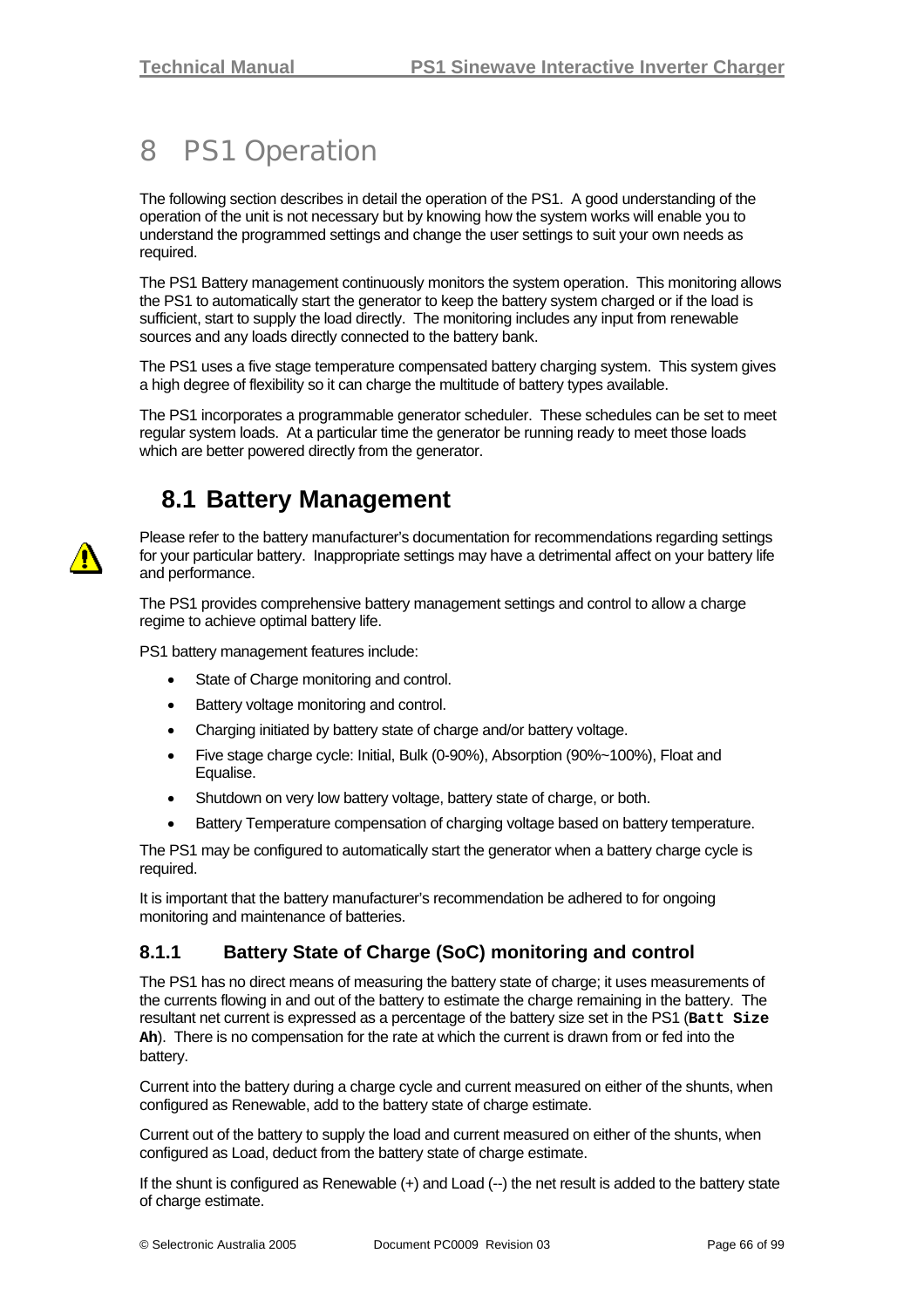The state of charge is used to automatically start the generator and begin charging the batteries. Different levels apply at different time of the days to ensure the generator is only used when required. Refer to [8.3.1](#page-70-0) [Generator Control based on SoC](#page-70-0)

At completion of charge cycle the battery SoC based on the estimation will be close to 100% but may vary depending of the charge and discharge rates.

## **8.1.2 Battery Voltage monitoring and control**

The PS1 directly measures the battery voltage.

The battery voltage is used to automatically start the generator and begin charging the batteries. Normally the battery voltage would not reach the levels set as the state of charge control levels would be reached first. Different levels are used depending on the load on the system.

The battery voltage is used to protect the system by shutting the unit down should the battery voltage go above or below set limits. The shutdown limits must be set to higher than the maximum charge voltage and less than the generator start limits. For the low voltage shutdown limits the unit again employs different levels depending on system load. The system will always attempt to start the generator before shutting the unit down due to low voltage.

# **8.1.3 Battery Charger Operation**

The PS1 charges the battery in a five-stage cycle with each stage controlled by voltage, current and time settings. These settings are fully configurable in your unit however they should not require changing after initial installation unless some aspect of the battery installation changes. The configured value of each setting can be viewed on the LCD display (see User Manual for details ).

Each voltage setting is battery temperature compensated. The values displayed do not change. See Battery Temperature.

Refer to the Battery Charging Cycle graph of the following page.

## **8.1.3.1 Initial**

The PS1 charges at the initial charging current (**Init:Chrg A**) until the battery voltage rises to the initial charge voltage (**Init:Chrg V**), holds this voltage for **Init:Time mins**, then starts the Bulk stage.

## **8.1.3.2 Bulk**

The PS1 charges at the bulk charge current (**Bulk:Chrg A**) until the bulk charge voltage (**Bulk:Chrg V**) is reached, then holds this voltage for at least **Bulk:Time mins** and until the battery is approaching a high state of charge as indicated by the rate of change of charging current falling to **Chrg:End A/15m**. The Absorption stage is then started.

## **8.1.3.3 Absorb**

The PS1 charges at the absorb charge current (**Absorb:Chrg A**) until the absorb charge voltage (**Absorb:Chrg V** ) is reached, then holds this voltage for at least **Absorb:Time mins** and until the battery is approaching a high state of charge as indicated by the rate of change of charging current falling to **Chrg:End A/15m**. At completion of this stage the charger will enter the Float stage unless a battery Equalise cycle is due, in which case an Equalise cycle will complete before entering Float.

## **8.1.3.4 Float**

The PS1 holds the battery voltage at the **Float Hold V** and will provide up to the absorb charge current to maintain the **Float Hold V**. The PS1 will remain in this charge state until the generator has been shutdown.

## **8.1.3.5 Equalise**

Periodically, as set by **Eqlise:Freq Day,** the PS1 performs an equalise charge in which the battery is held at a higher voltage between **Eqlise:Chrg V** and **Eqlise:Limit V** for several hours (**Eqlise:Time hrs**).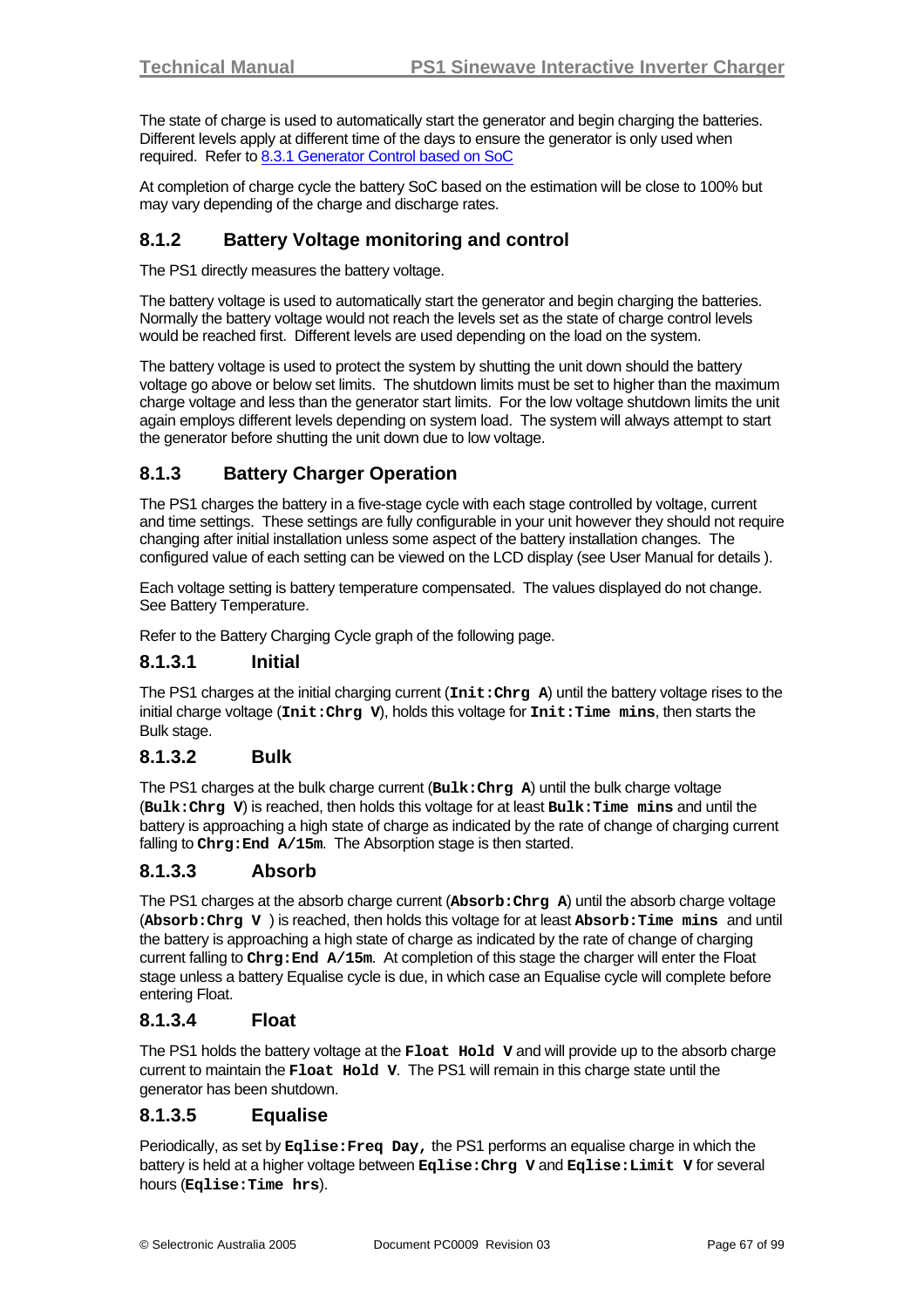This restores to full charge any partially discharged cells in the series battery bank. To disable the Equalise function **Eqlise:Time hrs** may be set to zero.

The Equalise cycle will be automatically delayed by one day for each day the battery has been in above the **Float:Hold V** for the Float time set during installation.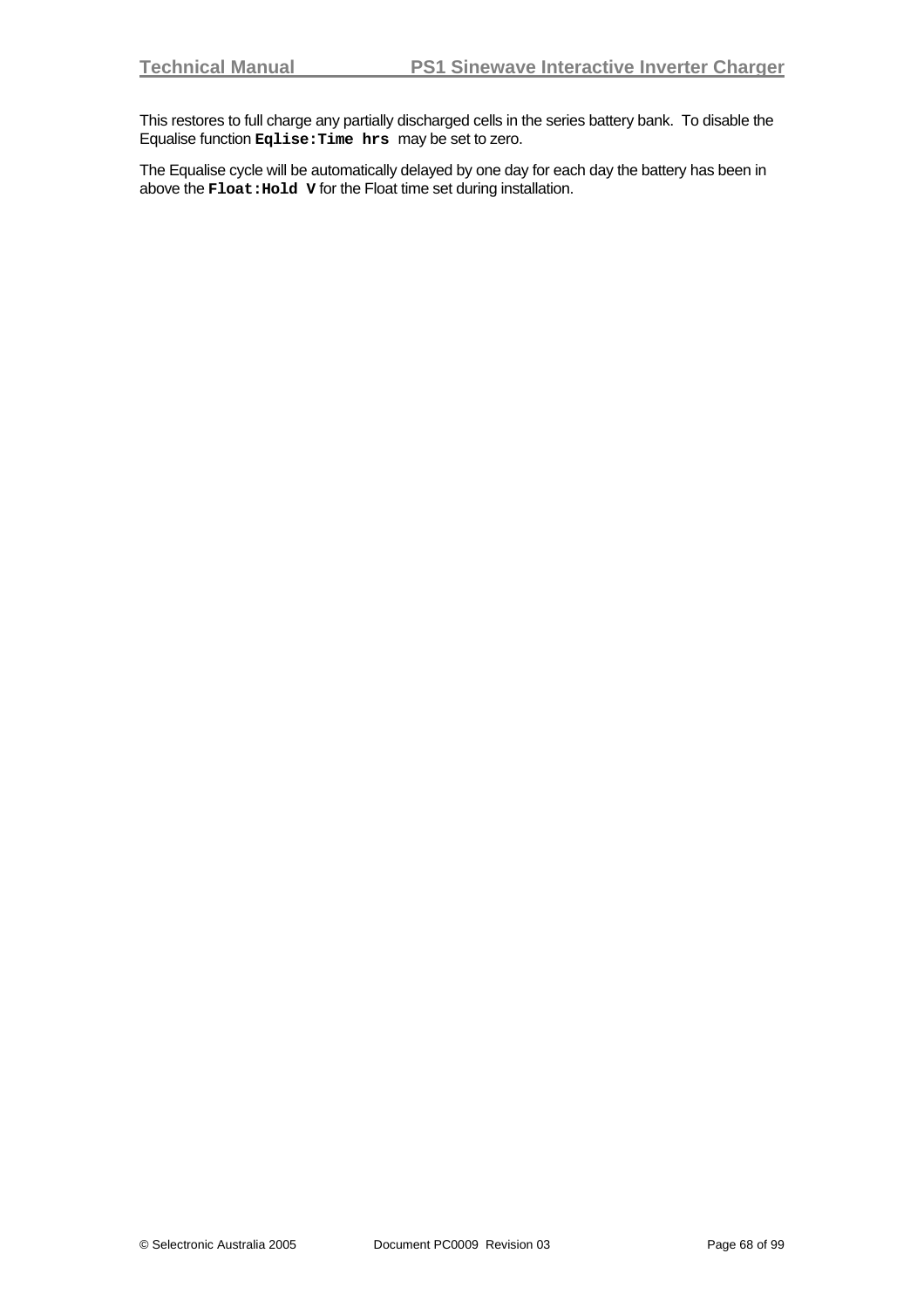

**Figure 16 Battery Charging Cycle**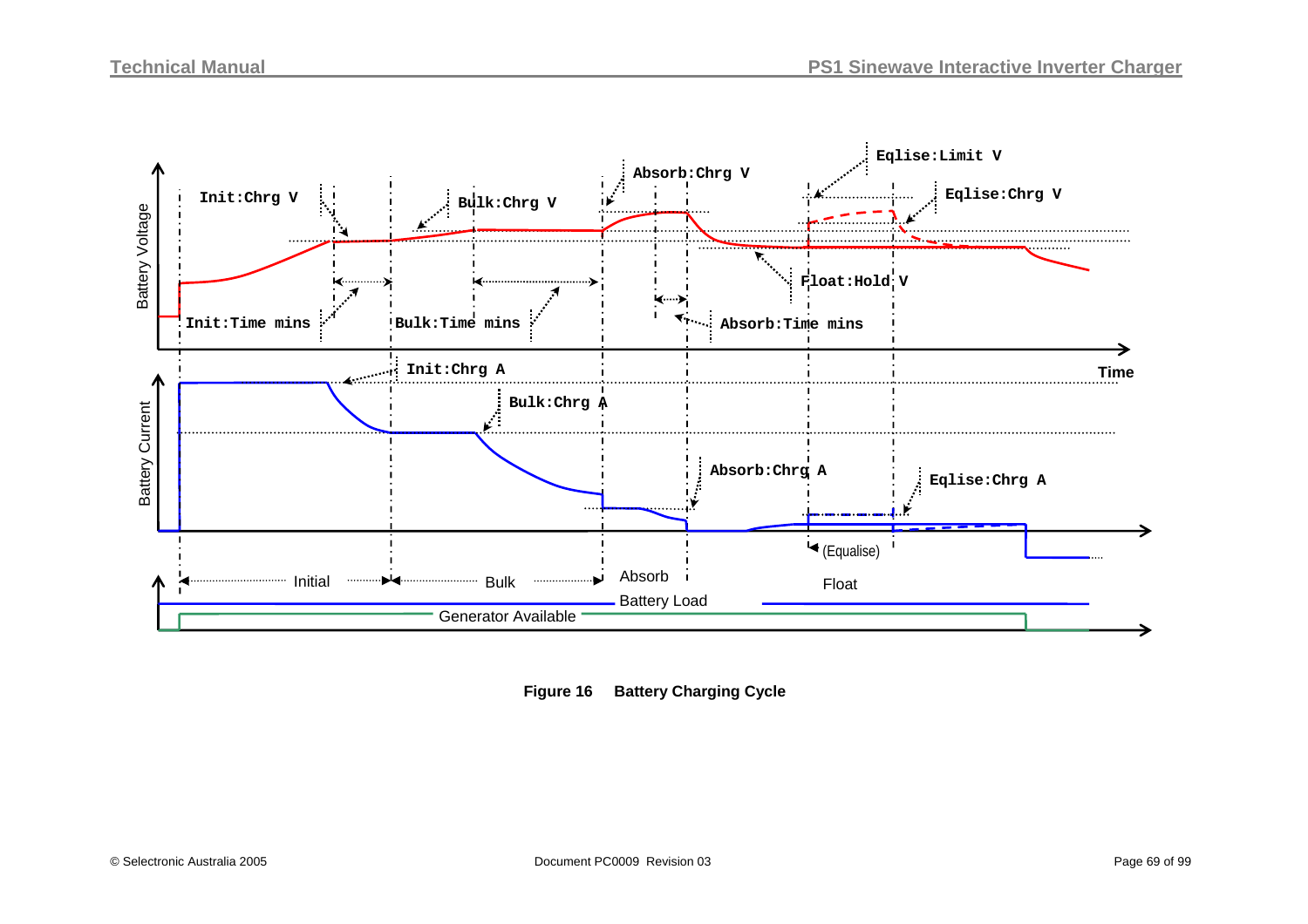# <span id="page-69-0"></span>**8.1.4 Battery Temperature**

The PS1 monitors the battery temperature via the sensor provided. The supplied battery temperature sensor is mounted in thermal contact with the centre of the side of a battery. If the sensor is not in thermal contact with the battery bank the batteries will not be correctly charged.

The charge voltage set points are compensated by battery temperature. The compensation applied is -- 5mV/°C/cell with zero compensation at 20°C. This improves battery performance and prevents battery overheating.

The charge current is also limited by battery temperature. Battery temperatures above 40°C cause the battery charger to reduce the charge current limit point. This will help prevent battery overheating.

# **8.2 Renewable Management**

The PS1 feeds renewable power to the AC load, and any excess is stored in the battery for later usage. If the battery is fully charged and the DC load is not on, the excess is wasted (the renewable power is reduced or disconnected by the regulator). Such waste can be reduced by reducing the level to which the generator charges the battery, or particularly for solar renewable, by not running the generator in the morning.

If battery charging is in progress and renewable output increases sufficiently to cause the generator charge power to become negative when averaged over 2 minutes, the PS1 terminates the charge cycle after the generator minimum run time has expired. If equalize charging was in progress, it is terminated and rescheduled for the next day Such conditions occur when renewable output exceeds the sum of the load demand plus the required charge power.

# **8.3 Automatic Generator Control**

The PS1 may be configured to automatically control the generator as required to supply the load and charge the attached battery or to allow manual control of the generator by the user. Generally automatic control of the generator is recommended for daily operation.

The generator will only run in automatic mode if the Gen NOT Available LED (LED7) is off. If this LED is ON, the PS1 will not automatically start the generator. This is controlled via a digital input to the PS1 - Generator Available or can be permanently enabled via an installer setting.

As part of the installation, the PS1 settings are configured to automatically run the generator to:

- Limit the depth of battery discharge, for maximum battery life.
- Deliver energy efficiently by supplying sustained large loads direct from the generator.
- Load the generator to the highest possible level while running, to efficiently convert fuel to electricity.
- Not frequently start and stop the generator, which would reduce its life and increase maintenance.
- Avoid noise by starting the generator late at night only for heavy loads or a deeply discharged battery.

In the PS1 RAPS system, the PS1 automatically runs the generator for the following reasons:

- Battery conditions, in particular state of charge (SoC), require the generator to charge the battery (see [8.3.1Generator Control based on SoC](#page-70-0) and [8.3.2](#page-73-0) [Generator Control based on Battery Voltage\)](#page-73-0).
- Load conditions are such that the PS1 ratings are exceeded or a sustained load is large enough to efficiently load up the generator hence running the generator will be the most efficient method to supply the load. For loads exceeding the generator rating the PS1 draws power from the battery, adding its power output to that of the generator (see [8.3.3](#page-73-1) [Generator Control based on AC Load\)](#page-73-1).
- Time Schedules are set to regularly run the generator at times of expected peak loads or at convenient times (see User Manual for details).
- The generator has not been run for the Exercise perioddays. The PS1 will start the generator at the **Begin Lvl 1 Hr** or 12 noon if **Begin Lvl 1 Hr** is disabled. Normal automatic stop conditions apply.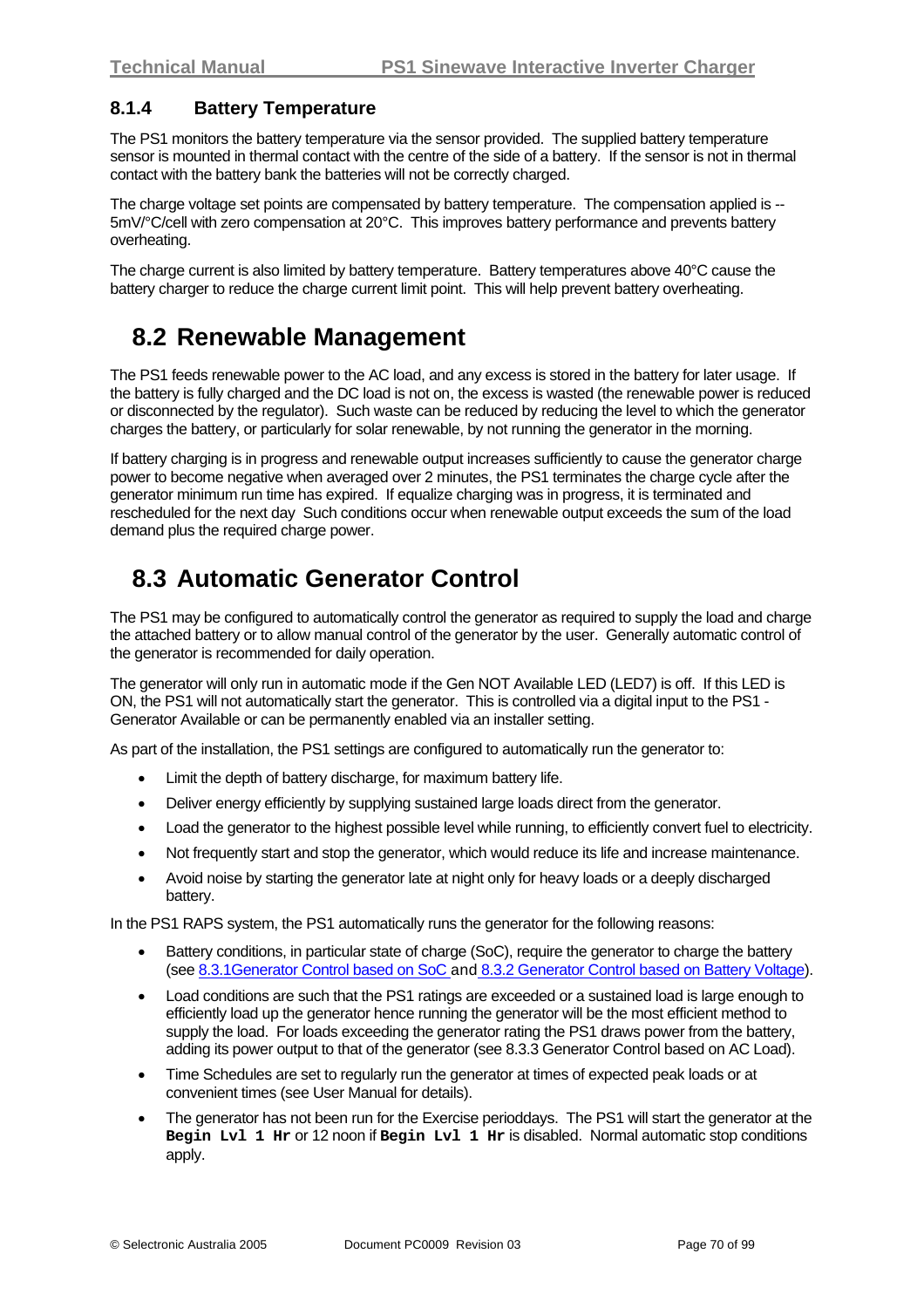• Backup Schedules are set to run the generator in case of PS1 shutdown to power vital equipment (see User Manual for details)

## <span id="page-70-0"></span>**8.3.1 Generator Control based on SoC**

The PS1 may be configured to start the generator to charge the battery based on the battery **S**tate **o**f **C**harge (SoC). This method of generator control is recommended to efficiently and reliably maintain the battery charge.

The battery SoC is estimated by the PS1 and displayed as a percentage of the battery capacity and represented throughout this manual and in the menu system by the symbol SoC%.

A daily profile of preferred generator start times and battery charge levels may be configured to allow the PS1 to automatically start and stop the generator. The profile provides the flexibility to accommodate for individual site characteristics such as renewable availability, usage patterns and generator noise considerations.

Several PS1 settings are configured to divide the day into three periods (refer Figure 17):

- **Preferred Hour:** The one hour when it is most preferable to run the generator. This is a period starting at **Begin Lvl 1 Hr**, typically about 5 or 6pm. During this period the generator is started if the battery is discharged below **Level 1 SoC%** to perform a full battery charge.
- **Preferred Period:** The period from **Begin Lvl 2 Hr** to **Begin Lvl 3 Hr**, when you prefer the generator to run if the battery state of charge warrants it. The preferred period includes the preferred hour. During this period the generator is started if the battery is discharged below **Level 2 SoC%** to perform a full battery charge.
- **Non-Preferred Period:** The period from **Begin Lvl 3 Hr** to **Begin Lvl 2 Hr**, when you prefer the generator **not** to run. This period is usually overnight to avoid noise. During this period the generator will be started only if the battery is seriously discharged (below **Level 3 SoC%**) and will only perform a partial recharge.

If the PS1 starts the generator within the non-preferred period it will run the generator for time determined by the **Gen:Min Run min** setting. At other times, once the generator is started, it is run until the battery is fully charged.

Once the charging is completed the generator will stop unless the load or schedules keep it running. See [8.3.4](#page-74-1) [Generator Automatic Stopping](#page-74-1)

The starting time for each of the periods (**Begin Lvl 1 Hr** , **Begin Lvl 2 Hr** and **Begin Lvl 3 Hr)** can be set via the User menus. The battery state of charge levels (**Level 1 SoC% Level 2 SoC%** and **Level 3 SoC%)** are set by the installer at the time of installation.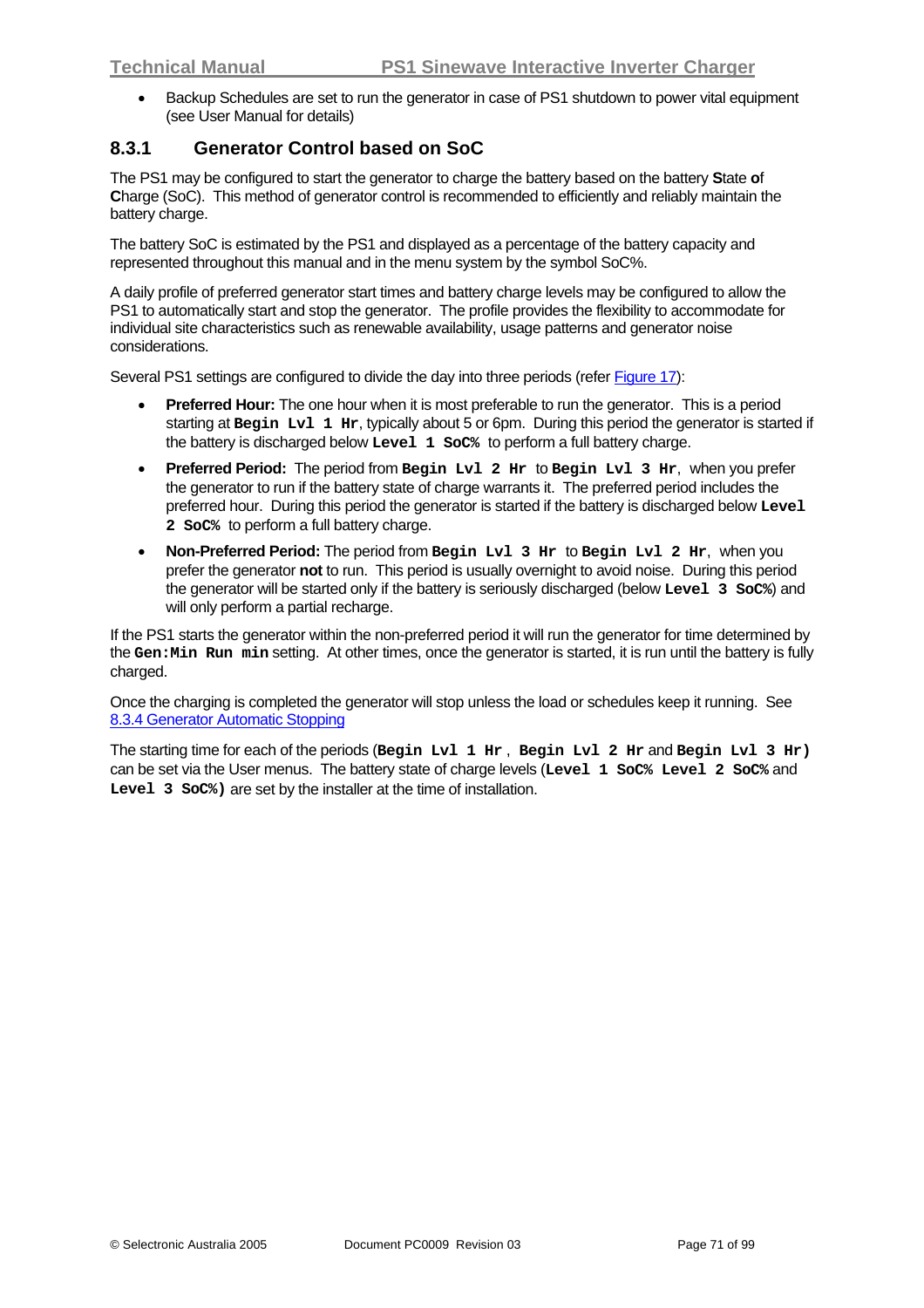## **8.3.1.1 Example Configuration 1 – Solar + Generator**

The generator starting strategy depends on individual site requirements. In systems with high solar contribution the **Begin Lvl 2 hr** could be delayed until later to provide an opportunity for solar to charge the battery (see Figure 17 below).

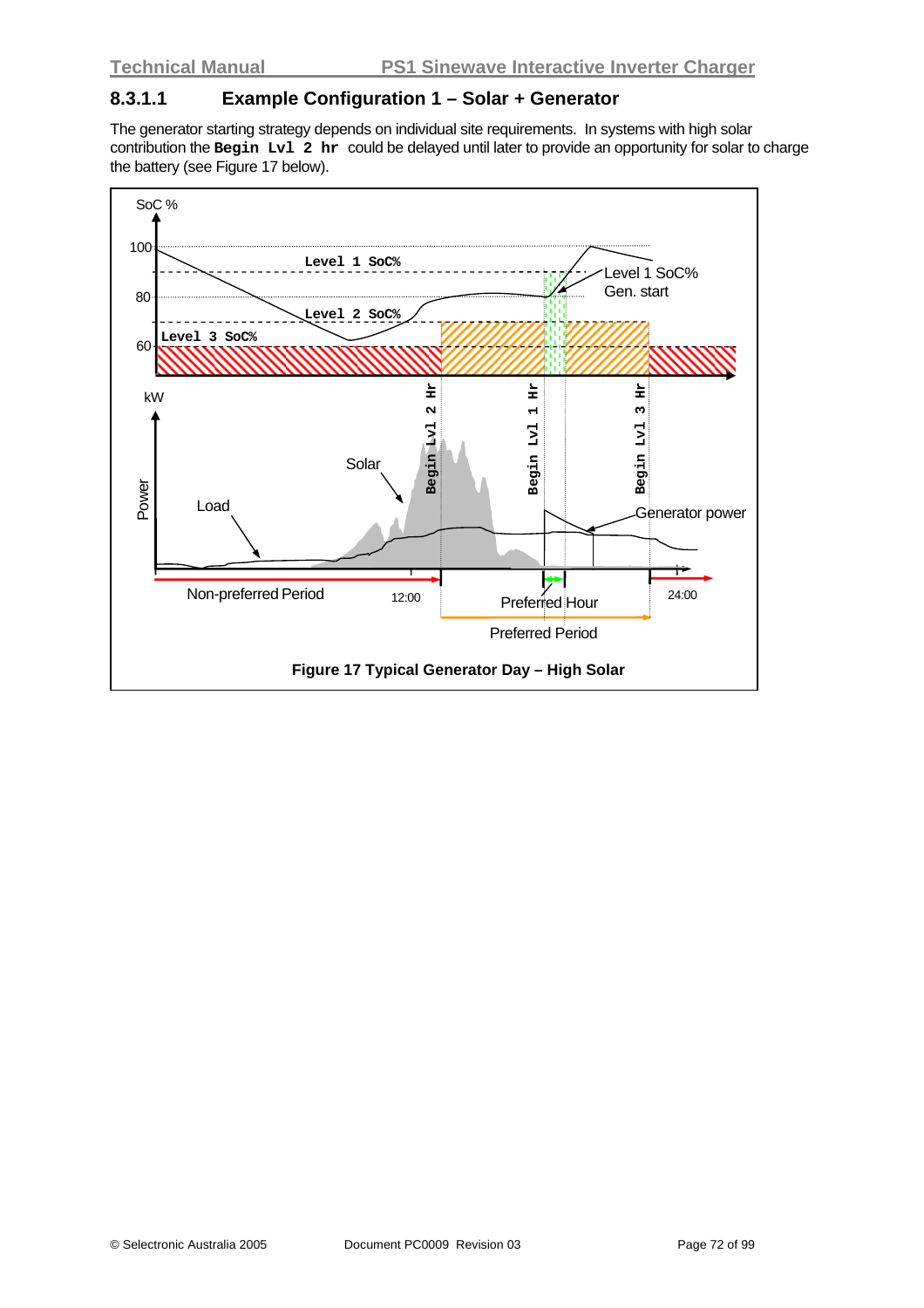#### **8.3.1.2 Example Configuration 2 – Generator Charger**

In a generator/charger system, or systems with low solar contribution, this period would begin early in the morning to start the generator and replace the charge used overnight (see Figure 18 below).

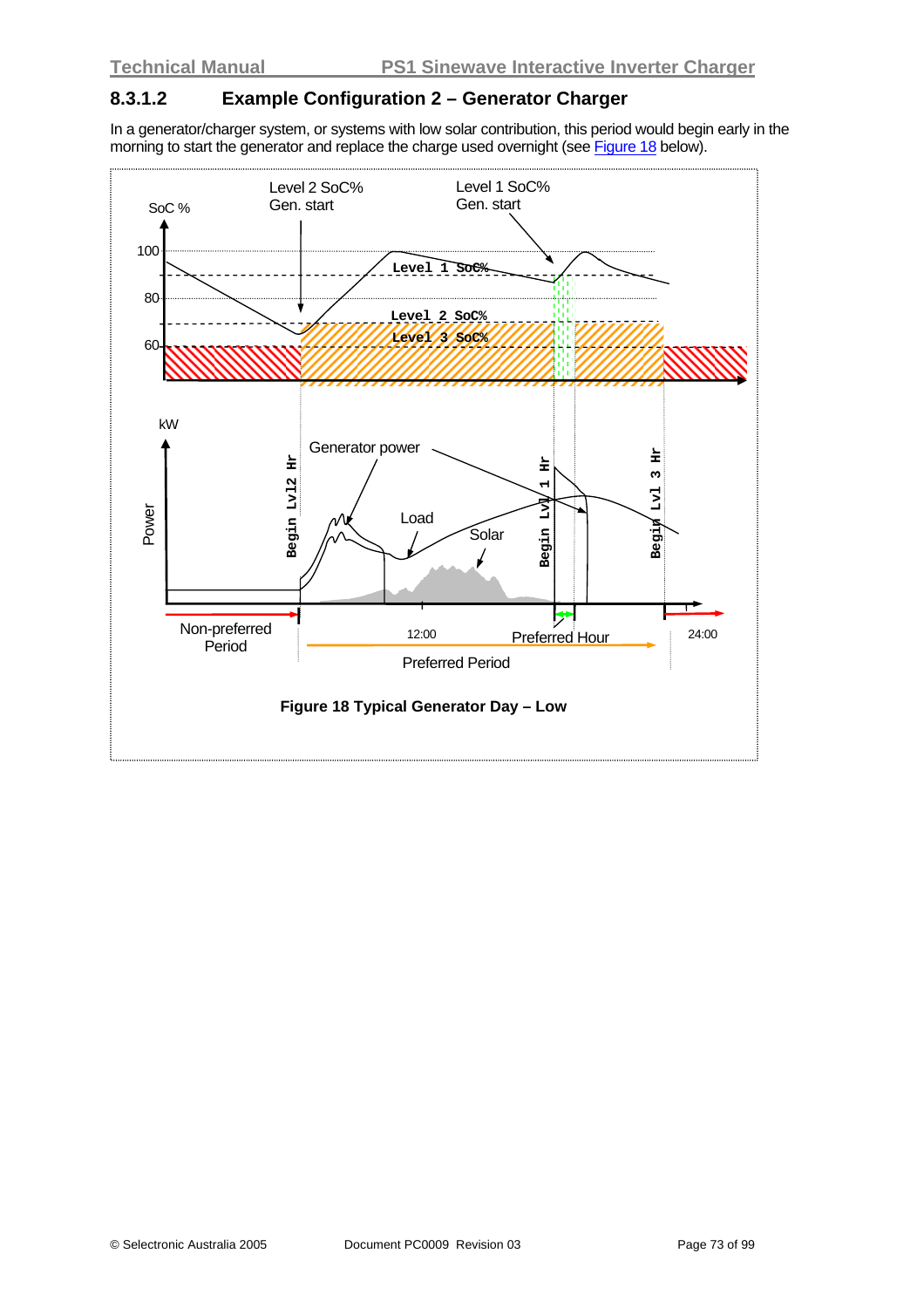#### **8.3.1.3 Example Configuration 3 – Poor Setup**

Figure 19 illustrates a system with levels and times unsuited to the load requirements resulting in failure to charge the battery adequately to accommodate the overnight load. The battery SoC falls below the Level 3 threshold and the generator is started during the night to stop the battery becoming excessively discharged. A better generator run strategy would be set the Level 1 or Level 2 settings to cause a charge late in the day to fully charge the battery before the Level 3 period starts thus averting the generator start overnight.



### **8.3.2 Generator Control based on Battery Voltage**

The PS1 will start the generator based on battery voltage. Normally these limits are not met as the SoC control will have already started the generator.

The generator will start at any time should any of the pre-configured limits be met.

If the generator starts in the Preferred Period, the PS1 will perform a full battery charge. If the generator starts in the non-preferred period, the PS1 will perform a partial battery charge.

When complete, the generator will be stopped (see [8.3.4](#page-74-0) [Generator Automatic Stopping\)](#page-74-0).

### <span id="page-73-0"></span>**8.3.3 Generator Control based on AC Load**

The PS1 will automatically start and stop the generator based on the average power delivered to the load over the time period of the limit. Two factory-configured and two installer configurable settings determine the power levels at which the generator will be started.

- The 30 second limit is factory set at 120% of the PS1 rating.
- The 2 minute limit is factory set at 100% of the PS1 rating.
- The 10 minute and 30 minute limits are installer configurable.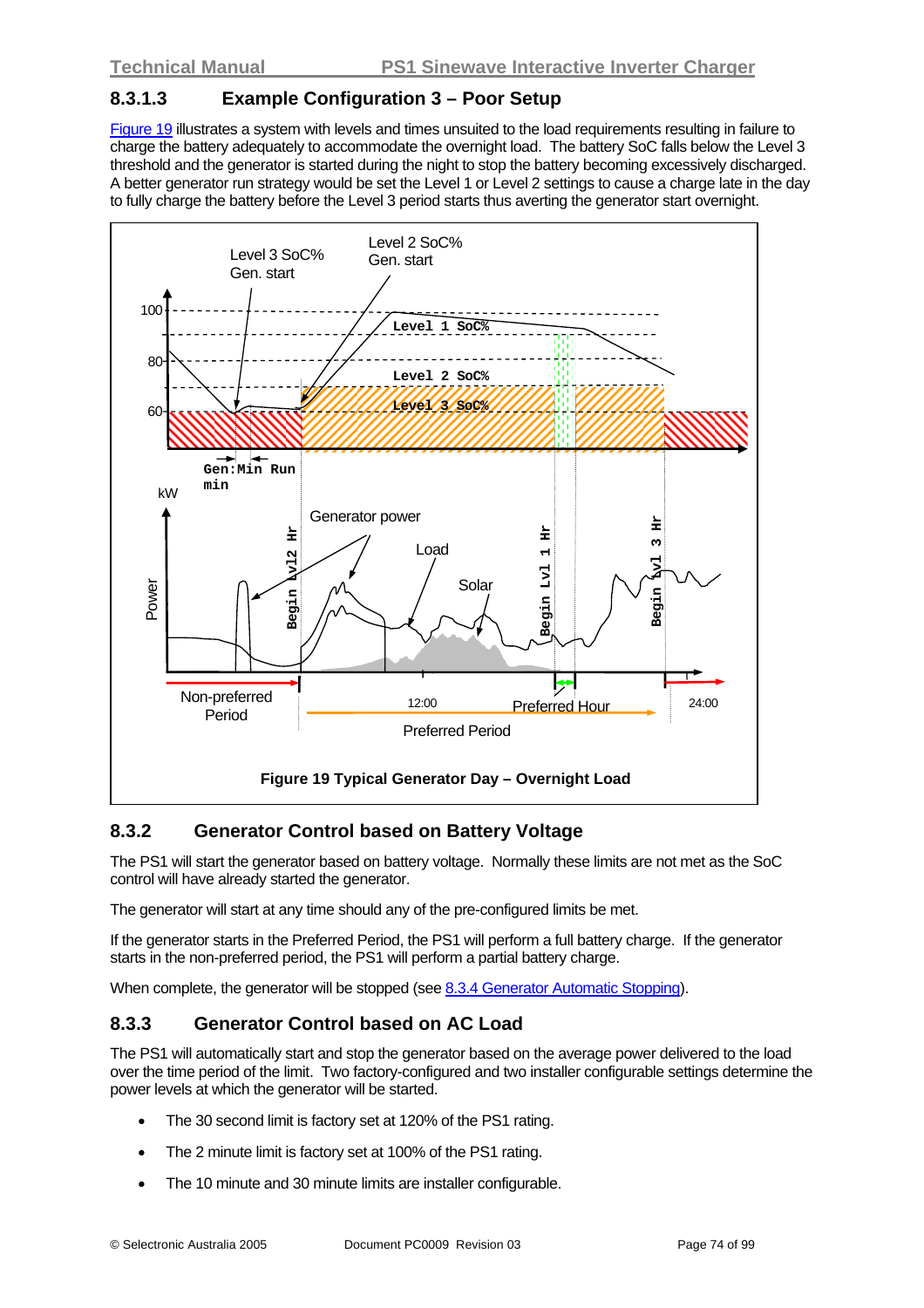The generator will continue to run until the average load power falls below all start limits and all other stop criteria are met (see [8.3.4](#page-74-0) [Generator Automatic Stopping](#page-74-0)).

#### <span id="page-74-0"></span>**8.3.4 Generator Automatic Stopping**

The PS1 will automatically stop the generator when it is not required for charging the battery or supplying the load.

If the generator is automatically started in the preferred period, the PS1 will stop it after completion of a battery charge cycle unless:

- A generator scheduled run is in progress (see [8.3.5](#page-74-1) [Generator Scheduling](#page-74-1)).
- The average load kW exceeds one of the four configured start limits (see [8.3.3](#page-73-0) [Generator Control based on AC Load\)](#page-73-0).
- The minimum generator run time (**Gen:Min Run min**) has not expired
- The generator load is greater than **Gen:Min Load kW**.
- The remote run signal is active.

If the generator is automatically started in the non-preferred period, the generator will be stopped after the minimum generator run time set by **Gen:Min Run min** unless:

- A generator scheduled run is in progress (see [8.3.5](#page-74-1) [Generator Scheduling](#page-74-1)).
- The average load kW exceeds one of the four configured start limits (see [8.3.3](#page-73-0) [Generator Control based on AC Load\)](#page-73-0).
- The generator load is greater than **Gen:Min Load kW**.
- The remote run signal is active.

The generator will be stopped at midnight if the generator and system load is low except if an equalize charge is in progress.

### <span id="page-74-1"></span>**8.3.5 Generator Scheduling**

Two schedule types are available each with four configurable start times and durations. See User Manual for full details.

# **8.4 Manual Generator Control**

The generator can be manually controlled via:

- The generator local controls. The PS1 generator available signal from the generator switch must be inactive indicated by the Gen NOT Available LED (LED7) being ON. **Note:** To prevent reverse power flow into the generator, before manually stopping the generator it is advisable to open the Generator AC Circuit Breaker and wait until the PS1 LEDs no longer indicate **Inv Sync**. After the generator is stopped, close the Generator Circuit Breaker ready for the next generator start. .
- The **OK** pushbutton on the front panel.
- A **Remote Run** input that can be wired from the PS1 to a switch in a convenient location such as in a residence. Several such switches can be wired in parallel. The Gen NOT Available LED (LED7) must be OFF.

#### **8.4.1 Remote Run Input**

The **Remote Run** switch operates as follows:

• A switch closure longer than 0.5 seconds and shorter than 2 seconds causes the PS1 to start the generator. Another such closure stops it, else it is stopped automatically when the battery reaches full charge and any sustained large load ceases. The switch is typically a non-latching pushbutton.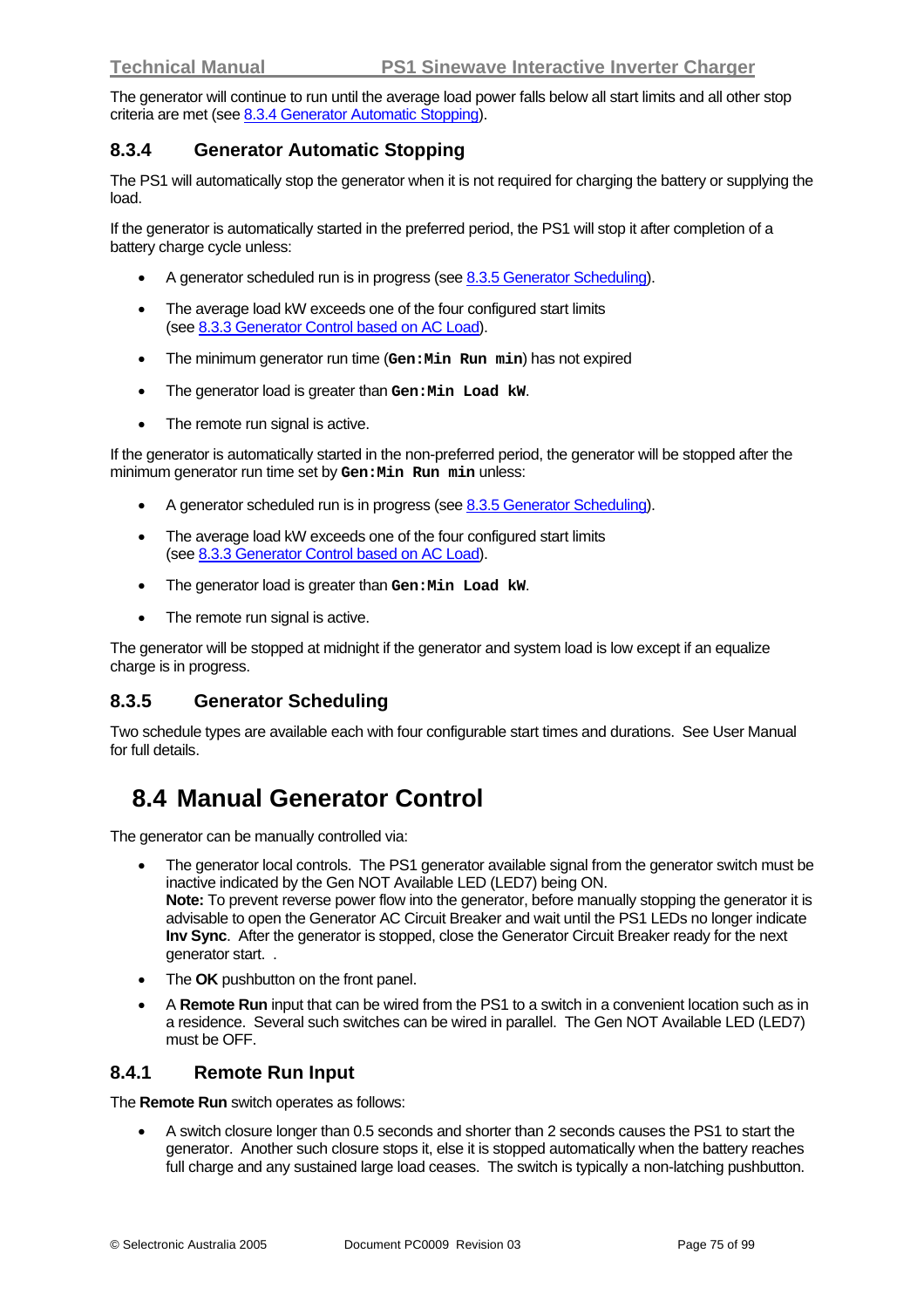• A switch closure longer than 2 seconds causes the PS1 to start the generator, and stop it when the switch is opened. The switch is typically a latching toggle.

Regardless of how the generator is started (manually or automatically), while the generator is running the PS1 automatically charges the battery whenever sufficient generator power is available, and when fully charged will hold the battery in float charge.

# **8.5 Generator Fault Recovery**

If the PS1 fails three consecutive times to detect significant generator voltage for one minute after a generator start or, if voltage is detected but fails to synchronise for five minutes, a Generator Fault alarm will be asserted. The PS1 will then use the following sequence of generator start attempts:

- After 15 minutes
- After 1 hour
- Daily at the **Begin Lvl 1 Hr** (or 12 noon if **Begin Lvl 1 Hr** is disabled

A Gen Fail event will be generated and logged each time a start attempt fails.

Note: To force the PS1 to immediately restart the generator toggle the Generator Available input so that the generator changes to NOT Available then back to Available. Use the **OK** pushbutton to start the generator.

# **8.6 Generator Control Interface**

<span id="page-75-0"></span>The PS1 starts and stops the generator via the control signals shown below. The signals are wired between the PS1 and the generator local control equipment. The PS1 supports several different generator start/stop schemes, using some or all of the signals. The system supplier may modify the generator local control equipment to create the signals, which may have different names within the generator local control equipment.



**Figure 20 Generator Control Signals** 

Below is a description of the interface operation, for specifications for the generator control interface signals see Appendix [A.3](#page-86-0) [Generator Control Interface Specification.](#page-86-0)

### **8.6.1 Generator Available Signal**

The Generator Control Available signal indicates to the PS1 if the generator is **available** for automatic control (OFF) or **not available** (ON). The signal typically comes from a switch on the generator local control equipment however, it may come from other types of control equipment.

In the OFF position the generator is controlled locally via its own controls, and the PS1 will not try to start or stop it. The front panel LEDs will indicate Gen Not Available (see ).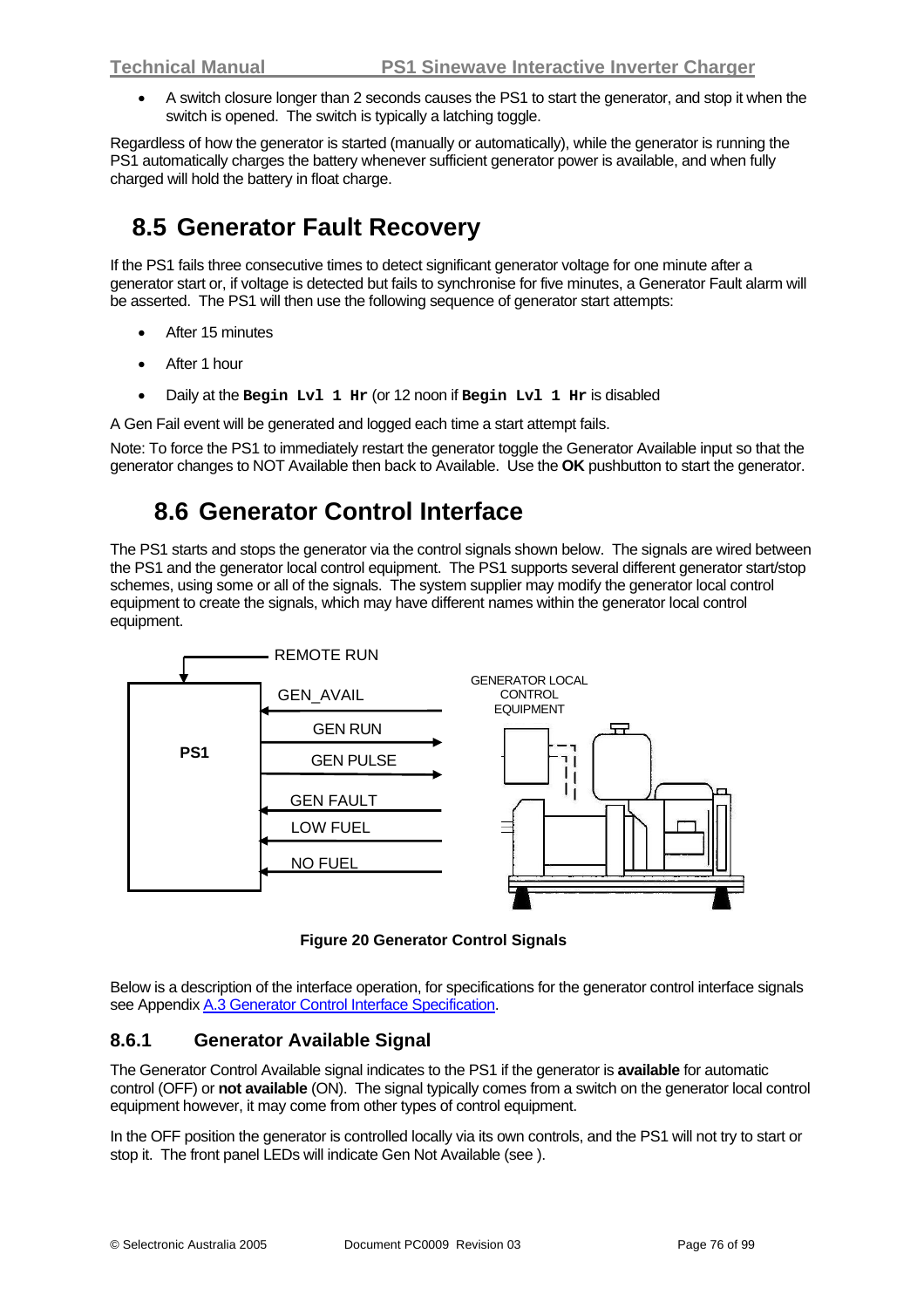In the ON position the generator is available for automatic control by the PS1, for manual control via the PS1 **OK** pushbutton, and remote control via the **Remote Run** input signal.

Note: The PS1 may have been set up to not use this signal and assume the generator is always available for control and hence will ignore this signal.

#### **8.6.2 Generator Start/Stop Signals:**

The PS1 uses the GEN RUN and GEN PULSE signals to start and stop the generator. One or both of these signals may be used, depending on the generator local control equipment and PS1 setup:

- If used, the GEN RUN signal remains active while the generator is to run and remains inactive while the generator is not to run.
- If used, the GEN PULSE signal becomes active for a short period ("pulse") to start and to stop the generator, and is otherwise inactive. The duration of the pulse (typically several seconds), and the relative timing between the GEN RUN and GEN PULSE signals where both are used, is determined by PS1 settings configured during installation.

#### **8.6.3 Generator Status Signals:**

The GEN FAULT signal indicates a generator fault such as low oil pressure or overheating. The actual conditions and recommended action should be listed in the generator or site documentation. If the signal becomes active, the PS1 stops the generator. The PS1 front panel LEDs will indicate Gen Fault, when the generator fault is fixed and the GEN FAULT signal becomes inactive the PS1 will restart the generator if required.

The LOW FUEL signal indicates that the fuel tank needs filling as soon as possible. If the signal becomes active, the PS1 raises a Non Urgent alarm.

The NO FUEL signal indicates that the generator is out of fuel. If the signal becomes active, the PS1 stops the generator and raises an Urgent alarm. The PS1 front panel LEDs will indicate Gen Abnormal Stop.

## **8.7 Synchronisation**

Whenever the generator and PS1 are both operating, the PS1 automatically synchronises to the generator (adjusts its AC voltage and frequency to match the generator output) and controls the power flow as described below. This occurs regardless of how the generator started (manually or automatically). The PS1 will not synchronise to the generator, nor close its relevant contactor, if the generator AC voltage or frequency is out of tolerance.

Once synchronised, the PS1 will close the Generator Contactor and the front panel LEDs will show **Inv:Sync**. If the generator AC voltage or frequency become out of tolerance the PS1 will switch to standalone mode and try to resynchronize. If unsuccessful for 5 minutes a Generator Fault alarm is asserted and an automatic restart sequence started.

To prevent the PS1 trying to stay synchronised to a generator that is spinning down, before manually stopping the generator it is advisable to open the Generator Circuit Breaker and wait until the PS1 LEDs no longer show **Inv Sync**. Similarly, if the PS1 automatically stops the generator it will not try to re-synchronise to the generator for 10 minutes while it spins down. After this period and if generator voltage is still detected, the PS1 will attempt to resynchronise potentially causing a fault when the generator eventually stops.

### **8.8 System Power Flow**

#### **8.8.1 No Generator/PS1 switched ON**

While the PS1 and generator are both off, the AC Contactor and Generator Contactor are both open. If the PS1 is then switched on it draws power from the renewable and battery to generate AC voltage at nominal voltage and frequency, and closes its AC contactor to supply the load.

#### **8.8.2 PS1 ON/ Generator Started**

While the PS1 is on with no generator voltage present, the AC Contactor remains closed and its Generator Contactor remains open. If generator voltage is detected by the PS1 (e.g. due to generator start-up), it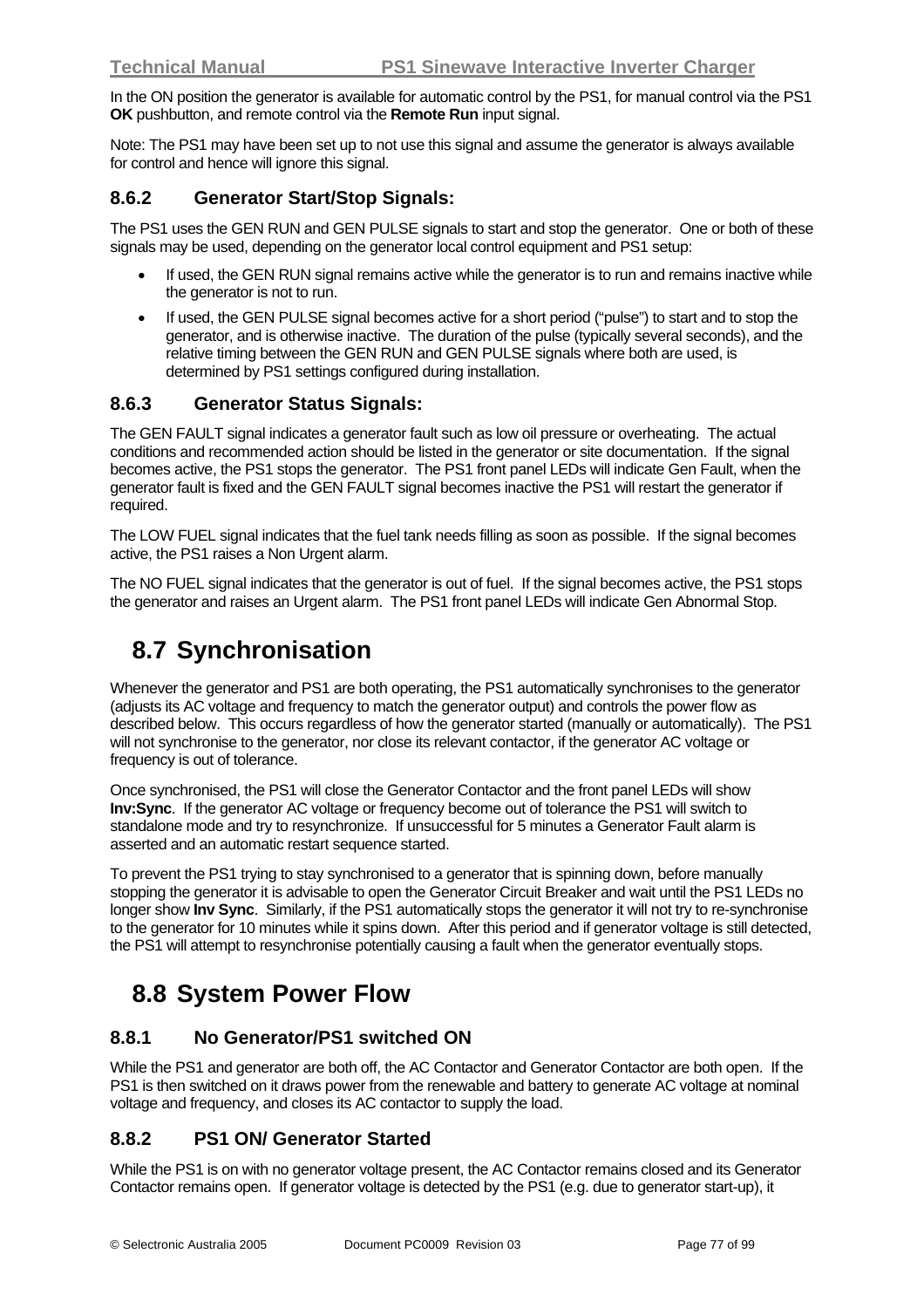synchronises to the generator voltage (adjusts its AC voltage and frequency to match the generator output) then closes its Generator Contactor. At this stage all of the load power is supplied from the PS1 and zero power is drawn from the generator. The PS1 then gradually transfers load onto the generator over a period of 30 to 90 seconds until the power supplied by the inverter is zero. Power is then drawn from the generator to charge the battery.

#### **8.8.3 Generator ON/PS1 switched ON**

If the generator is running with the PS1 switched off, the AC Contactor is open, and the Generator Contactor is closed while generator voltage is present, so the generator supplies the load. If the PS1 is then switched on, it synchronises to the generator voltage (adjusts its AC voltage and frequency to match those of the generator) then closes its AC Contactor, and draws generator power to charge the battery.

#### **8.8.4 Load Sharing**

While the PS1 and generator are both on and synchronised, the PS1 charges the battery while the load is below the generator power rating. If the load exceeds the generator rating, the PS1 does not charge the battery but draws power from it, adding its power output to that of the generator to supply the load, and limiting the power drawn from the generator.

#### **8.8.5 Reverse Power**

If the generator trips while running, for example due to running out of fuel or being manually stopped, then AC power may flow into the generator. This is not a desirable condition. The PS1 detects this condition and opens its Generator Contactor.

#### **8.8.6 Reactive Power**

Reactive power flow (kVAr) occurs when the AC current in a circuit is out of phase with the AC voltage. Reactive power flow consists of energy flowing back and forth in consecutive AC half cycles. It performs no useful function, and increases the current above that due to real power flow (kW) alone, so causing increased power loss and heating which may limit the real power available.

Reactive power flow occurs in reactive system loads such as induction motors. The PS1 shares such reactive flows with the generator, by controlling the AC output voltage.

The amount of reactive power flow can be monitored using parameters **Inv kVAr** and **Gen kVAr**.

# **8.9 Inverter External Alarm**

The PS1 provides a single alarm output which can be wired to an external alarm buzzer or light etc. An urgent alarm is indicated by a continuous ON condition and a non-urgent alarm is indicated by a slow intermittent ON/OFF condition. If the PS1 is shutdown or OFF the urgent alarm output is be asserted.

NON-URGENT conditions can be prevented from raising the alarm, via the LCD displays.

The URGENT and NON-URGENT alarms are also separately indicated on the front panel LEDs. Short term and long term event counters are provided and the users may set limits for each to generate alarms.

See User manual for full control options.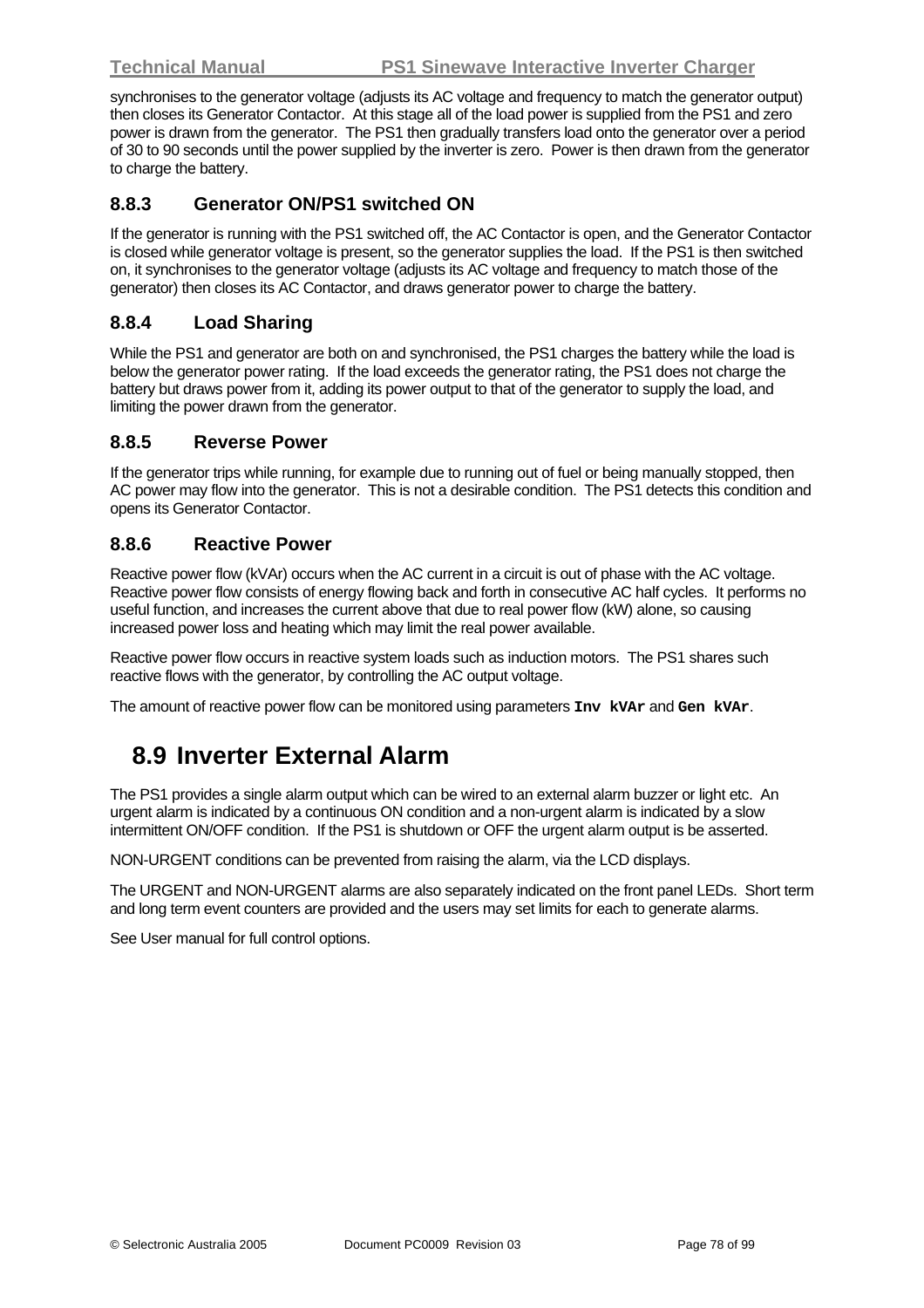# 9 Inverter Troubleshooting

System problems in the field may be due to:

- Incorrect generator or renewable adjustment.
- Incorrect inverter settings.
- Failure of the generator, renewable, battery, wiring, inverter, control equipment, etc.

### **9.1 System General Check**

If the system is not operating correctly, perform a general check as follows:

- 1. Check if the inverter front panel LEDs indicate a problem, and take the recommended action
- 2. Switch off the inverter via its **On/Off** button for a few seconds then back on. Again check if the LEDs indicate a problem, and take the recommended action.
- 3. With the inverter **On/Off** button switched off and the generator GEN CNTL ON/OFF switch in the OFF position, check that the generator can be manually started via its own controls and runs smoothly with customer load applied i.e. no fuel blockage, correct voltage and frequency.
- 4. With the inverter **On/Off** button switched on and the generator GEN CNTL ON/OFF switch in the AUTO position, check that the generator can be started and stopped using the **OK button** on the inverter front panel (see inverter User section of this manual). If not, check generator control signal wiring and signals.
- 5. Check the inverter AC voltage with the generator running and not running. If outside normal tolerance, check the generator AC voltage under various loads.
- 6. If the inverter fails to synchronise and run with the generator, measure the frequency and voltage of the generator AC output, and check the LCD display values to ensure the generator voltage correctly reaches the inverter software. Check the inverter tolerance limits settings **Sync Tol VAC, Sync:Hi Hz** and **Sync:Lo Tol Hz.**
- 7. If the inverter synchronises but then becomes unstable or disconnects, there may be a problem with the generator governor, the fuel supply or the power output capability of the generator. The generator may be unstable supplying small loads. Try adjusting the Gen Type settings (see  $6.3$ ) [Generator settings\)](#page-37-0).

### **9.2 Inverter will not Start**

If the LEDs remain off when the inverter is switched on via its **On/Off** button, the inverter did not start.

This may occur if the battery is excessively discharged, since the inverter electronics are powered from the DC (battery) side not the AC (generator) side. Check the battery voltage – if less than the restart voltage (**Inv:Restart V** ), the inverter will not start. Turn off all loads to minimize battery drain, and allow the battery several minutes to recover. If the inverter still will not start, the battery must be at least partially recharged, from renewables for example. If the battery voltage is ok:

### **9.3 No AC Power to Load while Generator Off**

Check if the inverter front panel LEDs indicate a problem, and take the recommended action. If no problem was indicated, switch the inverter **On/Off** button off for a few seconds then back on. If this does not restore normal operation, again check if the front panel LEDs indicate a problem, and take the recommended action.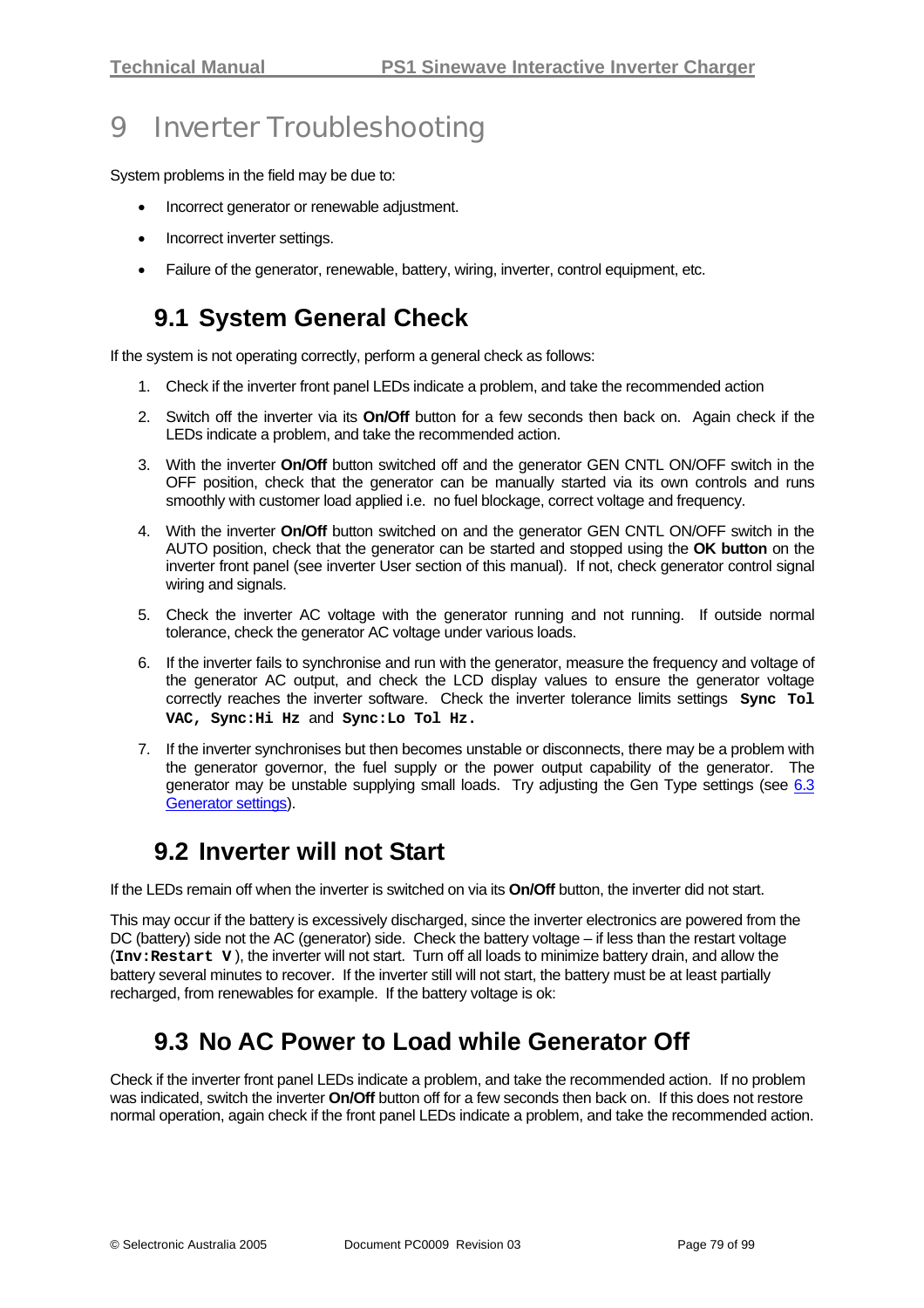## **9.4 Inverter Not Charging Battery**

Check if the inverter front panel LEDs indicate a problem, and take the recommended action. If no problem is indicated, switch the inverter **On/Off** button off for a few seconds then back on. If this does not restore normal operation, again check if the front panel LEDs indicate a problem, and take the recommended action.

Is the DC Fuse blown or DC circuit breaker tripped? (see procedure below)

Is the AC Contactor closed? (trace the AC voltage through the wiring)

### **9.5 Inverter Shuts Down**

Whenever the inverter shuts down, it attempts to restart. If the cause persists and ten restarts have accumulated within one minute, further restarts will be attempted once per minute.

The inverter shuts down automatically for the following conditions, which should be investigated:

- **Overload**
- DC over-voltage and under-voltage
- Over-temperature
- AC over-frequency and under-frequency
- AC over-voltage and under-voltage
- Excessive battery discharge

Check if the inverter front panel LEDs indicate a problem, and take the recommended.

Starting a large motor, such as a several horsepower irrigation pump, may overload the inverter. If the overload persists for more than 10 seconds, the inverter will shut down but will restart after about 30 seconds.

### **9.6 Inverter – No LEDs**

If the inverter is not running, the LCD display and buttons will be dead, and no AC or DC power will flow in the inverter.

Switch the inverter **On/Off** button off for a few seconds then back on. If this does not restore normal operation, again check if the front panel LEDs indicate a problem, and take the recommended.

Is the DC Fuse blown or DC circuit breaker tripped? (see procedure below)

## **9.7 DC Circuit Breaker Trips**

DC circuit breaker trip may be due to battery under voltage. Check if the front panel LEDs indicate a problem, and take the recommended.

Are the battery connections to the inverter reversed?

Inspect for a short circuit in the inverter DC wiring.

May be due to a very high DC current which cannot be controlled electronically. The inverter will stop operating, and may be faulty. Switch off the inverter **On/Off** button, and run the generator manually to supply the loads.

### **9.8 Inverter does not start Generator**

1. Check that when the generator GEN CNTL ON/OFF switch is in the AUTO position, the inverter front panel **Generator** LED indication is steady ON. If not, the inverter cannot control the generator.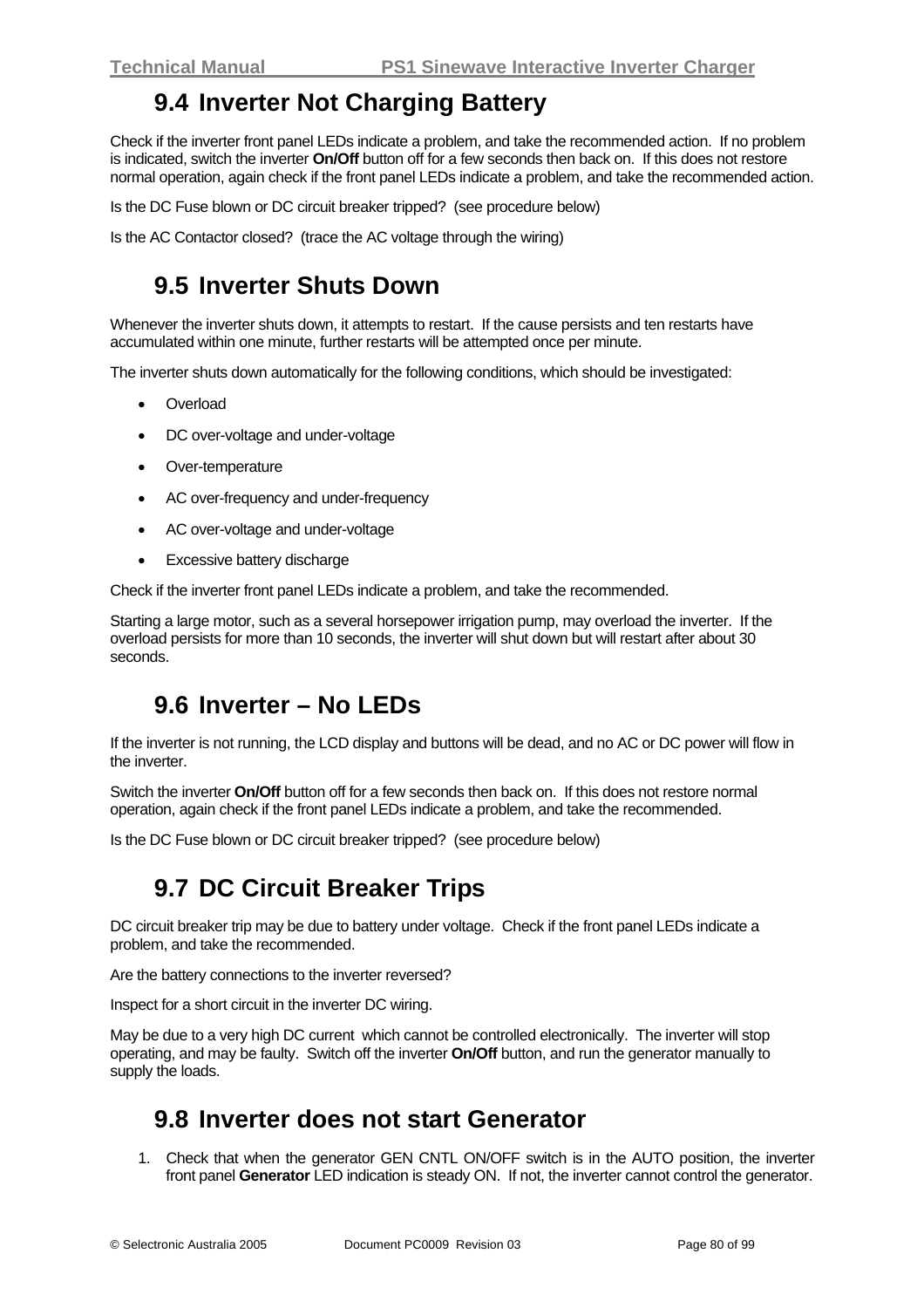- 2. Check if the inverter front panel LEDs indicate a problem, and take the recommended action.
- 3. Switch the inverter **On/Off** button off for a few seconds then back on. If this does not restore normal operation, check if the front panel LEDs now indicate a problem, and take the recommended action.
- 4. With the inverter switched off and the generator GEN CNTL ON/OFF switch in the OFF position, check that the generator can be manually started via its own controls and runs smoothly with customer load applied i.e. no fuel blockage, correct voltage and frequency.
- 5. With the inverter switched on and the generator GEN CNTL ON/OFF switch in the ON position, check that the generator can be started and stopped using the **OK button** on the inverter front panel. If not, check wiring and interface signals.
- 6. Check that the generator running requirements are correctly set up (see [§6.3](#page-37-0) [Generator settings\)](#page-37-0).

### **9.9 Inverter does not synchronise to Generator**

The inverter cannot synchronise to the generator because the generator AC voltage or frequency is too high or low. Check the LCD displays of measured generator voltage, frequency and frequency variation (readings **Gen VAC**, **Gen Hz** and **Gen var Hz** ).

Check the inverter tolerance settings **Sync Tol VAC, Sync Hi Hz** and **Sync Lo Hz**.

The generator governor speed setting or AC voltage may need adjustment. It may help to put some load on the generator to stabilize its voltage and frequency.

### **9.10 Inverter synchronises but disconnects due to reverse power flow.**

There are several reasons and resolutions for the inverter disconnecting from the generator with the reason of reverse power flow.

Bad battery temperature reading

Check battery temperature and ensure operating correctly.

Battery voltage held high by external charging source.

Check external charging sources are operating correctly.

Incorrect AVR sensing.

 Check that the AVR in the alternator is correctly sensing the terminals that the load/inverter is connected to.

#### Poor generator frequency stability

 Test generator stability on loads without the inverter connected. Generator frequency instability or "hunting" is indicated by the noise of the generator speeding up and slowing down without any change in load. Frequency stability may be adjusted on some types of governors. Consult generator manual.

Further decreasing (a more negative number) the PS1 Period Gain may also correct this.

Low generator frequency droop.

 The generator may not droop(reduce) or not droop sufficiently in frequency when load is applied. Droop may be adjusted on some types of engine governors. Consult generator manual. Droop may be adjusted by increasing the no load engine speed. Note that this speed must be below the high frequency disconnect point and if the alternator uses compound regulator the gap will need to be adjusted to keep the output voltage within the desired range. A frequency droop of between 6% and 8% over the load range of the generator has been found to be optimal in most installations.

Further decreasing the PS1 Differential Gain may also correct this.

Poor generator voltage regulation.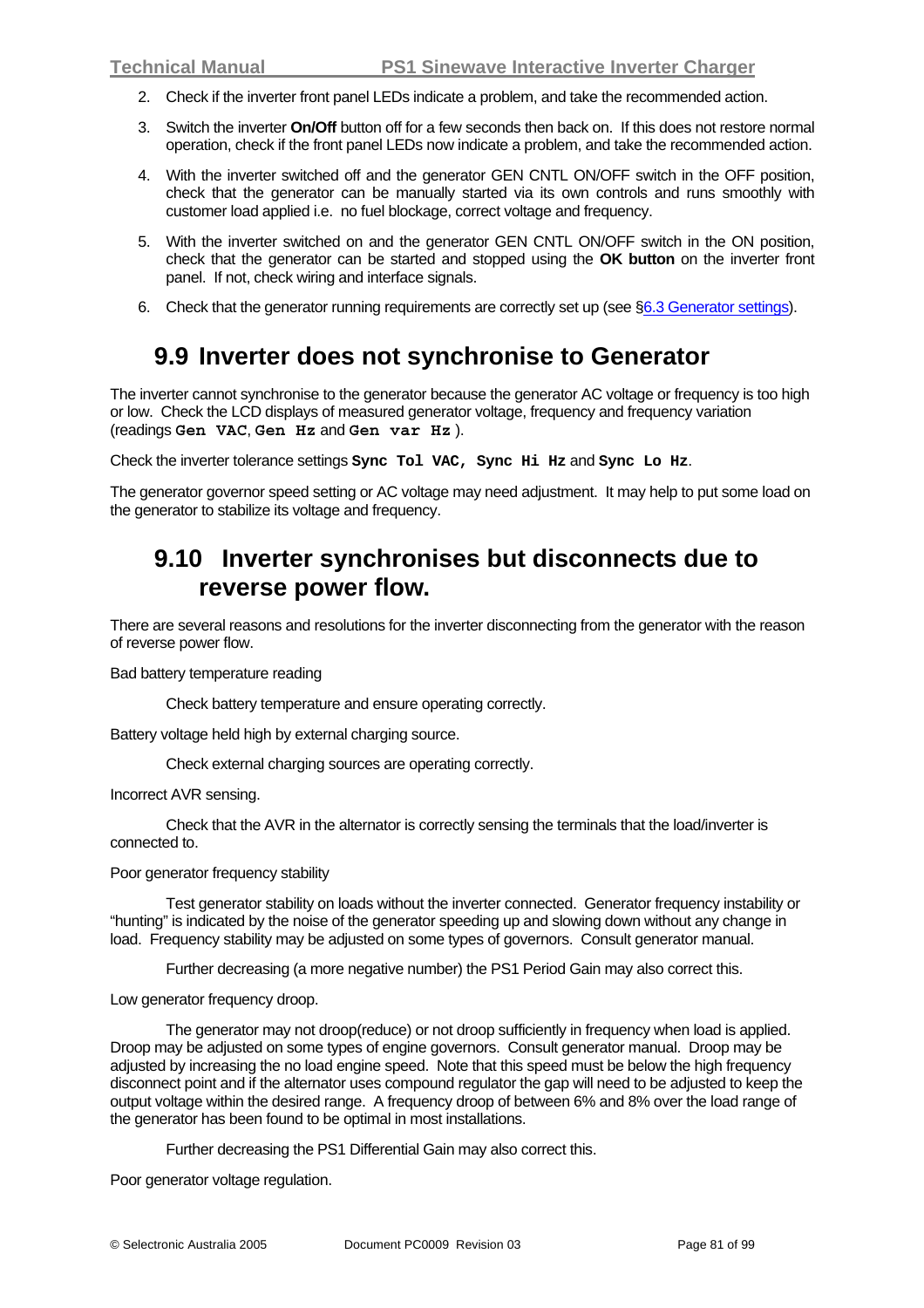The alternator output voltage may increase when load is applied or may be significantly distorted. Many AVR type regulators have adjustments to change the response of the output voltage to changing loads. The regulator may need to be upgraded to a more sophisticated device designed to be used on generators operated in parallel.

## **9.11 Inverter & Generator Load Sharing Incorrect**

Is the load within the combined rating of inverter plus generator?

Switch off the inverter **On/Off** button, manually run the generator, and check whether the generator supplies the load in a stable manner. The generator governor speed setting may need adjustment.

Is the inverter setup correct? Check relevant settings in the menu system.

Is the generator AC voltage or current measurement faulty?

Is the inverter AC voltage or current measurement faulty?

### **9.12 Generator Runs at the Wrong Times**

For example, the generator starts late at night and then never starts until the middle of the day.

The time of day clock may be incorrectly set (see settings **Time:Set Hour** and **Time:Set Min**)**.** 

Check that the overnight load is not excessive, and that the battery has not lost capacity and is forcing the generator to start prematurely.

# **9.13 The Generator Runs for a Long Time**

It may be doing an Equalise charge which can take some hours to complete; check if the **Equalise** indicator is flashing. The charging setup may need adjustment.

There may be a sustained load on the system. Check to see that appliances have not been left on.

If you need to manually stop the generator. If the generator restarts a minute or so later then the battery is discharged, the battery volts are low or a load is present. You can shut the generator down permanently by switching the GEN CNTL ON/OFF switch on the generator to OFF.

## **9.14 Incorrect Inverter AC Voltage**

Check the setting for **Inv:Nom VAC** in the menu system (see [6.4](#page-46-0) [AC Output settings](#page-46-0)).

### **9.15 Incorrect Battery Charging**

Check that the inverter battery charging requirements are correctly set up.

Check that the renewable battery charger is correctly set up.

Are the inverters DC voltage or current measurements faulty?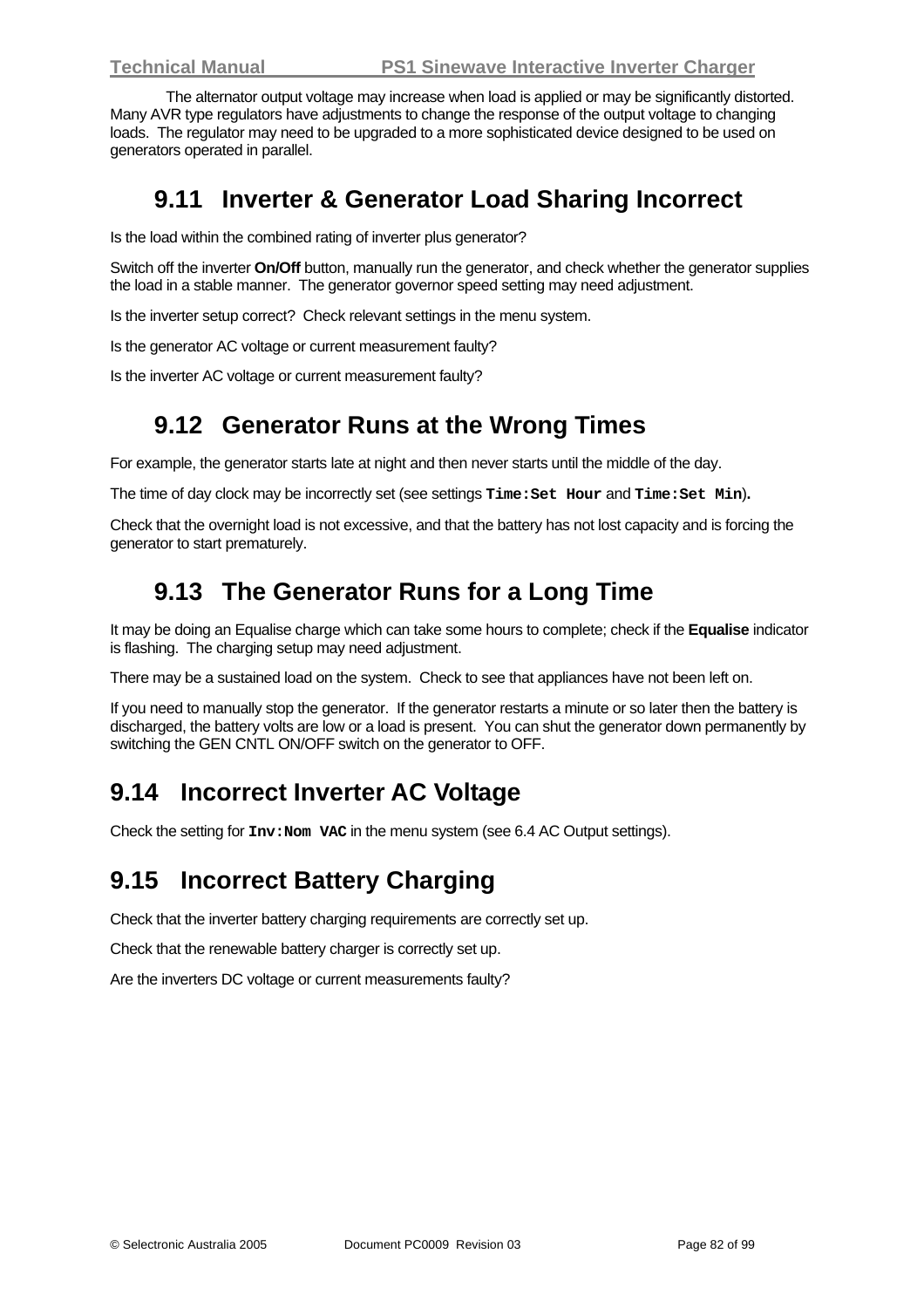# 10 Inverter Shutdown & Isolation Procedures

Hazardous voltages and energy are generated in the inverter, are fed into the inverter by external wiring from multiple sources, and may be stored in capacitors after the inverter is switched off and disconnected from external wiring. The procedures below are to be performed only by suitably qualified and trained personnel, and only with suitable safety precautions. Before performing any work on the inverter or opening its front door, please refer to



To avoid safety hazards or inverter damage, perform the \$[10.2](#page-82-0) [Inverter Isolation Procedure](#page-82-0) and the \$10.3 [Inverter Discharge Procedure](#page-82-1) below before disconnecting/reconnecting any cables in the inverter.

## **10.1 Inverter Shutdown Procedure**

Use this procedure to shut down the inverter:

- 1. Switch off the inverter by pressing the inverter **On/Off** button for a second, checking all the LEDs go off.
- 2. Unless the generator is to supply the load via the inverters Generator Contactor, open the GENERATOR AC and LOAD circuit breakers.
- 3. Open the DC circuit breaker if desired (in any case, it will trip automatically 15 minutes after the inverter is switched off.)

To shut down and isolate the inverter from all energy sources, for example to work on it or replace it, use the Inverter Isolation Procedure below.

# **10.2 Inverter Isolation Procedure**

<span id="page-82-0"></span>Before working inside the inverter, or on the external wiring connected to its AC and DC power terminals, use this procedure to isolate the inverter and the wiring from all external AC and DC energy sources:

- 1. Switch OFF the inverter using the **On/Off** button, and check all LEDs go off. The generator may still be supplying the load via the inverters Generator Contactor.
- 2. If the generator is to supply the load while the inverter is isolated, close the inverter bypass switch on the switchboard (if fitted).
- 3. Remove AC voltage from the inverter terminals, by opening the inverter isolator on the switchboard.
- 4. Open the GENERATOR AC and LOAD circuit breakers.
- 5. Open the DC circuit breaker, to stop any large DC current flowing in the inverter DC wiring.
- 6. If the ganged DC fuse assembly does not support on-load extraction/insertion, switch off the renewable regulator to stop DC current flow through the ganged fuse assembly.
- 7. Open the ganged DC fuse assembly (or ganged circuit breaker if used), to remove battery and renewable voltage from the inverter terminals.
- 8. Open the inverter front door. Confirm with a voltmeter or voltage detector that negligible AC voltage is present on the inverter AC terminals, and that negligible DC voltage is present on the inverter DC terminals.
- 9. Hazardous DC voltage may remain on capacitors inside the inverter. Before working inside the inverter, discharge the capacitors using [§10.3](#page-82-1) [Inverter Discharge Procedure](#page-82-1).

# **10.3 Inverter Discharge Procedure**

<span id="page-82-1"></span>When the inverter has been isolated using [§10.2](#page-82-0) [Inverter Isolation Procedure](#page-82-0), use the following procedure to discharge the Power PCA capacitors:

1. To prevent electrostatic damage to electronic components inside the inverter, discharge yourself by touching the earthed unpainted inverter frame.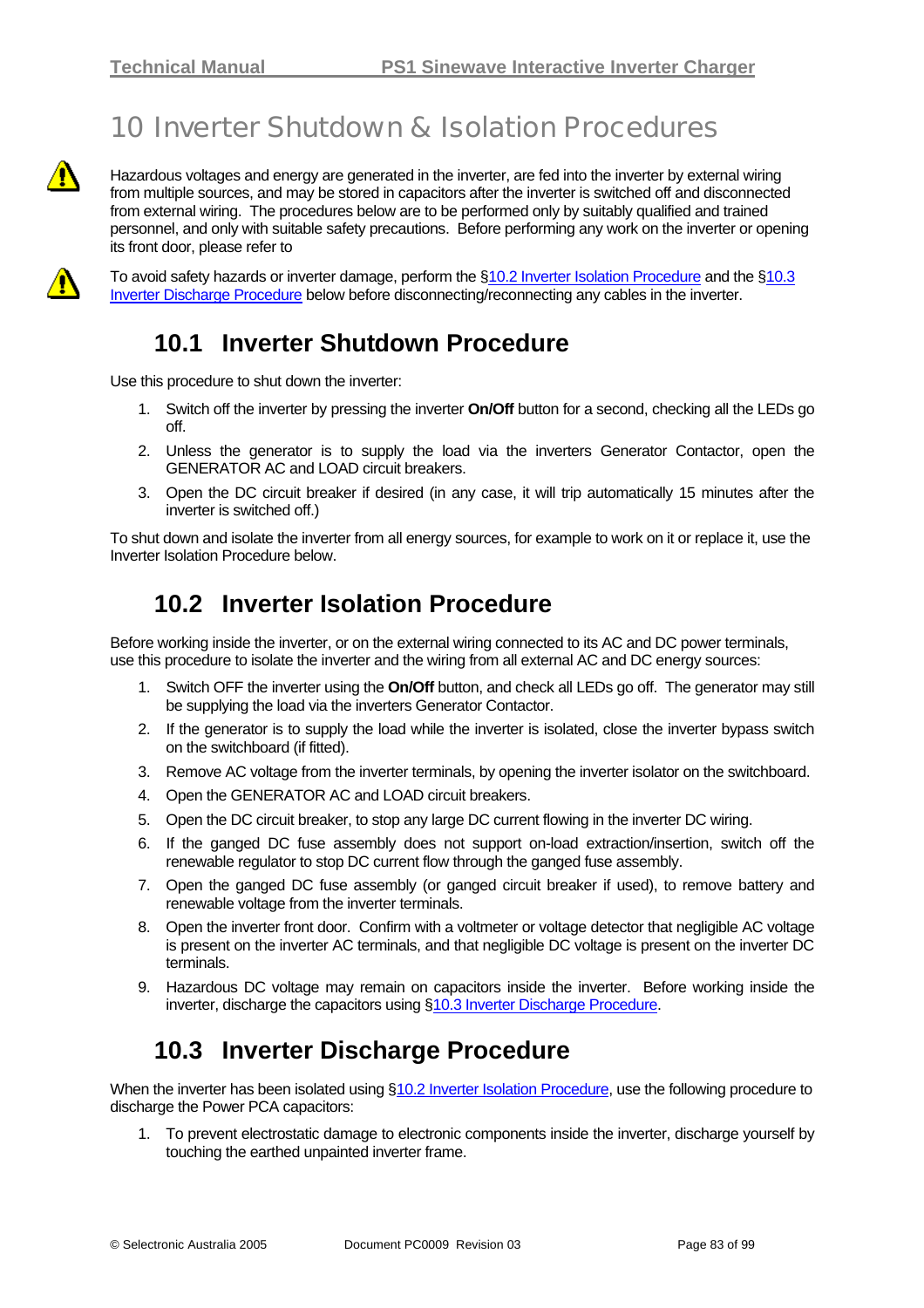- 2. Momentarily join the two pins of J11 on the Power PCA (see [§7.1](#page-60-0) [Inverter Internal View\)](#page-60-0) for J11 location on the PCA). This will cause the Power PCA to discharge the capacitors.
- 3. Wait for about 30 seconds for the capacitors to discharge to a low level.
- 4. Ensure the capacitors have been discharged, by measuring their DC voltage between the inverters Battery Negative terminal and the inverter side of the DC circuit breaker.

# **10.4 Inverter De-isolation Procedure**

After the inverter and its wiring have been isolated using §[10.2](#page-82-0) [Inverter Isolation Procedure,](#page-82-0) use this procedure to remove the isolation and restore the inverter to service:

- 1. Ensure the inverters DC circuit breaker is open.
- 2. Close the inverters LOAD and GENERATOR AC Circuit Breakers.
- 3. Close the inverter isolator on the switchboard.
- 4. Open the inverter bypass switch on the switchboard. If the generator is running it will now be supplying the load via the inverters Generator Contactor.
- 5. If the ganged DC fuse assembly does not support on-load extraction/insertion, switch off the renewable regulator to stop DC current flow through the ganged fuse assembly.
- 6. Close the ganged fuse assembly (or ganged circuit breaker if used). Switch on the renewable regulator.
- 7. Switch on the inverter using the **On/Off** button, and check that the LEDs show successful inverter self-test and start-up.
- 8. Close the DC circuit breaker when requested by the LCD display.

## **10.5 Inverter Start-up Procedure**

Use this procedure to start up the inverter:

- 1. If not already closed, close the Generator Circuit Breaker.
- 2. If not already closed, close the LOAD circuit breaker.
- 3. Switch on the inverter by pressing the inverter **On/Off** button for a second, checking the LEDs then indicate start-up (see inverter User section of this manual). If the inverter had shut down from an abnormal cause, it may be necessary to operate the **On/Off** button several times.
- 4. When the inverters' internal capacitors have pre-charged, the LCD will display "Please close DC CB below". Then close the DC circuit breaker.
- 5. The self-test will run, and when complete, the inverter will start running and synchronise to the generator.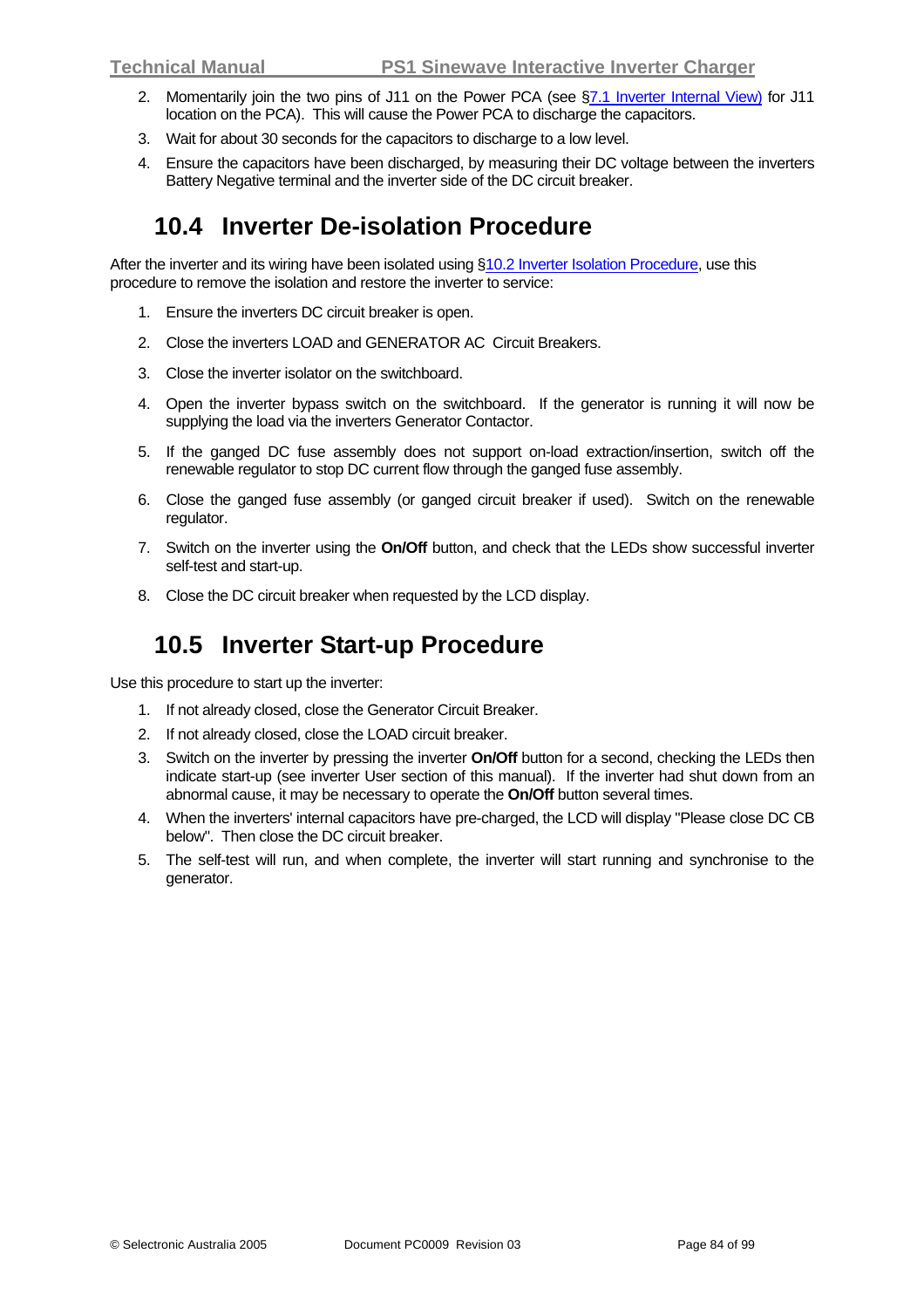# Appendix A Specifications

# **A.1 Product Specifications**

| <b>Parameter</b>                                                | <b>Product</b>                                  |                                              |                                              |                                                  |                                                  |                                                  |  |
|-----------------------------------------------------------------|-------------------------------------------------|----------------------------------------------|----------------------------------------------|--------------------------------------------------|--------------------------------------------------|--------------------------------------------------|--|
|                                                                 | PS1 3/24                                        | PS1 5/24                                     | PS1 6/48                                     | PS1 10/48                                        | PS1<br>11/108                                    | PS1<br>12/120                                    |  |
| <b>Inverter Mode</b>                                            |                                                 |                                              |                                              |                                                  |                                                  |                                                  |  |
| Battery voltage nominal                                         | 24V DC                                          | 24V DC                                       | 48V DC                                       | 48V DC                                           | <b>108V DC</b>                                   | <b>120V DC</b>                                   |  |
| Battery voltage default<br>range                                | 22-34V<br>DC                                    | 22-34V<br>DC                                 | 44-68V<br>DC                                 | 44-68V<br>DC                                     | 98-170V DC                                       |                                                  |  |
| Continuous output power<br>@ 25°C                               | 3kW                                             | 5kW                                          | 6kW                                          | 10kW                                             | 11kW                                             | 12kW                                             |  |
| Continuous output power<br>@ 30°C                               | 2.7kW                                           | 4.5kW                                        | 5.5kW                                        | 9kW                                              | 10kW                                             | 11kW                                             |  |
| Continuous output power<br>@ 40°C                               | 2.5kW                                           | 4kW                                          | 5kW                                          | 8kW                                              | 9kW                                              | 10kW                                             |  |
| Continuous output power<br>@ 50°C                               | 2.0kW                                           | 3.2kW                                        | 4kW                                          | 6.4kW                                            | $7.2$ kW                                         | 8kW                                              |  |
| Continuous output power<br>@ 60°C                               | 1.5kW                                           | 2kW                                          | 2.5kW                                        | 4kW                                              | 5kW                                              | 5.5kW                                            |  |
| Max output power five<br>minutes @ 25°C (initial<br>power <1kW) | 4kW                                             | 6.5kW                                        | 8kW                                          | 13kW                                             | 14kW                                             | 16kW                                             |  |
| Maximum overload 0~5<br>seconds                                 | 5kW                                             | 8kW                                          | 10kW                                         | 16kW                                             | 20kW                                             | 22kW                                             |  |
| Maximum continuous<br>output - interactive mode<br>@ 25°C       | $3kW +$<br>generator<br>output                  | $5kW +$<br>generator<br>output               | $6kW +$<br>generator<br>output               | $10kW +$<br>generator<br>output                  | $11kW +$<br>generator<br>output                  | $12kW +$<br>generator<br>output                  |  |
| Maximum continuous AC<br>output current                         | $12A +$<br>generator<br>current<br>(max<br>63A) | $21A +$<br>generator<br>current<br>(max 63A) | $25A +$<br>generator<br>current<br>(max 63A) | $42A +$<br>generator<br>current<br>(max<br>125A) | $46A +$<br>generator<br>current<br>(max<br>125A) | $50A +$<br>generator<br>current<br>(max<br>125A) |  |
| Maximum continuous DC<br>input/output current                   | <b>150A DC</b>                                  | 250A DC                                      | <b>150A DC</b>                               | 250A DC                                          |                                                  | 120A DC                                          |  |
| DC input inverter in auto<br>search, no AC load                 | 0.6A/15W                                        | 0.6A/15W                                     | 0.3A/15W                                     | 0.3A/15W                                         |                                                  | 0.12A/15W                                        |  |
| DC Input inverter ON, no<br>AC load                             | < 1.3A/<br>30W                                  | < 2.5A/<br>60W                               | < 1.35A/<br>65W                              | < 1.9A/<br>90W                                   | < 105W                                           |                                                  |  |
| Auto search sensitivity<br>range                                | 10-40W                                          | 10-40W                                       | 10-40W                                       | 10-40W                                           |                                                  | 10-40W                                           |  |
| Output voltage/frequency<br>- invert mode, zero to<br>max load  | $240 + 1$<br>4%,<br>$50Hz +/-$<br>.01%          | $240 + 1$<br>4%,<br>50Hz +/-<br>.01%         | $240 + 1$ -<br>4%,<br>$50Hz +/-$<br>.01%     | $240 + 1$ -<br>4%,<br>$50Hz +/-$<br>.01%         |                                                  | 240 +1-4%, 50Hz +/-<br>.01%                      |  |
| Total harmonic distortion,<br>zero to max load                  |                                                 |                                              |                                              | $<$ 4%                                           |                                                  |                                                  |  |
| <b>Interactive Mode</b>                                         |                                                 |                                              |                                              |                                                  |                                                  |                                                  |  |
| Changeover time, invert<br>to generator                         |                                                 |                                              |                                              | zero                                             |                                                  |                                                  |  |
| Maximum supported<br>generator capacity                         | 15kVA                                           | 15kVA                                        | 15kVA                                        | 30kVA                                            | 30kVA                                            |                                                  |  |
| Load switched to<br>generator in fault mode                     | Yes                                             | Yes                                          | Yes                                          | Yes                                              |                                                  | Yes                                              |  |
| Max inverter charge rate,<br>adjustable                         | $0-120A$                                        | 0-200A                                       | $0-120A$                                     | 0-200A                                           |                                                  | 0-100A                                           |  |
| Max inverter charge                                             | Continuous output power of inverter (ref above) |                                              |                                              |                                                  |                                                  |                                                  |  |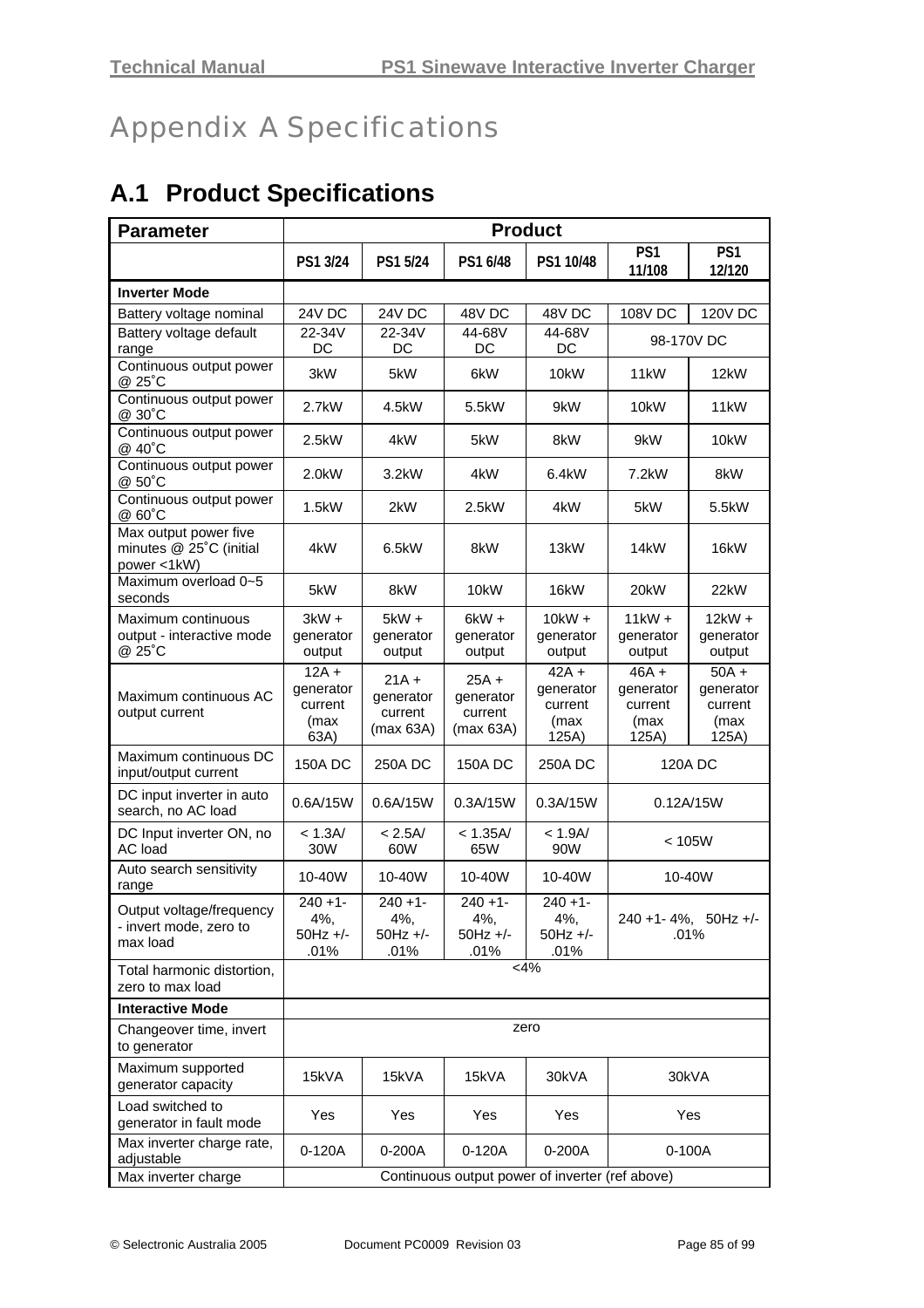| power                                                           |                                                                                                                                                                                                                         |       |                                 |                                                                                                                    |                              |                   |  |
|-----------------------------------------------------------------|-------------------------------------------------------------------------------------------------------------------------------------------------------------------------------------------------------------------------|-------|---------------------------------|--------------------------------------------------------------------------------------------------------------------|------------------------------|-------------------|--|
| No of charge stages                                             | Four stages plus equalise                                                                                                                                                                                               |       |                                 |                                                                                                                    |                              |                   |  |
| Charge type                                                     | Unity PF: 4-state constant voltage with current and power limiting                                                                                                                                                      |       |                                 |                                                                                                                    |                              |                   |  |
| Charge settings                                                 | Adjustable to suit all battery types                                                                                                                                                                                    |       |                                 |                                                                                                                    |                              |                   |  |
| <b>Generator Start</b><br>Parameters                            |                                                                                                                                                                                                                         |       |                                 |                                                                                                                    |                              |                   |  |
|                                                                 |                                                                                                                                                                                                                         |       |                                 | 4 x time of day, 3 x state of charge                                                                               |                              |                   |  |
|                                                                 |                                                                                                                                                                                                                         |       |                                 | 2 x adjustable power limits, 4 x back up times                                                                     |                              |                   |  |
|                                                                 |                                                                                                                                                                                                                         |       |                                 | Battery voltage, inverter shutdown                                                                                 |                              |                   |  |
|                                                                 |                                                                                                                                                                                                                         |       |                                 | Inverter temperature                                                                                               |                              |                   |  |
| Generator start method                                          |                                                                                                                                                                                                                         |       |                                 | 2 or 3 wire, pulsed and/or run signal (adjustable)                                                                 |                              |                   |  |
| General                                                         |                                                                                                                                                                                                                         |       |                                 |                                                                                                                    |                              |                   |  |
| Weight                                                          | 72kg                                                                                                                                                                                                                    | 72kg  | 73kg                            | 87kg                                                                                                               | 93kg                         |                   |  |
| Weight packed                                                   | 79kg                                                                                                                                                                                                                    | 79kg  | 80kg                            | 94kg                                                                                                               |                              | 100 <sub>kg</sub> |  |
| <b>Dimensions</b>                                               |                                                                                                                                                                                                                         |       |                                 | 585H, 400W (430 incl. mtg flanges), 420D (mm)                                                                      |                              |                   |  |
| Communications serial<br>interface                              |                                                                                                                                                                                                                         |       |                                 | RS232 x 2400 bps                                                                                                   |                              |                   |  |
| Memory retention of<br>settings and logged data                 |                                                                                                                                                                                                                         |       |                                 | Permanent via on board battery backed RAM, and EEPROM                                                              |                              |                   |  |
| Number of shunts                                                |                                                                                                                                                                                                                         |       |                                 | One x 100A internal / one optional external                                                                        |                              |                   |  |
| Circuit breaker for                                             | 63A                                                                                                                                                                                                                     | 63A   | 63A                             | 125A                                                                                                               |                              | 125A              |  |
| generator input                                                 |                                                                                                                                                                                                                         |       |                                 |                                                                                                                    |                              |                   |  |
| Circuit breaker for AC<br>output                                | 63A                                                                                                                                                                                                                     | 63A   | 63AA                            | 125A                                                                                                               | 125A                         |                   |  |
| Circuit breaker for DC<br>battery input                         | 250A                                                                                                                                                                                                                    | 250A  | 250A with<br>electronic<br>trip | 125A with<br>electronic<br>trip                                                                                    | 125A with electronic<br>trip |                   |  |
| Standby battery current,<br>inverter shutdown (DC<br>CB closed) | 400mA                                                                                                                                                                                                                   | 400mA | 245mA                           | 245mA                                                                                                              | 120 <sub>m</sub> A           |                   |  |
| Battery current, DC CB<br>tripped                               | 20 <sub>m</sub> A                                                                                                                                                                                                       | 20mA  | 20mA                            | 20 <sub>m</sub> A                                                                                                  | 20 <sub>m</sub> A            |                   |  |
| <b>Standards</b>                                                |                                                                                                                                                                                                                         |       |                                 | Ctick, AS3100                                                                                                      |                              |                   |  |
| Efficiency @10%<br>nominal Load                                 | 92.0%                                                                                                                                                                                                                   | 87.0% | 85.0%                           | 91.0%                                                                                                              | 90.0%                        | 90.0%             |  |
| @30%<br>nominal Load                                            | 95.0%                                                                                                                                                                                                                   | 91.0% | 93.0%                           | 96.0%                                                                                                              | 95.0%                        | 95.0%             |  |
| @50%<br>nominal Load                                            | 94.0%                                                                                                                                                                                                                   | 91.0% | 93.0%                           | 96.0%                                                                                                              | 96.0%                        | 96.0%             |  |
| @100%<br>nominal Load                                           | 89.0%                                                                                                                                                                                                                   | 90.0% | 92.0%                           | 93.0%                                                                                                              | 94.0%                        | 94.5%             |  |
| Safety isolation                                                |                                                                                                                                                                                                                         |       |                                 | AC output to chassis & battery 5kV, battery to chassis 1kV                                                         |                              |                   |  |
| Power factor charging                                           |                                                                                                                                                                                                                         |       |                                 | Unity                                                                                                              |                              |                   |  |
| Power factor inverting                                          |                                                                                                                                                                                                                         |       |                                 | $0$ to 1                                                                                                           |                              |                   |  |
| Enclosure rating                                                |                                                                                                                                                                                                                         |       |                                 | IP40                                                                                                               |                              |                   |  |
| Cooling method                                                  |                                                                                                                                                                                                                         |       |                                 | Thermostatically controlled fans                                                                                   |                              |                   |  |
| Protection                                                      |                                                                                                                                                                                                                         |       |                                 | Circuit breakers on all external power connections, plus electronic trip of                                        |                              |                   |  |
| On board log                                                    |                                                                                                                                                                                                                         |       |                                 | DC breaker* providing reverse battery protection<br>Records over 200 events, alarms and data which can be accessed |                              |                   |  |
| Four line alphanumeric<br>backlit LCD displays:                 | remotely via serial port/modem. Current day on LCD<br>Configuration parameters, Batt Volts, Net Batt Amps, AC Load kW, Gen<br>kW/Volts/Freq, Av daily kWh, Shunt 1 & 2 Amps, Event log,<br>Charge Amps, State of Charge |       |                                 |                                                                                                                    |                              |                   |  |
|                                                                 |                                                                                                                                                                                                                         |       |                                 |                                                                                                                    |                              |                   |  |

**\*** no electronic breaker trip on 24V model

Note: Performance to specifications cannot be guaranteed if the PS1 is operated with generators that are not capable of being synchronised. Check with supplier or Selectronic if unsure.

Selectronic reserve the right to change specifications without notice.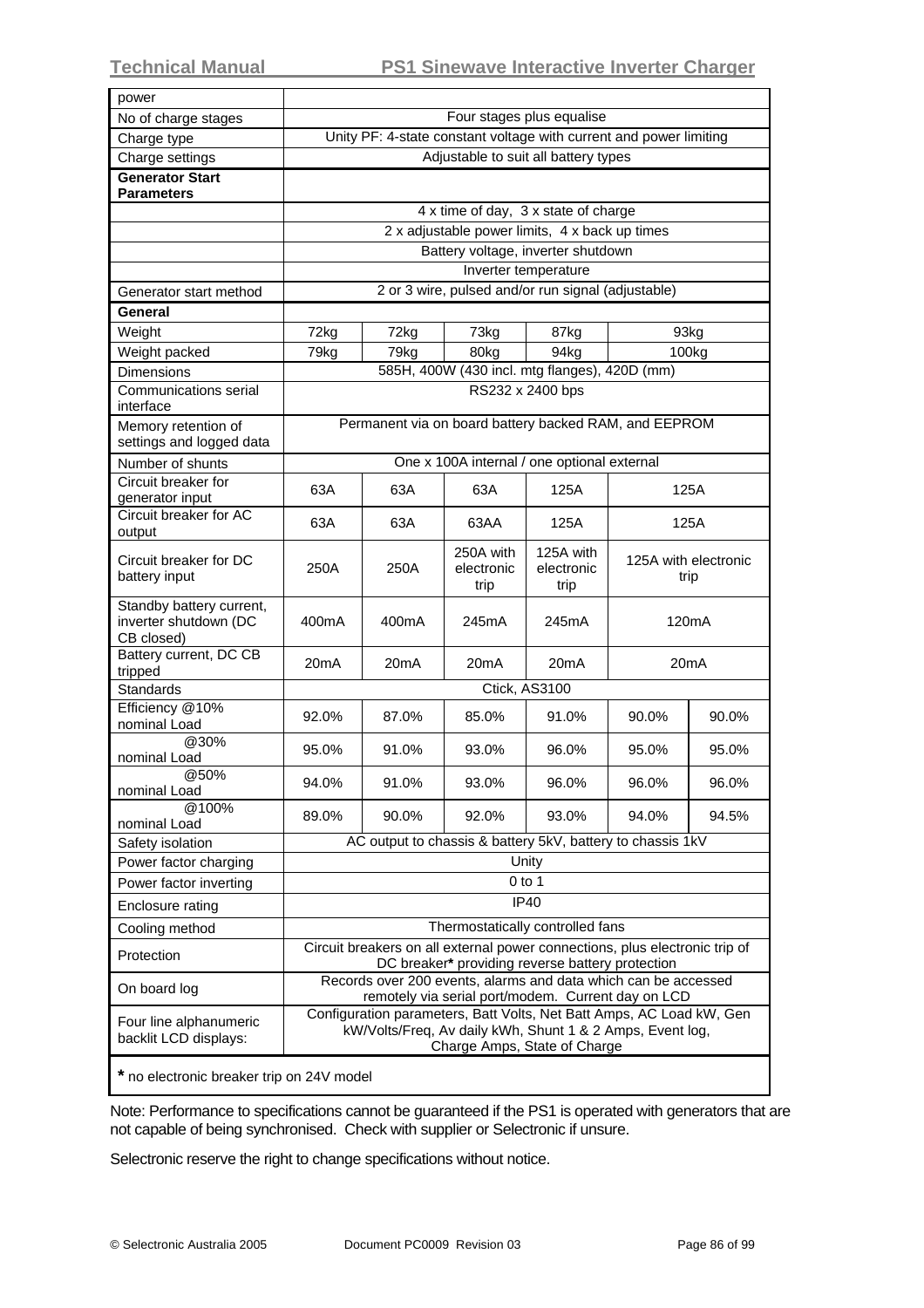# **A.2 Standards Compliance**

AS/NZS 3100:2000 Approval and Test Specification – General Requirements for Electrical **Equipment** AS/NZS 1044:1995 Amendment 1:1997 Amendment 2:2000 Limits and methods of measurements of radio disturbance characteristics of electrical motor-operated and thermal appliances for household and similar purposes, electric tools and similar electric apparatus.

Ctick Australia

# <span id="page-86-0"></span>**A.3 Generator Control Interface Specification**

See [8.6](#page-75-0) [Generator Control Interface](#page-75-0) for description of the interface signals operation.

#### **Control Relays**

Digital Out1 (DO1) – NO contact – J6 pins 1, 2 – Termination PCA

|  | Digital Out2 (DO2) – NO/NC contact – J9 pins 7, 8 & 9 – Termination PCA |  |  |
|--|-------------------------------------------------------------------------|--|--|

| <b>Control Output Parameter</b> | Limit |
|---------------------------------|-------|
| Maximum Voltage                 | 30VDC |
| <b>Maximum Current</b>          | 1 Amp |

#### **Output functions**

GEN RUN – DO1 or DO2 (default DO1 when **Ctrl Rlys** set to Standard)

GEN PULSE – DO2 or DO1 (default DO2 when **Ctrl Rlys** set to Standard)

Diagram indicates coil state.



**Gen:Pulse Delay** – Pulse delay time: 1 – 30 seconds (default 2 seconds) **Gen:Pulse Time** – Pulse time: 1 – 30 seconds (default 2 seconds)

#### **Control Inputs**

| <b>Control Inputs</b> | <b>Termination board</b><br>connection | <b>Function</b> |  |
|-----------------------|----------------------------------------|-----------------|--|
| וו                    | J6 pins 3, 6                           | Gen Available   |  |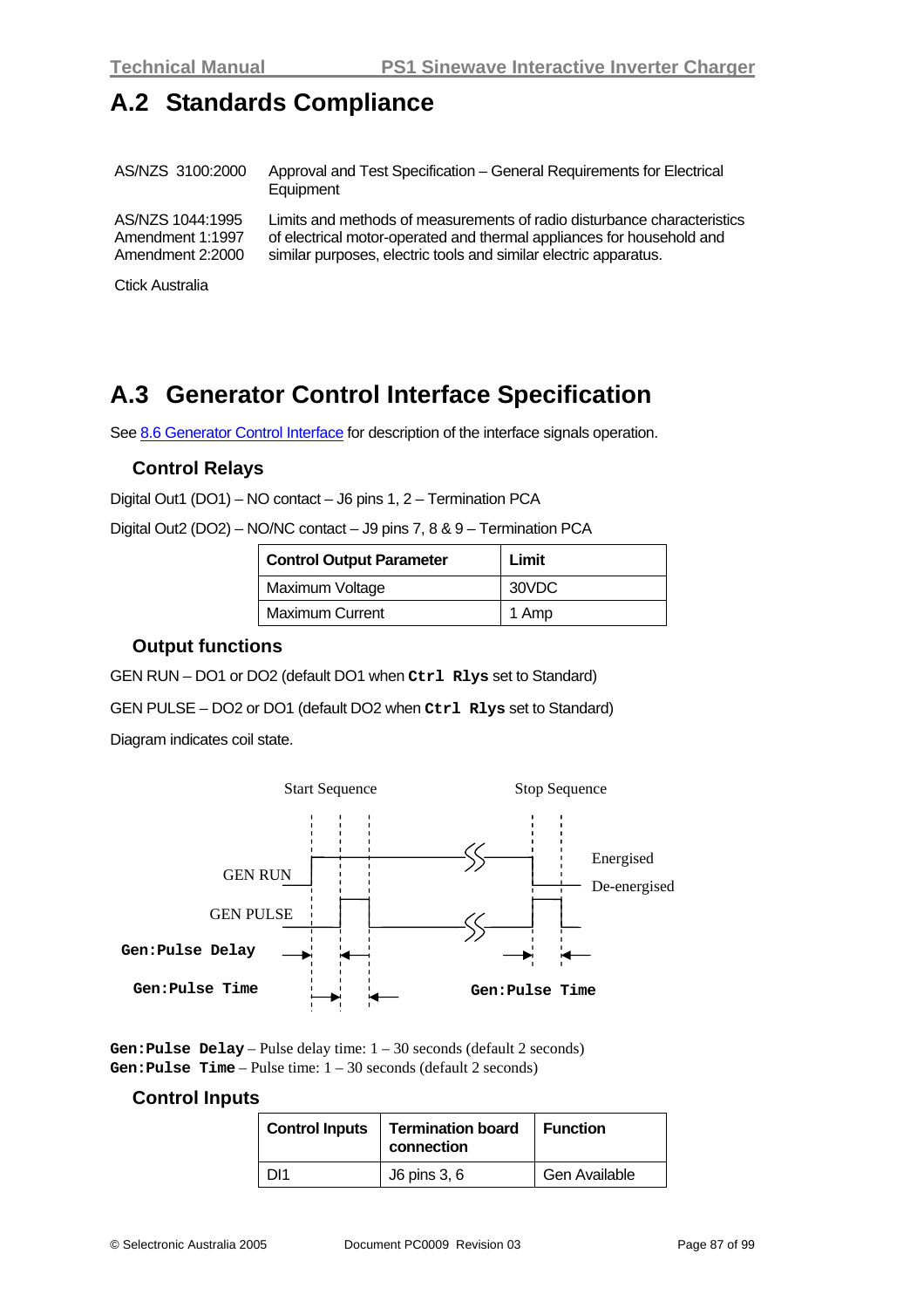**Technical Manual PS1 Sinewave Interactive Inverter Charger**

| D <sub>12</sub> | J6 pins 4, 6 | Fault             |
|-----------------|--------------|-------------------|
| DI3             | J6 pins 5, 6 | Remote Run        |
| D <sub>15</sub> | J9 pins 3, 5 | Low Fuel          |
| DI6             | J9 pins 4, 5 | <b>Fuel Empty</b> |

| <b>Control Input Parameter</b>             | Limit                           |
|--------------------------------------------|---------------------------------|
| Minimum ON time                            | $0.5$ sec                       |
| Maximum ON time for pulse                  | 2.0 <sub>sec</sub>              |
| Maximum voltage recognised as<br>In-active | 3VDC - Polarity<br>independent  |
| Minimum voltage recognised as<br>Active    | 8VDC - Polarity<br>independent  |
| Maximum voltage recognised as<br>Active    | 30VDC - Polarity<br>independent |
| Max Input Current @ Max Input              | 15mA                            |



**Figure 21 Control Inputs**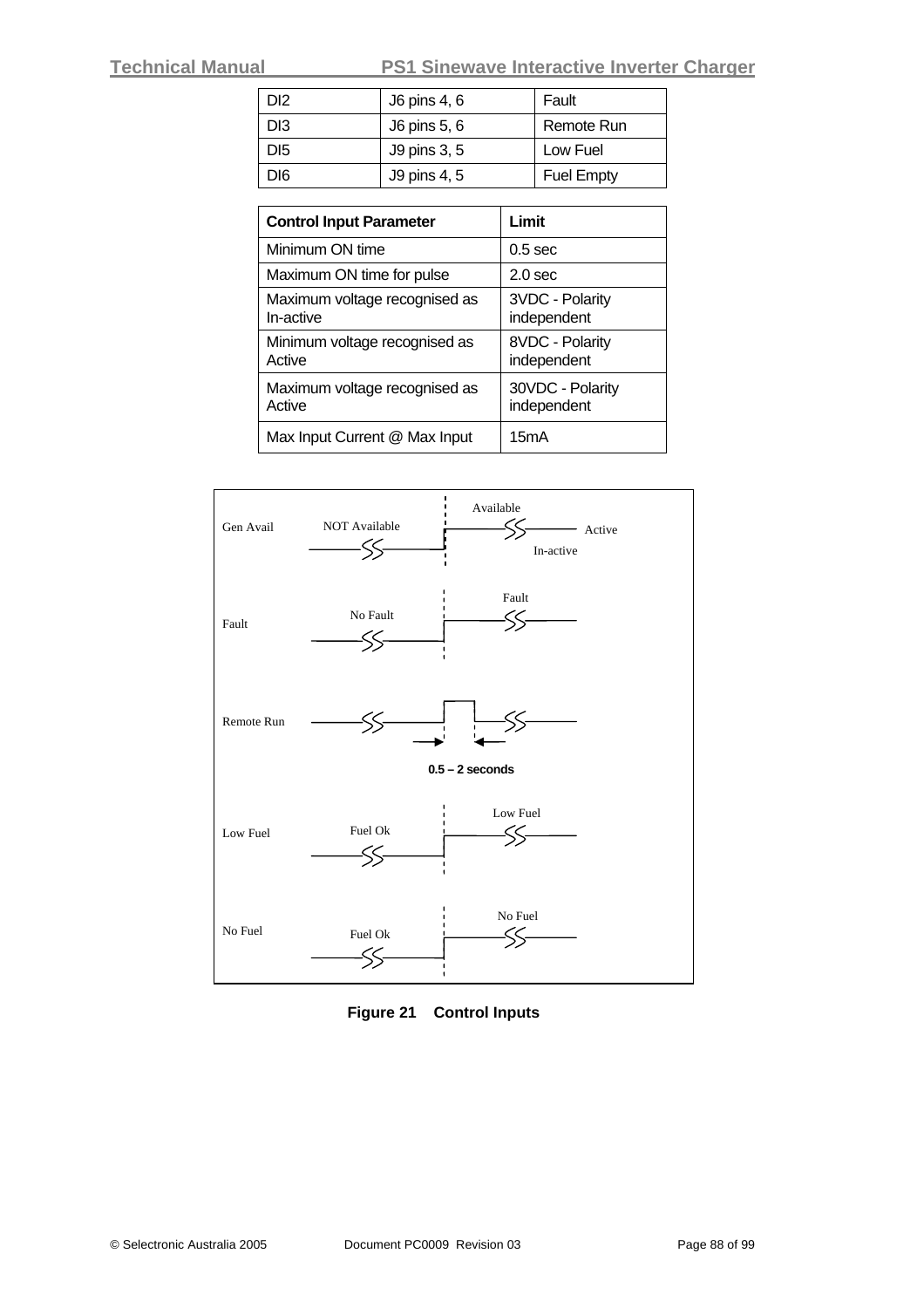# **A.4 Alarm Interface Specification**

#### **Relay**

|  |  | ALARM – NC/NO contact – J9 pins 10, 11 and 12 – Termination PCA |
|--|--|-----------------------------------------------------------------|
|  |  |                                                                 |

| <b>Control Output Parameter</b> | Limit |
|---------------------------------|-------|
| Maximum Voltage                 | 30VDC |
| <b>Maximum Current</b>          | 1 Amp |

# **A.5 Shunt Interface Specification**

#### **Measurement Inputs**

Shunt 1 – Differential Input – +ve: J8 pin 1, -ve: J8 pin 2

Shunt 2 – Differential Input – +ve: J8 pin 3, -ve: J8 pin 4

| <b>Input Parameter</b>      | Limit    |  |  |
|-----------------------------|----------|--|--|
| <b>Maximum Differential</b> | 100mV DC |  |  |

## **A.6 Serial Port**

The serial port on the control PCA is a RS232 compatible port and has the following pin out:

| PS1 Serial Port    | J16 (RJ45)                 |                |
|--------------------|----------------------------|----------------|
| <b>Signal Name</b> | Signal<br><b>Direction</b> | Pin            |
| n/c                |                            | 1              |
| DTR                | Output                     | $\overline{2}$ |
| <b>TD</b>          | Output                     | 3              |
| 0V                 |                            | 4              |
| 0V                 |                            | 5              |
| RD                 | Input                      | 6              |
| DCD                | Input                      | $\overline{7}$ |
| n/c                |                            | 8              |

n/c – no connection

The port is wired as a DTE device. The serial port is isolated from the battery supply.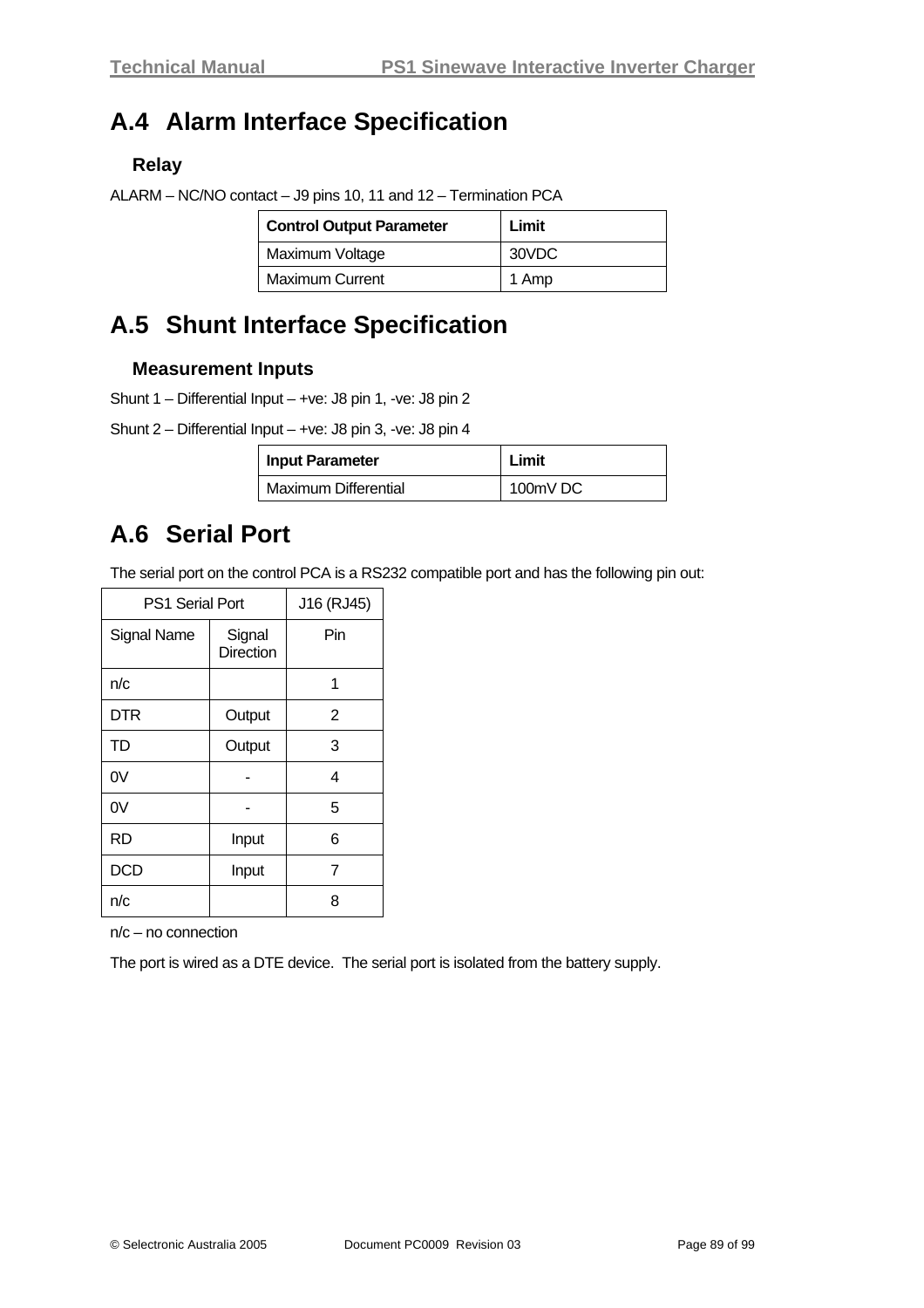### **A.7 Battery Cable Recommendation**

Recommended Battery Cable Sizes:

| Total distance of one<br>conductor from PS1<br>to Battery terminals | Battery Cable Minimum Size in mm <sup>2</sup> and (% power loss).<br>(V-75, V-90 or V-90HT insulation) |                         |                         |                          |                                     |                                        |
|---------------------------------------------------------------------|--------------------------------------------------------------------------------------------------------|-------------------------|-------------------------|--------------------------|-------------------------------------|----------------------------------------|
|                                                                     | PS <sub>1</sub><br>3/24                                                                                | PS <sub>1</sub><br>5/24 | PS <sub>1</sub><br>6/48 | PS <sub>1</sub><br>10/48 | PS <sub>1</sub><br>11/108           | PS <sub>1</sub><br>12/120              |
| $<$ 2m                                                              | 70 (0.5)                                                                                               | $2 \times 50$<br>(1.3)  | 70(0.5)                 | $2 \times 50$<br>(0.3)   | 70(0.2)                             | 70 (0.2)                               |
| $2 - 5m$                                                            | $2 \times 50$<br>(0.9)                                                                                 | Note 1                  | $2 \times 50$<br>(0.9)  | $2 \times 50$<br>(0.6)   | 70(0.5)                             | 70 (0.4)                               |
| $5 - 10m$                                                           | $2 \times 50$<br>(1.8)                                                                                 | Note 1                  | $2 \times 50$<br>(1.8)  | $2 \times 50$<br>(1.6)   | 70 (1.0)/<br>$2 \times 50$<br>(0.7) | $70(0.9)$ )/<br>$2 \times 50$<br>(0.6) |
| >10m                                                                | Note 1                                                                                                 | Note 1                  | Note 1                  | Note 1                   | Note 1                              | Note 1                                 |

Note 1: This cable length/product combination is not recommended.

# **A.8 Battery Fuse Recommendation**

Recommended Battery Fuse Sizes:

| Product                           | PS <sub>1</sub> | PS <sub>1</sub> | PS <sub>1</sub> | PS <sub>1</sub> | PS <sub>1</sub> | PS <sub>1</sub> |
|-----------------------------------|-----------------|-----------------|-----------------|-----------------|-----------------|-----------------|
|                                   | 3/24            | 5/24            | 6/48            | 10/48           | 11/108          | 12/120          |
| <b>Battery Fuse</b><br>Rating (A) | 200             | 315             | 200             | 315             | 200             | 200             |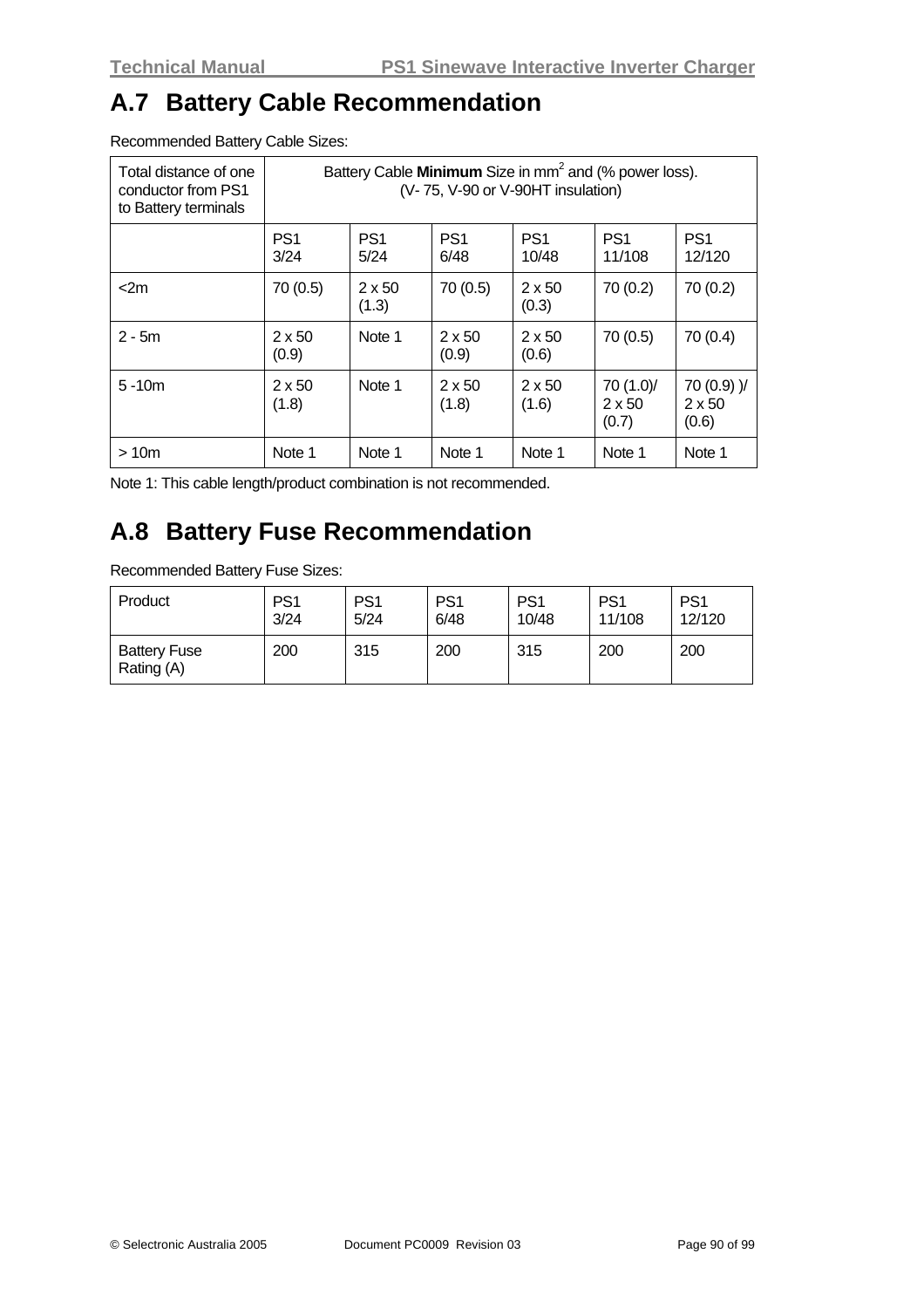# **A.9 Mechanical Details**



**Figure 22 Side view**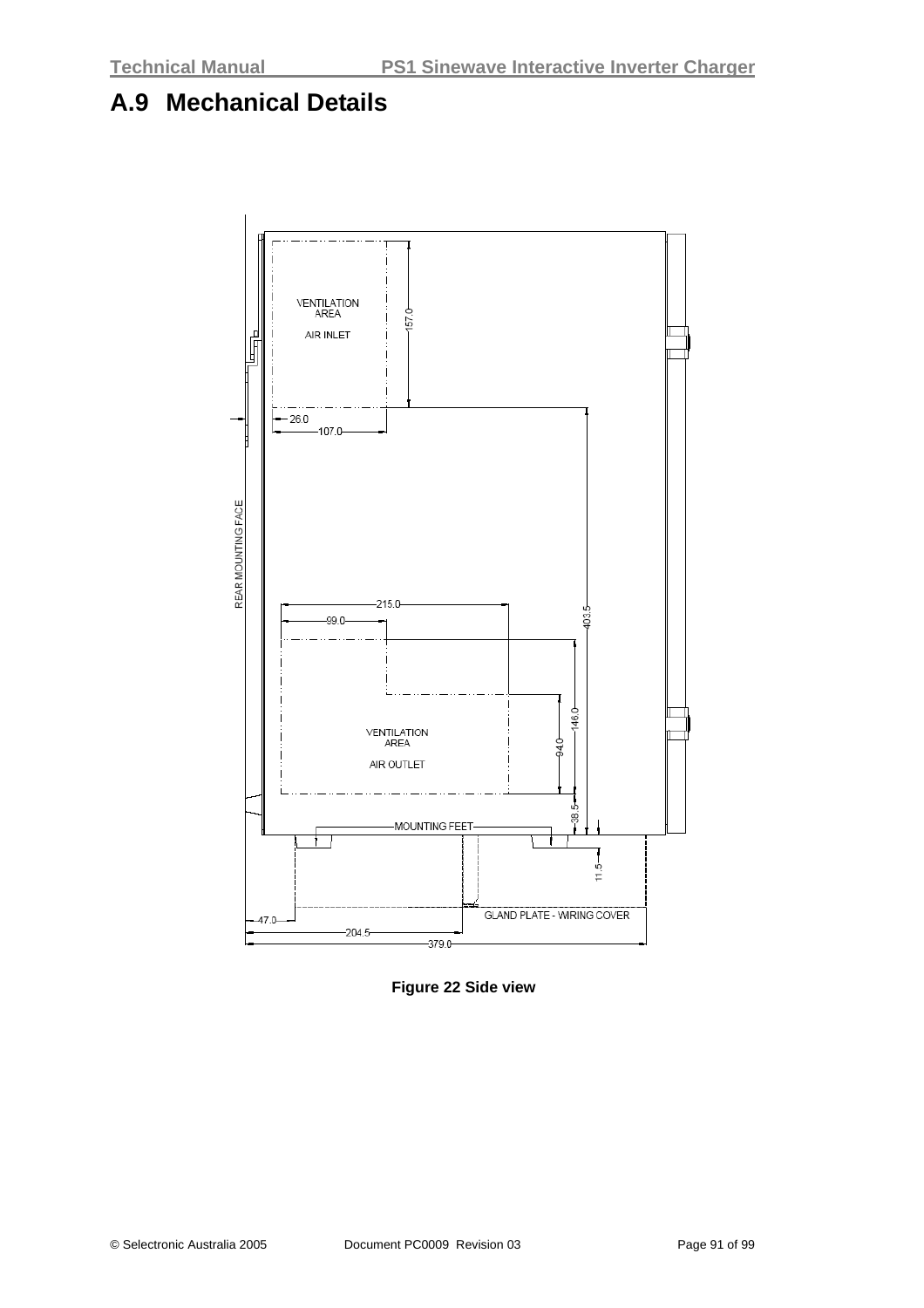

**Figure 23 Front View**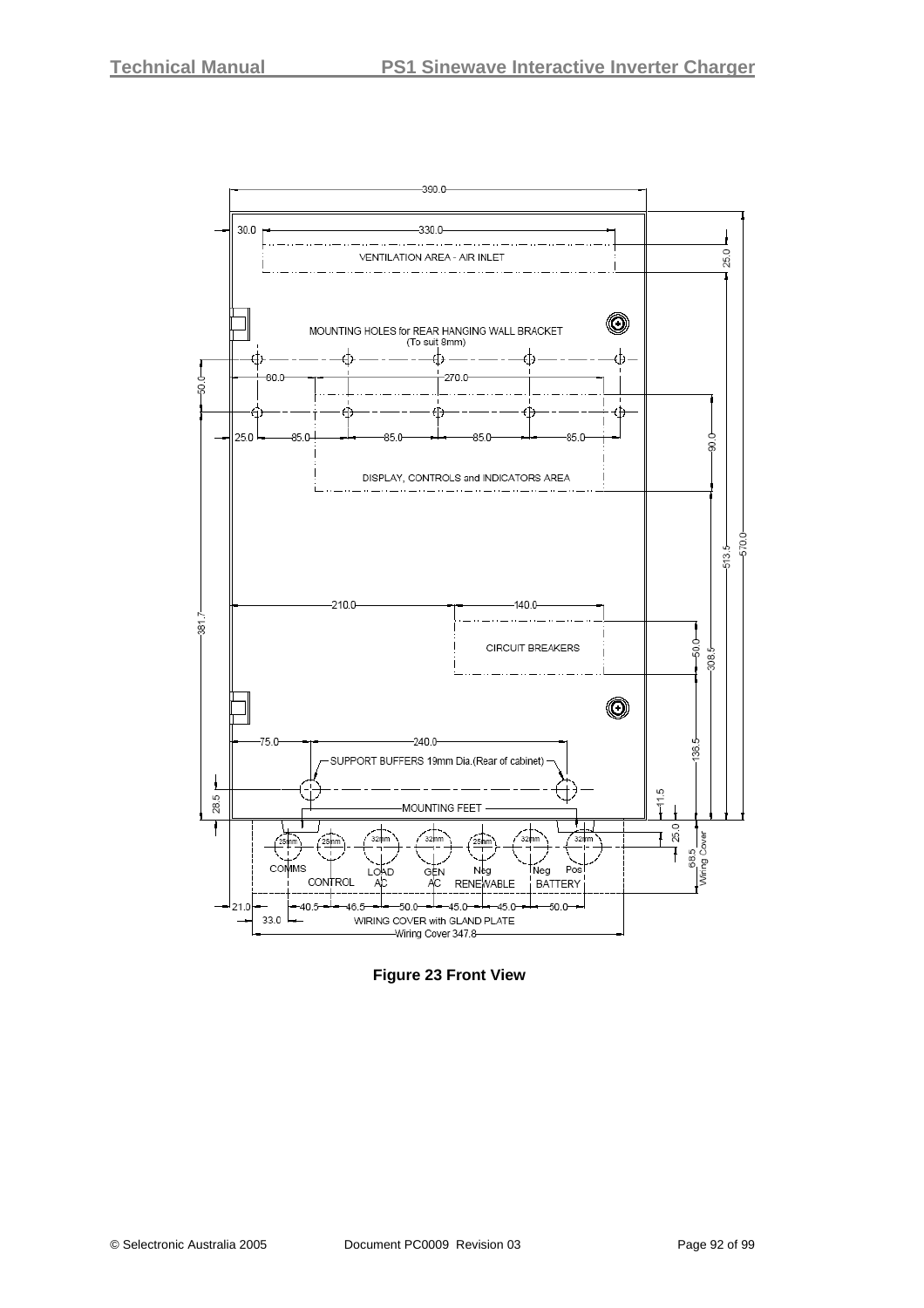

**Figure 24 Top View**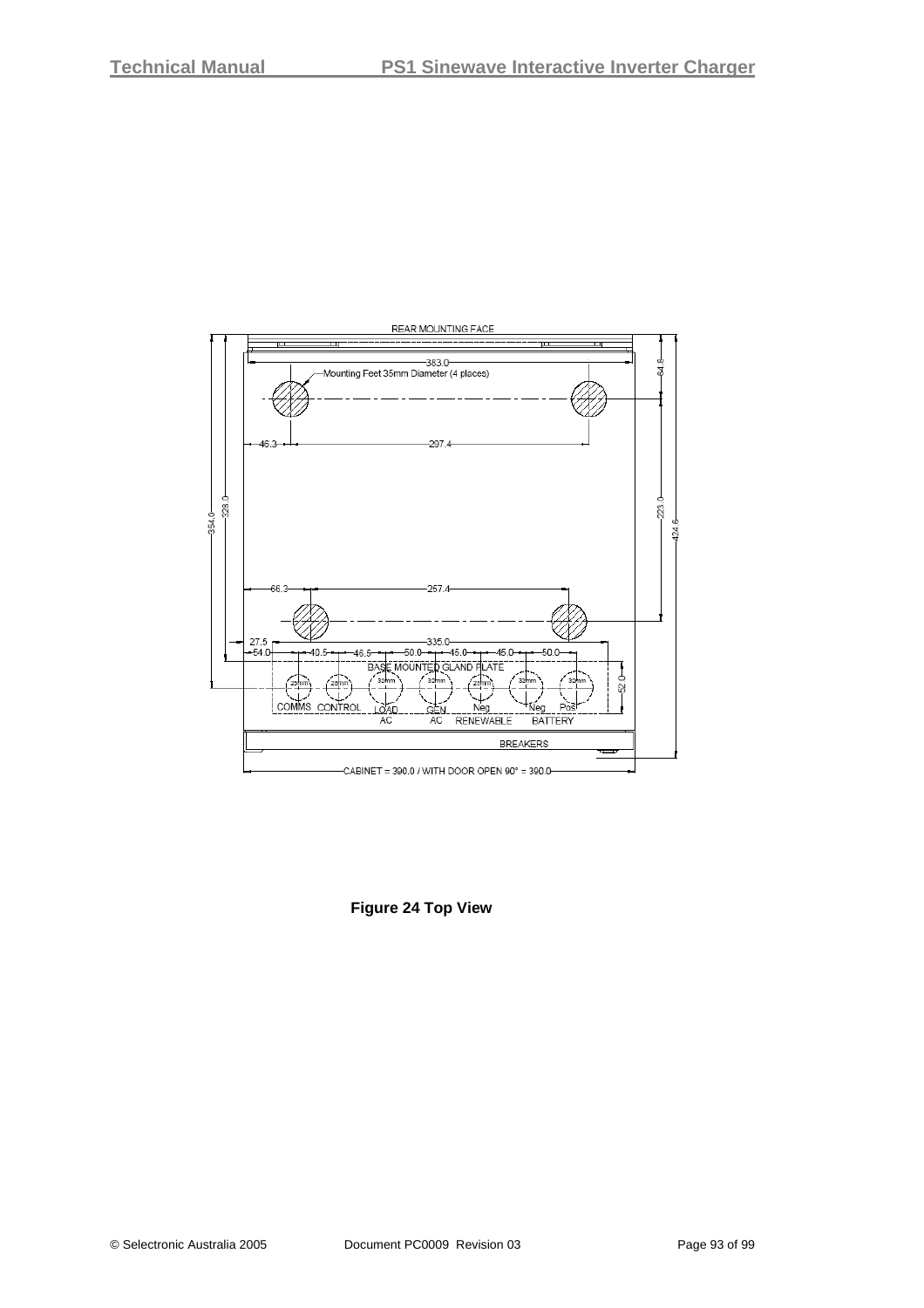# Appendix B Definitions

## **B.1 Settings Index**

10min Start kW, 40 30min Start kW, 40 Absorb:Chrg A, 56, 67 Absorb:Chrg V, 55 Absorb:End A/15m, 67 Absorb:Time mins, 56 Batt Size Ah, 33 Begin Lvl 1 Hr, 35, 70, 71, 76 Begin Lvl 2 Hr, 35, 71 Begin Lvl 3 Hr, 35, 71 Bulk:Chrg A, 54, 67 Bulk:Chrg V, 54, 67 Bulk:Time mins, 55, 67 Chrg:Max hrs, 59 Ctrl Rlys, 43 Eqlise:Chrg A, 58 Eqlise:Chrg V, 57, 67 Eqlise:Freq Day, 67 Eqlise:Freq Days, 59 Eqlise:Limit V, 58, 67 Eqlise:Time hrs, 58, 67 Float Hold V, 67 Float:Hold V, 68 Gen Avail, 42 Gen kVAr, 78 Gen Type, 44 Gen:Max kW, 38 Gen:Min Load kW % Gen:Max kW, 41 Gen:Min Run min, 40, 71, 75 Gen:Pulse Delay, 43

Gen:Pulse Time, 44 Gen:Revse kW, 41 Gen:Start V1, 39 Gen:Start V2, 39 Init:Chrg A, 53, 67 Init:Chrg V, 53, 67 Init:Time mins, 54, 67 Inv kVAr, 78 Inv:Nom VAC, 47 Inv:Restart V, 37 Inv:Shtdwn HV, 37 Inv:Shtdwn SoC%, 35 Inv:Shtdwn V1, 37, 39 Inv:Shtdwn V2, 37, 39 Inv:ShtdwnV1, 36 Inv:ShtdwnV2, 36 Inv:SoC Cntl, 35 Level 1 SoC%, 33, 35, 71 Level 2 SoC%, 34, 35 Level 3 SoC%, 34, 35, 71 Remote Gen Run – Auto Stop, 42 Shunt 1 A/mV, 50 Shunt 1 DC Load, 49 Shunt 1 Renewable, 49 Shunt 2 A/mV, 51, 52 Shunt 2 DC Load, 51 Shunt 2 Renewable, 51 Sync Hi Hz, 48 Sync Lo Hz, 48 Sync Tol VAC, 47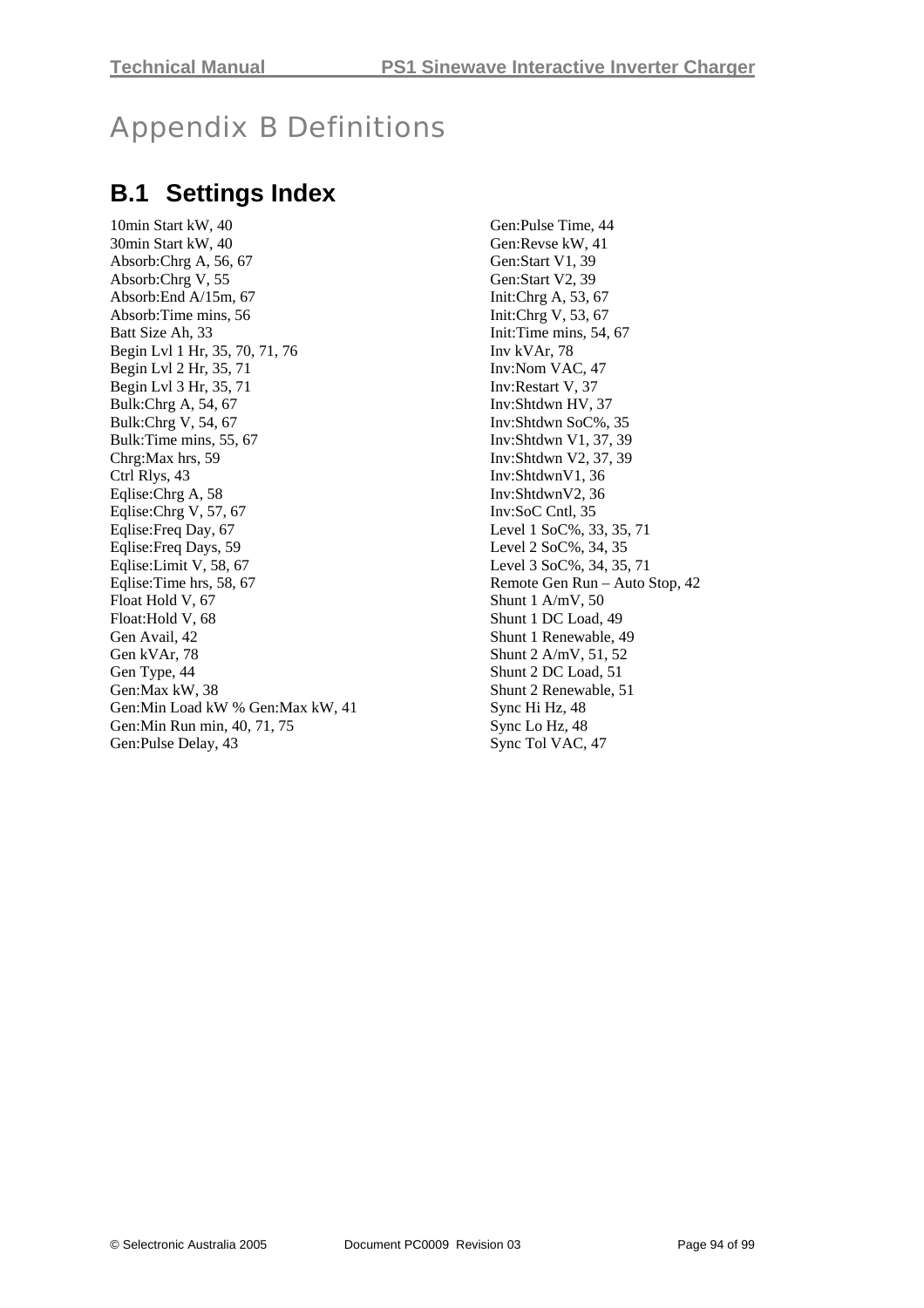# **B.2 Event Definitions**

Events displayed and logged in the PS1 are assigned an event code. The text displayed for each event on the LCD is abbreviated. The following describes in more detail each event. The table also details whether the event increments the event counters or triggers an immediate shutdown of the inverter.

|                | <b>Triggers</b>                                           |         |          |
|----------------|-----------------------------------------------------------|---------|----------|
| Event          |                                                           | Event   | Shutdown |
| Code           | Event description                                         | Counter |          |
| 0              | Internal state change                                     |         |          |
| 1              | Generator did not start when required                     |         |          |
| $\overline{2}$ | Generator started but inverter could not synchronise      |         |          |
| 3              | Illegal Scheduler state - Reset Scheduler                 |         |          |
| 4              | Illegal Generator Control state - Reset Generator Control |         |          |
| 5              | Illegal Inverter state - Reset inverter                   |         |          |
| 6              | Generator did not shutdown when required                  |         |          |
| $\overline{7}$ | Generator manually started via front panel control        |         |          |
| 8              | Generator manually stopped via front panel control        |         |          |
| 9              | Generator not under inverter control                      |         |          |
| 10             | Generator under inverter control                          |         |          |
| 13             | Hardware DC over current                                  |         | Yes      |
| 14             | Hardware bridge over current shutdown                     |         | Yes      |
| 15             | Hardware DC over voltage shutdown                         | Yes     | Yes      |
| 17             | Control PCA initiated shutdown                            | Yes     | Yes      |
| 18             | Software initiated shutdown                               | Yes     | Yes      |
| 19             | Power PCA initiated shutdown                              | Yes     | Yes      |
| 20             | Sustained shutdown input                                  | Yes     | Yes      |
| 21             | Recurring shutdown input                                  | Yes     | Yes      |
| 22             | I2T 10 sec overload shutdown                              | Yes     |          |
| 23             | Sustained current limit shutdown                          | Yes     | Yes      |
| 25             | Command port overflow                                     | Yes     |          |
| 26             | I2T 32 sec overload shutdown                              | Yes     |          |
| 27             | AC over voltage shutdown                                  |         | Yes      |
| 31             | Generator start on low DC volts, high load                |         |          |
| 34             | Battery volts high shutdown                               | Yes     | Yes      |
| 35             | Battery volts were high now OK                            |         |          |
| 38             | Generator controller, shutdown on fault input             | Yes     |          |
| 39             | Generator controller, retry generator start               | Yes     |          |
| 40             | Generator controller, no start after 3 retries            | Yes     |          |
| 41             | Generator started using remote start                      |         |          |
| 42             | Generator stopped using remote start                      |         |          |
| 43             | Generator controller, no pulse signal, volts present      | Yes     |          |
| 45             | Generator start on low DC volts, low load                 |         |          |
| 46             | Scheduler generator start on 30 sec load                  |         |          |
| 47             | Scheduler generator start on 2 min load                   |         |          |
| 48             | Scheduler generator start on 10 min load                  |         |          |
| 49             | Scheduler generator start on 30 min load                  |         |          |
| 50             | Scheduler start on level 2 SoC                            |         |          |
| 51             | Scheduler start on level 1 SoC                            |         |          |
| 52             | Scheduler start on level 3 SoC                            |         |          |
| 53             | Low battery restart with AC volts                         |         |          |
| 54             | Generator disconnect due to reverse power                 | Yes     |          |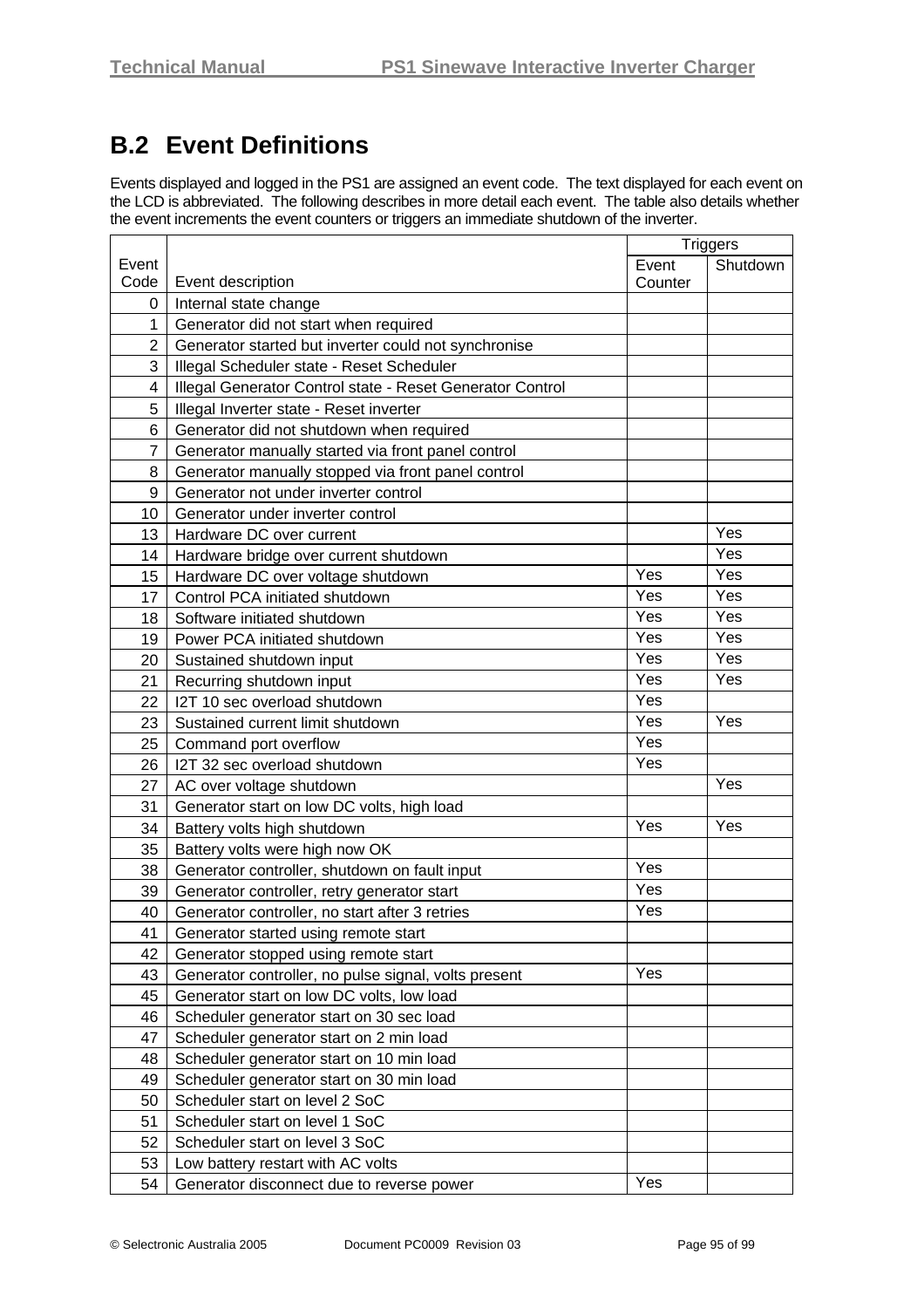|       |                                                                 | <b>Triggers</b> |          |
|-------|-----------------------------------------------------------------|-----------------|----------|
| Event |                                                                 | Event           | Shutdown |
| Code  | Event description                                               | Counter         |          |
| 55    | Generator disconnect due to bad ACV or Freq                     | Yes             |          |
| 56    | Generator disconnect due to current limit                       | Yes             |          |
| 57    | Generator disconnect due to very low AC volt                    | Yes             |          |
| 61    | Low battery reset with renewable recovery                       |                 |          |
| 63    | Fuel Low Alarm                                                  |                 |          |
| 64    | Fuel Low Alarm reset                                            |                 |          |
| 65    | <b>Fuel Empty Generator shutdown</b>                            |                 |          |
| 66    | Fuel Empty reset                                                |                 |          |
| 67    | System restart by internal reset                                |                 |          |
| 69    | Generator started, 14 days since last run                       |                 |          |
| 70    | Generator stopped during charge cycle                           | Yes             |          |
| 73    | Generator shutdown - midnight low load                          |                 |          |
| 83    | Setting store corrupt, reloaded default values                  | Yes             |          |
| 84    | First block of setting store bad - restored from parameter ram  | Yes             |          |
| 85    | Second block of setting store bad - restored from parameter ram | Yes             |          |
| 86    | Setting store missing or bad settings, reloaded default values  |                 |          |
| 87    | Restart after power up or micro reset                           |                 |          |
| 88    | Equalise manually initiated                                     |                 |          |
| 89    | Equalise or Generator run manually stopped                      |                 |          |
| 90    | Generator disconnect due to sustained power error               | Yes             |          |
| 91    | Generator supplying load, inverter inhibited                    |                 |          |
| 92    | Settings loaded OK                                              |                 |          |
| 93    | Setting store failed                                            | Yes             |          |
| 94    | Setting edit timed out, setting unchanged                       |                 |          |
| 95    | Setting modified                                                |                 |          |
| 98    | Equalise terminated on max time                                 | Yes             |          |
| 99    | Equalise terminated normally                                    |                 |          |
| 100   | Equalise charge started                                         |                 |          |
| 101   | Equalise automatically initiated                                |                 |          |
| 103   | Initial charge started                                          |                 |          |
| 104   | Over temperature shutdown                                       |                 | Yes      |
| 106   | Permanent data erased                                           |                 |          |
| 109   | State of charge shutdown                                        | Yes             | Yes      |
| 110   | Low battery voltage shutdown                                    | Yes             | Yes      |
| 111   | Self test completed OK                                          |                 |          |
| 112   | Renewable battery float achieved, equalisation deferred one day |                 |          |
| 118   | Generator start from OK pushbutton                              |                 |          |
| 119   | Generator stop from OK pushbutton                               |                 |          |
| 120   | Time of day changed                                             |                 |          |
| 122   | Data logging restarted                                          |                 |          |
| 123   | Remote start Generator command                                  |                 |          |
| 124   | Remote stop Generator command                                   |                 |          |
| 125   | Remote initiate Equalise command                                |                 |          |
| 126   | Remote finish Equalise command                                  |                 |          |
| 134   | Generator start, high temp                                      |                 |          |
| 135   | Generator start, overload shutdown                              |                 |          |
| 138   | Shutdown repetitive minor events                                |                 | Yes      |
| 139   | Non urgent alarm asserted                                       |                 |          |
| 144   | Generator shutdown due to frequency shift                       |                 |          |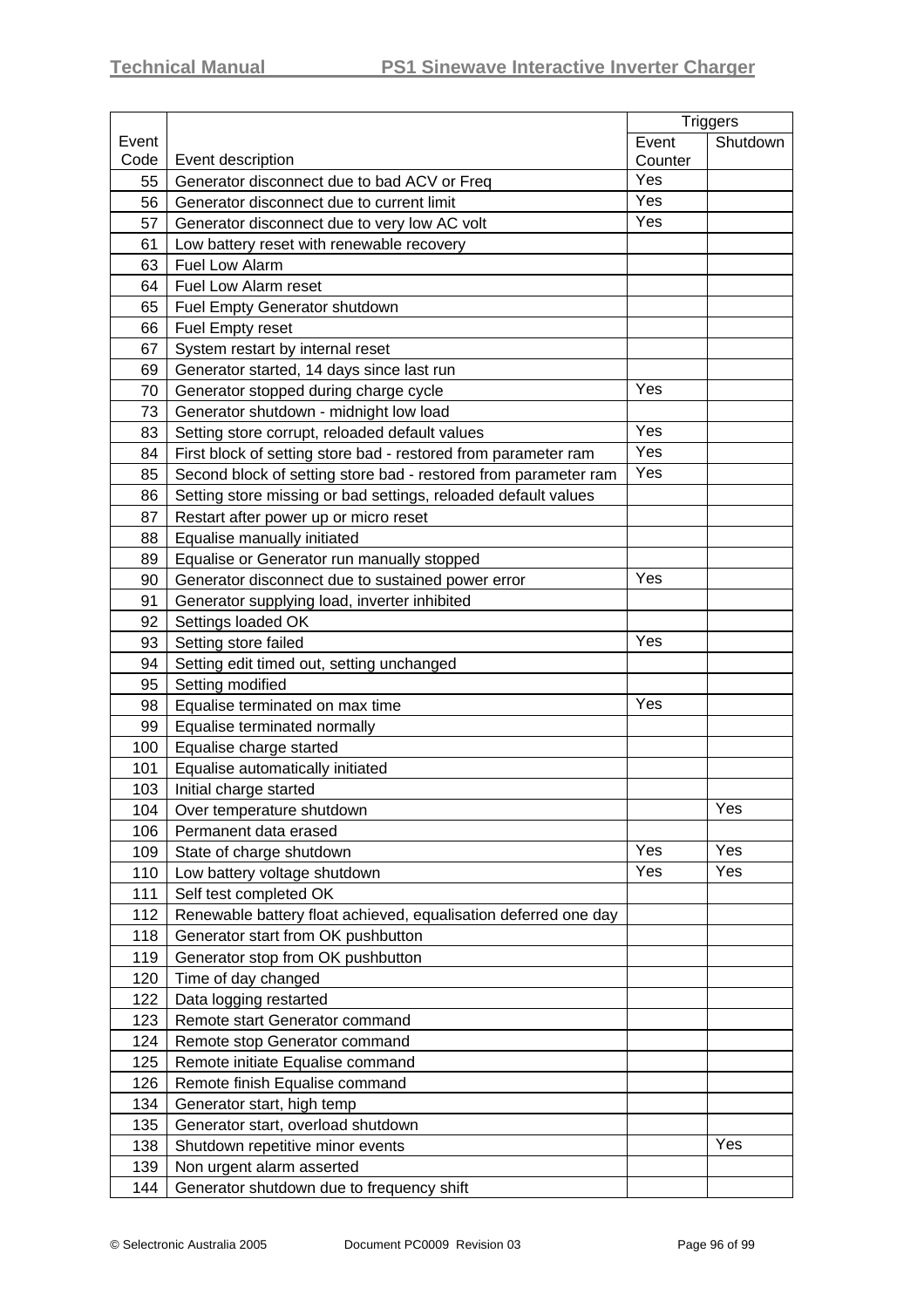|       |                                                     |         | <b>Triggers</b> |  |
|-------|-----------------------------------------------------|---------|-----------------|--|
| Event |                                                     | Event   | Shutdown        |  |
| Code  | Event description                                   | Counter |                 |  |
| 146   | Normal generator shutdown                           |         |                 |  |
| 151   | Abnormal charge end, excess Ahr                     |         |                 |  |
| 152   | Normal charge end                                   |         |                 |  |
| 154   | Abnormal Equalise end, excess Ahr                   |         |                 |  |
| 155   | Abnormal charge end, reverse Generator power        |         |                 |  |
| 174   | Run time completed in non-preferred period          |         |                 |  |
| 175   | Generator run request after overload shutdown       |         |                 |  |
| 176   | Emergency reset & Generator run, battery very low   |         |                 |  |
| 180   | Skipped midnight shutdown, load high                |         |                 |  |
| 181   | Skipped midnight shutdown, equalise in progress     |         |                 |  |
| 195   | DC Circuit Breaker open, inverter shutdown          | Yes     | Yes             |  |
| 197   | Scheduled generator start                           |         |                 |  |
| 200   | Inverter fault shutdown - 15V supply fail           | Yes     | Yes             |  |
| 201   | Power board MOSFET control shutdown                 | Yes     | Yes             |  |
| 202   | CB open shutdown - current sustained after disable  |         | Yes             |  |
| 203   | Heatsink temperature high shutdown                  | Yes     | Yes             |  |
| 204   | TX temperature high shutdown                        | Yes     | Yes             |  |
| 206   | Generator contactor fault                           | Yes     |                 |  |
| 207   | Processor turning power off                         |         |                 |  |
| 210   | Overcharge adjusted                                 |         |                 |  |
| 211   | Undercharge adjusted                                |         |                 |  |
| 215   | Battery temperature senor FAILED                    | Yes     |                 |  |
| 216   | Battery temperature senor OK                        |         |                 |  |
| 220   | <b>Scheduled Generator stop</b>                     |         |                 |  |
| 221   | <b>Backup Generator start</b>                       |         |                 |  |
| 222   | <b>Backup Generator stop</b>                        |         |                 |  |
| 223   | Self test fail                                      |         |                 |  |
| 226   | Generator request ignored - Generator not in auto   |         |                 |  |
| 227   | Setting store - detected write failure              | Yes     |                 |  |
| 228   | Setting store - cleared write failure               |         |                 |  |
|       | 229   Inverter out of service                       |         |                 |  |
| 230   | Bulk charge started                                 |         |                 |  |
| 231   | Absorb charge started                               |         |                 |  |
| 232   | Absorb charge complete                              |         |                 |  |
| 233   | Charge stage timeout                                |         |                 |  |
| 234   | Equalise state aborted                              |         |                 |  |
| 240   | Manual mode Inverter auto disconnect from Generator |         |                 |  |
| 241   | Over temperature Generator Start                    |         |                 |  |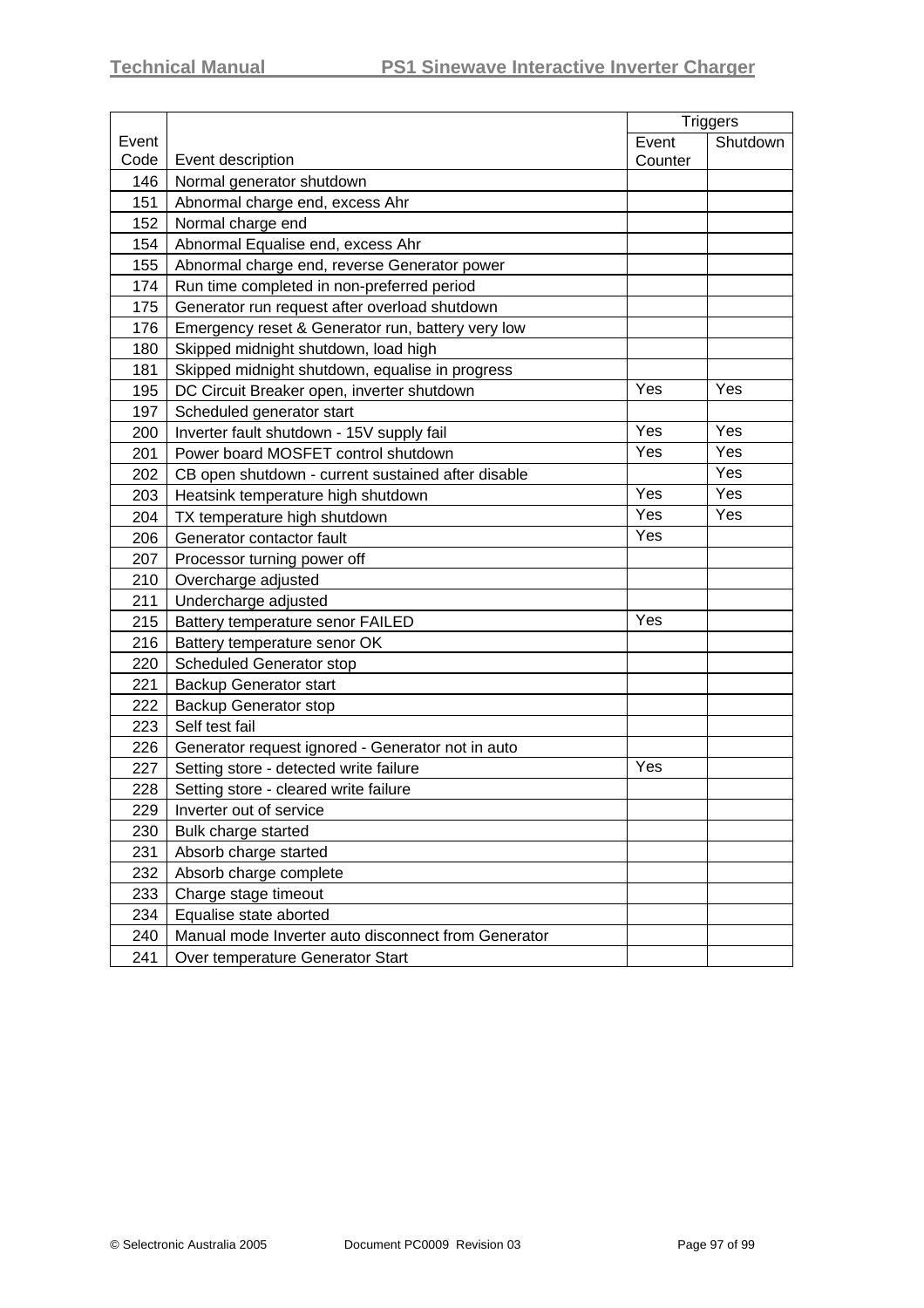# **B.3 Self Test Fault Codes**

The PS1 will display a fault code on the LCD if the start-up self test fails. The following table describes each of the fault codes.

| Code | Description                                    |
|------|------------------------------------------------|
| 2    | FET switch short circuit detected              |
| 4    | FET switch monitor circuit failed              |
| 6    | FET switch controller failed                   |
| 8    | Current detected during switch test            |
| 10   | Current limit detected during switch test      |
| 12   | FET switch control shutdown during switch test |
| 14   | Incorrect FET switch control signal detected   |
| 16   | Over temperature detected.                     |
| 18   | Control shutdown                               |
| 20   | Reference voltage control failure              |
| 22   | FET switch monitor not zero in idle condition  |
| 24   | I/O system failure                             |
| 26   | FET switch not switching low                   |
| 28   | FET switch not switching high                  |
| 32   | Start disabled                                 |
| 34   | No FET volts detected - start fail             |
| 36   | No transformer detected – start fail           |
| 38   | FET control not detected – start fail          |